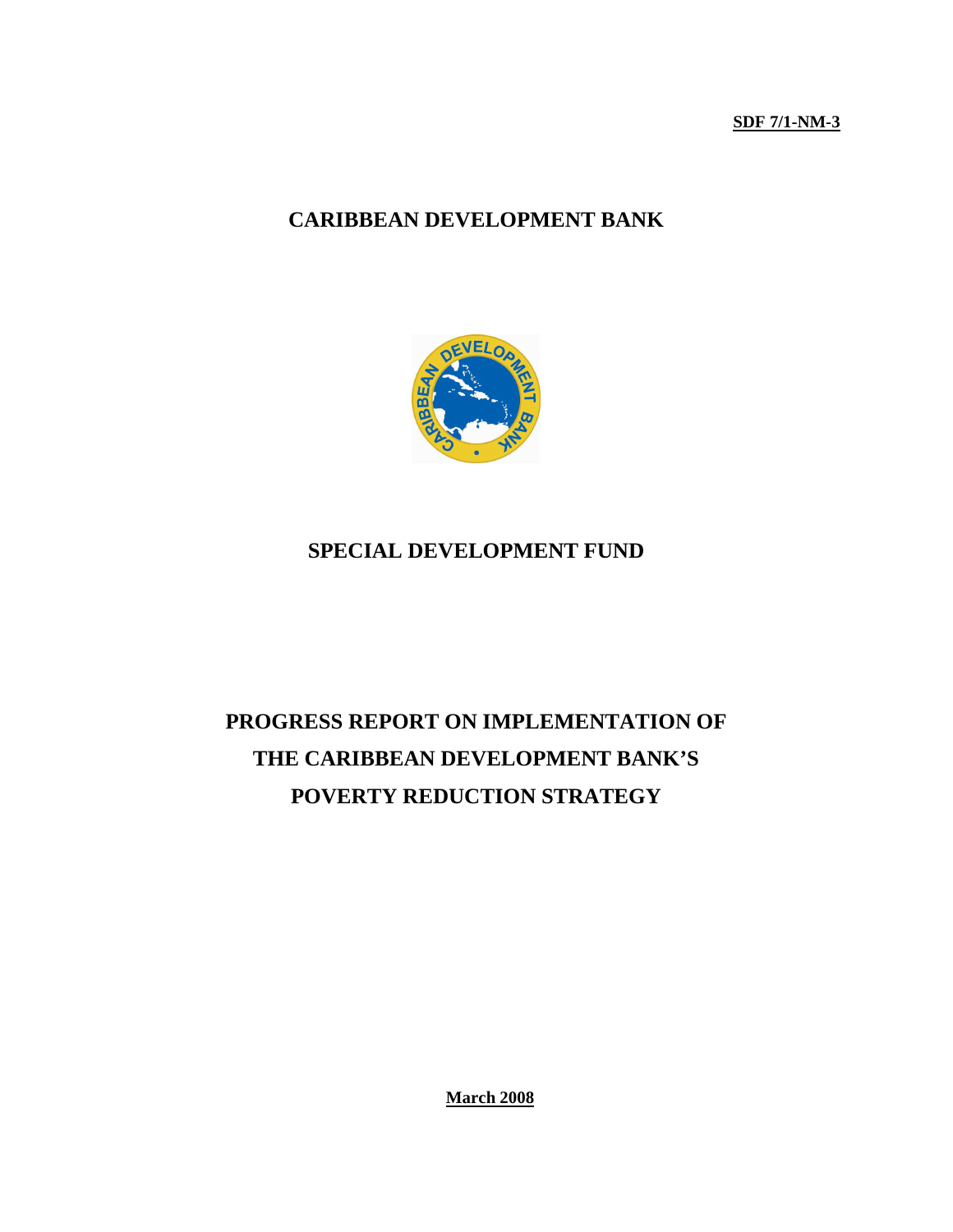# **ABBREVIATIONS**

| <b>BMCs</b>    | $\overline{\phantom{a}}$ | <b>Borrowing Member Countries</b>                                       |
|----------------|--------------------------|-------------------------------------------------------------------------|
| <b>BNTF</b>    | $\overline{\phantom{a}}$ | <b>Basic Needs Trust Fund</b>                                           |
| CDB            |                          | Caribbean Development Bank                                              |
| <b>CIDA</b>    | $\overline{\phantom{0}}$ | Canadian International Development Agency                               |
| <b>CPAs</b>    |                          | <b>Country Poverty Assessments</b>                                      |
| CSOs           |                          | Civil Society Organisations                                             |
| <b>CSPs</b>    |                          | <b>Country Strategy Papers</b>                                          |
| <b>CTCBP</b>   | $\overline{\phantom{a}}$ | Carib Territory Capacity Building Project                               |
| <b>CTCS</b>    | $\overline{\phantom{a}}$ | Caribbean Technological Services Network                                |
| <b>CWIQs</b>   | $\overline{\phantom{a}}$ | Core Welfare Indicators Questionnaire Surveys                           |
| <b>DFID</b>    | $\overline{\phantom{0}}$ | Department for International Development                                |
| <b>GOGR</b>    | $\blacksquare$           | Government of Grenada                                                   |
| HDI            | $\qquad \qquad -$        | Human Development Index                                                 |
| <b>HRD</b>     | $\qquad \qquad -$        | Human Resource Development                                              |
| <b>IDB</b>     | $\overline{\phantom{a}}$ | <b>Inter-American Development Bank</b>                                  |
| <b>KBA</b>     | $\overline{\phantom{a}}$ | Kalinago Barana Aute                                                    |
| <b>MDGs</b>    |                          | Millennium Development Goals                                            |
| mn             |                          | million                                                                 |
| <b>MSME</b>    |                          | micro, small and medium-sized enterprises                               |
| <b>NGOs</b>    |                          | Non-Governmental Organisations                                          |
| <b>NPESAP</b>  |                          | National Poverty Elimination Strategy and Action Plan                   |
| <b>OCR</b>     |                          | <b>Ordinary Capital Resources</b>                                       |
| <b>PPA</b>     | $\blacksquare$           | <b>Participatory Poverty Assessments</b>                                |
| <b>PRS</b>     |                          | <b>Poverty Reduction Strategy</b>                                       |
| <b>SCCS</b>    | $\overline{\phantom{a}}$ | <b>Standing Committee of Caribbean Statisticians</b>                    |
| <b>SFR</b>     | $\overline{\phantom{a}}$ | <b>Special Fund Resources</b>                                           |
| <b>SLS</b>     |                          | <b>Student Loan Scheme</b>                                              |
| <b>SME</b>     | $\overline{\phantom{a}}$ | small and medium-size enterprises                                       |
| <b>SPA</b>     | $\overline{\phantom{a}}$ | Social Policy Advisor                                                   |
| <b>SPARC</b>   | $\overline{\phantom{a}}$ | Support for Poverty Reduction and Assessment in the Caribbean           |
| <b>UNDP</b>    |                          | United Nations Development Programme                                    |
| <b>UNECLAC</b> |                          | United Nations Commission for Latin America (UNECLAC) and the Caribbean |
| <b>USD</b>     |                          | <b>United States Dollars</b>                                            |
| UWI            |                          | University of the West Indies                                           |
| <b>PRES</b>    |                          | <b>Poverty Reduction Effectiveness Situation</b>                        |
|                | $\overline{\phantom{a}}$ |                                                                         |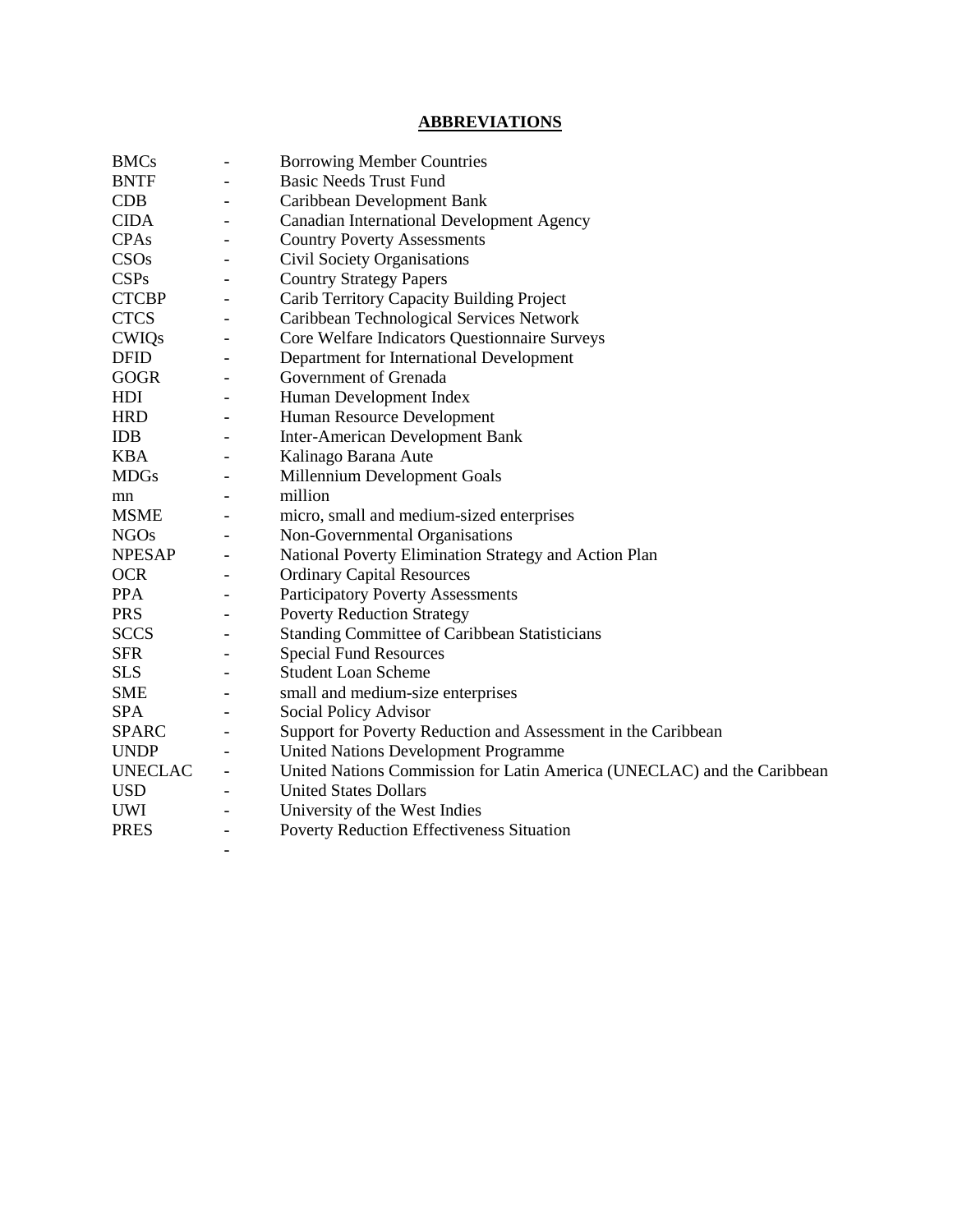# **TABLE OF CONTENTS**

| EXECUTIVE SUMMARY                                   |    |
|-----------------------------------------------------|----|
| 1. INTRODUCTION                                     |    |
| 2. POVERTY ISSUES IN THE CARIBBEAN                  | 3  |
| 3. IMPLEMENTATION OF THE POVERTY REDUCTION STRATEGY | 10 |
| 4. CONCULSION                                       | 27 |

# **APPENDICES**

- 1. EXTRACT OF THE POVERTY REDUCTION STRATEGY
- 2. LIST OF APPROVED PROJECT WITH RESOURCES FROM SDF 5 (2001-2004)
- 3. LIST OF APPROVED PROJECTS WITH RESOURCES FROM SDF 6 (2005-2007)
- 4. CARIBBEAN-SPECIFIC MDGS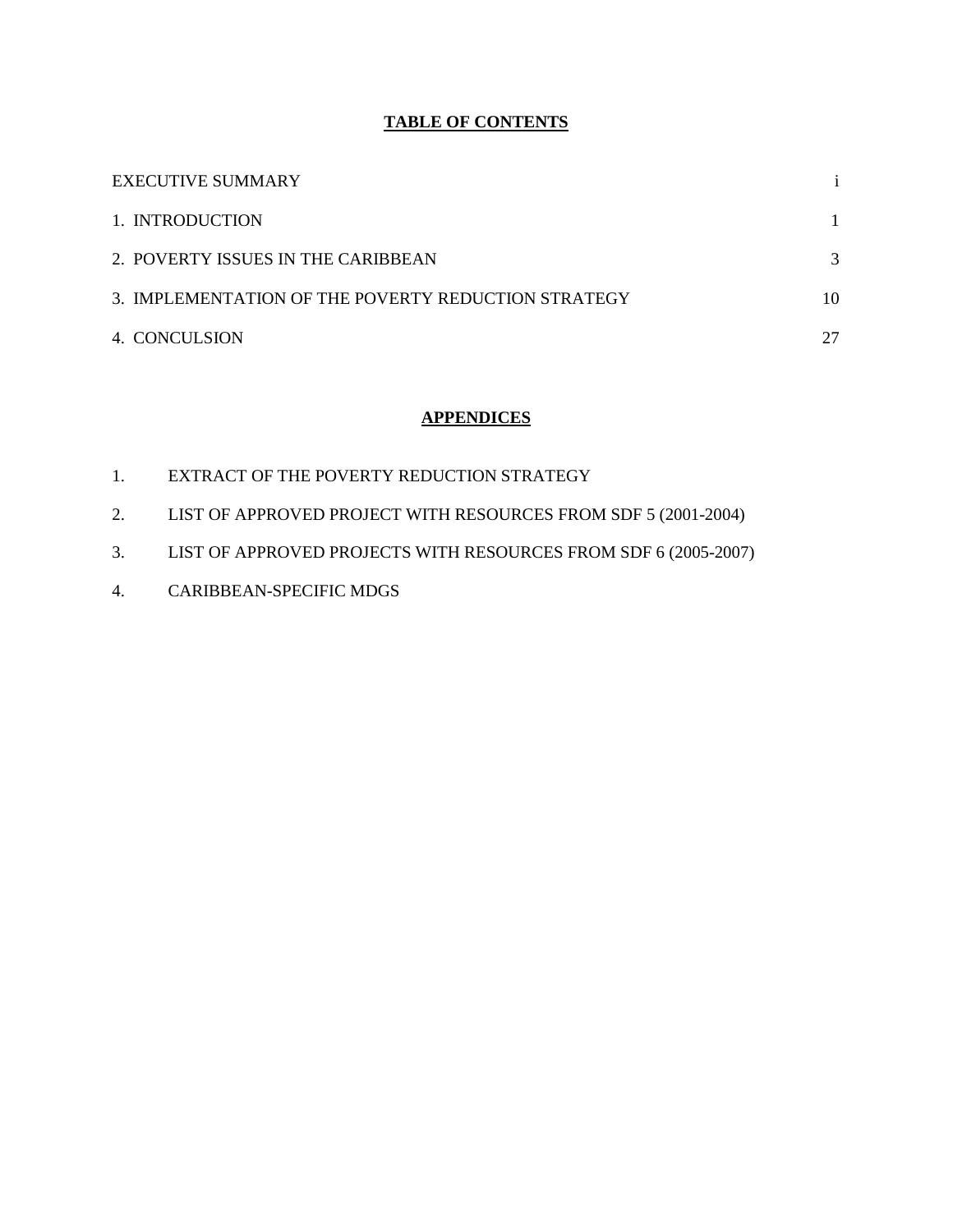#### **EXECUTIVE SUMMARY**

1. From its inception, the Caribbean Development Bank (CDB) has been assisting its Borrowing Member Countries (BMCs) to address poverty. The Bank's commitment to this objective was reaffirmed with the approval of its Poverty Reduction Strategy (PRS) in 2004. This strategy was developed as part of the Bank's responsibility to provide consistent support to its member countries as they continue to confront with significant and diverse challenges which, at times, threaten to reverse development gains. The PRS has assisted the Bank in strategically targeting development interventions to support BMCs to develop frameworks aimed at enhancing the life chances and circumstances of the poor, near-poor and vulnerable across communities. The PRS is cognisant of diverse development challenges facing the region and, in particular, notes the constraints posed by inordinate levels of poverty in the Bank's BMCs.

#### **Characteristics and Causes of Poverty**

2. The PRS recognises that poverty is not only related to lack of income and other monetary resources but spans the gamut of non-monetary needs. This condition is also exacerbated by social and economic vulnerability closely correlated with poor access to social services, low educational levels of household heads and, in many cases, the psycho-social condition of anomie, normlessness and powerlessness. Other factors impacting poverty include macro social and economic instability, weak fiscal management, social inequalities, population shifts, susceptibility to natural hazards and the effects of HIV/AIDS, to which the Region is second to sub-Saharan Africa in terms of prevalence rates.

3. The literature is clear on the characteristics of Caribbean poverty and highlights its predominantly rural nature although some BMCs present with challenges associated with the growth in urban poverty with attendant features that include poor employment patterns, high levels of criminal activity, poor housing and sanitation, over-crowding, unemployment, underemployment and intermittent work in the informal sector. Single female-headed households are also represented in the poverty statistics and this is usually correlated to poor education certification. Young males also feature in the statistics and this cohort tends to exhibit higher school drop-out rates, and lower educational attainment than females. Given these characteristics, those in this category are generally predisposed to violence and social deviance, activities that do little to enhance their stake in conformity, improve their life chances and formal participation in society.

4. Caribbean poverty is affected by an interplay and complexity of social and economic issues which shape the social reality and economic circumstances of the poor in society. Of particular significance is the category of persons known as the working poor whose income levels place them below a specified poverty line as they are unable to adequately cover their living expenses, lack disposable income and are therefore unable to derive the benefits of saving. Research suggests that households which are represented in the lowest poverty quintiles generally have inadequate access to social services including health care, may lack motivation to actively participate in the formal labour market and face other challenges that militate against upward social mobility due to consequences of social inertia. It is within this context that the PRS was developed and implemented in an effort to assist the improvement of human development outcomes across BMCs.

#### **Implementation of the Poverty Reduction Strategy (PRS)**

5. As a principal part of its *modus operandi,* the PRS employs the use of three strategic levers: *Capability Enhancement, Vulnerability Reduction and Good Governance* in order to strategically target the Bank's support to BMCs in its poverty reduction efforts. Operationalising the PRS entails a multifaceted approach that includes, among others: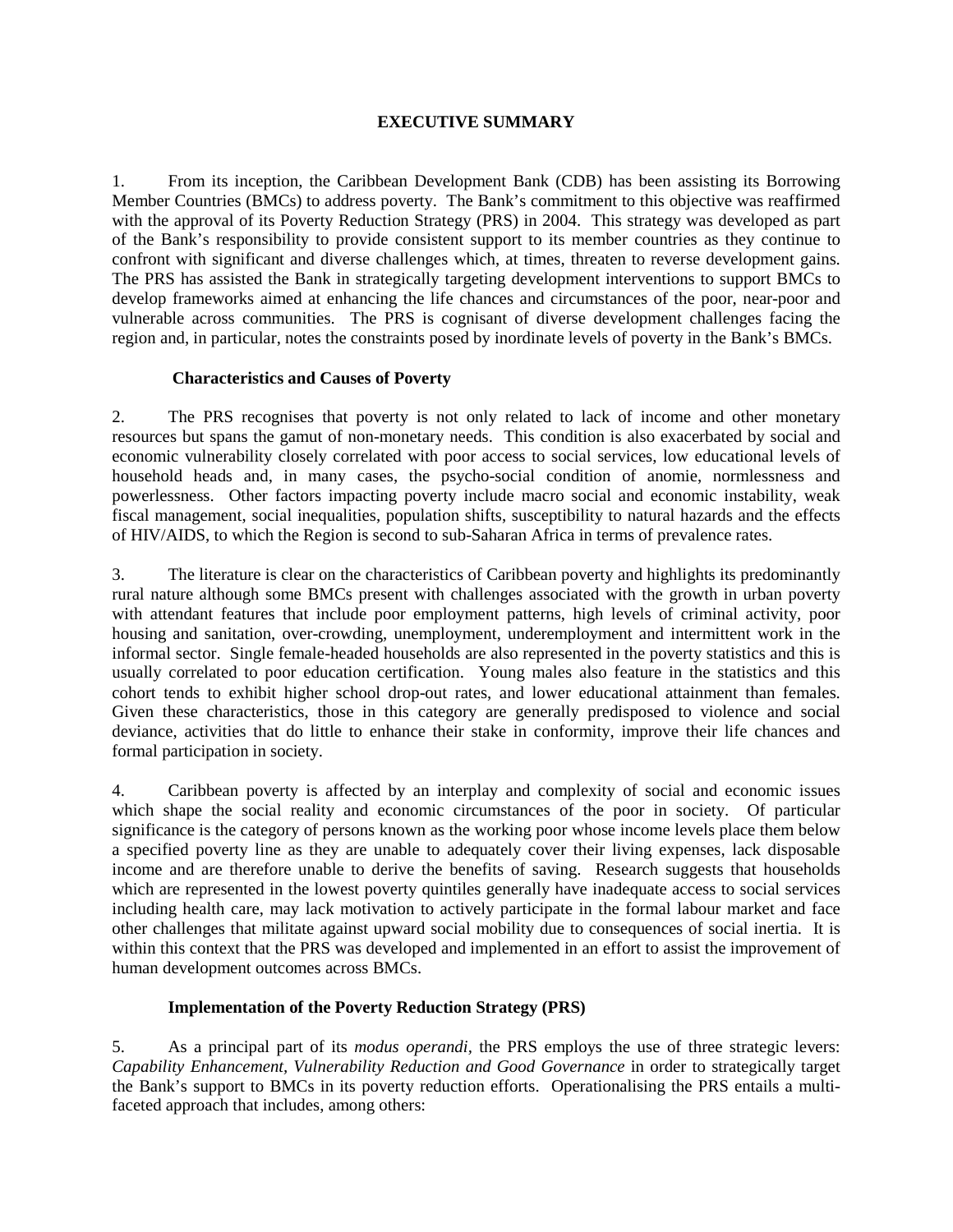- the use and referencing of toolkits by staff in integrating the Bank's poverty reduction objectives in its interventions; and
- integrating the Country Strategy Paper (CSP) process with the PRS.

6. On the financing side, the Bank's lending programme involves the use of Special Development Fund (SDF) resources and this continues to be congruent with its poverty reduction objectives. By way of example, over the period 2005-07, a total of USD218.8 million (mn) was approved as loans and grants financed exclusively with SDF 6 resources or a blend of SDF and other resources. In response to the need to continually support skills building of the Region's people as well as to develop and strengthen national frameworks to minimise vulnerability and enhance resilience, a significant percentage of funds was allocated to capability enhancement and vulnerability reduction. Although a smaller percentage was allocated to good governance interventions, it is clearly understood that support for this lever is absolutely imperative given the recognition by all stakeholders of the centrality of governance issues and arrangements in the formulation and implementation of poverty reduction policies, programmes and projects.

7. Integral to any successful poverty reduction programme is the collection, analysis and availability of credible and reliable empirical data. Country Poverty Assessments (CPAs) contribute substantially in this regard and since 1995 the Bank has been supporting BMCs to conduct this research. The CPAs are providing current empirical data on living conditions, economic conditions and baseline data necessary to inform the formulation of national poverty reduction policies and strategies and CDB's CSPs. This effort is supported by other programmes both at the research and project levels and includes:

- the multi-donor initiative known as Support to Poverty Assessment and Reduction in the Caribbean (SPARC);
- Core Welfare Indicators Questionnaire Surveys (CWIQs);
- Training in participatory research methodologies;
- Training in demographic analysis;
- Social protection research;
- Training in the area of natural hazard vulnerability reduction;
- Rural and agricultural development; and
- Housing and shelter development.

This range of support to BMCs forms an integral part of the Bank's poverty reduction focus and strategy and has contributed to the achievement of development objectives at national levels across the region.

#### **Targeted Poverty Reduction**

8. The mission of the Basic Needs Trust Fund (BNTF) is to reduce vulnerability of persons in poor communities by improving access to public services, facilitating skills development and strengthening organisations aimed at advancing interests in community poverty reduction in the ten participating BMCs.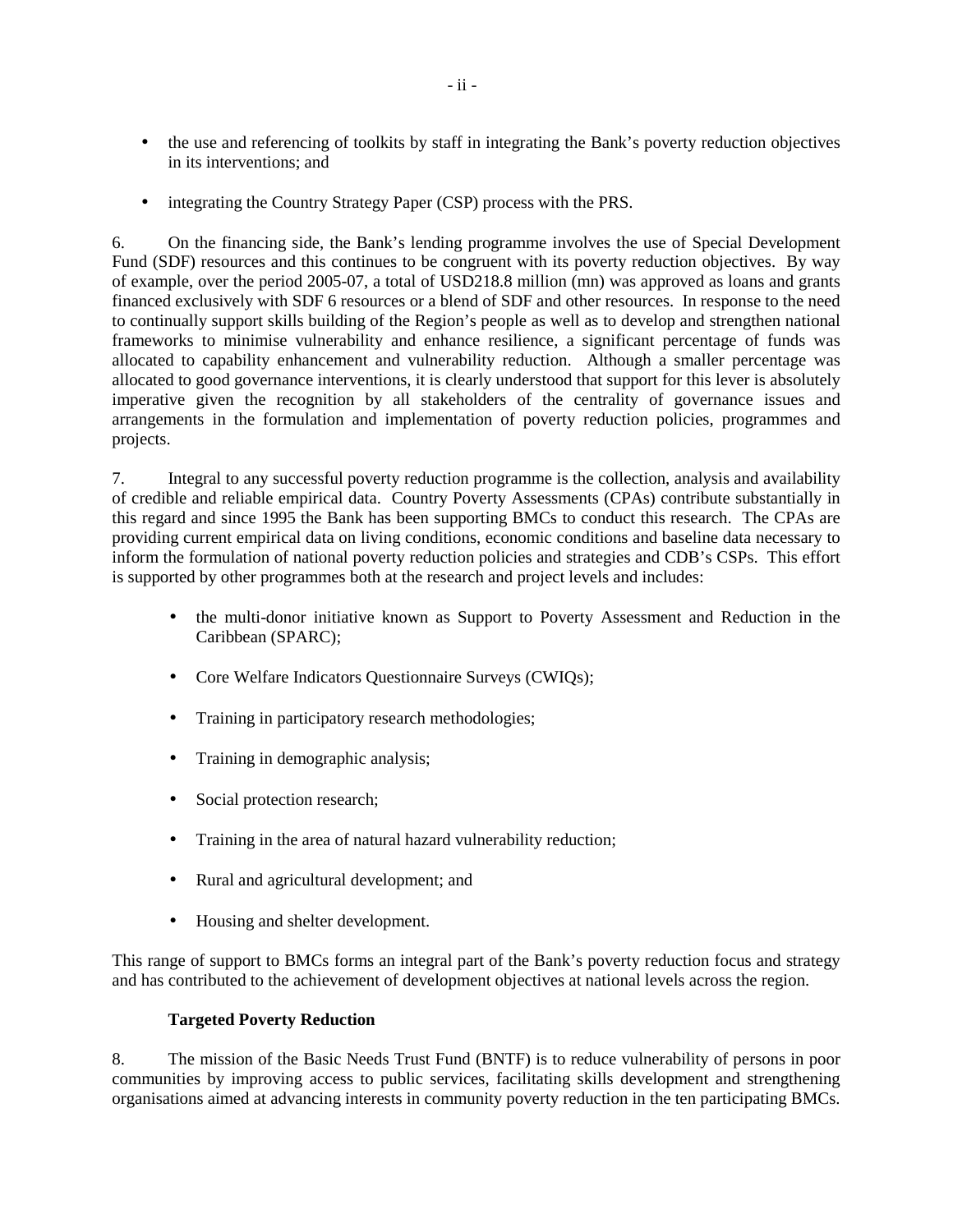BNTF uses the participatory approach to engage stakeholders in poverty reduction projects. One hallmark of BNTF is that it links poverty interventions at the community level to national policies and priorities and in so doing, contributes to the achievement of the Millennium Development Goals (MDGs) through a focus on education, health, gender equality, environmental sustainability and on increasing economic activity and income of households and individuals.

9. Through the Student Loan Scheme (SLS) and the Caribbean Technological Consulting Services Network (CTCS) programme, the Bank continues to operationalise the PRS through support for human resource development in BMCs. In addition, work at the policy level continues with support to BMCs in localising and monitoring development progress along the Caribbean-specific MDGs. At the programmatic level and in collaboration with development partners to host annual civil society dialogues since 2004, priority is given to promoting good governance as one of the Bank's poverty reduction strategic levers.

# **Monitoring and Evaluation**

10. In order to measure development impact, the framework proposed for monitoring PRS is based on assessment of outputs at the institutional level and outcomes at the country, sector and project levels. At the institutional level the output indicators are based *inter alia* on the number of CPAs conducted or updated with the Bank's support, the number of national PRSs prepared and implemented and assistance to BMCs in developing MDG programmes and incorporation of these into the national planning process. At the country, sector and project levels, monitoring indicators will include *inter alia* the poverty rates, the country's Human Development Index (HDI) performance and progress in incorporating poverty reduction into the national planning process.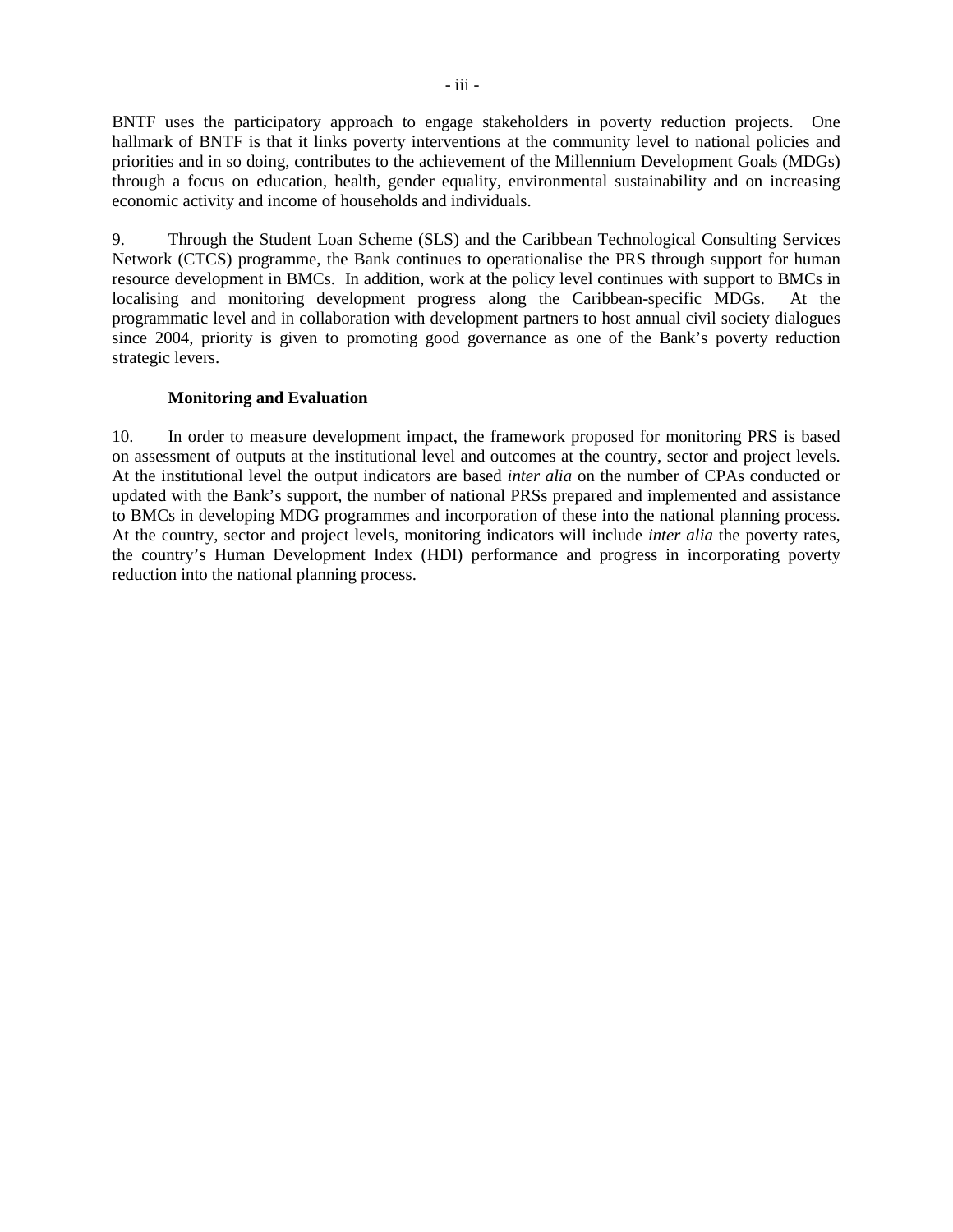# **1. INTRODUCTION**

1.01 The Caribbean Development Bank (CDB) approved a Poverty Reduction Strategy (PRS) in December 2004 to p*romote social and economic development that will contribute to the systematic reduction of poverty in its Borrowing Member Countries (BMCs)<sup>1</sup> .* The PRS (extract at Appendix 1) proposes a mix of country-focused interventions and regional support set within a framework for action comprising three strategic levers; *capability enhancement, vulnerability reduction and good governance.*  These levers are not discrete categories but rather are overlapping themes that provide a comprehensive framework for the multi-dimensional nature of the Bank's interventions. Collectively, they *provide a lens through which all of the Bank's operations are viewed at all stages of the operational or project cycle,*  including ordinary capital operations as well as those of SDF<sup>2</sup>.

1.02 In this context, the PRS pays attention to direct poverty targeted interventions*,* as well as the broader social development issues such as social deprivation, vulnerability and gender equality. It also proposes an alignment with the Millennium Development Goals (MDGs) to serve as benchmarks for assessing the general performance of BMCs in human and social development.

1.03 A summary of the PRS within the framework of the strategic levers is as follows:

# **Capability Enhancement**

1.04 The PRS, through this lever, focuses directly on the economic and social empowerment of people in general and the poor in particular. It seeks to enhance the capabilities of persons living in poverty in order to assist them in taking advantage of economic opportunities and to empower them to participate fully in the social and political processes that govern their lives. It relates to the human resource development elements of the MDGs, such as achieving universal access to primary education and eliminating gender disparity in primary and secondary education. To this end, resources of the Bank are being allocated increasingly to programmes that reduce barriers to the access of knowledge and services essential to fuller participation by poor men and women in the economic and social life of BMCs.

#### **Vulnerability Reduction**

1.05 Vulnerability reduction is essential not only for preventing the poor from descending deeper into poverty, but for preventing the non-poor, especially those close to the poverty line, from becoming poor. Economic volatility and natural hazards threaten the incomes and assets of the Region's population. Economic insecurity is compounded by frequent natural disasters, which periodically render significant population segments "poor" for varying periods of time. Furthermore, climate change is likely to further exacerbate the magnitude and frequency of climate-related natural disasters. Social protection and safety nets to cope with such events are weak; hence, there is urgent need for BMCs to respond with measures to cope with the risks of natural hazards.

1.06 This lever interfaces with the health and sustainable environmental MDGs of reducing under-five mortality by two-thirds, reducing maternal mortality by three-quarters, reversing the incidence of HIV/AIDS and other major diseases and ensuring environmental sustainability. Although adequate basic health provision has been a major achievement of BMC governments, elevated rates of HIV/AIDS in the Region threaten to undermine this progress as its social costs in morbidity, mortality and impact on the workforce become evident.

 $\overline{a}$ <sup>1</sup>/ Caribbean Development Bank Poverty Reduction Strategy, Paper BD 51/04, December 9, 2004 pg 23

<sup>&</sup>lt;sup>2</sup>/ Resolution and Report of Contributors on SDF 6 - October 2005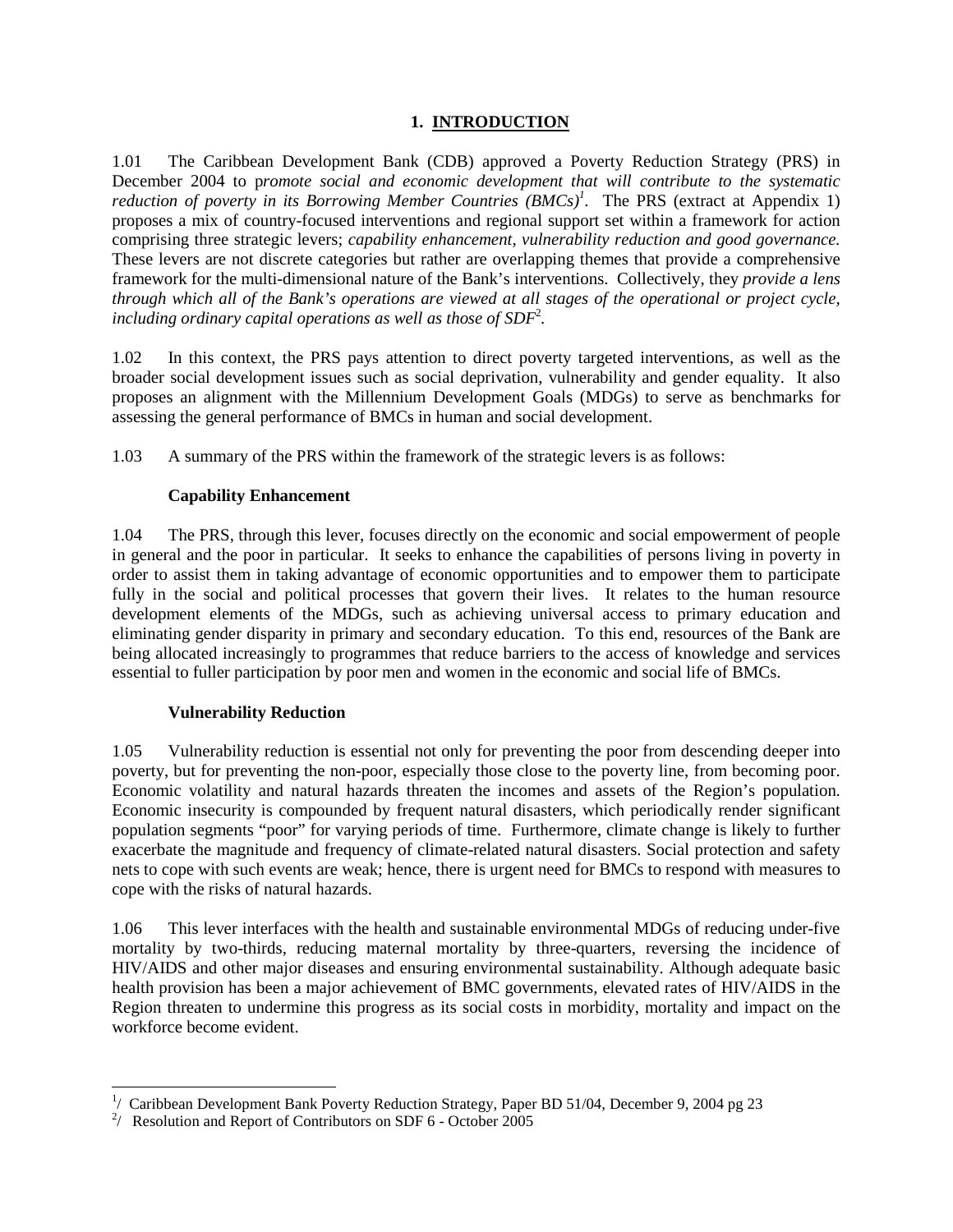#### **Good Governance**

1.07 Weaknesses in social and economic frameworks, social and economic planning, legal and regulatory systems and public administration together with institutionalised social and economic inequities can restrict peoples' ability to earn livelihoods and lead fulfilling lives. Improving the quality of government at all levels is essential for the creation of economic and social environments in which poor people are empowered to influence public policy that addresses their needs. A framework for good governance and sound social and economic policy is vital for sustained and systematic reduction of poverty. This includes supporting initiatives that facilitate citizen participation in national decision making and the strengthening of Non-Governmental Organisations (NGOs) and other civil society groups that give voice to the concerns of the poor and vulnerable people. CDB's Governance Strategy commits the Bank's support to interventions that promote efficient, accountable and transparent government and define the approaches, objectives and activities appropriate to the development of a modern state committed to enhancing the well being of all its citizens.

1.08 The PRS operates in conjunction with CDB's Strategic Objectives, Corporate Priorities and Sector Policies to guide interventions in ways that will optimise the Bank's poverty reduction potential and by extension assist BMCs in their quest for broad-based economic growth, poverty reduction and sustainable development.

1.09 This report presents an overview of poverty in the Caribbean. It catalogues the manner in which the PRS operates within the overall work of the Bank and highlights some of the activities undertaken by CDB with Special Development Fund (SDF) 6 resources in particular, that are set within the framework of the PRS.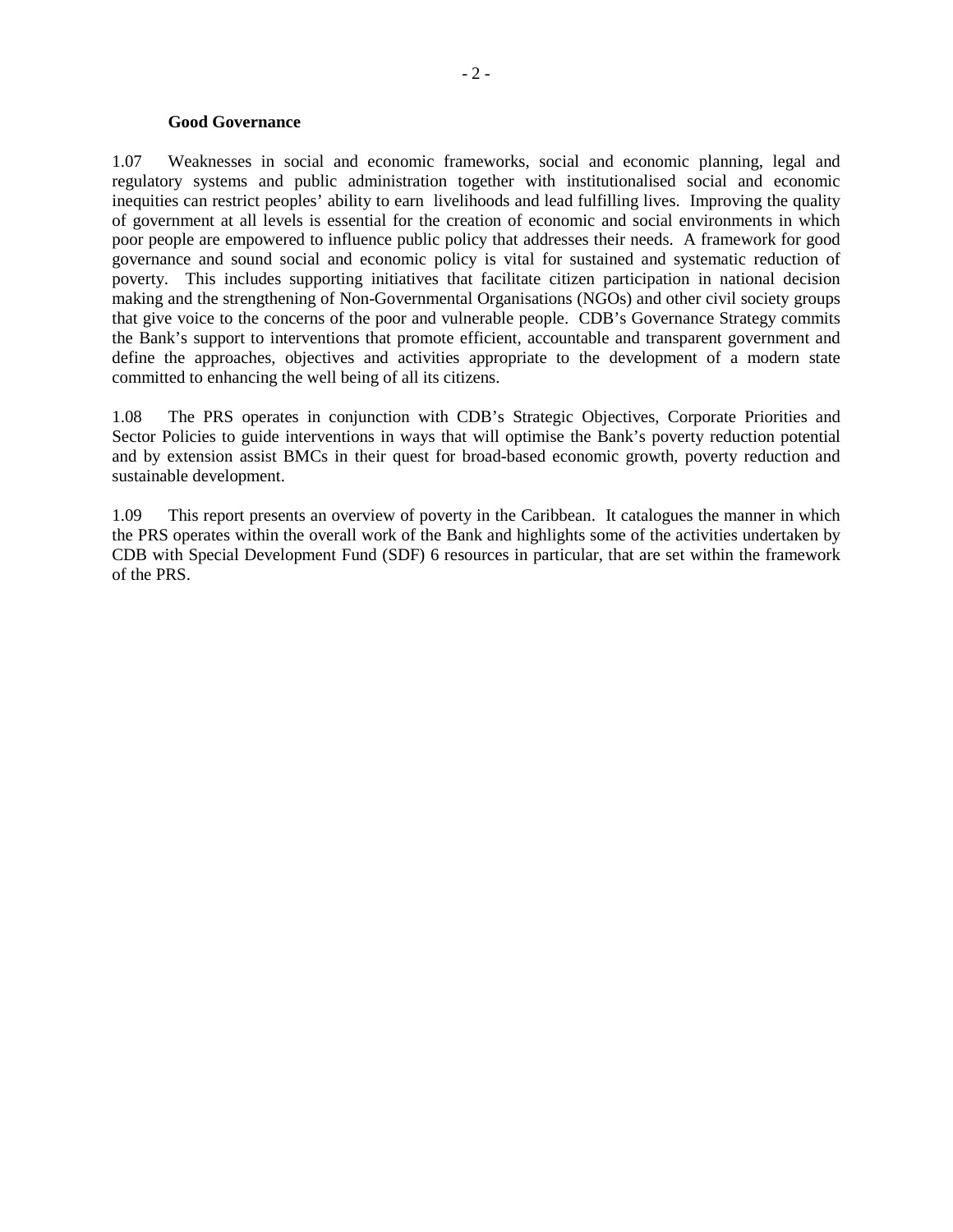2.01 The levels of economic growth achieved by BMCs in the last four decades have enabled these countries, with the exception of Guyana and Haiti, to achieve significant improvements in many social and economic indicators. Data from the last three censuses indicate a slowdown in the rate of population growth and administrative records reveal that infant mortality and crude death rates are relatively low and life expectancy is on the increase.

2.02 Country Poverty Assessments (CPAs) conducted in the last decade and a half (Table 1) also show improvements in overall living conditions. In the five BMCs that have conducted more than one poverty study during that period, i.e., Belize, Guyana, Jamaica, St. Lucia and Trinidad and Tobago, the proportion of persons living below the poverty line increased slightly in two of these countries and reduced substantially for each subsequent period in the other three. Indigence or extreme poverty has also been falling with the largest being a 10 percentage point reduction in Guyana between 1993 and 1999. There was also a significant reduction in indigence in St. Lucia from 7.1% in 1995 to 1.6% ten years later and in Trinidad and Tobago from a high of 11.2 % in 1992 to 1.2% in 2005.

2.03 While these trends are encouraging, overall poverty levels continue to be relatively high. With the notable exception of Antigua and Barbuda with a poverty level of 18% in 2006, the Bahamas 9.3% in 2001, Barbados about 14% in 1997, Jamaica 13% and Trinidad and Tobago 17% both in 2005, all the other countries have overall poverty levels well over 20% and indigence or extreme poverty over 5% in all but five BMCs<sup>3</sup> (Anguilla, the British Virgin Islands, St. Lucia, Trinidad and Tobago and the Turks and Caicos Islands) (Figure 1). The poverty gap index which indicates the depth of poverty i.e., the disparity between the poor and non-poor is also relatively high. It ranges from 2.5 in St. Kitts and Nevis to 15.3 in Granada with ten of the fourteen countries being over 5.0. This indicator correlates with the country's poverty level. The countries with a high percentage of the population living below the poverty line also have a high poverty gap index. A similar situation exists for poverty severity or the degree of inequality among the poor. This indicator ranges from 0.9 in the case of St. Kitts and Nevis to 9.9 in Grenada. Ten of the thirteen countries with this indicator have a severity of poverty index of 2.0 and above.

<u>.</u>

<sup>- 3 -</sup>

 $3/$  The Barbados CPA did not report an indigent line.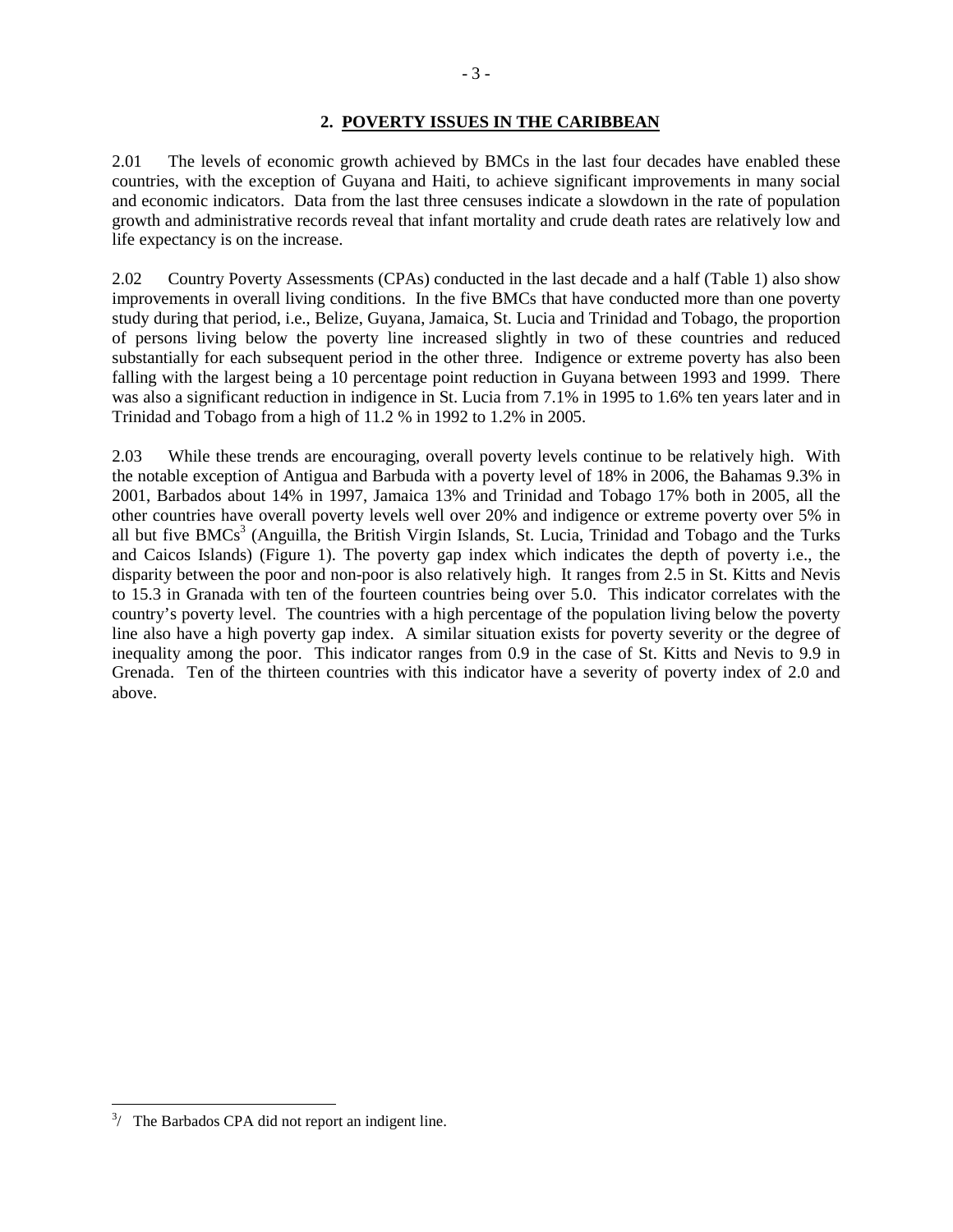|                                       | <b>Major Poverty Indicators</b> |      |                                   |                                |                                    |                                                 |  |  |
|---------------------------------------|---------------------------------|------|-----------------------------------|--------------------------------|------------------------------------|-------------------------------------------------|--|--|
| Country                               |                                 | Year | % below<br><b>Poverty</b><br>Line | $%$ below<br>Indigence<br>Line | <b>Poverty</b><br>Gap <sup>1</sup> | <b>Poverty</b><br><b>Severity</b> <sup>ii</sup> |  |  |
| Anguilla <sup>o</sup>                 | <b>ANG</b>                      | 2002 | 23.0                              | 2.0                            | 6.9                                | 3.2                                             |  |  |
| Antigua and Barbuda                   | <b>ANB</b>                      | 2006 | 18.4                              | 5.0                            | 6.6                                | 3.8                                             |  |  |
| $B$ ahamas <sup>#</sup>               | <b>BAH</b>                      | 2001 | 9.3                               | 5.1                            | 2.8                                | 1.3                                             |  |  |
| Barbados*                             | <b>BAR</b>                      | 1997 | 13.9                              | na                             | na                                 | na                                              |  |  |
| $Belize+$                             | <b>BEL</b>                      | 1996 | 33.0                              | 13.4                           | 8.7                                | 4.3                                             |  |  |
|                                       |                                 | 2002 | 33.5                              | 10.8                           | 11.2                               | 6.1                                             |  |  |
| British Virgin Islands <sup>o</sup>   | <b>BVI</b>                      | 2002 | 22.0                              | < 0.5                          | 4.1                                | 1.7                                             |  |  |
| Dominica <sup>o</sup>                 | <b>DOM</b>                      | 2002 | 39.0                              | 15.0                           | 10.2                               | 4.8                                             |  |  |
| Grenada                               | <b>GRN</b>                      | 1999 | 32.1                              | 12.9                           | 15.3                               | 9.9                                             |  |  |
| Guyana*                               | <b>GUY</b>                      | 1993 | 43.0                              | 29.0                           | na                                 | na                                              |  |  |
|                                       |                                 | 1999 | 35.0                              | 19.0                           | 12.4                               | na                                              |  |  |
| Haiti                                 | HAI                             | 1997 | 65.0                              | na                             | na                                 | na                                              |  |  |
| Jamaica*                              | <b>JAM</b>                      | 1993 | 24.4                              | na                             | na                                 | na                                              |  |  |
|                                       |                                 | 1997 | 19.9                              | na                             | na                                 | na                                              |  |  |
|                                       |                                 | 2002 | 19.7                              | na                             | na                                 | na                                              |  |  |
|                                       |                                 | 2004 | 16.9                              | na                             | na                                 | na                                              |  |  |
|                                       |                                 | 2005 | 12.7                              | na                             | na                                 | na                                              |  |  |
| St. Kitts and Nevis                   |                                 |      |                                   |                                |                                    |                                                 |  |  |
| St. Kitts <sup>o</sup>                | <b>SKK</b>                      | 2000 | 30.5                              | 11.0                           | 2.5                                | 0.9                                             |  |  |
| Nevis <sup>o</sup>                    | <b>SKN</b>                      | 2000 | 32.0                              | 17.0                           | 2.8                                | 1.0                                             |  |  |
| St. Lucia <sup>o</sup>                | <b>SLU</b>                      | 1996 | 25.1                              | 7.1                            | 8.6                                | 4.4                                             |  |  |
|                                       |                                 | 2006 | 28.8                              | 1.6                            | 9.0                                | 4.1                                             |  |  |
| St. Vincent and the                   | <b>SVG</b>                      |      |                                   |                                |                                    |                                                 |  |  |
| Grenadines <sup>o</sup>               |                                 | 1996 | 37.5                              | 25.7                           | 12.6                               | 6.9                                             |  |  |
| Trinidad and Tobago*                  | <b>TNT</b>                      | 1992 | 21.2                              | 11.2                           | na                                 | na                                              |  |  |
|                                       |                                 | 1997 | 24.0                              | 8.3                            | na                                 | na                                              |  |  |
|                                       |                                 | 2005 | 16.7                              | 1.2                            | 4.63                               | 1.96                                            |  |  |
| Turks and Caicos Islands <sup>o</sup> | <b>TCI</b>                      | 1999 | 25.9                              | 3.2                            | 5.7                                | 2.6                                             |  |  |

#### **TABLE 1: POVERTY INDICATORS FOR SELECTED CARIBBEAN COUNTRIES**

n.a not available

-

CPAs conducted by CDB; **\***Jamaica (annual) SLCs conducted by the Government of Jamaica; Barbados, CPA, Inter-American Development Bank (IDB); Guyana Living Conditions Survey (LCS), United Nations Development Programme (UNDP); Trinidad and Tobago Household Budget Surveys; + SLC, Government of Belize (GOB)

# Bahamas Survey of Living Conditions, Government of Bahamas.

 $i$ The poverty Gap Index is based on the aggregate poverty deficit of the poor relative to the poverty line. It indicates the depth of poverty, which is the extent to which the incomes of poor households fall below the poverty line. *The Poverty Gap Index measures the depth of poverty in a country or region, based on the aggregate poverty deficit of the poor relative to the poverty line. Since the Head Count Index is not sensitive to changes in the status of those already below the poverty line, it is inadequate in assessing the impact of specific policies on the poor. On the other hand, the Poverty Gap Index increases with the distance of the poor below the poverty line, and thus gives a good indication of the depth of poverty. A decline in the Poverty Gap Index reflects an improvement in the current situation.-* http://esl.jrc.it/envind/un\_meths/UN\_ME013.htm

<sup>&</sup>lt;sup>ii</sup> Poverty severity or intensity of poverty is provided by the Foster-Greer-Thorbecke P2, which assesses aggregate poverty. The measure is usually considered as the sum of an amount due to the poverty gap, and an amount due to inequality amongst the poor. It is similar to the poverty gap but gives greater emphasis to the poorest households. The severity of poverty index measures, *the*  degree of inequality among the poor, in such a way that income transfers from the worse off among the poor to the less poor *should raise measured poverty and vice versa.-* http://www.fao.org/Wairdocs/TAC/X5784E/x5784e0m.htm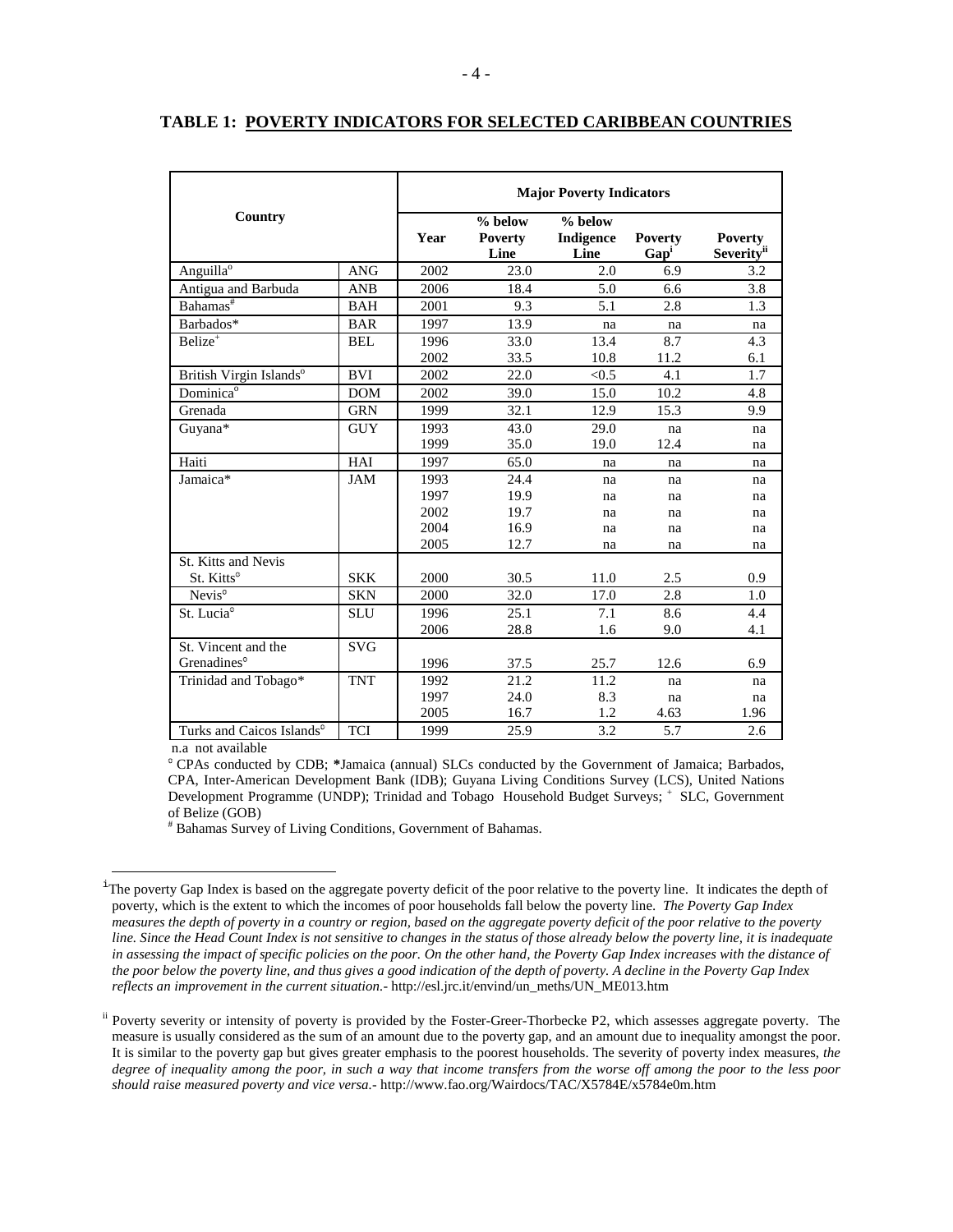

**Figure 1: Poverty Indicators for Selected Caribbean Countries (For various years between 1996-2006)**

Source: CPAs for the countries

#### **Characteristics and Causes**

2.04 Although similar to the poor in other parts of the world, the poor in the Caribbean exhibits several features associated with social and economic vulnerability. Among these are low education levels of household heads, limited access to social services and in some instances, a psychology of powerlessness and helplessness and deprivation of indigenous people, the elderly and youth populations. These characteristics are largely the products of the myriad social and economic structural factors such as social and economic instability, weak fiscal management, non-competitiveness of the productive sector, social and income inequalities, population change, vulnerability to natural hazards and economic shocks and the effects of HIV/AIDS, which contribute to the prevalence of poverty and affect the development of the Region.

2.05 The main characteristics of Caribbean poverty are as follows:

Largely a rural phenomenon - with the rural poor having less access to land, credit facilities, social services, properly maintained infrastructure, and organised agricultural support facilities. In many countries more than half of the population live in disparate, scattered and in some cases rural communities with limited access to social and economic services and opportunities to enhance household income.

 A large proportion of the rural population therefore, live below the poverty line. This situation is influenced by both the activities that rural residents engage in for their livelihoods and the conditions under which they are forced to live. Rural poverty is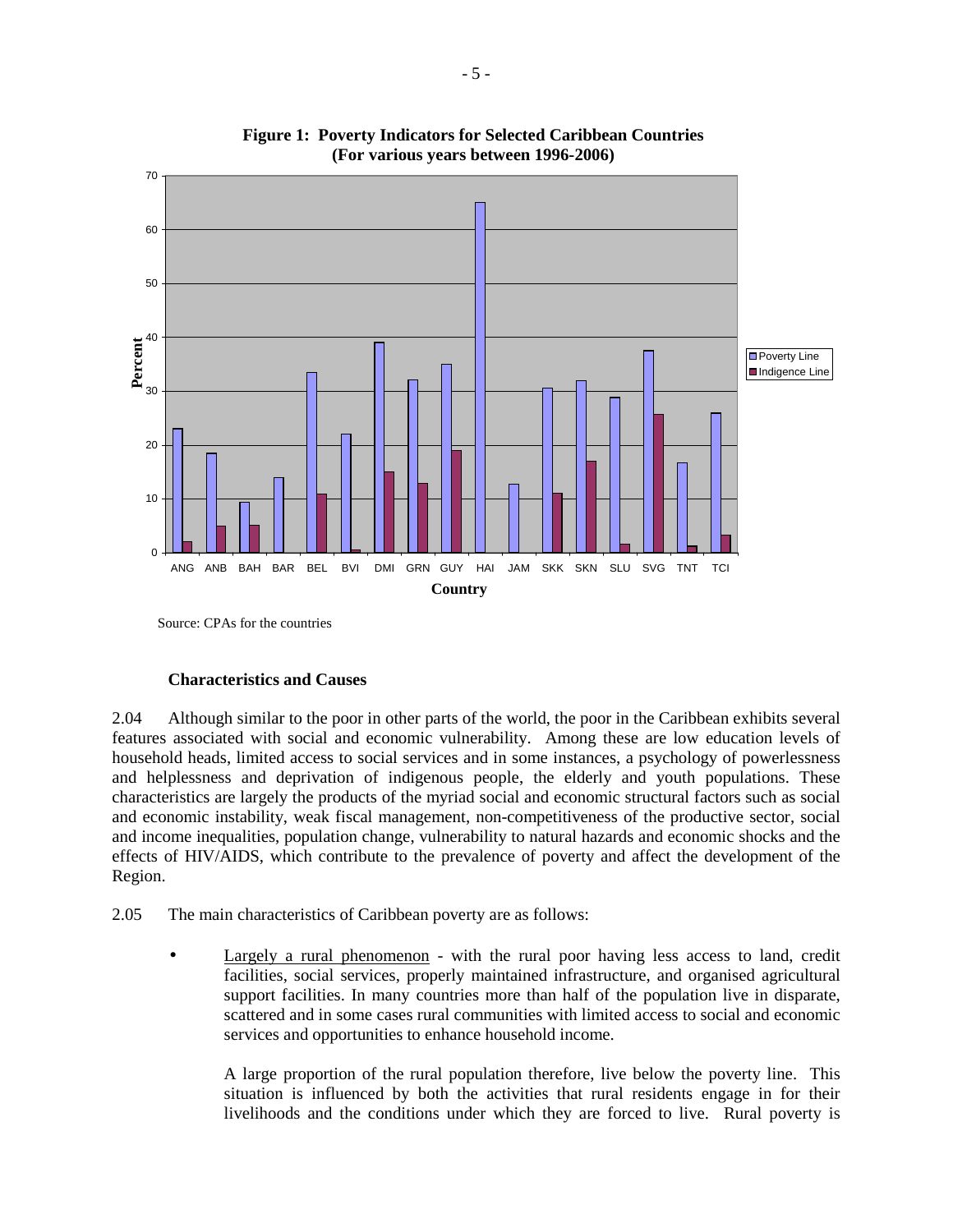closely related to the fact that rural people are mainly engaged in primary production (agriculture and fishing) for their livelihoods. In most cases, these activities do not generate sufficient earnings for them to meet their economic and social needs. In addition, rural residents live in poorer quality housing, and have inadequate social and economic infrastructure such as roads and access to basic services such as potable water, electricity, sanitation, transportation, schooling, and health care. These conditions combine to produce living conditions that make life very difficult for rural residents.

- Urban poverty though less in proportion to the population, is becoming more visible. This situation is partly the result of persons leaving rural communities in search of employment and a better quality of life in the towns and cities. The rapid increase in the population of urban areas that results places a strain on available housing and social services. As a consequence, urban poverty tends to be characterised by poor employment patterns, high levels of criminal activity, low social capital, poorly maintained housing, inadequate health and sanitation service; significant over-crowding and insecure tenure arrangements.
- Low education level household heads in poor households tend to have lower educational levels than heads of non-poor households and are less likely to be educated beyond primary school. This is manifested in the high unemployment levels among poor households and with a higher proportion of women unemployed than men. In addition, young men in particular, from poor households tend to drop out of school early resulting in about one-third of the youth (15-24 years) population on average having no educational certification. These young people, being often unprepared for the labour market find it difficult to function in that environment and are often excluded from mainstream economic activities. They, therefore, resort to the informal sector or to low wage occupations for a livelihood. As a result, significant proportions of employed persons in some countries are increasingly being numbered among the poor.
- Employment in low-skilled, low-paying jobs such as in agriculture, construction and light manufacturing and persons employed in the informal sector. Both groups make up the *Working Poor*<sup>4</sup>. The CPA reports revealed that even in some of the countries with very low unemployment levels, a significant proportion of persons employed are living below the poverty line. St. Kitts, for example, had an unemployment level of only 4% in 2002, but 31% of the population was living below the poverty line. Similarly, the 2006 CPA for Antigua and Barbuda reported an overall unemployment rate of 4% but indicated that 13% of the persons employed were poor and that 93% of persons from poor households was employed.
- Single female-headed households, which are likely to have higher fertility rates than the remainder of the population often experience intergenerational poverty. Although the CPAs do not establish a significant relationship between poverty and the sex of the household head, other factors suggest that gender inequality is evident. Among these is the fact that youth unemployment rates are higher for females than for males, and women have lower labour participation rates than men and carry a disproportionately high level

 $\overline{a}$ 

 $4/$  "individuals engaged in either paid or self employment who belong to households with an adult equivalent per capita household expenditure (or income) that falls below a specified poverty line". *Statistical Report on the Working Poor in the Caribbean*, Labour Market and Poverty Studies Unit, Department of Economics, UWI, St. Augustine, Trinidad and Tobago, April 2006 pg 2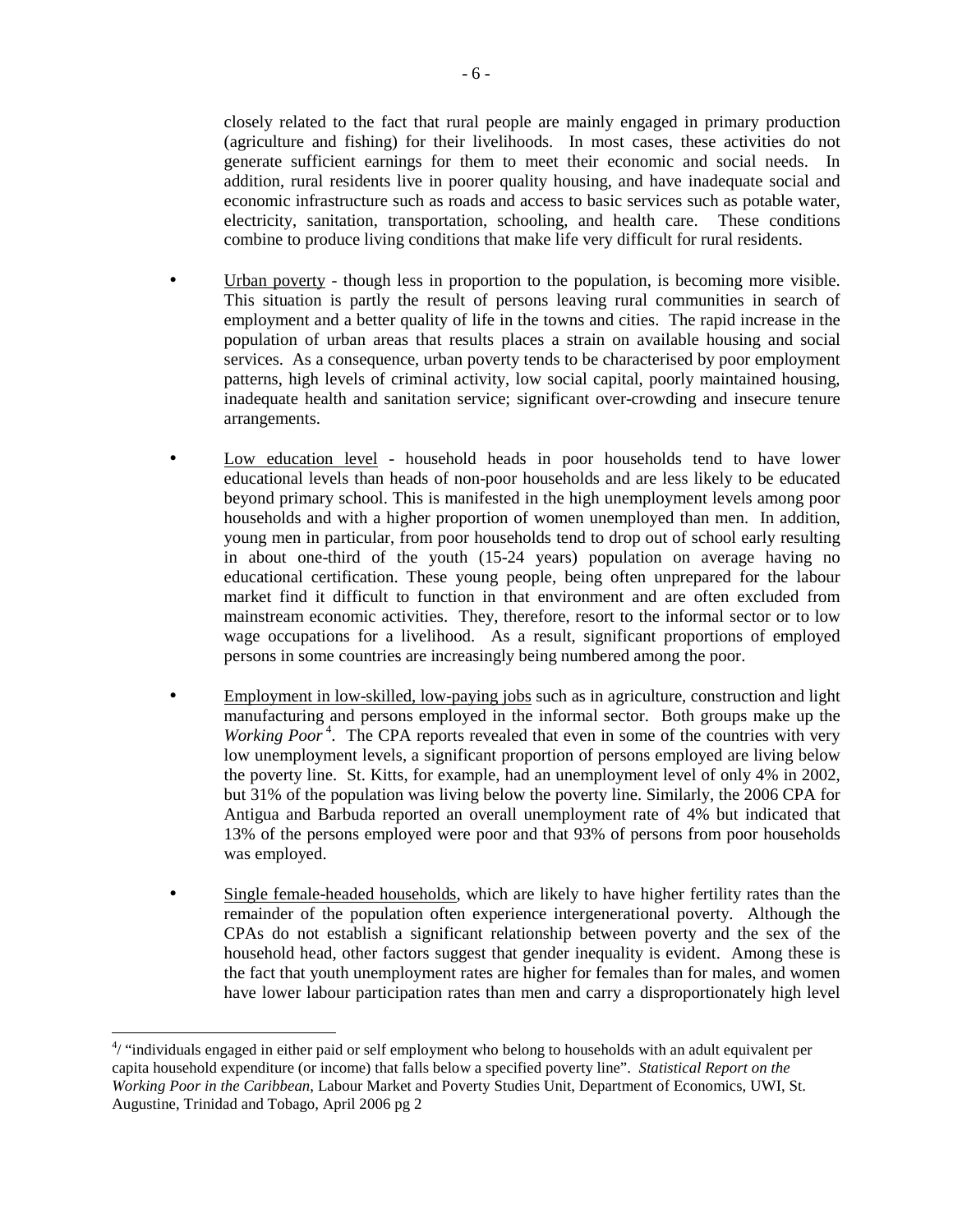of responsibility for nurturing and family care both in nuclear families and single parent households.

- Young males who have higher school drop-out rates and low educational attainment than females, usually also have poor social skills and are vulnerable to alcoholism and drug use. This predisposes them to deviance and a tendency to exhibit criminal and/or violent behaviours which in turn influences the types of violence observed in the society and the numbers of young men that make up the population in penal institutions.
- Larger than average family sizes poor households tend to have fewer wage earners with child, youth and female dependency ratios much higher than non-poor households. As a consequence, children and young people are over-represented among the poor. For example, about 55% of the poor both in Lucia and Trinidad and Tobago was less than 25 years of age in 2005.
- At risk groups include indigenous people, elderly living alone; the disabled; school-aged youth (especially those in female-headed households); and households with large numbers of youthful and elderly dependents. Indigenous people are particularly vulnerable in this regard. Due to a number of factors, indigenous groups in the Caribbean have historically been disadvantaged and as a result they are the groups with the single highest poverty levels in the Region. In the case of Belize, 77 % of Mayans are counted among the poor, 70% among the Caribs or Kalinago people in Dominica and 79% of the Amerindians in Guyana.

# **Some Contributing Factors**

<u>.</u>

#### Social and Income Inequality

2.06 High income inequality or skewed income distribution is one of the critical factors associated with poverty in the Caribbean. The Gini Coefficients<sup>5</sup> depicted in Figure 2, indicate that over the period of 1995 - 2006, only one country, the British Virgin Islands, reporting a coefficient of less than 0.30 and that seven countries were 0 .40 or above.

 $5/$  The Gini Coefficient measures the extent to which actual income distribution in a country differs from a hypothetically uniform distribution. It ranges from 0 for absolute equality, with each individual or household receiving an identical share of income, to 1, which indicates that one person or household receives all the income.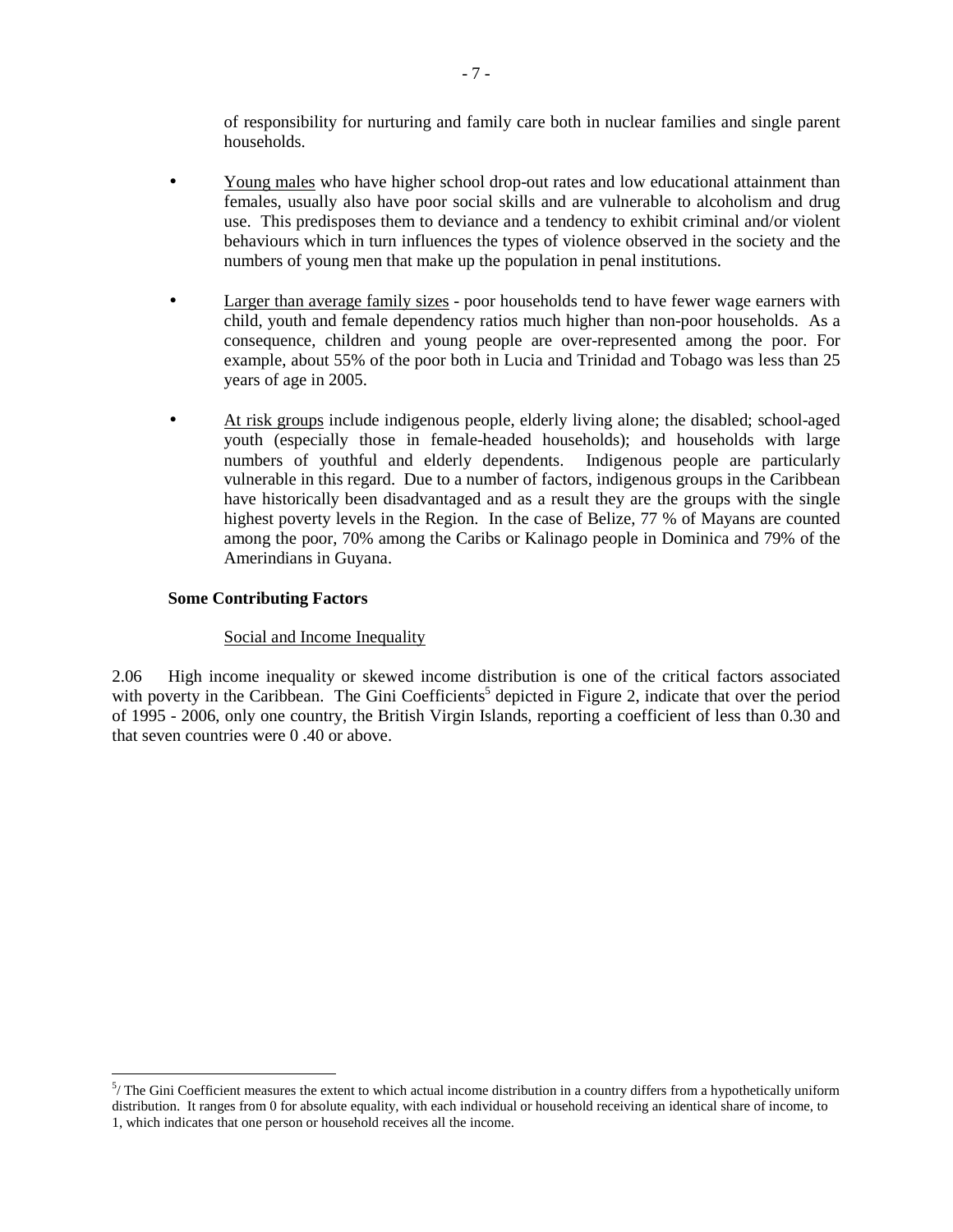



2.07 While a high Gini Coefficient does not seem to correlate with a high percentage of the population being poor in each case, high income inequality is associated with other kinds of deprivation or social exclusion. Social exclusion is depicted by scarcity of opportunities, impediments in access to basic and quality services, labour markets, credit, adequate infrastructure, the judicial system and participation in national decision making<sup>6</sup>. When coupled with poor educational attainment and poor social skills, social exclusion contributes to an erosion of social capital resulting in human capital being both unproductive and untapped, and could be a factor in the high levels of criminal and violent behaviour emerging in several parts of the Caribbean.

#### Vulnerability

2.08 The vulnerability of the Caribbean to natural hazards and economic shocks is also one of the factors associated with poverty. The effects of hurricanes and other related adverse weather conditions have greatly affected the productive sectors of the economy, *viz*., agriculture, tourism, manufacturing, and have also had a severe impact on communities and community infrastructure. The destruction of communities and the dislocation of families and other social structures, lead to increased anxiety and feelings of hopelessness from which residents can take a long time to recover. The majority of CDB's BMCs are also vulnerable to seismic and volcanic hazards. Events such as hurricanes and tropical storms are a challenge to sustainable development as they have the capacity to destroy social and economic progress. Under these circumstances, even the prosperous can be impoverished and the impact on the already marginal livelihoods of poor people can be tragic.

Source: CPAs for the countries

 $\overline{a}$ 5/ *Inequality and Poverty in the Eastern Caribbean, A CDB Perspective*, McDonald Thomas and Eleanor Wint - Paper presented at the ECCB Seventh Annual Development Conference, November 21-22, 2002, Basseterre, St Kitts.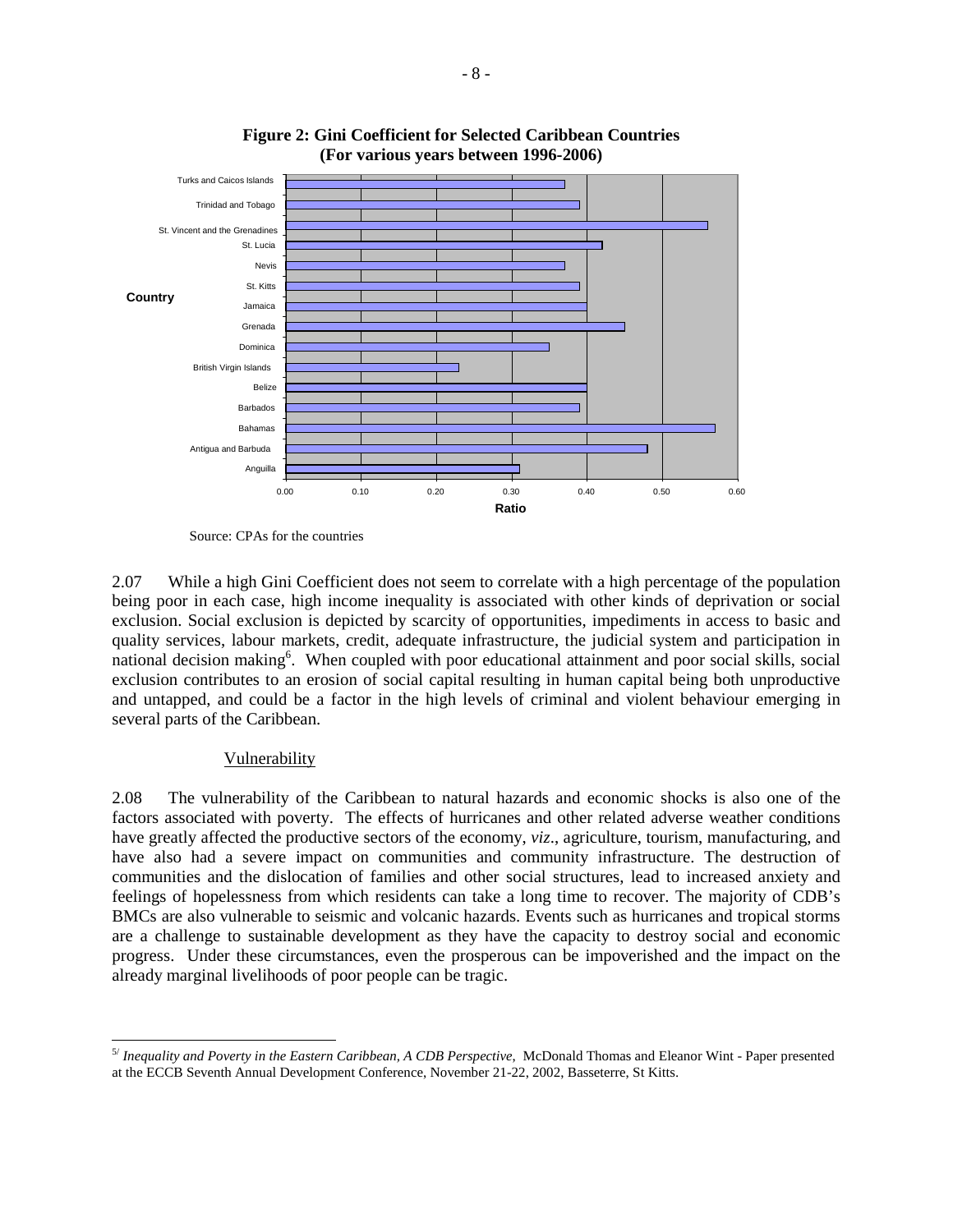#### Trade Liberalisation

2.09 The changing terms of international trade involving the removal of preferential arrangements for exports and the reduction of import tariffs have adversely affected the level of economic returns, once enjoyed by rural farm households and small manufacturers in the Region, and reduced Government revenue derived from import taxes and duties. The combined effects are creating enormous challenges for BMCs in their effort to preserve social and economic gains while simultaneously laying the foundation for sustainable development and economic growth.

# HIV/AIDS

2.10 The relatively high prevalence and incidence levels of HIV/AIDS in the Caribbean place enormous pressures on the economic welfare and social fabric of the Region. In spite of efforts to address the problem, incidence levels are not declining substantially. Caribbean Governments have the enormous challenge of managing the risks and their potential impacts on the main productive sectors and the social structure. It will require the mobilisation of substantial resources as well as policy reform to help improve the life expectancy of infected persons and the overall quality of life of those living with the disease, as well as reduce the rate of new infections.

#### **Summary**

2.11 Caribbean poverty is influenced by a number of inter-related social and economic issues such as income distribution, social, economic and natural hazard vulnerability, terms of international trade and the effects of HIV/AIDS. These issues are also manifestations of more deep-seated processes that are shaping the life chances of poor people in the society and are in turn linked to psychosocial factors as well as feelings or demonstrations of low self-esteem and lack of self-confidence in individuals and groups and social inertia all of which pose enormous challenges to the development of the Region.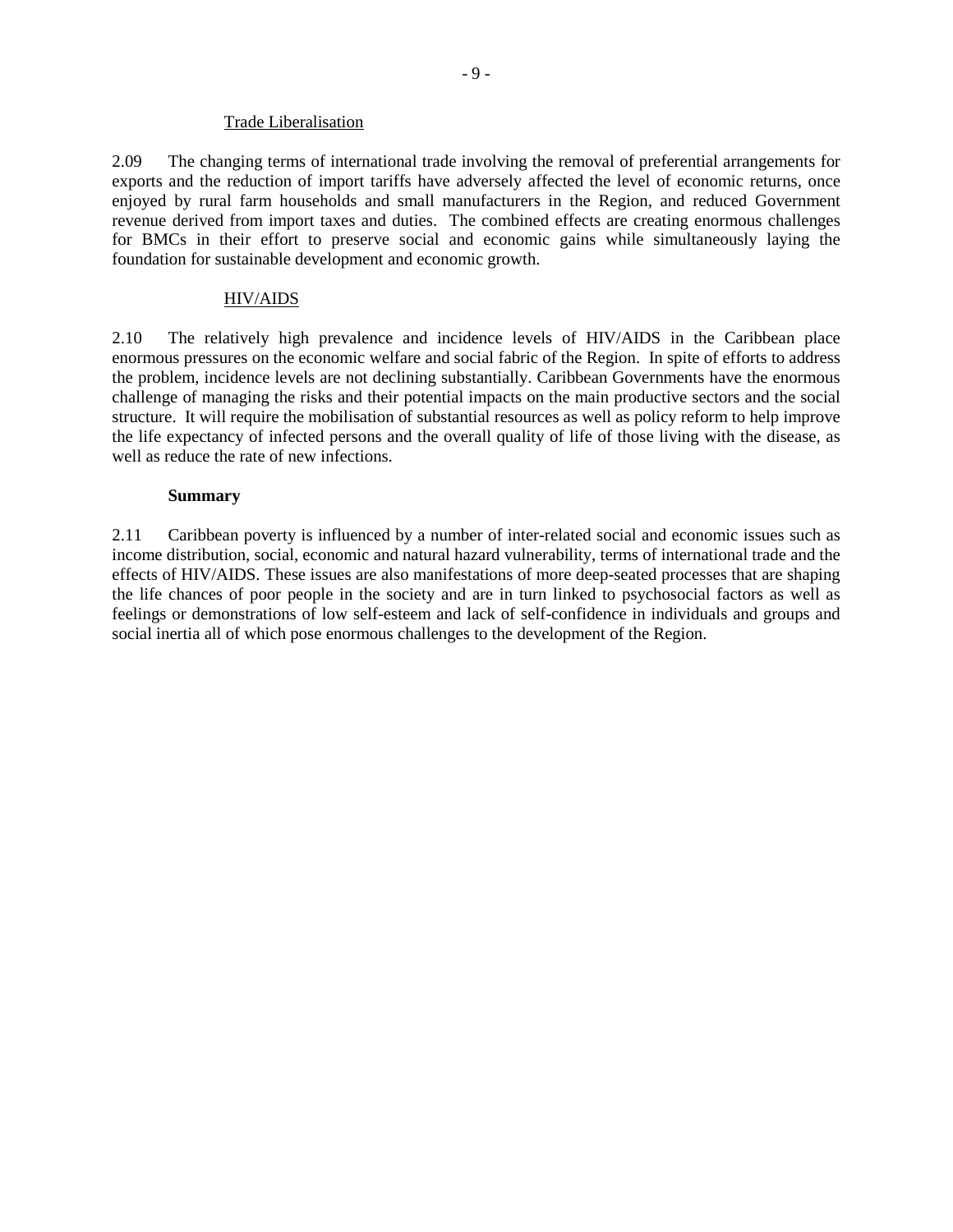#### **3. IMPLEMENTATION OF THE POVERTY REDUCTION STRATEGY**

3.01 Work on operationalising the PRS began with the services of a Consultant in the last quarter of 2004, to assist the Bank with preparation of guidelines and procedures to enhance the process of mainstreaming poverty reduction in all aspects of the Bank's operations. It also involved the development of training material for CDB staff in implementing the guidelines and procedures, a monitoring and evaluation system to assess progress in the operationalisation of PRS and a modality for ensuring that CDB maintains a dynamic focus on poverty reduction and sustainable development.

3.02 Toolkits were prepared as a "quick reference guide" for use by staff in integrating the Bank's poverty reduction objectives in its interventions. The toolkits used the strategic levers framework and covered the following types of interventions, i.e., civil works, utilities, rural enterprise, health sector

reform, tourism, education and training, shelter development and technical assistance. A separate "issues" guide was prepared for Student Loans as well as *Guidelines and Recommendations to Operationalise CDB's Poverty Reduction Strategy* for application of the toolkits to Bank's project cycle and in country programming activities.

3.03 Some attention was also paid to integrating the Country Strategy Papers (CSPs) preparation process with the PRS*.*  Staff were trained in the use of the toolkits in the preparation, appraisal and supervision of projects financed by the Bank. As a result, the PRS has contributed significantly in assisting all project staff to better understand and apply more participatory and pro-poor analytical approaches to the preparation and appraisal of projects.

3.04 Since 2005, project staff have been using the toolkits as a guide during the preparation and appraisal of projects to

#### **Box 1: The PRS and the CSP Process**

The CSP is the starting point of the Bank's project cycle of which project identification is an integral part. Integration of the PRS in the Country Strategy Paper (CSP) process commenced with the St. Lucia CSP of May 2005. In the operationalisation of the PRS, checklists were prepared and the Country Analysis and Policy Unit (CAPU) of the Economics Department is responsible for ensuring that the three strategic levers; *capability enhancement, vulnerability reduction, and governance* are utilised in all CSPs. This also involved a reorganization of the structure of the CSP.

Poverty issues are first highlighted in the preamble to the document. These issues are described and analysed in the Government's strategy and gaps in analysis and implementation of the country's poverty reduction strategy are identified. In collaboration with the respective Government, CDB would seek to address these gaps in the CSP (either through the use of Technical Assistance or through Investment or Policy Based Loans). Once the identification of the critical issues is done through the CSP, the Projects Departments then proceeds to implement some of the plans of the strategy with the assistance of other units of the Banks or with the assistance of development partners. Since 2005, the incorporation of this approach to CSP preparation has improved policy coherence and sharpened the focus of CDB on its mandate.

ensure that the critical poverty related issues are adequately addressed. However the extent to which reference should be made explicitly to the individual elements of the toolkits in preparation of the appraisal reports is not quite clear. The general position is that the toolkits are intended to guide project design and appraisal and that they were not meant to be used strictly as checklists. So in practice they have been used mainly as reference material by project teams for the preparation of terms of reference for consultants engaged in project design, to assess the adequacy of the project design and to inform the social analysis during project appraisal. The conclusions with respect to the different aspects of the relevant toolkit and alignment of the project to the strategic levers are indicated in several sections of the appraisal report. The strategic levers serve as a guide in assessing the "Poverty Relevance" of the project under the Bank's Project Performance Evaluation System.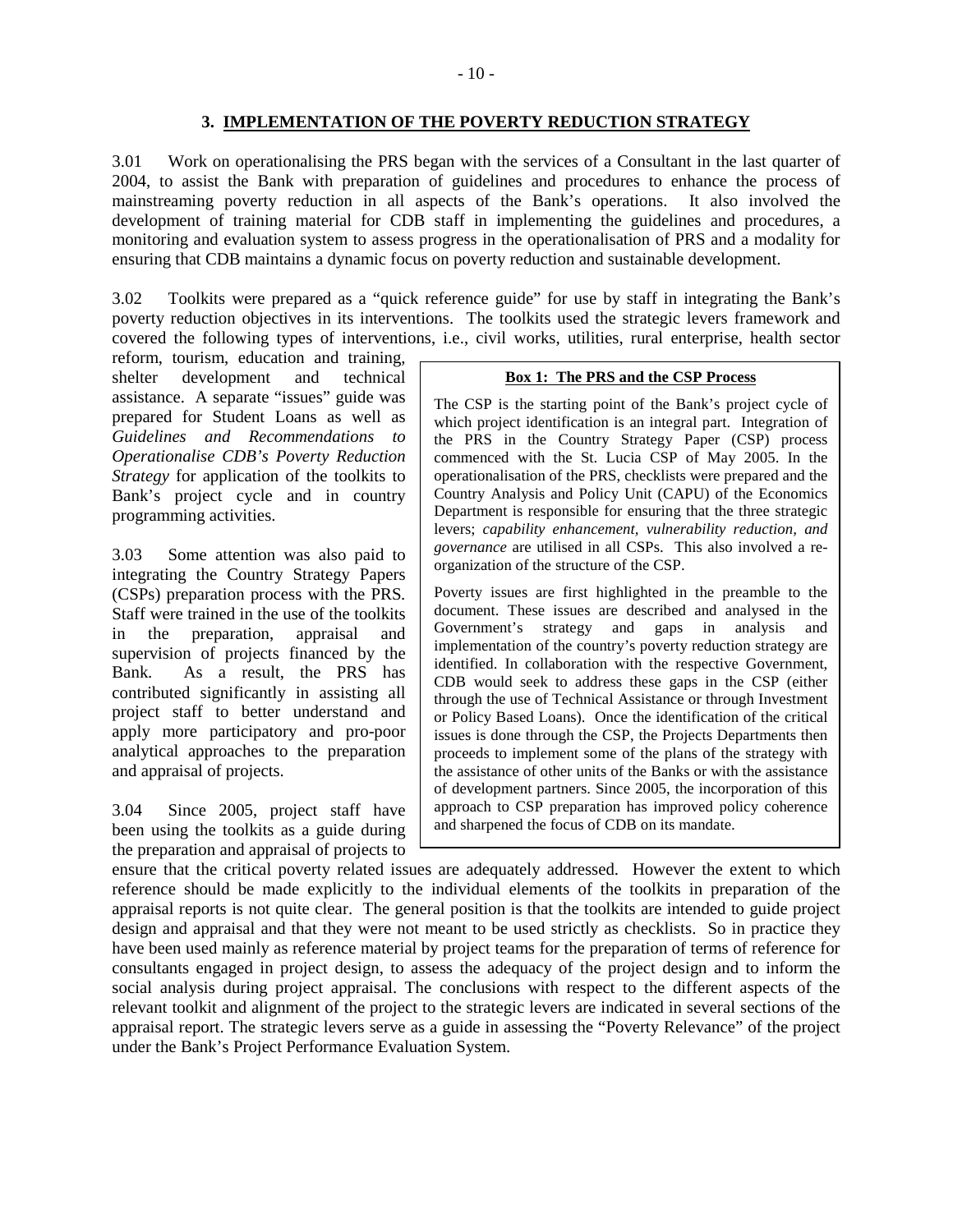#### **Staffing**

3.05 The Bank is in a much better position now to respond to the critical poverty and social development issues associated with the implementation of the PRS. Since the adoption of the PRS, staff resources have been strengthened in the area of social analysis. A third Social Analyst was engaged in the Projects Department and recently a Social Researcher in the Economics Department. The Bank is arranging to obtain the services of a Social Policy Advisor (SPA) under a Social Development Assistance Project supported by the Department for International Development (DFID). The SPA will be assigned to the Operations Section of the Bank to work in close collaboration with the Projects Department, Corporate Planning Division, Economics Department and the Legal Department on matters related to social policy, poverty reduction, gender equity and social protection.

3.06 Other staff, including an Agricultural and Rural Development Officer and a Human Resource Development (HRD) Officer, was recruited recently. The Bank is also in the process of recruiting a Gender Officer within the Project Services Division as well as a Social Analyst and Gender Specialist for the Basic Needs Trust Fund (BNTF).

#### **Loans and Grants**

3.07 Table 2 - "Loans And Grants Approved By Project Type and Strategic Lever" - attempts to explore the extent to which the Bank's commitments over the periods 2001-04 (SDF 5) and 2005-07 (SDF 6) have been focused on its poverty reduction objectives.

3.08 Over both periods a preponderance of financial resources were committed to enhancing the capabilities of BMC populations through projects that improved the social and economic infrastructure, and those aimed at furthering human resource development. Advancement in these areas is central to the improvement of living standards in CDB's BMCs, the improvement of social and economic circumstances and the reduction of poverty through economic growth.

3.09 The vulnerability of BMCs to natural disasters and their environmental fragility compels the Bank to make significant investments in the area of vulnerability reduction through projects targeted at disaster risk reduction and response. During the period 2001-04 (SDF 5) commitment to these projects amounted to \$61.8 mn, and for the SDF 6 period to date (2005-07) \$38.8 mn has been committed.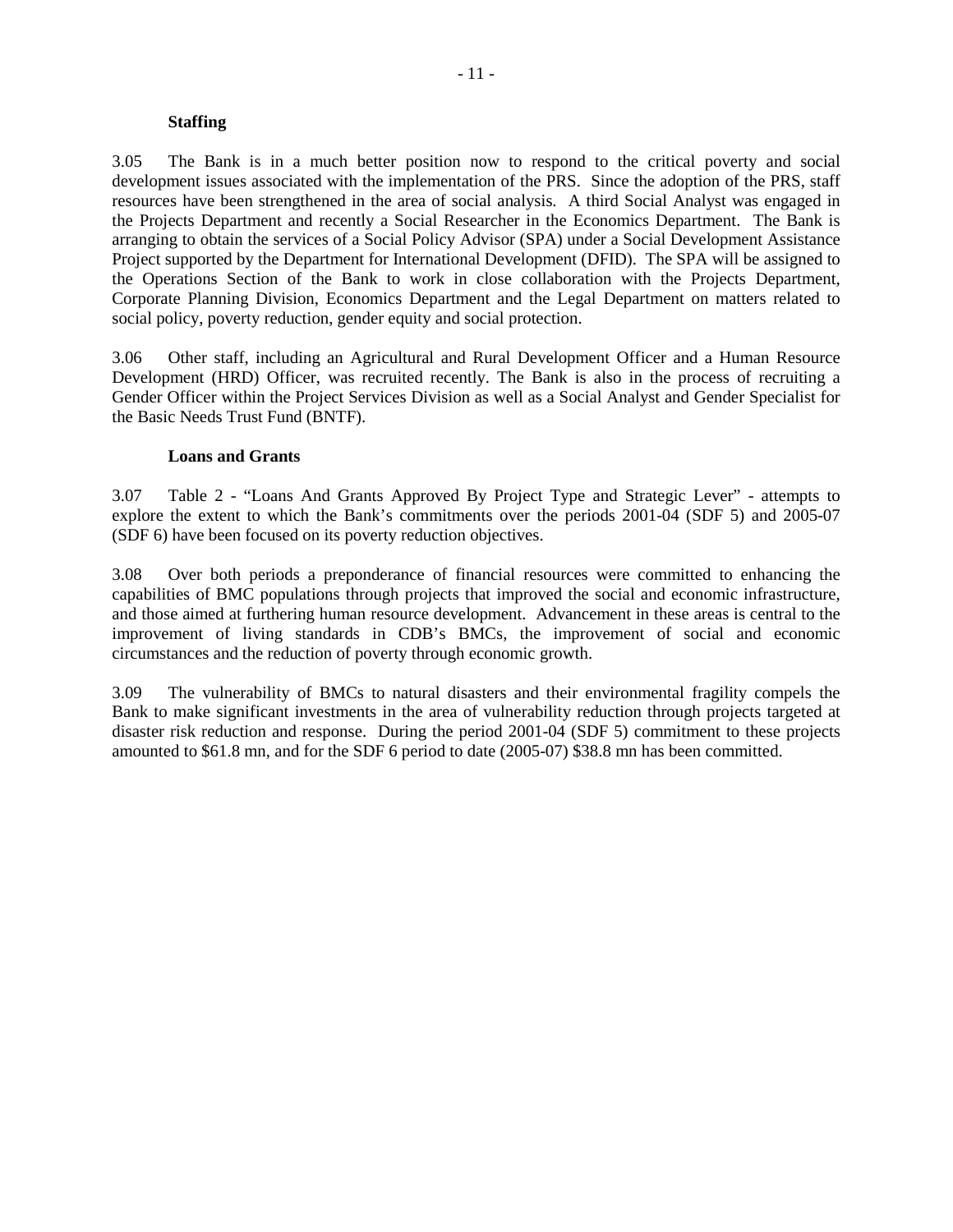# **TABLE 2: LOANS AND GRANTS APPROVED BY PROJECT TYPE FOR EACH STATEGIC LEVER**

#### **Capability Enhancement (\$'000)**

|                                                     | 2005-2007    |                | 2001-2004    |                |
|-----------------------------------------------------|--------------|----------------|--------------|----------------|
| <b>Project Type</b>                                 | <b>Total</b> | $\frac{1}{2}$  | <b>Total</b> | $\frac{0}{0}$  |
| Assistance in economic restructuring                | 6,199        | 5              | 9,550        | 6              |
| Human resource development                          | 47,819       | 39             | 36,794       | 23             |
| Rural development                                   | 50           | $\bf{0}$       | 3,334        | $\overline{2}$ |
| MSE development<br>Provision of social and economic | 2,138        | $\overline{2}$ | 2,305        |                |
| infrastructure                                      | 65,316       | 54             | 104,240      | 66             |
| Gender mainstreaming                                | 146          | $\bf{0}$       | 987          |                |
| <b>TOTAL</b>                                        | 121,668      | <b>100</b>     | 157,210      | <b>100</b>     |
| Percentage of total funding type                    | 56           |                | 53           |                |

#### **Vulnerability Reduction**

|                                      | 2005-2007    |               | 2001-2004    |               |
|--------------------------------------|--------------|---------------|--------------|---------------|
| <b>Project Type</b>                  | <b>Total</b> | $\frac{6}{6}$ | <b>Total</b> | $\frac{0}{2}$ |
| Disaster risk reduction and response | 38,755       | 88            | 61,759       | 45            |
| Improved delivery of public services | $\mathbf{0}$ | $\bf{0}$      | 72,835       | 53            |
| Improved delivery of health services | $\mathbf{0}$ | $\bf{0}$      | <b>150</b>   | 0.1           |
| Improved housing                     | 2,000        |               | 2,379        |               |
| Rural development                    | 3,073        | 7             | 143          | $\mathbf{0}$  |
| <b>TOTAL</b>                         | 43,828       | 100           | 137,266      |               |
| Percentage of total funding type     | 20           |               | 46           |               |

#### **Good Governance**

|                                      | 2005-2007    |                | 2001-2004    |               |
|--------------------------------------|--------------|----------------|--------------|---------------|
| <b>Project Type</b>                  | <b>Total</b> | $\frac{0}{0}$  | <b>Total</b> | $\frac{6}{9}$ |
| Public sector modernisation and      |              |                |              |               |
| reform                               | 3,618        | 7              | 1,715        | 43            |
| Improved capacity for                |              |                |              |               |
| macroeconomic, fiscal and policy     |              |                |              |               |
| management                           | 46,005       | 86             | 1,285        | 32            |
| Promoting increased participation in |              |                |              |               |
| decision making                      | $\mathbf{0}$ | $\bf{0}$       | 246          | 6             |
| Improved environmental, social, and  |              |                |              |               |
| private sector development           | $\mathbf{0}$ | $\bf{0}$       | 318          | 8             |
| Promotion regional cooperation       | 2,818        | 5              | 468          | 12            |
|                                      |              |                |              |               |
| Mainstreaming governance             | 813          | $\overline{2}$ |              | $\mathbf{0}$  |
| <b>TOTAL</b>                         | 53,254       | <b>100</b>     | 4,032        | <b>100</b>    |
|                                      | 24           |                |              |               |
| <b>GRAND TOTAL</b>                   | 218,750      |                | 298,508      |               |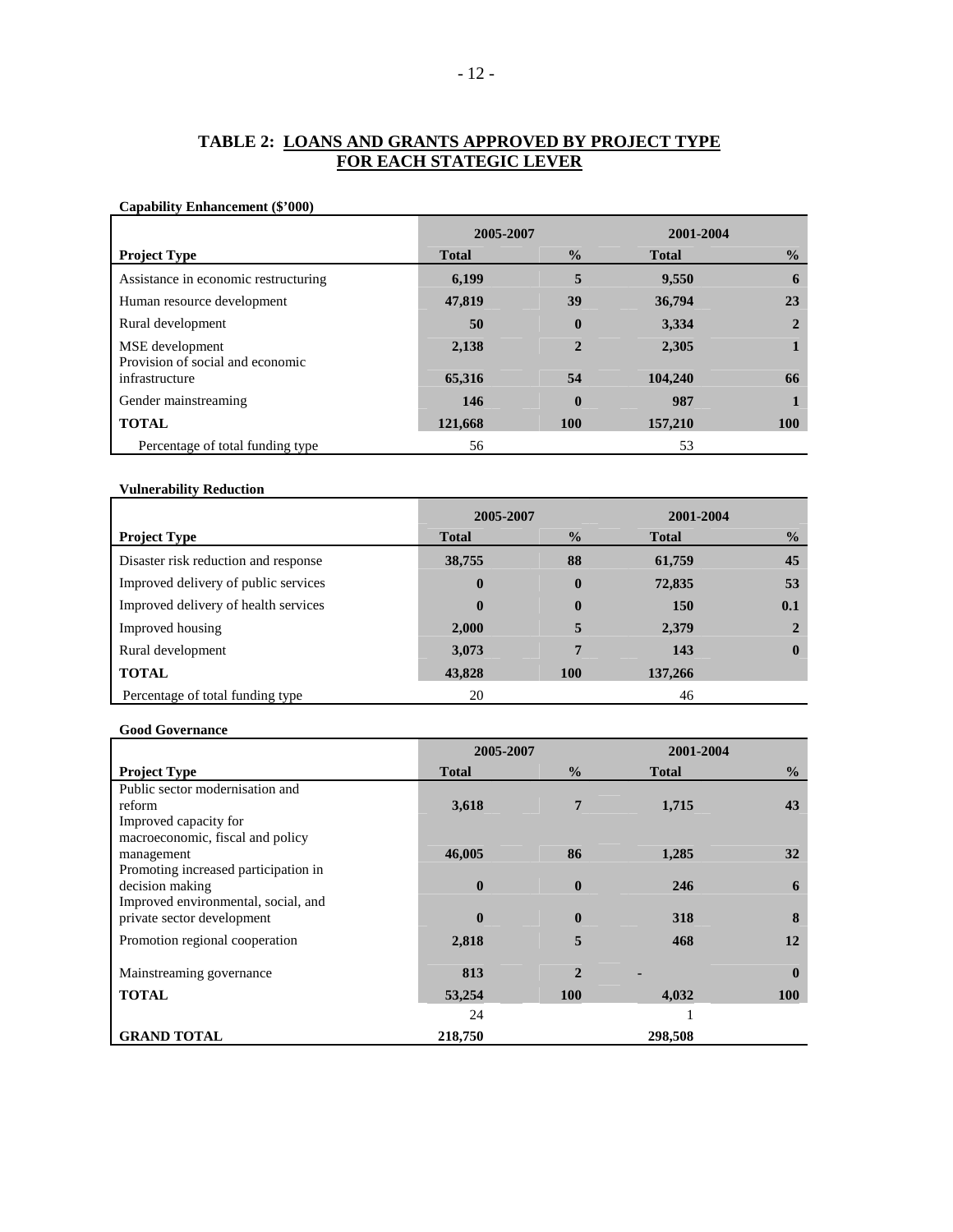3.10 Improving the quality of governance to all levels of BMCs' society has increasingly become a significant variable as many of these countries face critical fiscal and debt performance difficulties. These difficulties have severely compromised the ability of these governments to address the problems of indigence, poverty and vulnerability. As a consequence, CDB has sought to assist some countries through technical assistance interventions aimed at improving their capacities for macro-economic, fiscal and policy management. At the same time commitments for policy-based loans and guarantees have driven the amount of resources committed for good governance projects to over \$50 mn during 2005-07.

| <b>TABLE 3: LOANS AND GRANTS FINANCED FROM SDF 5 BY STRATEGIC LEVERS</b> |
|--------------------------------------------------------------------------|
| 2005-07                                                                  |
| (USD'000)                                                                |

|               | Capacity           |            | <b>Vulnerability</b> |            | Good       |            |            |                    |         |            |
|---------------|--------------------|------------|----------------------|------------|------------|------------|------------|--------------------|---------|------------|
|               | <b>Enhancement</b> |            | <b>Reduction</b>     |            | Governance |            |            | <b>Grand Total</b> |         |            |
|               |                    | <b>SDF</b> |                      | <b>SDF</b> |            | <b>SDF</b> |            | <b>SDF</b>         |         |            |
|               | <b>SDF</b>         | and        | <b>SDF</b>           | and        | <b>SDF</b> | and        | <b>SDF</b> | and                |         |            |
| <b>Item</b>   | Only               | other      | Only                 | other      | Only       | other      | Only       | Other              | Total   | Percent    |
| Loans         | 33,737             | 65,694     | 26,399               | 10,875     | 21,116     | 27,000     | 81,252     | 103,569            | 184.821 | 84         |
| <b>Grants</b> | 21.619             | 618        | 6,554                | 0          | 5.003      | 135        | 33,176     | 753                | 33,929  | 16         |
| <b>Total</b>  | 55,356             | 66,312     | 32,953               | 10,875     | 26,119     | 27,135     | 114.428    | 104,322            | 218,750 | <b>100</b> |
| Percent       |                    |            |                      |            |            |            | 52         | 48                 | 100     |            |

Source: CDB Project Data

3.11 Tables 3 and 4 highlight the contribution of SDF resources to the Bank's poverty reduction efforts. During both the SDF 5 and SDF 6 periods, these resources have funded more than 50% of the Bank's intervention in areas categorised on the basis of the three poverty reduction strategic levers. It is recognised that these levers are not mutually exclusive as any single project could contribute to more than on strategic lever. Therefore, in categorising the projects consideration was given to that lever on which they were likely to have the greatest impact. The results of this categorisation indicate a more balanced distribution of the Bank's resources among the strategic levers in the post-PRS period as compared to the period prior to the adoption of the PRS. This pattern is most evident in the case of the good governance lever.

#### **TABLE 4: LOANS AND GRANTS FINANCED FROM SDF 5 BY STRATEGIC LEVERS 2001-04 (USD'000)**

|               |                  | Capacity           | Vulnerability    |            | Good             |            |                  |                    |              |         |
|---------------|------------------|--------------------|------------------|------------|------------------|------------|------------------|--------------------|--------------|---------|
|               |                  | <b>Enhancement</b> | <b>Reduction</b> |            | Governance       |            |                  | <b>Grand Total</b> |              |         |
|               |                  |                    |                  | <b>SDF</b> |                  | <b>SDF</b> |                  |                    |              |         |
|               | SDF <sub>5</sub> | SDF and            | SDF 5            | and        | SDF <sub>5</sub> | and        | SDF <sub>5</sub> | <b>SDF</b> and     |              |         |
| <b>Item</b>   | Only             | other              | Only             | other      | Only             | other      | Only             | Other              | <b>Total</b> | Percent |
| Loans         | 65,493           | 83,884             | 46,329           | 57,327     | 48               | 0          | 111,870          | 141,211            | 253,081      | 72      |
| <b>Grants</b> | 7.249            | 584                | 33,580           | 30         | 3.344            | 640        | 44,173           | 1.254              | 45,427       | 28      |
| <b>Total</b>  | 72,742           | 84,468             | 79,909           | 57,357     | 3,392            | 640        | 156,043          | 142,465            | 298,508      | 100     |
| Percent       |                  |                    |                  |            |                  |            | 52               | 48                 | 100          |         |

Source: CDB Project data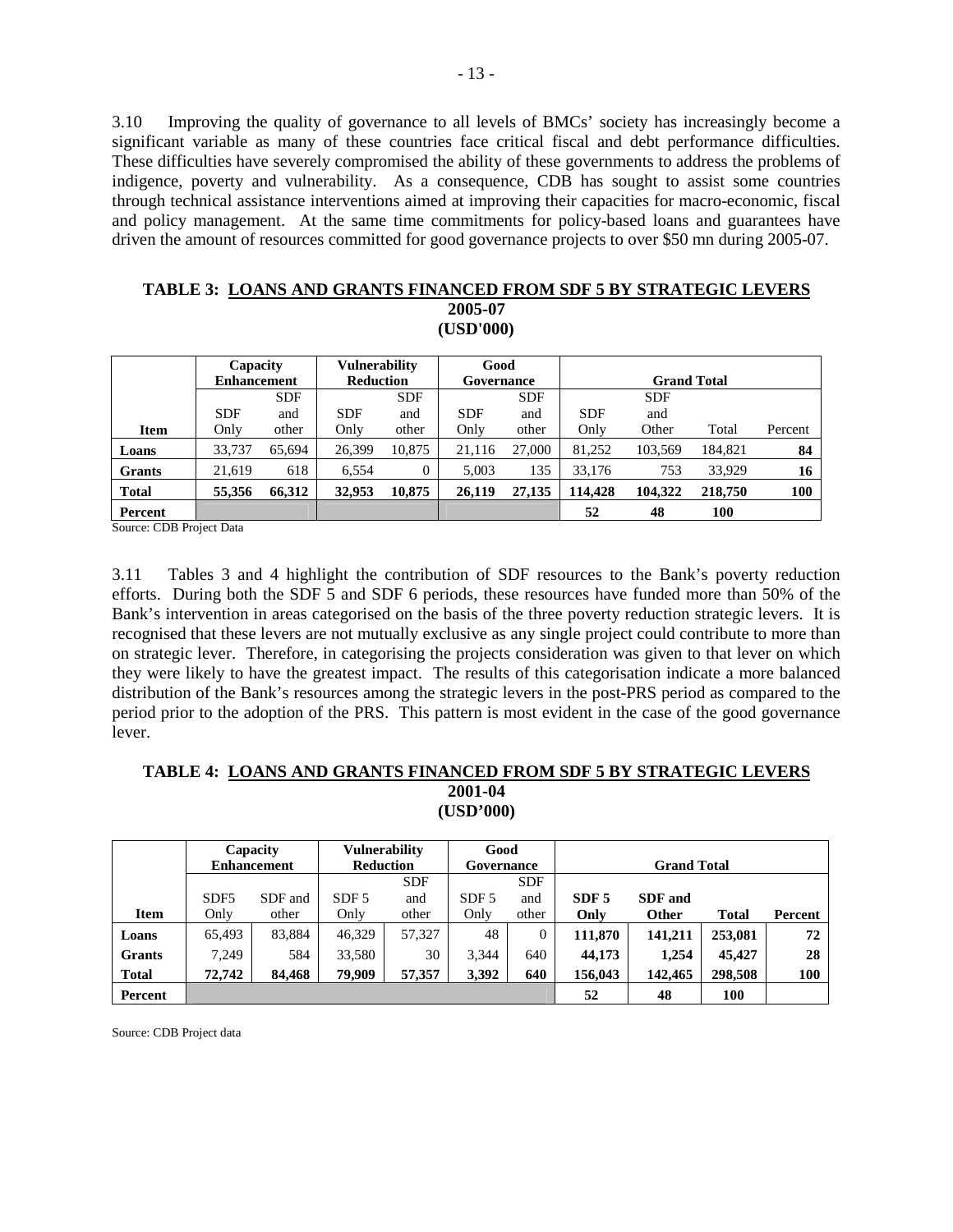#### **Box 2: Reducing the Vulnerability of Indigenous People**

The marginalisation of indigenous peoples has a long history. Not only is their exclusion from public policy making of concern but the need for respect for their human rights. Their knowledge and practice of conserving the natural environments in which they live also merits special attention. In keeping with its Mission to reduce the incidence of poverty in its BMCs, CDB approved loan and grant financing aimed at improving the livelihood of Amerindians in Guyana, the Caribs or Kalinago People in Dominica and the Mayans in Belize.

The Amerindians in Guyana have been beneficiaries for many years from intervention financed under BNTF. These include improvement in water supplies, providing health and educational infrastructure and skills training. One of the recent skills training projects involved an 8-week training of trainers programme in basic maintenance, vocational skills and business management, to women involved in the Rupununi Women Development Groups. Following the training, the participants were engaged as paid trainers to impart the knowledge and skills obtained to other persons in the villages in their areas. This type of training programme which has a strong income generation and capacity building emphasis is one of the strategies being used by the Ministry of Amerindian Affairs to enhance skills among men and women in Amerindians communities and to prepare for employment and other income earning opportunities as they become available in their areas.

The Kalinago people are among the last remaining, and largest group of indigenous people in the Eastern Caribbean. The project, the Carib Territory Capacity Building Project (CTCBP), seeks to support the Kalinago people in planning and managing their development interventions, and to provide basic infrastructure and support systems for income-generation. Income generation activities will build on the traditional strengths of the Kalinago people in the area of craft production, fishing and agriculture. The CTCBP also seeks to enhance the tourism potential of the Carib Territory by increasing the product offering and management of the Kalinago Barana Aute (KBA). The KBA is major source of economic activity in the Carib Territory. It consists of an interpretation centre, craft centre, herb garden and demonstration sites designed to showcase the traditional arts and craft-making skills (basket weaving and canoe building) of the Kalinago people. The project builds on lessons learnt from past interventions in the Carib Territory and is consistent with the objectives of the United Nations' Second International Decade of the World's Indigenous Peoples. In particular, it creates opportunities for the effective participation of the Kalinago people in decisions which impact on their lives and respects traditional elements of their lifestyle and culture.

In Belize, the assessment of poverty and needs in the Toledo District was conducted through a community development project of the Toledo Development Foundation supported by the Social Investment Fund. It was found that the incidence of poverty was substantially higher than the rest of the population. Survival within the Mayan community is based on marginal living, subsistence farming and hunting. Through the use of participatory, culturally sensitive approaches, it was found that while protecting the culture and language is of central importance, the health and basic education needs were urgent. CDB Social Investment Fund (SIF) loan resources have assisted with building a new school and health post, through an integrated multi-donor approach to the Dolores community.

#### **Poverty Assessment and Training**

#### **Country Poverty Assessments (CPAs)**

3.12 CDB has been implementing a programme of support to BMCs in conducting CPAs since mid 1995 in collaboration with the Canadian International Development Agency (CIDA), DFID and UNDP. Within the decade of 1995-2005, approximately two million (mn) United States dollars (USD2 mn) were invested to assist ten of its seventeen BMCs to conduct CPAs. Since approval of the PRS, an increase in the resources devoted to CPAs was brought about by approval of a programme of three million, seven hundred and fifteen thousand United States dollars (USD3,715,000 mn) from SDF 6 by the Board of Directors Meeting of May 2006. This programme provides support to ten BMCs in conducting CPAs and National Poverty Reduction Strategies over the period 2006-08.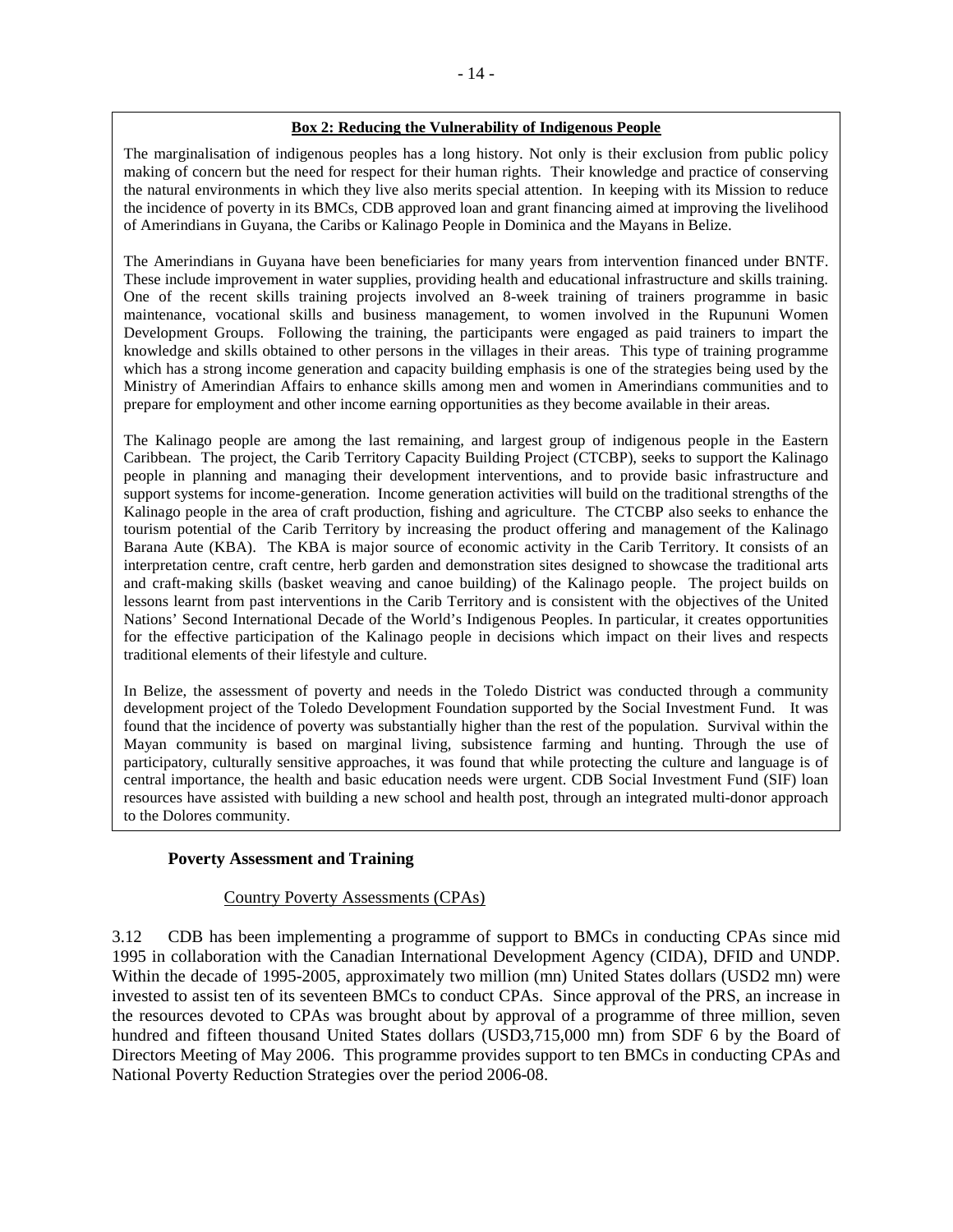3.13 The original schedule for the Programme envisaged the conduct of four CPAs each in 2006 and 2007 and the remaining two in 2008. However, because of general elections and other factors in some of the countries, this schedule had to be revised to the one indicated in Table 6 below. It involves the conduct of two CPAs in 2006 and four each in 2007 and 2008. The first six CPAs are at various stages of completion and tentative dates are set for commencement of the CPA for Barbados and Belize. Discussions are being held with officials of the Turks and Caicos Islands and the British Virgin Islands on arrangements to commence the CPAs in these countries.

| Year | Country                         |
|------|---------------------------------|
| 2006 | Cayman Islands                  |
| 2006 | <b>St. Kitts and Nevis</b>      |
| 2007 | Anguilla                        |
| 2007 | Dominica                        |
| 2007 | Grenada                         |
| 2007 | Montserrat                      |
| 2008 | <b>Barbados</b>                 |
| 2008 | Belize                          |
| 2008 | <b>British Virgin Islands</b>   |
| 2008 | <b>Turks and Caicos Islands</b> |

| <b>TABLE 6: REVISED SCHEDULE FOR CPAs IN BMCs</b> |
|---------------------------------------------------|
| 2006-2008                                         |

3.14 The CPAs are providing current empirical data on living conditions in BMCs, reliable economic and social baseline data necessary to inform the formulation of national poverty reduction policies and strategies and CDB's CSPs. Results from CPAs have been used in the design of poverty reduction initiatives such as the BNTF, SIFs, rural enterprise development projects and human settlements projects.

3.15 The data derived from these assessments have assisted BMCs, CDB, international financial institutions and other development partners to better understand the character and extent of poverty in the Region. This data is used to inform CDB's Poverty Reduction Effectiveness Situation (PRES) which assesses the BMCs' overall performance in poverty reduction. CPA results have also contributed to the design of policy based loans and projects in the education, agriculture and rural development sectors, have guided the reform of social policies and strengthened social planning interventions and related programming instruments by other development institutions.

3.16 The participative methodology used in conducting CPAs also creates opportunities for citizens, institutions and agencies to contribute their perspectives on, and solutions to, the experience of poverty in their countries. This information was used by the Bank's Social and Economic Research Unit as part of a qualitative study into poverty in the Caribbean. The study analyses the wealth of qualitative information generated from Participatory Poverty Assessments (PPA)

#### **Box 3: PRS and the Bank's PRES**

CDB's PRES is a score that captures performance criteria related to macroeconomic management, structural policies including trade policy and the environment, socially-inclusive development and governance. Employing the PRES as a resource allocation framework resides in the fact that empirically, strong policies and institutions underpin favourable poverty outcomes.

The PRES is integrally linked to the PRS through the CPAs and the national PRSs. As one of the parameters influencing the allocation of the Bank's soft resources, the PRES centres on the identification of relative changes in the quality of macroeconomic and social policies as well as related institutions in the Bank's BMCs. As such, countries are therefore encouraged and supported in improving their institutional capacity and strengthening the quality of their macroeconomic and social sector policies.

The PRES therefore allows for a better targeting of SDF resources allocation and by extension, supports CDB's strategic alignment with respect to the reduction of poverty.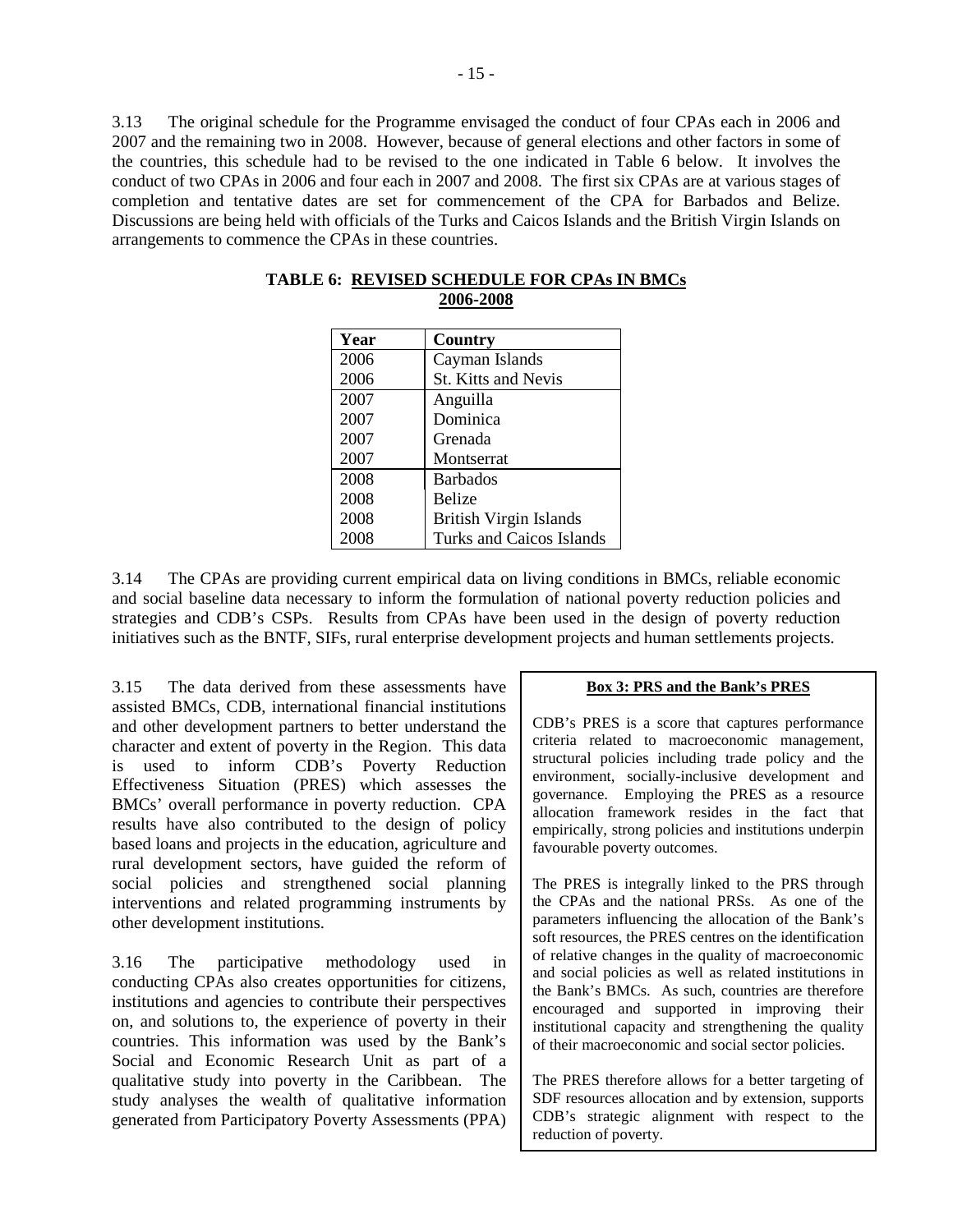of the CPAs. The results were presented at a Regional Conference on "A New Perspective on Poverty in the Caribbean", convened in 2004, to demonstrate how the extensive qualitative information collected through the PPA can be analysed using specialised software to give voice to the poor, and to ensure that their views and ideas about their situation are adequately brought to the fore. Outputs from the Conference were published in a book entitled *A New Perspective on Poverty in the Caribbean: The Strength of a Participatory Approach*.

3.17 The CPA programme is also designed to build the capacity in BMCs for conducting household surveys and basic social research. To this end, it includes the requirement to impart skills to local counterparts in each component of the consultancy for conducting the CPAs. To facilitate this, the current CPA programme includes the provision of small grants to assist some of the participating countries to acquire essential equipment and software required for processing and analyzing data generated by the CPAs. Three such grants have been issued and these have helped in providing state-ofthe-art equipment to and updating statistical software of the statistics offices. This is accompanied by a training programme for staff of the statistics offices and other Government agencies to improve their skills in research related areas in collaboration with development partners under the SPARC coordinated by the UNDP (Barbados) office.

# SPARC

3.18 SPARC was conceived in 2003 as a collaborative effort between the UNDP, CDB and other development partners in the Region to respond to the challenges being faced by BMCs in providing timely data to support their social and economic development. SPARC is a multi-agency programme coordinated by CARICOM and designed to support the building of capacity for data collection and analysis for social policy formulation and poverty reduction in the Region. It supports Caribbean countries to systematically collect, analyse and disseminate social data for poverty assessment as well as to critically inform social policy formulation at the national levels.

3.19 SPARC comprises the following components:

- building national capacity for CPAs;
- monitoring and evaluation for policy and implementation; and
- dissemination of data.

3.20 It operates concurrently as a regional programme and in conjunction with bilateral or parallel projects. The Regional Programme is managed by UNDP and comprises pooled resources contributed by UNDP, other agencies in the United Nations system and other development partners.

3.21 CDB is executing a grant of up to three hundred and fifty thousand United States dollars (USD350,000) provided by IDB to support the training and capacity-building activities of SPARC. The grant is being used to finance consultancy services and the procurement of goods to supplement training provided to countries undertaking CPAs, mainly in the areas indicated below:

- (a) strengthening survey design and implementation;
- (b) promoting use and dissemination of survey data;
- (c) building capacity for poverty measurement and analysis; and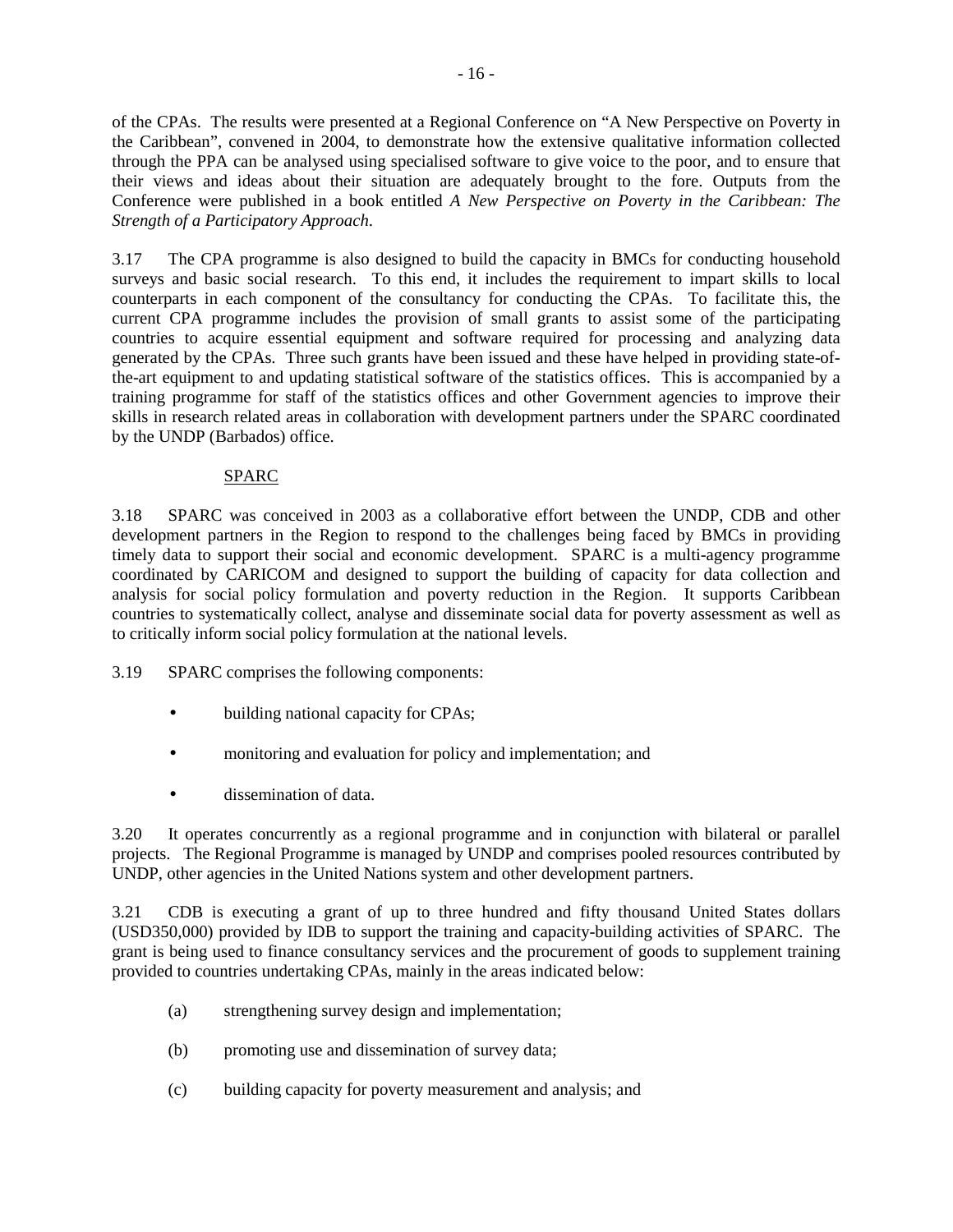(d) administration and contingencies.

3.22 Different training activities are scheduled to coincide with the implementation stage of the CPAs. The first such activity was a workshop in *Data Analysis and Interpretation,* held in Antigua and Barbuda in February 2007, to equip members of the National Assessment Team and staff of the Statistics Office and line ministries with skills needed to analyse data from the recently conducted CPA. Similar training, as well as workshops and expert attachments in *Sampling Methodology and Survey Designs* and in *Data Processing and Management*, is scheduled to be conducted during 2008 for the other countries which are currently conducting CPAs.

3.23 As part of the overall social data capability building efforts of SPARC, assistance has also been provided to some countries to undertake other forms of poverty and social research in addition to the CPAs. One such instance was in response to hurricane Ivan, a category 4 hurricane, which struck

Grenada in September 2004, seriously damaged housing and disrupted the backbone of the country's economy and the livelihood of every Grenadian. The Government of Grenada (GOGR) was in the process of preparing a PRS when the hurricane struck but because of the widespread disruption and dislocation caused by the Hurricane, work in the PRS had to be suspended and attention was turned instead to obtaining current social and economic baseline data to inform the recovery and reconstructing programmes. After being introduced to the CWIQ at the pilot exercise in St. Lucia in 2005, which was also

#### **Box 4: Core Welfare Indicators Questionnaire (CWIQ)**

The CWIQ is a household survey that measures changes in key social indicators for different population groups. It is a very effective tool for improving project and sector programme design and the targeting of services towards the poor and most disadvantaged communities. When repeated annually, the CWIQ can be used to monitor implementation effectiveness and the impact of programmes and projects on living conditions.

supported by CDB, GOGR decided to conduct a CWIQ to update the country's socio-economic baseline.

3.24 CWIQ started in June 2005 with field work undertaken over a six-week period. It assessed the impact of Hurricane Ivan on housing, effectiveness of the post hurricane assistance programme and damage to social services. An assessment was also made of the basic household social and economic indicators in the country and the impact of existing social and poverty reduction programmes. A detailed report was published in January 2006. This report informed several post-hurricane programmes and projects undertaken by the GOGR, CDB and other development partners and was used during preparation of Grenada's 2006 National Budget.

#### Participatory Research

3.25 A series of workshops was held on *Data Collection Protocols and Participatory Research Techniques* in Barbados, St. Kitts and The Bahamas in 2003 as part of the Bank's efforts to enhance capacity for social analysis and social policy formulation in BMCs. It was recommended at these workshops that a training of trainers' workshop should be held to provide opportunities for a larger number of persons to benefit from the training. In keeping with this recommendation, the Bank with support from the United Nations Commission for Latin America and the Caribbean (UNECLAC) convened a Training of Trainers' Workshop in Trinidad and Tobago in February 2007.

3.26 The workshop was preceded by the design of a Training of Trainers Manual (the Manual) used as the principal training material for the workshop. The Manual was designed to give trainers the tools and body of knowledge on participatory research techniques which they could use to design and deliver similar training in their respective countries. Twenty one (21) persons from thirteen countries, comprising nominees from the earlier workshops, field staff of BNTF and Rural Enterprise Projects and Community Development Ministries, participated in the Training of Trainers workshop. The workshop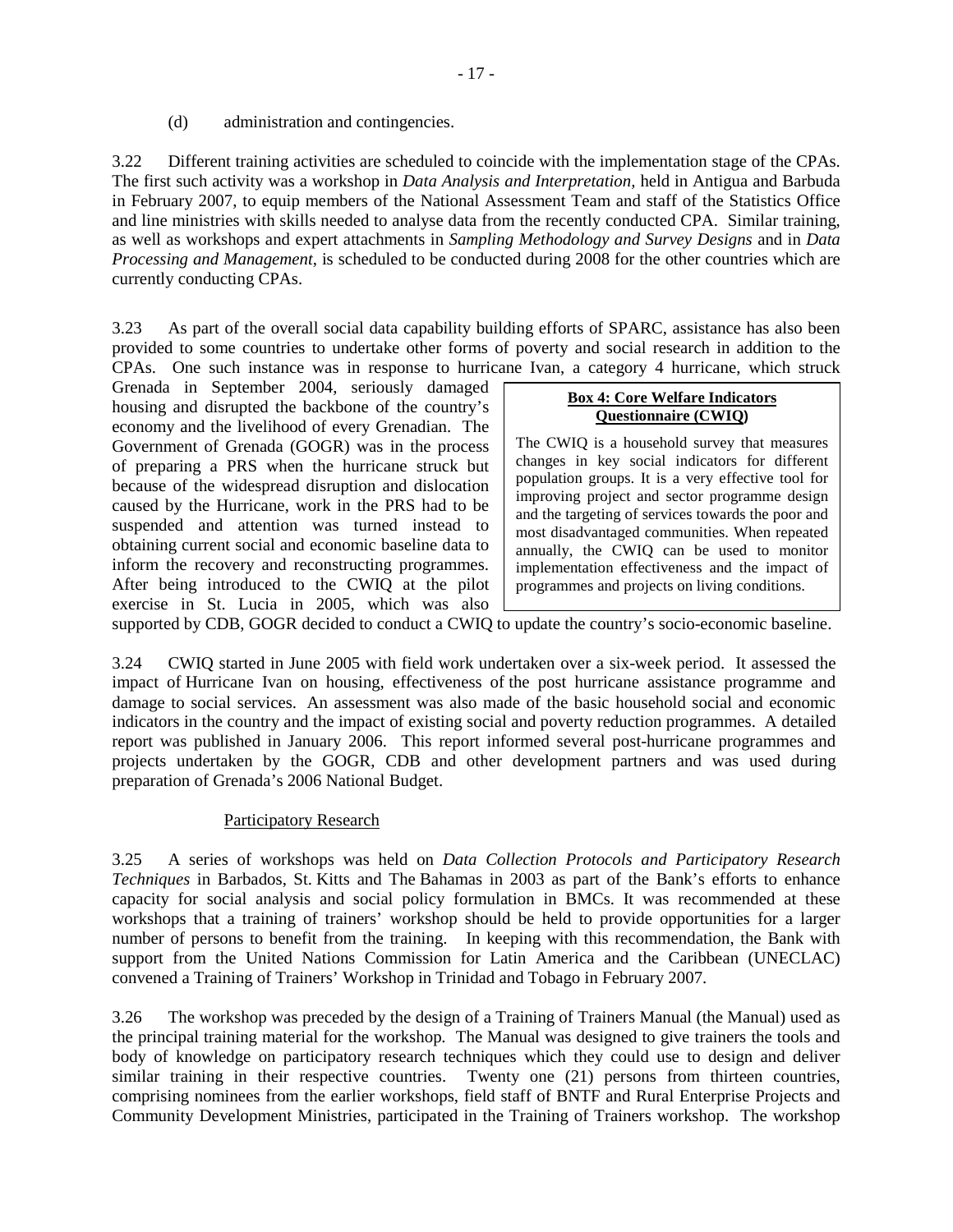was well received and assessed by the participants to be very beneficial, particularly in light of the ongoing CPAs in the BMCs. The Manual has been finalised and is expected to be published later this year. It will be used by the trainers in conducting similar workshops in their respective countries.

#### Strengthening Capacity in Demographic Analysis

3.27 The need to develop the capability and institutional capacity and to establish effective mechanisms at the regional and national levels to monitor the attainment of the MDGs, is a constant priority for development practitioners in the Region. CDB continued its substantive support to address this need by partnering with CARICOM and other development partners, in developing a systematic programme of support to assist in strengthening the Region's analytical capacity and institutional framework to effectively address these issues. The CARICOM Secretariat and the Standing Committee of Caribbean Statisticians have been mandated by the CARICOM Council of Ministers (the Council) to implement measures to improve the range and quality of statistics in the Region. In collaboration with regional and international organisations, a three-year Regional Statistical Work Programme was prepared and endorsed by the Council in 2005.

3.28 In this context, a programme to provide training in demographic analysis was revitalised, after a twenty-year lapse, through a CARICOM regional six-week training workshop in Demographic Analysis in 2006. The workshop was a collaborative venture of the CARICOM Secretariat, the University of the West Indies (UWI), and UNECLAC. The facilitators for the workshop were from the institutions and organisations mentioned, with the principal facilitator coming from UWI.

3.29 In keeping with recommendations from the workshop to repeat this type of training, a seven-week residential training programme in Demographic Analysis, to run over a three year period, i.e., one workshop each year from 2007 to 2009, was developed by CARICOM and funded by the CDB from SDF resources to the extent of USD921,000. The programme also comprises an introductory course on 'Principles of Demography' to expose Senior Government Officials to the basic concepts, definitions and methods of demography; and a Monitoring and Evaluation System to monitor the post-training activities and performance of participants trained. The first seven-week course was held from July 2 to August 17, 2007.

# **National PRSs and Poverty Maps**

3.30 It is also a requirement of the PRS to assist BMCs with the development of National PRSs. In this regard, the Bank provided support to the Governments of Belize, Dominica and St. Kitts and Nevis with preparation of their respective National PRSs. In Belize, CDB together with IDB provided financial resources to assist the National Human Development Advisory Committee with preparation of the country's National Poverty Elimination Strategy and Action Plan (NPESAP) for 2006-10. The first NPESAP which was done after the 1996 CPA also with support from the Bank was prepared for the period 1998-2003. The NPESAP provided the country for the first time with a framework for harnessing national policies and programmes for poverty reduction. The second strategy and action plan was a more comprehensive exercise with much higher levels of stakeholder participation. It was completed in June 2006.

3.31 Preparation of the National PRS for St. Kitts and Nevis coincided with the events associated with closure of the country's sugar industry. As a result, the Government's attention was given more to responding to the social and economic effects of this situation. Because of this, work on the National PRS was incorporated into the initiatives related to closure of the sugar industry and preparation of an adaptation strategy to address this issue.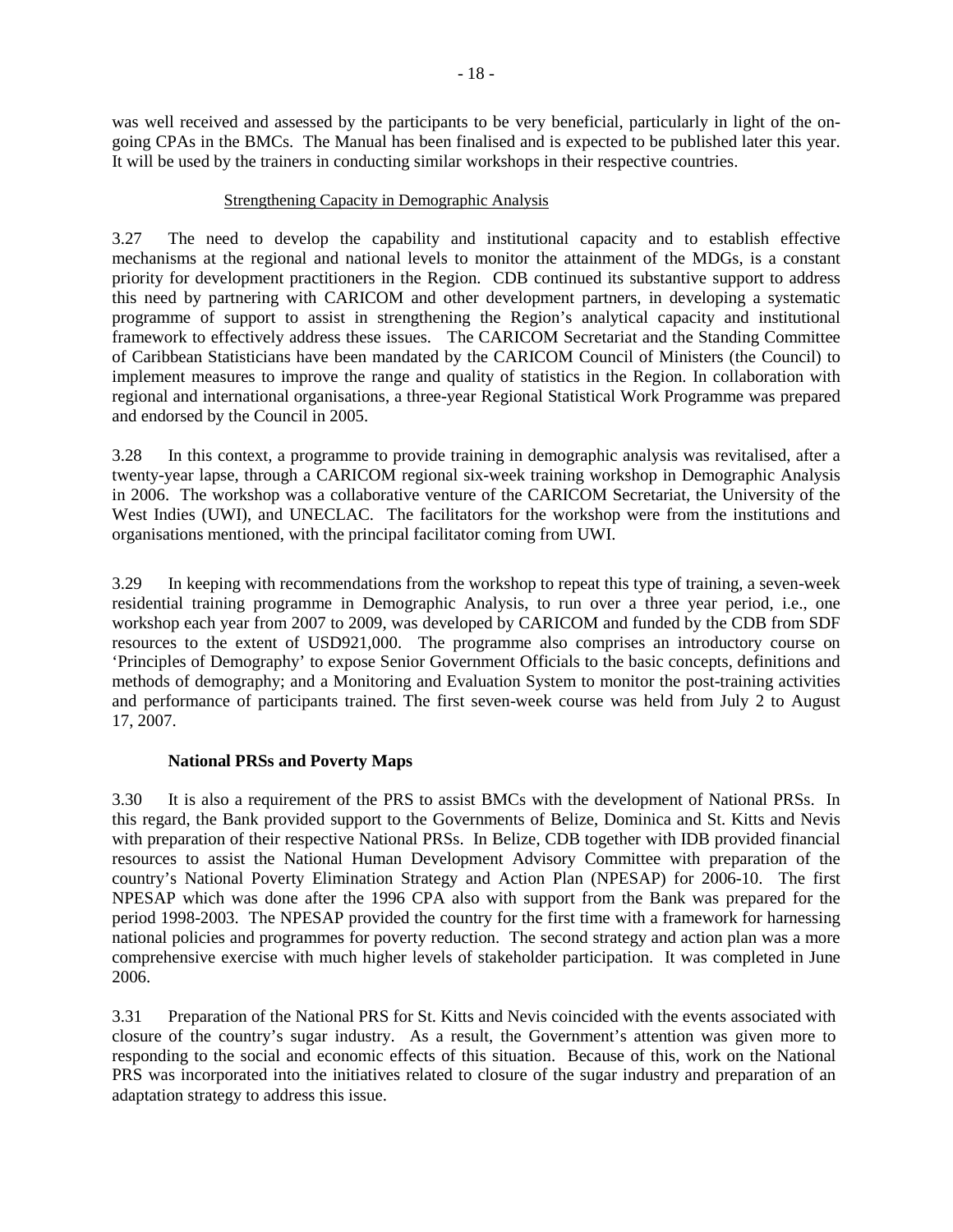3.32 CDB provided resources in 2005 to engage the services of a very experienced consultant to assist with preparation of the Poverty Map in Dominica in conjunction with members of the National Assessment Team. The consultant's report contains poverty maps and living conditions data for each village, parish and enumeration district in the country drawn from the 2001 census and the 2003 Survey of Living Conditions. The report is being used by social planners and development practitioners in the Ministries of Community Development and Finance and Planning to improve the targeting of social protection and to develop social and economic programmes in the country related to poverty reduction.

3.33 Arrangements are currently being made for the preparation of National PRSs in the countries that have recently completed CPAs, i.e., Antigua and Barbuda and St. Lucia.

#### **Social Protection**

3.34 CDB initiated a study on *Social Protection and Poverty Reduction in the Caribbean – Examining Policy and Practice' and 'The Evolution of Social Welfare Policy in the English-Speaking Caribbean'* in conjunction with DFID and the Delegation of the European Commission for Barbados and the Eastern Caribbean. This research sought to identify the key risk factors faced by the population of Belize, Grenada and St. Lucia and to assess the coverage and effectiveness of existing social protection programmes in the Caribbean. The findings and conclusions of this study were examined at a Regional Conference in October 2004. The output of the conference is currently being published in a comprehensive report on social protection in the Caribbean. The Report is expected to assist governments to develop a regional perspective on social protection provisions and policies that will inform social planning and the design and implementation of effective social policy strategies. A social protection policy paper is currently being prepared by the Bank. The policy paper is being linked closely to the PRS and the three strategic levers.

# **Natural Hazard Vulnerability Reduction**

3.35 The reduction of vulnerability to natural hazards is a key aspect of the Bank's strategy for sustainable economic growth and a significant part of one of the Strategic Levers of the PRS. Between 2002 and 2006, the Bank's Disaster Mitigation Facility for the Caribbean project provided technical assistance to strengthen the regional capacity for disaster mitigation through the mainstreaming of disaster risk reduction into development planning. Support was given to the formulation of a model national hazard mitigation policy which provided BMCs with the enabling framework to guide disaster risk reduction and its integration into national development planning.

3.36 Further support was given to the Governments of Belize, Grenada, Jamaica and St. Lucia, in collaboration with the Caribbean Disaster Emergency Response Agency, to develop national capacity to:

- (a) prepare national hazard mitigation policies;
- (b) generate national common digital databases; and
- (c) prepare hazard assessments and hazard maps for selected areas.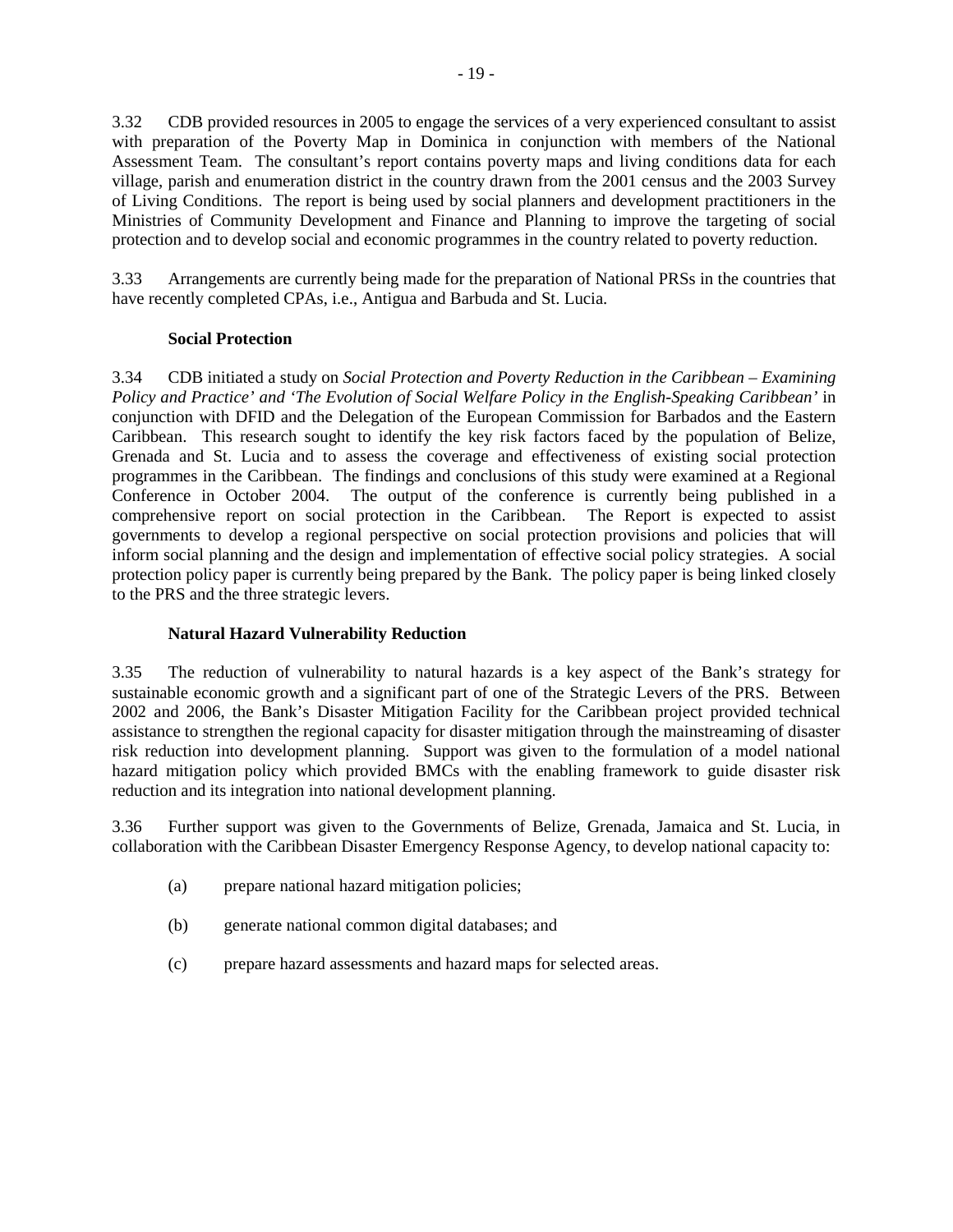- 3.37 Support was also for given for the preparation and publication of:
	- (a) Volcanic Hazard Atlas of the Lesser Antilles, which provides a comprehensive assessment of the hazards associated with each live volcano in 11 Caribbean countries, including 7 of CDB's BMCs;
	- (b) Sourcebook on the Integration of Natural Hazards into the Environmental Impact Assessment Process; and
	- (c) an Introductory Course on Natural Hazard Risk Reduction.

3.38 The use of these risk reduction tools will enhance land use planning considerably in the context of natural hazard risk and contribute to a reduction in the vulnerability of BMC residents especially for persons from poor and low income households.

3.39 In 2007 a permanent disaster risk management function was established within CDB's Projects Department under the Project Services Division. Its focus is to continue mainstreaming disaster risk management at the institutional level, whilst also building community resilience and coping strategies for disaster risk management in the BMCs, taking account of the additional stresses being imposed by climate change.

# **Agriculture and Rural Development**

3.40 The Bank continues to be an active partner with regional stakeholders and governments in the development of initiatives aimed at strengthening rural communities and reviving the agriculture sector. Highlights of CDB's involvement include working in partnership with CARICOM, Food and Agriculture Organisation (FAO), IICA and regional governments in hosting an Agriculture Donors Conference in Trinidad in June 2007. During the conference CDB's management highlighted the Bank's continued support to the regional agriculture sector in seeking solutions to the challenges which continue to hamper growth of the sector.

3.41 Of particular interest to CDB is removing the constraints which limit the production of commodities in which the Caribbean has a comparative advantage, particularly fruit and vegetable production. In this regard CDB, in collaboration with regional partners – IICA and FAO – has been developing interventions which will address some of the constraints faced by farmers in the area of 'protected vegetable production', – shade and green house production. The Bank and its partners, having completed a comprehensive review of production related constraints in this area, are currently in the process of developing a package of support targeting all segments of the production chain. As a result, regional farmers can expect to benefit from targeted support which will impact positively on their ability to produce high quality fruits and vegetables year-round, including mechanisms to increase the supply of water for on-farm irrigation.

# **Housing and Shelter Development**

3.42 The challenge of affordable housing is of much interest to the Bank and forms part of its efforts to address the needs of the poor and vulnerable households in BMCs. To assist BMCs in achieving the best housing solutions, the Bank has been promoting the following approaches:

(a) Promotion of economic development to provide employment and skills development to raise income levels.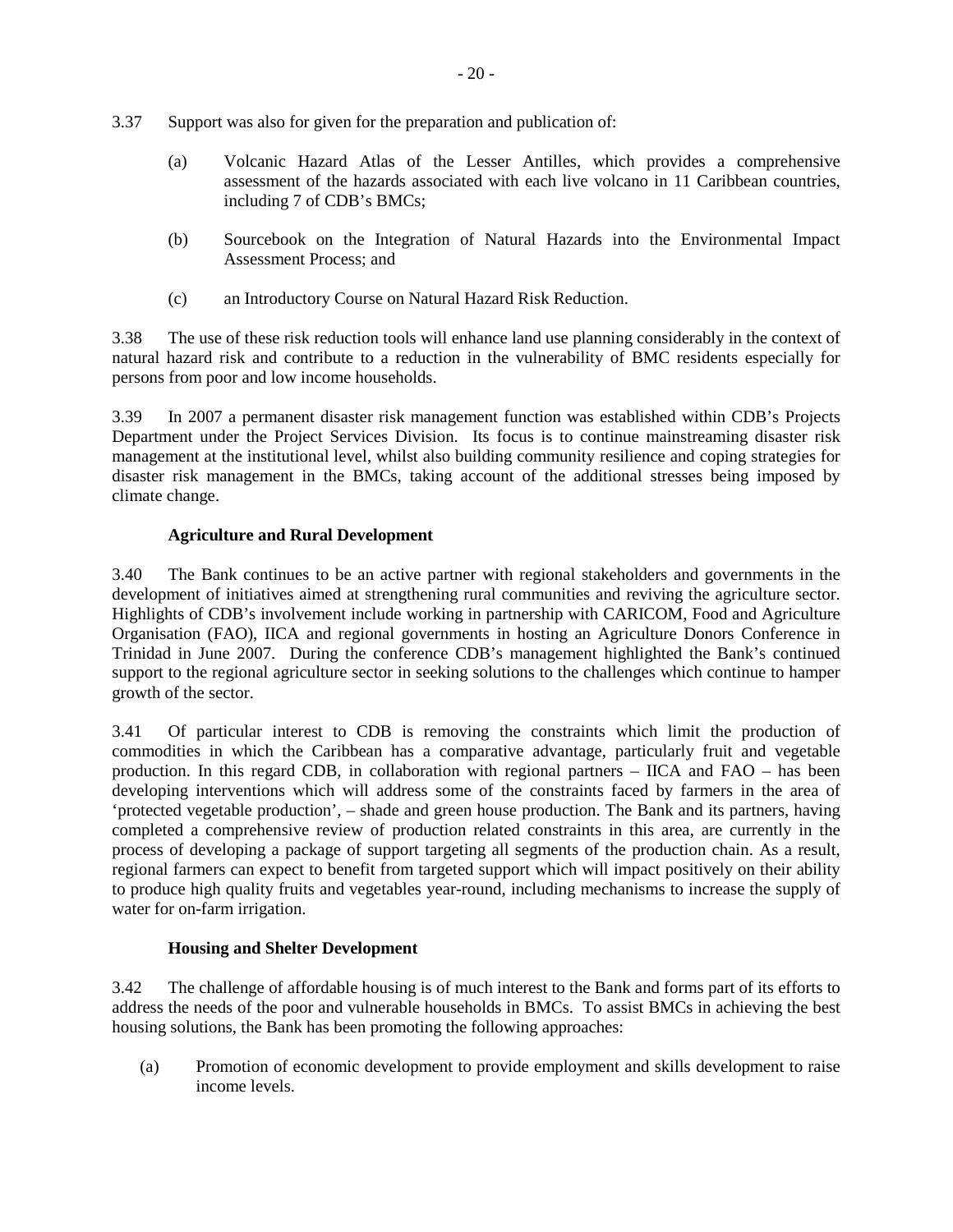- (b) Recognition that different household income segments require specific housing solutions.
- (c) Promotion of strategies to make affordable land available.
- (d) Application of affordable, safe building standards.
- (e) Stream-lined institutional arrangements and administrative procedures related to planning approval, building codes and compliance and land titling.
- (f) Review of squatter policy and control and enforcement strategies.
- (g) Partnerships with the private sector in devising acceptable housing solutions.
- (h) Special Mortgage Programme.

3.43 CDB has developed generic Terms of Reference to assist the BMCs to design/revise their Housing/Shelter Development Polices which also include shelter solutions for the poor and low income households. CDB staff adopted the approach that apart from policy, regulation and legislation development activities, some of the critical shelter development project activities considered for financing would include: sites and services development; squatter regularization; standards and monitoring; training for inspectors and contractors; emergency and disaster rehabilitation; provision of public spaces; and micro-enterprises development.

#### **Targeted Poverty Reduction**

#### BNTF

3.44 The BNTF reflects a modality in poverty funding which links poverty interventions at the community level to national policies. It not only targets the poor but influences the application of a propoor growth and development model. Its mission is to reduce vulnerability of persons in poor

communities by improving their access to public services, facilitating skills development and strengthening organisations aimed at advancing interests in community poverty reduction in the ten participating BMCs. It also contributes towards the achievement of MDGs by addressing several of the MDG goals through a focus on education, health, gender equality and environmental sustainability and on increasing economic activity and income of individuals and households.

3.45 The Programme implements strategies that are expected to ensure sustainability of investments for use by beneficiaries and the development of the communities which are served. Resources are allocated to the poorest communities on the basis of geographic targeting as well as need. BNTF assistance has been optimised in addressing the needs of

#### **Box 5: BNTF Response to Situations of Natural Disaster**

While assistance is provided within targeted sectors, BNTF's responsiveness in situations of natural disaster helped persons in affected communities restore self sufficiency through asset building. To do this consideration is given to the root causes of poverty and to community governance and decision-making on future development activities.

Following hurricane Ivan in Grenada in 2004 where over 30% of the housing stock had been destroyed and there was severe displacement of women, men and children within poor communities, BNTF resources were redirected to address the shorter term needs such as repairing damaged preschools, day care and health infrastructure. The schools and centres are being rebuilt within the policy guidelines for early childhood education and day care. These interventions, which are ongoing, are already contributing to having longer term impacts by addressing the subsistence needs of mothers and caregivers who have had to pursue alternative means of employment and assisting with the development of plans for maintenance. In a follow up intervention caregivers and preschool teachers will be trained and parent development committees established for continued decision-making and knowledge sharing.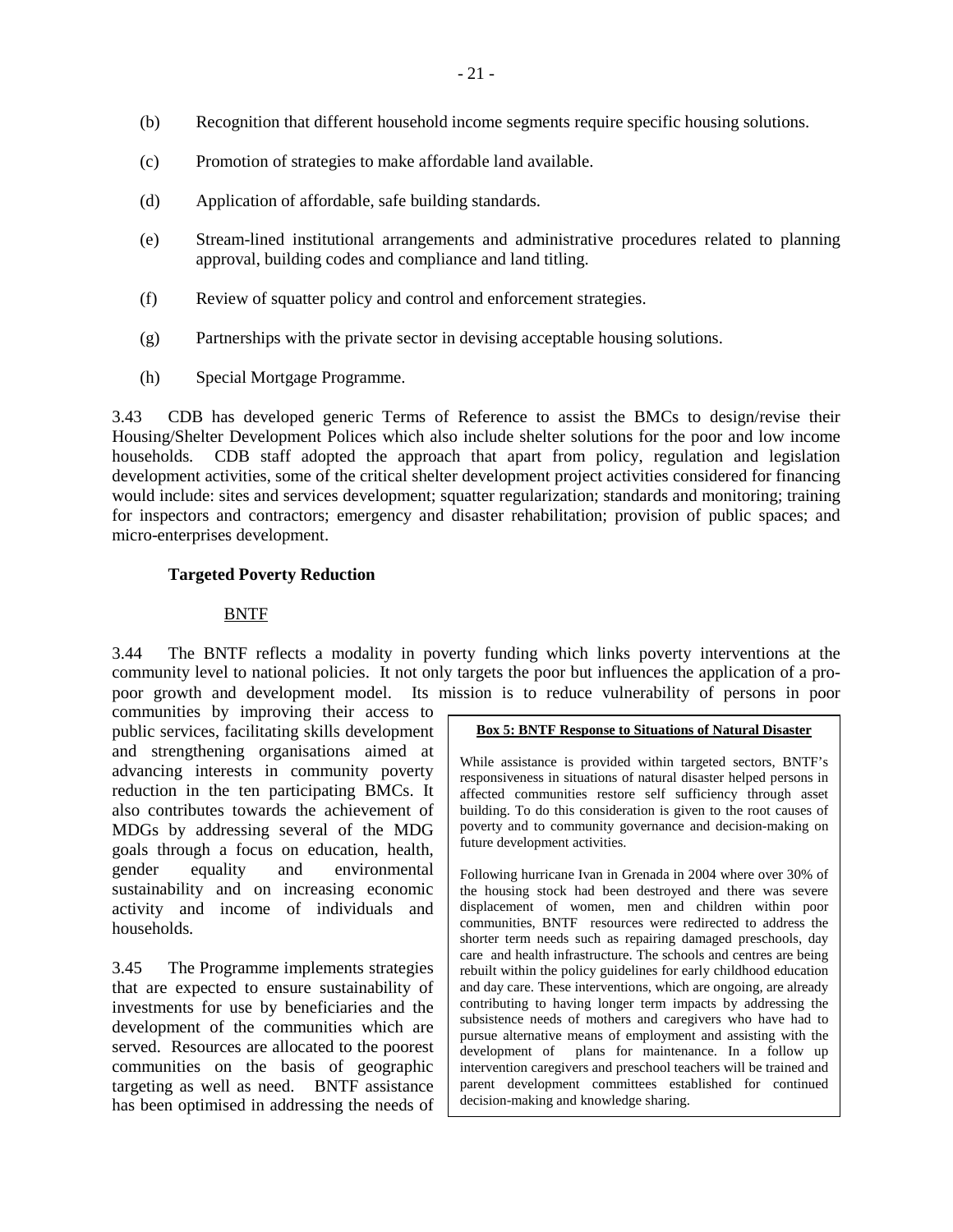the elderly, persons with disabilities, at-risk groups of young women and young men; and capacity building and programme support to NGOs working on issues of equity and disadvantage. The design and scope of projects show more inclusiveness, reflecting the holistic approaches of the Programme and its responsiveness to the needs of those intended to benefit from the interventions. In addition to civil works, project proposals include capacity building components which are important to the sustainability of the benefits of the interventions.

3.46 Initiatives like the "Women in Construction" skills training project in St. Lucia which trains 120 unemployed women in technical skills with a view to integrating them into the construction industry, include training in life skills and gender awareness for participants, staff and contractors. Similarly, water distribution infrastructure projects in Belize are accompanied by a training component to enable members of the "water board", a locally constituted body, to be effective in water and health management. Given the importance and added value of this component in improving the capacities in communities, this training will continue as an integral component of BNTF's intervention in the water sector in Belize.

3.47 As a direct result of facilitating their participation, communities are developing the capacity to accurately identify their development priorities and to participate throughout the project cycle. Communities are increasingly recognizing the need for accountability and are responding to the opportunity to be equipped with the skills to monitor and advocate for accountability. This has a direct impact on the sustainability of BNTF interventions. Another outcome of the application of these participatory approaches in beneficiary communities is the growth in social capital. The Jamaica country programme invests vigorously in activities which instil cooperation within the community and among stakeholders in the implementation of projects.

3.48 BNTF is responsive to the increasing vulnerability to natural hazards in the Region. BNTF resources have been used in the demand response for rehabilitation. Projects have bridged the gaps between relief and development. Disaster impact assessments conducted in Guyana, Belize and Grenada while counting the economic losses among the poor have also uncovered underlying structural problems of poverty and exclusion as major contributors to crises. In Grenada, the BNTF has responded specifically to relieve the burden of care that displaced people faced and which intensified for poor women, by rebuilding pre-schools and day care centres after hurricane Ivan. The project has reduced hardships experienced by beneficiaries from limited earnings and other disadvantages associated with social and economic insecurity.

3.49 The growing gap between those who have access to the latest communications technology and those unable to afford computers is an issue of regional concern. The BNTF supported information and communication technology projects to enable disadvantaged communities to gain use of new technologies. A recent interesting proposal from field offices calls for the elaboration of technology applications within the Programme to strengthen the management and existing knowledge sharing practices.

3.50 The Mid Term Evaluation Report (2008) of the programme highlights the challenges of implementing the BNTF using such modalities. Among the challenges is to overcome the tendency to do a disjointed set of projects with little coherence to national programmes. Another is to address the sources of inequality which are fuelled by: weak links of the Programme to national redistribution polices and macroeconomic policies; a general absence of national gender policies and weak country enforcement of environmental policies and standards. Targeting by type of intervention has facilitated the Programme focus on reducing the stark gender differences in human poverty. The introduction of a gender strategy will contribute to further determining how all interventions will address these differences and benefit poor women and men. However, to break the downward spiral of impoverishment and environmental damage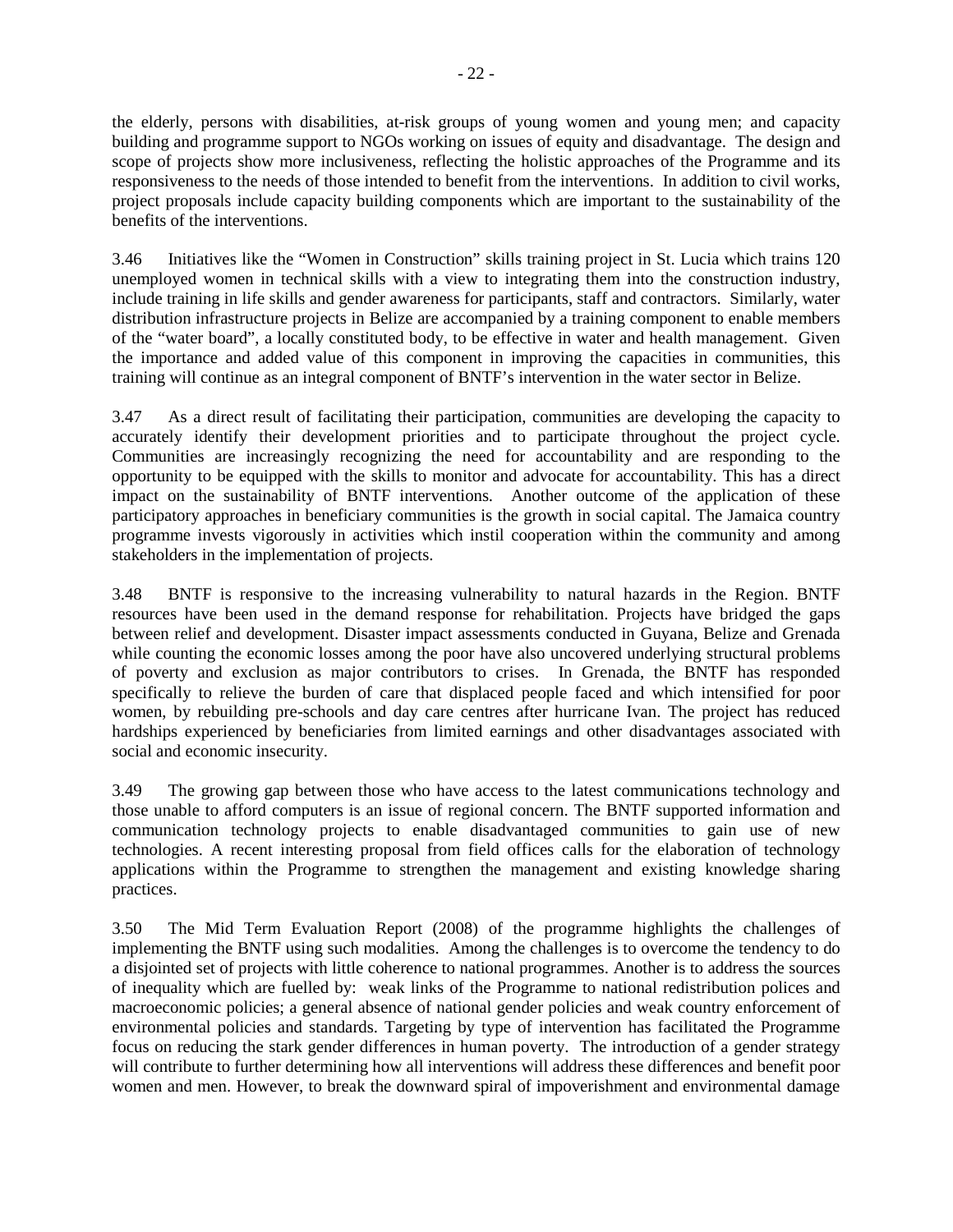to which poor communities are at greatest risk, the Programme must be buttressed nationally by strong public policy and public actions on these issues.

3.51 Tensions still exist in understanding the need for and committing resources towards self organisation of the poor to enable them to influence community planning and national policy making. The BNTF, through the establishment of organic systems for project monitoring and by instituting tripartite agreements, is incrementally promoting the value of community governance for greater accountability as well as for knowledge, skills and technology. To respond to the increased momentum and the efficiency needs of the BNTF, an increase in resource requirements as well as a strategy for strengthening coalitions and stakeholder partnerships across the programme are under consideration.

#### Student Loan Scheme (SLS)

3.52 CDB initiated a SLS to make funds for HRD available to the Governments of its BMCs in the Organisation of Eastern Caribbean States (OECS), Belize, and the dependent territories in 1972. Overall, the SLS is deemed as an important tool in CDB's development effectiveness and according to the *Assessment of the CDB Student Loan Scheme (2005)* undertaken by independent Consultants*,* it has met its objectives of HRD through training and improving access to tertiary education in the Region. SLS also makes provision for access to financial resources for students of poor and disadvantaged households thereby contributing to poverty reduction in participating countries.

3.53 Between 1972 and 2002, despite providing loans with a total value of close to USD87 mn, SLS was less successful in providing loans to the poorer segments of the population. Since then, student loans incorporate a special window to benefit the poor through an enhanced pro-poor focus in CDB's lending operations which has ensured closer alignment with SDF objectives and priorities. For example, in St. Lucia during 2004-08, three million of the USD8,000,000 student loan financing was allocated for poor and vulnerable households; and in Grenada, USD500,000 was made available for this segment of the population. Within CDB's Results-Based Management Cascade, student loans contribute to the Strategic Objective of "Fostering more rapid economic growth of the economies of the BMCs" which links to the Corporate Priority of "Improving the quality of, and ensuring equality of access to vocational training, and secondary and tertiary education."

# CTCS

3.54 The Caribbean Technological Consultancy Services Network (CTCS) programme which started in 1982 is active in 15 of the Bank's BMCs. CTCS combined activities have direct impact on the operations of a significant number of micro small and medium-sized enterprises (MSMEs). In 2007 a total of 83 activities were executed, reaching over 1,080 direct beneficiaries, 60% of whom were females. With the successful fusion of workshops, training attachments and direct TAs to the small-scale private sector of CDB's BMCs, the programme plays a pivotal role in championing CDB's goal in strengthening the capability of MSMEs and contributes to the wider goal of poverty reduction.

# **MDGs**

3.55 The MDGs were endorsed as strategic benchmarks for SDF Programming and as a framework for monitoring overall progress under SDF6. However the international targets and indicators were not considered to be fully relevant to the Caribbean and needed to be customised to better reflect the socioeconomic conditions of the Region. CDB partnered with UNDP in hosting two MDG Workshops as part of a process of developing Caribbean-specific MDGs. At the end of this process a set of revised indicators and targets were agreed to by participants from across the Region as the basis to track and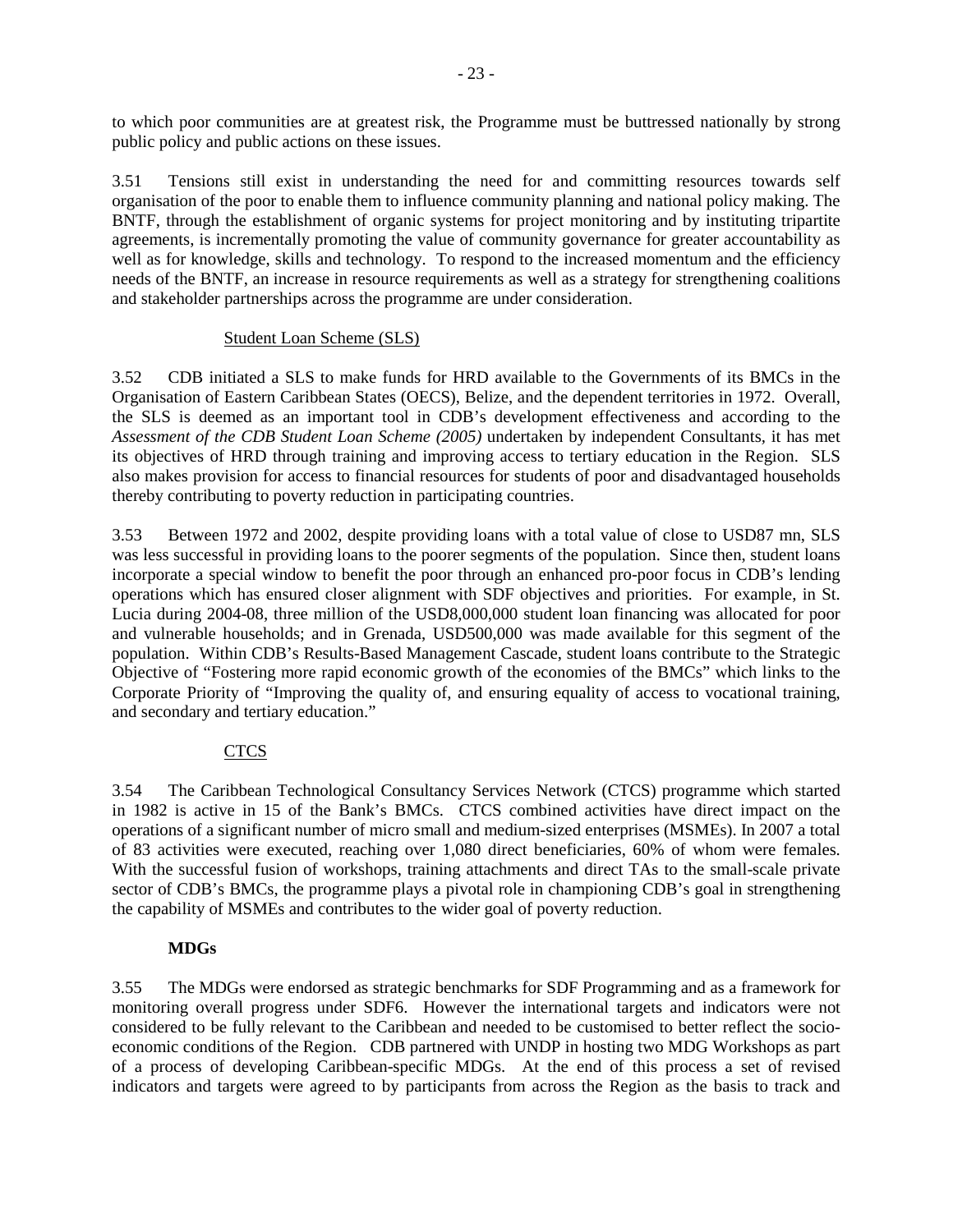compare development progress in the Caribbean to 2015 and beyond (See summary of Caribbean-Specific MDGs at Appendix 4).

3.56 The SDF Contributors endorsed these Caribbean-specific MDG targets and indicators as part of the plan of action to assist BMCs in assessing and monitoring the attainment of the MDGs. Support was given in this regard by the Bank to several follow-up activities such as the  $32<sup>nd</sup>$  Meeting of the Standing Committee of Caribbean Statisticians (SCCS) held in November 2007 in Suriname. The meeting of statisticians is a long-standing activity of the CARICOM Secretariat Statistics Sub-Programme and seeks to develop a sustainable statistical infrastructure within CARICOM providing accurate, timely and reliable statistical information of a high quality and broad scope. In addition, it facilitates analysis and dissemination of these data; promotes their use in effective and efficient decision-making; and simultaneously fosters an enabling environment for statistical development among member states of CARICOM. This 32nd SCCS Meeting had as its main theme: "Enabling the Development of the Caribbean Single Market and Economy through Evidence-based Policy – The Case for Increasing Investment in Statistics". Attention was given at the meeting to measurement issues associated with the Caribbean-specific MDGs and served to bring to the fore some of the practical considerations involved in generating the relevant data for measuring and monitoring development at the national and regional levels.

3.57 CDB, together with development partners, is supporting BMCs in using the Caribbean-specific MDGs as targets and indicators to assist in measuring progress. An MDG Progress Report (2004), published by UNDP assessed the status of countries in the Region in achieving the MDGs. An assessment of the progress indicated advances with respect to some of the goals: reduction of extreme poverty and hunger, universal primary-level education, gender equality and improved maternal health. On the other hand, greater effort would be needed if the other goals are to be fully achieved by the year 2015.

3.58 The report noted that in relation to MDG 8 (Develop Global Partnership for Development), several aspects of the partnership are achievable, specifically debt sustainability, access to affordable essential drugs and control of crime and terrorism. Official development assistance, market access for exports from the Region, the provision of productive employment for the youth and the distribution of the benefits from information communication technology still require major effort on the part of both North and South if the goals are to be met by 2015.

3.59 Within the OECS, Dominica and St. Kitts and Nevis have undertaken work to reflect the MDG targets and indicators into national development frameworks. Building on this and through the CPAs conducted in BMCs, baseline data are collected on the Caribbean-specific MDGs in an effort to assess progress. In addition, these data are used by CDB staff to assist with the preparation of CSP, policy loans and overall project design and appraisal.

#### **Civil Society**

3.60 Priority is given to promoting good governance as one of the Bank's poverty reduction strategic levers. In this context, dialogues with Civil Society Organisations (CSOs) and the private sector from 2004 in conjunction with the IDB, highlights the importance of building partnerships between and among all stakeholders, including CSOs and development partners in an effort to address the myriad challenges faced by countries of the Region. It is recognised that in order to deal as responsively and effectively as possible with development challenges, the State would require the participation and input of a wider cross section of stakeholders.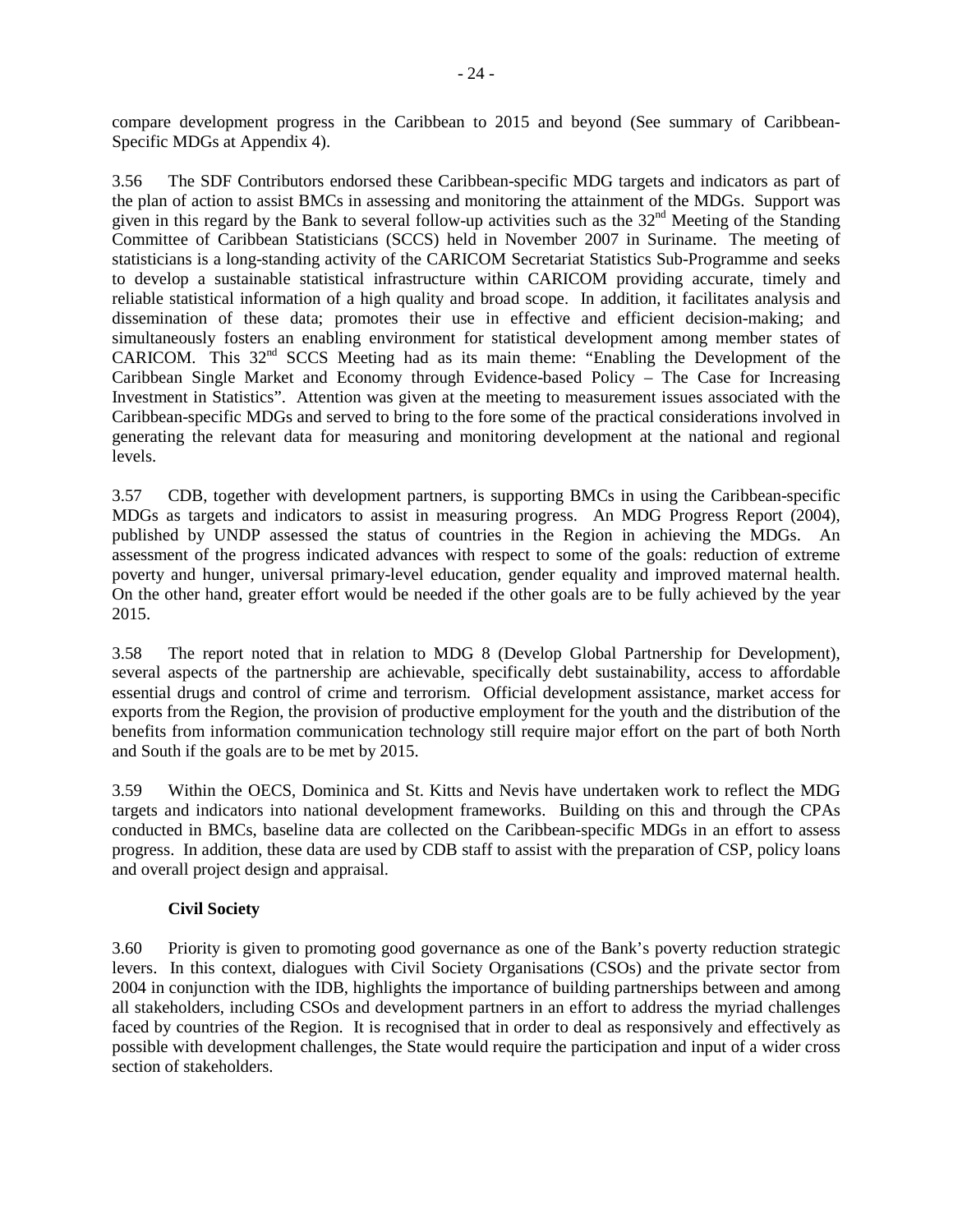3.61 The CSO Dialogues provide an important forum for collaboration and discussion among partners on the most effective ways to seek opportunities to redress the challenges. CDB also recognises that the development process is enhanced when CSOs effectively work together and draw on each other's strengths. The dialogues involved presentation and plenary discussions on such issues as regional and national security, participatory governance, crime, food security, disaster preparedness, public sector modernization, equity and social inclusion and CSO capacity building. Several recommendations for action by CDB, IDB, CSOs at the national and regional levels have emanated from these fora and suggestions on ways in which CDB and IDB could assist in building their capacity as development partners have resulted in some new development initiatives.

3.62 CDB and IDB commissioned an evaluation of the four dialogues held between 2004 and 2007 to assess the utility of the annual meetings and to determine ways in which it could be improved in meeting the Bank's respective objectives of engaging CSOs in development activities. The evaluation found that the annual meetings were considered to be very beneficial both to officials of the Banks and to the CSOs that participated. It was recommended however that for future Dialogues:

- (a) A more selective approach to participation which is based on "pre-determined themes and on the assessment of the needs and potentials of CSOs to contribute significantly" should be adopted;
- (b) The format should be changed from the presentation of information and discussion to more of an experiential learning, debate, strategic thinking and planning and capacity building mode;
- (c) A MOU should be developed between the Banks and participating CSOs to address expected follow-up actions from the dialogue. This would include commitments by the Banks and CSOs to provide inputs/resources to support the follow-up action;
- (d) The dialogues should be more like annual conferences and expositions with the themes and agendas providing for exposure to innovations and ideas, debates and or panel discussion on pre-selected topics, hands on experiential learning with a focus on capacity building, field trips and study tours to CSOs in the host country which are good examples of programmes related to the topic or theme.

# **Constraints and Risks**

3.63 The Bank's ability to implement the PRS will depend on the availability of concessionary resources, the quality of staff and consultants, and the capability of BMCs to formulate the appropriate policies and strategies and to identify, design and implement programmes and projects for poverty reduction. External factors, such as the global economic situation, the cost of essential imports like fuel, terms of trade for exports, weather conditions and disasters, political unrest and instability and rising crime, will also affect successful implementation of the PRS.

3.64 Timely and appropriate responses by the Bank to both the external and internal situations will be affected by the availability of adequate levels of concessionary financial resources as these funds are integral to the Bank's ability to address the major social and economic development constraints in its BMCs. In addition to appropriately skilled staff, implementation of the PRS will be affected by how well its principles and objectives are known and understood throughout the Bank. Some of this is being provided to existing staff though periodic discussion exercises on development issues. A programme to formally introduce the PRS to new staff and consultants could also help in building the knowledge base required.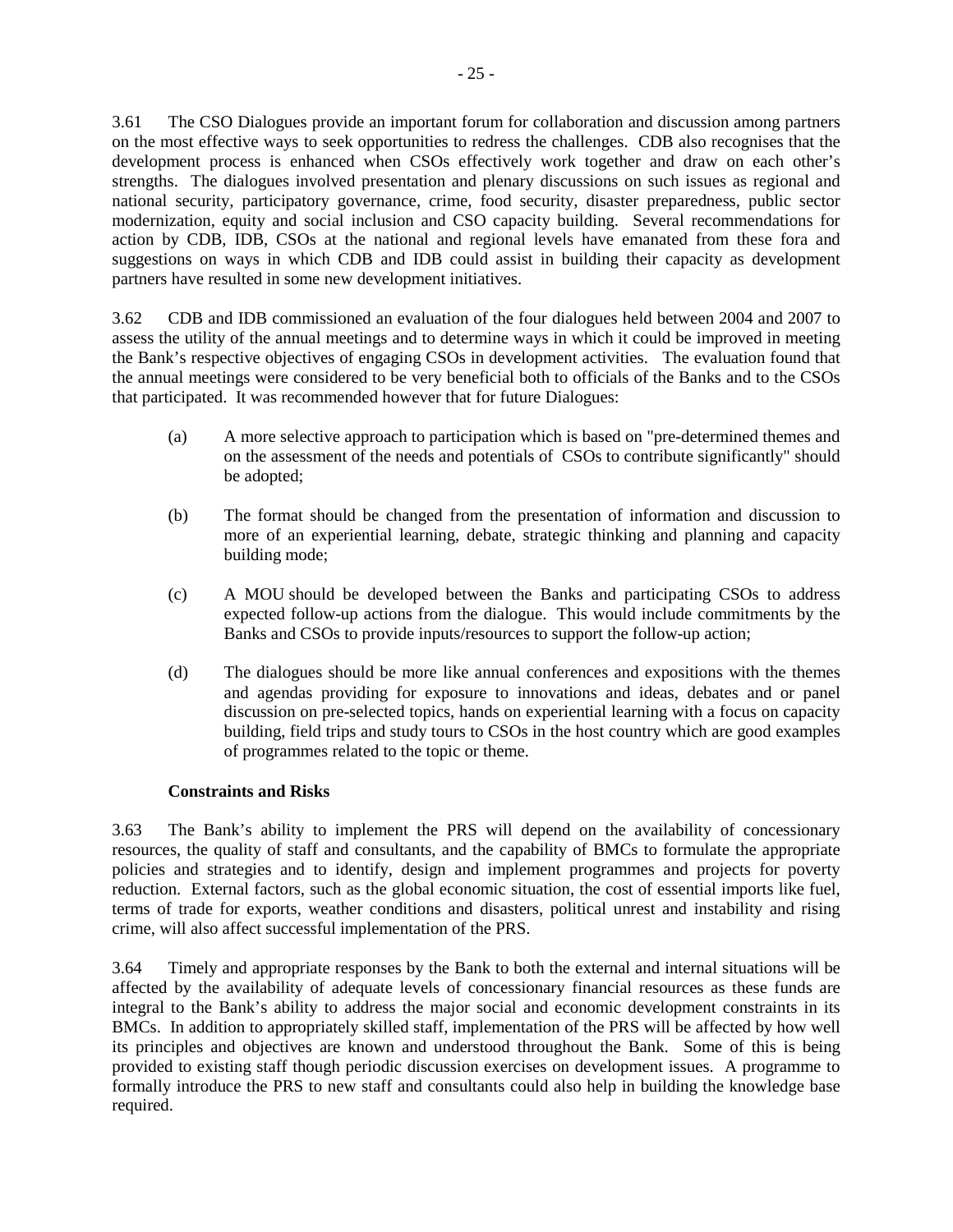3.65 Limited institutional capacity in the BMCs has proven to be the single most restricting element in all aspects of the Bank's operations. With respect to implementation of the PRS, it has contributed to delays in the conduct of CPAs, the formulation and implementation of National PRSs and the preparation and implementation of projects designed specifically to reduce poverty in the BMCs. A large proportion of the Bank's resources is provided for capability enhancement, but because of the limited resource base at the national level, due largely to the small size of most of the BMCs, efforts to address this issue will continue to be a major part of the Bank's operations.

# **Monitoring and Evaluation**

3.66 In keeping with the Bank's results based management system, the framework proposed in the PRS for monitoring, evaluating and reporting the Bank's performance in relation to the PRS is based on assessment of output, outcome and impact indicators.

3.67 At the institutional level the output indicators are based on:

- (a) the number of CPAs conducted or updated with support from the Bank;
- (b) the number of national PRSs prepared and implemented;
- (c) the number and percentage of Bank-funded projects to assist BMCs to reach MDGs, including the reduction of poverty; and
- (d) assistance to BMCs in developing MDG programmes and incorporation of these into the national planning process.
- 3.68 The monitoring indicators at the country, sector and project levels will include:
	- (a) the poverty rates (head count and indigence);
	- (b) the Gini Goefficient to the show the level of income equality;
	- (c) the country's HDI performance and status with regards to the MDGs; and
	- (d) progress in incorporating poverty reduction into the national planning process.

3.69 Reporting at the institutional level can continue to be done in the manner proposed in the PRS i.e as part of the Bank's PPMS and in the Annual Report and in other periodic reports. Output and impact monitoring at the country, sector and project levels will however be more challenging. While the CPA will continue to be a major source of data and information on social and economic progress in BMCs, the development and maintenance of appropriate poverty reduction monitoring systems in each country including the use of CWIQs, will be necessary to undertake timely assessments of the effects of the PRS on the development of BMCs.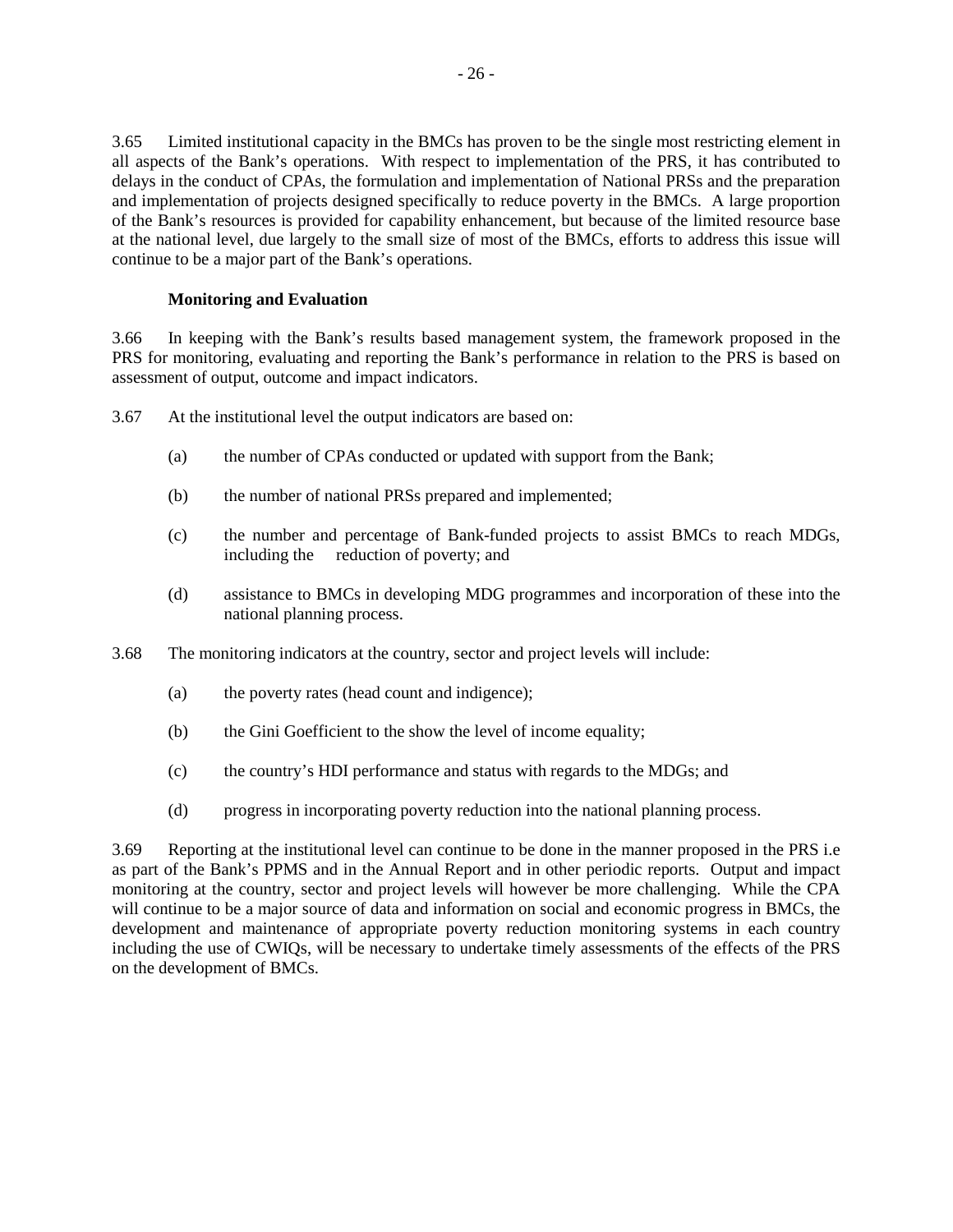#### **4. CONCLUSION**

4.01 This report demonstrates the broad scope of the Bank's operations in implementing the PRS. Although its lending programme involving the use of SDF 6 resources was analysed within the framework of the strategic levers, it is clear that the Bank's work in poverty reduction cannot be seen strictly on those terms. In addition to the overlapping nature of the strategic levers themselves, poverty reduction by its very nature, is so comprehensive and broad-based that interventions to achieve its objectives cannot be restricted to a few key areas.

4.02 A concerted effort was made by the Bank to respond to the key aspects of the PRS along the terms of the strategic levers. The engagement of all project staff in the process of operationalising the PRS, the increase in staff resources in disciplines needed for this purpose, the increased support given to BMCs to conduct CPAs and prepare PRSs, along with involvement in developing the Caribbean-specific MDG targets and indicators, social protection, CSO Dialogues and training in demography, all contribute to the objectives explicit in the strategic levers as a whole.

4.03 While most of these activities are now integral to the Bank and may be pursued for some time as part of its overall work programme, it will become necessary for the Bank to continue to adopt new and creative ways to respond to the new and emerging social and economic issues that challenge the development of its BMCs and the Region as a whole. The new demands that will accompany an expanded membership, the perceived threats and opportunities associated with CSME, the constant yet dynamic issues inherent in international trade relations and globalisation, the changing face and frequency of violence and crime and the pressures on Regional Governments to satisfy the changing desires and aspirations of a relatively young but increasingly aging population, are among the challenges to which the Bank must respond.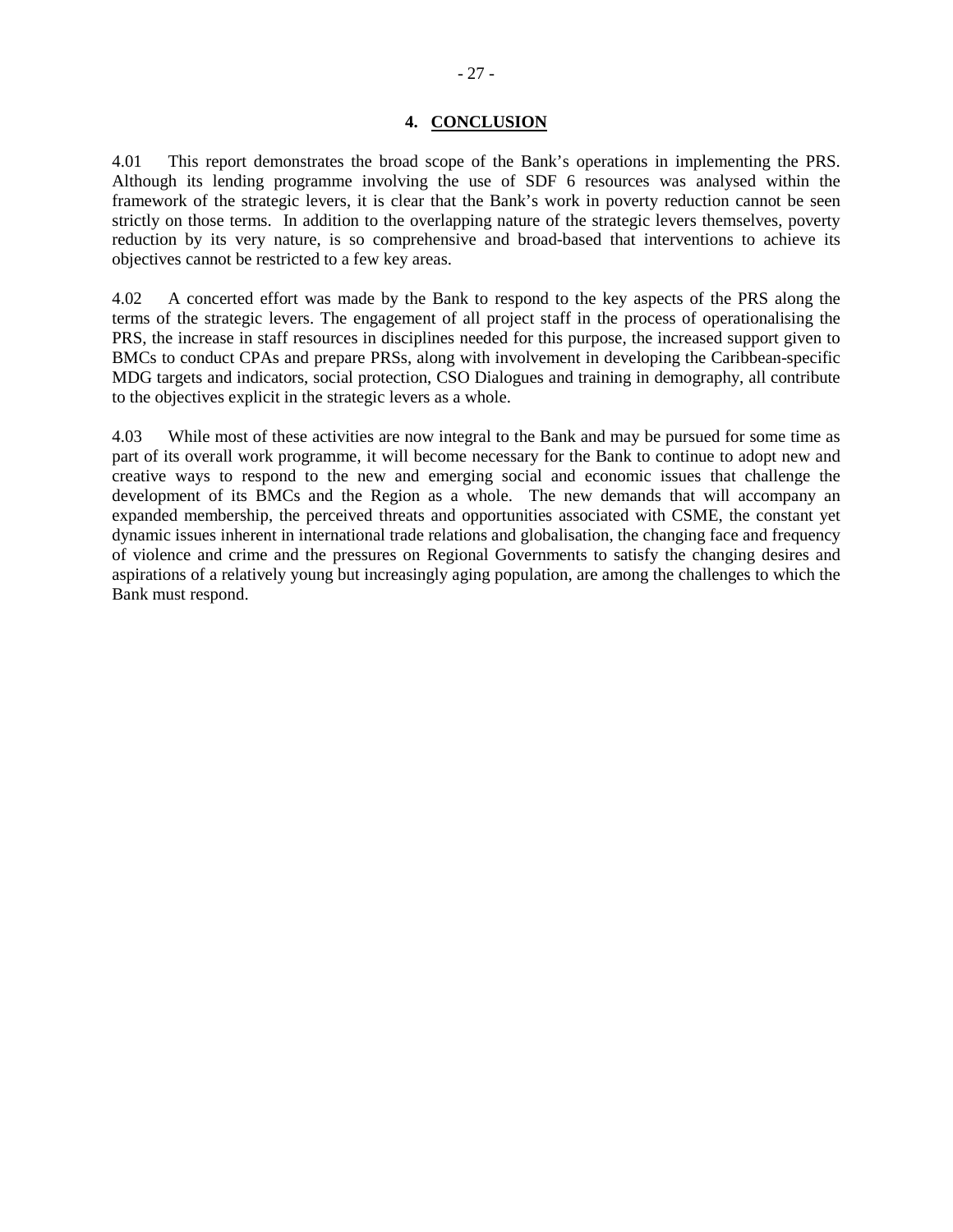# *EXTRACT FROM CDB'S POVERTY REDUCTION STRATEGY*

# **5. THE STRATEGY**

5.01 In keeping with the Bank's strategic objectives, this PRS will promote social and economic development that will contribute to the systematic reduction of poverty in its BMCs. The Strategy will be a mix of country-focused interventions<sup>13</sup> and regional support<sup>14</sup>. In the context of the challenges facing the Region, PRS has evolved out of operational experience from the 1990s to the present. Most immediately, the Strategic Plan and *A Partnership for Reducing Poverty in the Caribbean: Report of Contributors for SDF 5, Dec. 2001* have helped to direct the present focus.

5.02 Consistent with the Bank's mission of pursuing "[poverty reduction] through social and economic development", interventions will be directed at measures to contribute to stabilisation and growth policies for BMCs and direct pro-poor targeting. These interventions will function in areas to improve community-based operational systems so as to diminish the vulnerabilities of BMC populations; improve the life-cycle chances for those living in poverty; modernise government machinery and regionalise social and economic integration.

5.03 As much of CDB's work is aimed at strengthening the prospects for broad-based, sustainable economic growth, including support for the development of better social and economic policies contingent on public and civil society institutional strengthening, the Strategy will support:

- (a) the blending<sup>15</sup> of OCR and SDF resources at the project level allowing for broadening of the Bank's influence on institutional and/or policy issues, as well as providing leverage for innovative funding of interventions which might otherwise be inappropriate for conventional OCR loans;
- (b) the new method of project performance evaluation which allows for quick identification of projects which score highly on poverty relevance (i.e. PPMS criteria of strategic relevance, poverty relevance, efficacy and institutional development, in particular, all of which include non-economic indicators);
- (c) the use of the new Resource Allocation Strategy, including PRES scoring for indicative country allocations for SDF resources, also reflect the Bank's commitment to poverty reduction in the context of sustainable economic growth. The Strategy proposes approaches and interventions that address the critical issue of endowing poor people with greater economic and social significance; and
- (d) strengthening inter-organisational cooperation and coordination through active participation in regional groups set up for this purpose.

5.04 The Poverty Prism will be used to guide CDB's interventions so as to optimise the poverty reduction potential. The three facets of the Prism: capability enhancement, vulnerability reduction and good governance provide an organising framework for action. The Strategy, however, should also be viewed in conjunction with CDB's Strategic Objectives, Corporate Priorities and Sector Policies.

 $13$  $13$  Recommendation 24 of SDF Performance Review, CDB 2000

<sup>&</sup>lt;sup>14</sup><br>Recommendation 18 of SDF Performance Review, CDB, 2000<br>Section 1.4, SDF Performance Parties, CDB, 2000

Section 1.4, SDF Performance Review, CDB, 2000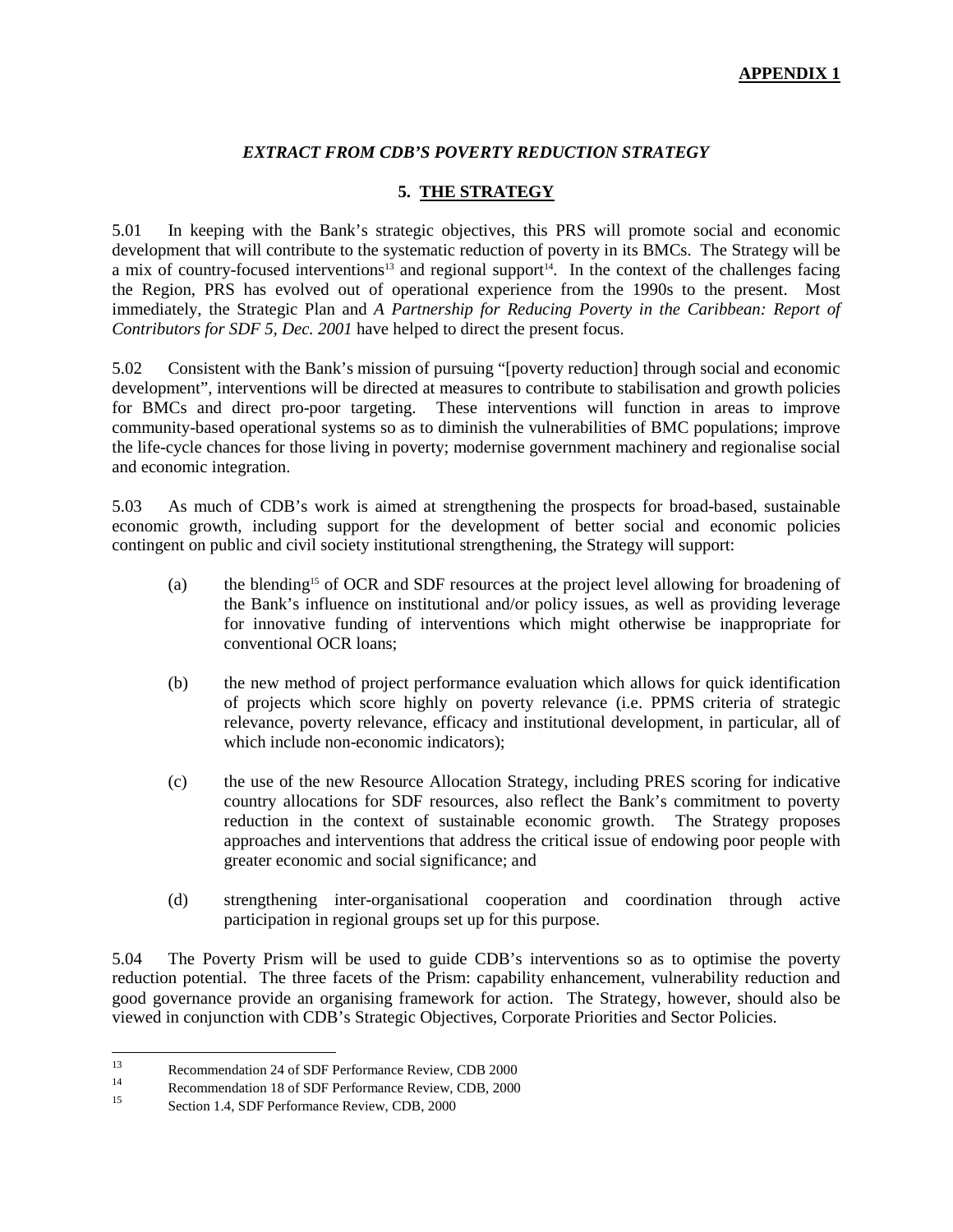#### **Capability Enhancement**

5.05 The focus within this facet will be placed directly on the economic and social empowerment of people, in general and the poor, in particular. It seeks to equip persons living in poverty to take advantage of economic opportunities and to empower them to participate meaningfully in the social and political processes that govern their lives. Interventions necessary for the support of economic development and enhancement of livelihoods and incomes as the basis for systematic, sustainable poverty reduction and social well-being will be addressed. In pursuit of this, CDB will give attention to a range of activities. These will include:

- (a) assisting BMCs with improving the quality of data and qualitative information on poverty through the continued support to CPAs. This will involve maintaining reliable poverty and social data by conducting new and updating CPAs and other forms of poverty analysis, in collaboration with development partners. Continued training of BMC personnel in participatory and conventional research methods will help provide some of the essential skills needed for these activities;
- (b) assisting BMCs in developing national PRSs and in monitoring the progress and effectiveness of national poverty reduction measures and the attainment of MDGs. This includes developing the capacity of local, national and regional institutions to meet the needs and challenges of adjusting to globalisation and integrating market-oriented economic policies with PRSs;
- (c) assisting BMCs with initiatives to restructure their economies, allocate resources and provide assistance to BMCs to develop their social and economic infrastructure and create an enabling investment environment so as to generate and sustain balanced economic growth and development. This will encompass interventions that support the restructuring and the diversification of the economies of BMCs that will allow favourable integration into the rapidly liberalising global economy;
- (d) assisting countries to close infrastructure gaps and meet emerging demands; support to social and economic infrastructure development. Infrastructure has traditionally absorbed a significant share of CDB's resources as countries sought to put in place the economic and social infrastructure to spur economic development. Although considerable progress has been recorded, infrastructure gaps remain, especially in rural areas. It is also anticipated that as countries seek to restructure and diversify their economies, new infrastructure needs will arise;
- (e) continuing support to interventions that enable poor people access to quality social services and essential economic infrastructure which is a prime requirement for developing and sustaining human capital;
- (f) continuing support to rural development interventions in collaboration with development partners. Particular attention will be given to those interventions that are highly participative in building economic and social capital in rural communities, support the development of indigenous populations, promote the development of rural enterprises to enhance household income and assist local communities through the provision of essential social and economic infrastructure;
- (g) supporting HRD as a critical enabler of social and economic development. Therefore, improving access to, and quality of, education and training opportunities at all levels,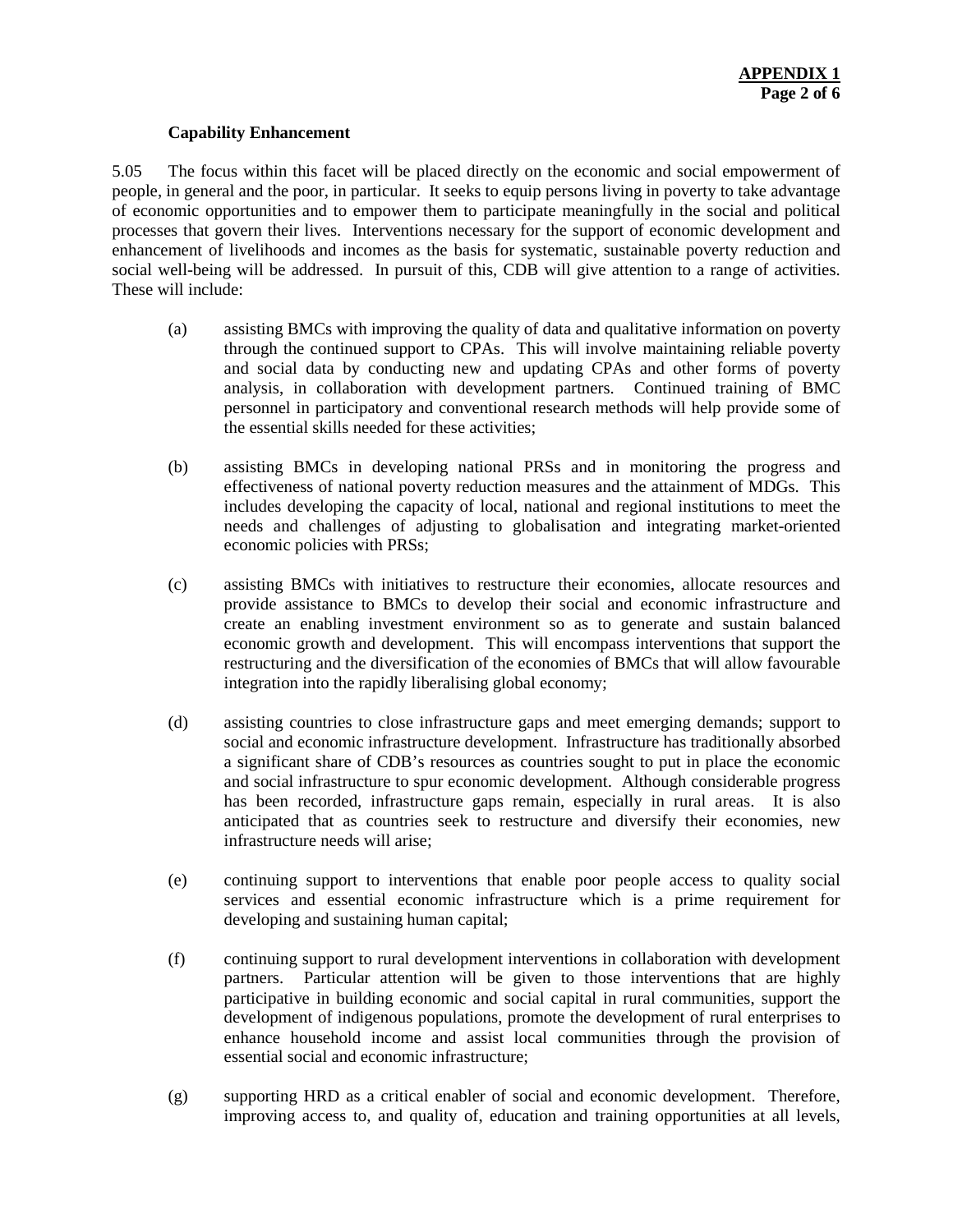especially for the poor, disadvantaged and those living in rural areas, will be given priority. This includes attention to early childhood development and the reduction of child abuse and efforts to reduce disparities between the children of the poor and the nonpoor in terms of benefits from the outcomes of basic education;

- (h) supporting efforts to improve access to, and the quality of, post-secondary and higherlevel affordable education and training to satisfy the needs for professional, technical and managerial personnel, and of those individuals who need and can benefit from it and to achieve CARICOM-specified target of 15% of cohort by year 2015;
- (i) assisting BMCs with developing policies, guidelines and in making provisions to compensate for the peculiar deficiencies and needs of those from poor and disadvantaged households and to safeguard the very vulnerable against exclusion of any kind;
- (j) continuing to provide support and deploy resources for the development of micro and small enterprises and training in small business management and marketing. This includes increasing access to credit for development of small, medium and microenterprises by strengthening lending programmes through development finance institutions, credit unions and NGOs. Innovative TA or various aspects of the development of micro and small enterprises provided through the Caribbean Technological Consultancy Services Network will continue to be a significant part of the strategy to build the small and micro business sub-sector in BMCs;
- (k) supporting policy reforms that serve to enhance the competitiveness of existing industries and facilitate the emergence of new activities. For those industries that have proven, or are forecasted to be uncompetitive in the new trading environment, planned orderly withdrawal from these will be necessary to minimise the dislocation effects. A critically important aspect of this is the retraining and upgrading of the workforce to take advantages of opportunities in new growth industries. The retooling and upgrading of the labour force may also be necessary as countries undertake adjustment of the local economy and adapt to the liberalised global environment; and
- (l) providing continued training of CDB staff and BMC personnel in social analysis to ensure that the social dimensions of development interventions are addressed adequately.

#### **Vulnerability Reduction**

5.06 Vulnerability reduction is essential not only for preventing the poor from descending deeper into poverty, but for preventing the non-poor, especially those close to the poverty line, from becoming poor. Exposure to economic volatility and environmental hazards, including natural hazards, are important factors threatening the incomes and assets of the Region's population. Market insecurity and terms of trade, because economic liberalisation and the attenuation of preferential tariff regimes currently threaten livelihoods, have resulted in significant declines in living standards in several BMCs. Economic instability is compounded by frequent natural disasters, and the changing terms of trade which render significant population segments "poor" for varying periods of time. The threat of elevated rates of HIV/AIDS in the Region now threatens to undermine social and economic progress as its social costs in morbidity, mortality impact the workforce become evident. Social protection and safety nets to cope with such situations are fragile; hence, there is urgent need for BMCs to respond with measures to cope with these risks. CDB will support efforts that will reduce BMCs exposure to the various shocks, to minimise their effects and to facilitate recovery in the shortest possible time. Particular attention will be given to the following: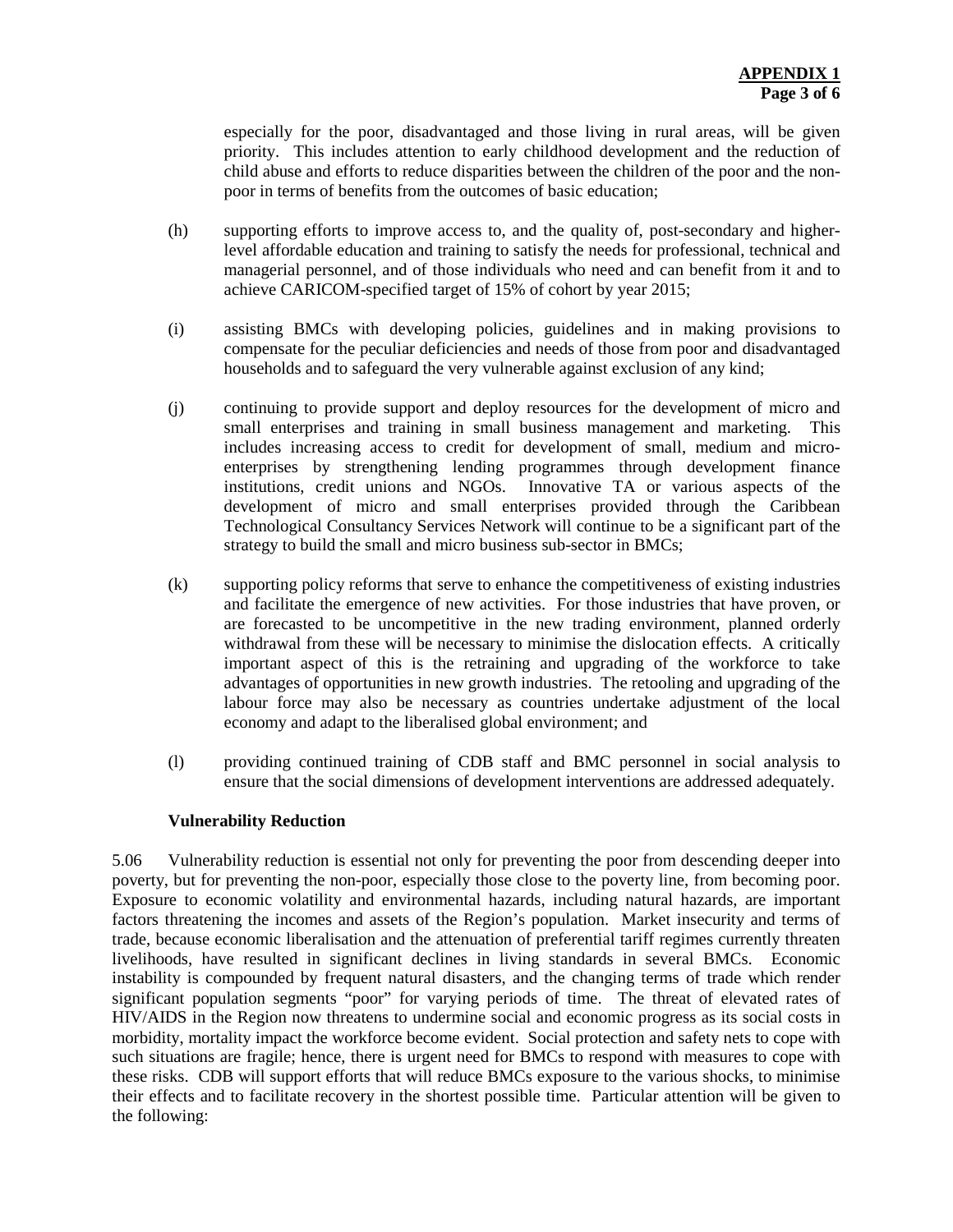- (a) providing support for mainstreaming natural hazard risk management at regional, national and community levels in order to minimise disaster risk and losses. This includes a focus on the promotion of a culture of disaster risk reduction in BMCs, in general and among the poor and vulnerable, in particular, through the incorporation of hazard risk considerations into the design and formulation of all projects, including those in support of the poor. A focus on disaster preparedness, on education and training in risk identification, disaster mitigation and prevention, and the facilitation of proactive national and community participation. The provision of TA for emergency response and disaster rehabilitation to reduce the impacts of disaster events on the poor and vulnerable. Circumstances will dictate the level of financing for disaster relief and rehabilitation. However, financing for disaster preparedness and hazard mitigation and prevention will be increased accordingly;
- (b) enhancing accessibility and efficient delivery of public services. This includes effective health strategies and access to health care, which are vital for the protection of poor peoples' assets and livelihoods. In addition to areas of environmental health, through the Bank's involvement in water and sanitation community health facilities and in health sector reform projects, focus will be broadened to include other interventions aimed at improving the accessibility and quality of health services to the poor and vulnerable particularly through improvements in primary health care (including nutrition and reproductive health);
- (c) formulating health policy with attention to health systems reform/development with the goal of improving efficiency, effectiveness, financing and quality of services delivered. This will include policies utilising both macro-level and household-based interventions that favour pro-poor activities as well as a decentralised allocation of social spending across all regions with focused actions towards vulnerable groups;
- (d) continuing participation in collaboration with development partners in health sector interventions, issues within the framework of Caribbean Cooperation in Health. Priority in this area will be given to improving the accessibility and quality of health care to poor and vulnerable people through improvements in the delivery of primary health care. CDB will support national and regional responses to HIV/AIDS within the framework of the Regional Strategic Plan of Action;
- (e) supporting shelter development and special mortgage interventions directed at lowincome households that afford them the opportunity to acquire assets to improve their living conditions. These resources will help in improving the quality of housing and infrastructure for low-income households and make them less vulnerable to the effects of natural hazards. In addition, BMCs will be assisted in developing a more coherent policy and institutional framework for sustainable housing development and regularisation of squatter settlements and contribute to improvement in the living conditions of the urban poor by providing support to the upgrading of housing and infrastructure within the framework of an urban development policy;
- (f) supporting rural development interventions that are highly participative and build social capital in rural communities, assist small farmers and indigenous populations, promote the development of rural enterprises to reduce households' risk to income failure and the provision of essential social and economic infrastructure; and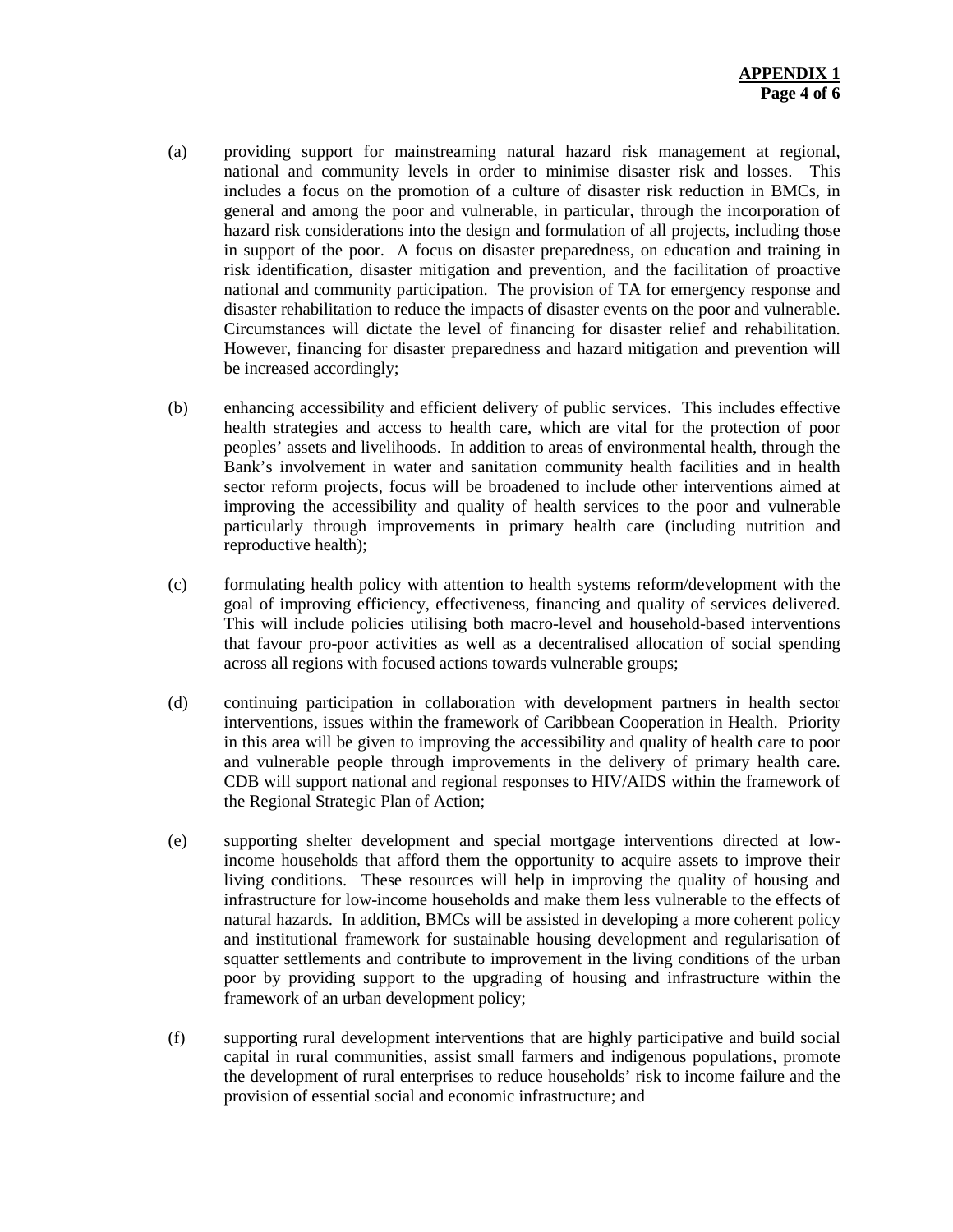(g) supporting direct pro-poor targeting interventions, like rural enterprise projects, BNTF and SIF, that build social capital and promote the social and economic empowerment of deprived communities in a participatory manner.

#### **Good Governance**

5.07 Improving the quality of government at all levels is essential for the creation of economic and social environments in which poor people are empowered to influence public policy that addresses their needs. Poor people alone cannot act effectively to counter constraints on their capabilities or reduce their vulnerability and deprivation. Poverty reduction will depend on the extent to which the root causes of social exclusion and inequity can be addressed through continuing commitment by BMC governments' pro-poor policies. A framework for good governance and sound social and economic policy is therefore vital for sustained and systematic reduction of poverty. National consensus needs to be forged on measures to resolve a range of social issues that are critical concerns of poor people. This will include the strengthening of NGOs and other civil society groups that give voice to the concerns of the poor and vulnerable people.

5.08 CDB's Governance Strategy commits it to supporting interventions that promote efficient, accountable and transparent government and defines the approaches, objectives and activities appropriate to the development of a modern state committed to enhancing the well-being of all its citizens. Within the context of this Strategy, governance objectives will promote the following in collaboration with development partners:

- (a) supporting public sector reform, public expenditure management and administration advice and support so as to generate and sustain balanced economic growth and development. This includes assisting with the development of a modern, effective and accountable public sector that promotes equity in sharing the benefits of development activities through pro-poor growth strategies and effective and efficient delivery of public services;
- (b) promoting the significant participation of citizens including the poor and vulnerable in social partnership, national consensus-building, local development planning and resource allocation and the functioning of local public services that benefit the poor;
- (c) supporting the development of an adequate regulatory framework for setting and enforcing sound financial, environmental and social standards;
- (d) meaningful regional cooperation and joint action in the development of frameworks, tools and human resources for legal judicial and public sector reforms;
- (e) assisting in the development of policies and programmes that provide social protection to the poor and vulnerable; and
- (f) mainstreaming of governance in CDB's own operations.

#### **RELATIONSHIP WITH MDGs**

5.09 The Bank acknowledges that MDGs (Appendix 4), agreed to by the member countries at the United Nations (UN) General Assembly in September 2000, should be used as strategic benchmarks against which CDB views performance in BMCs.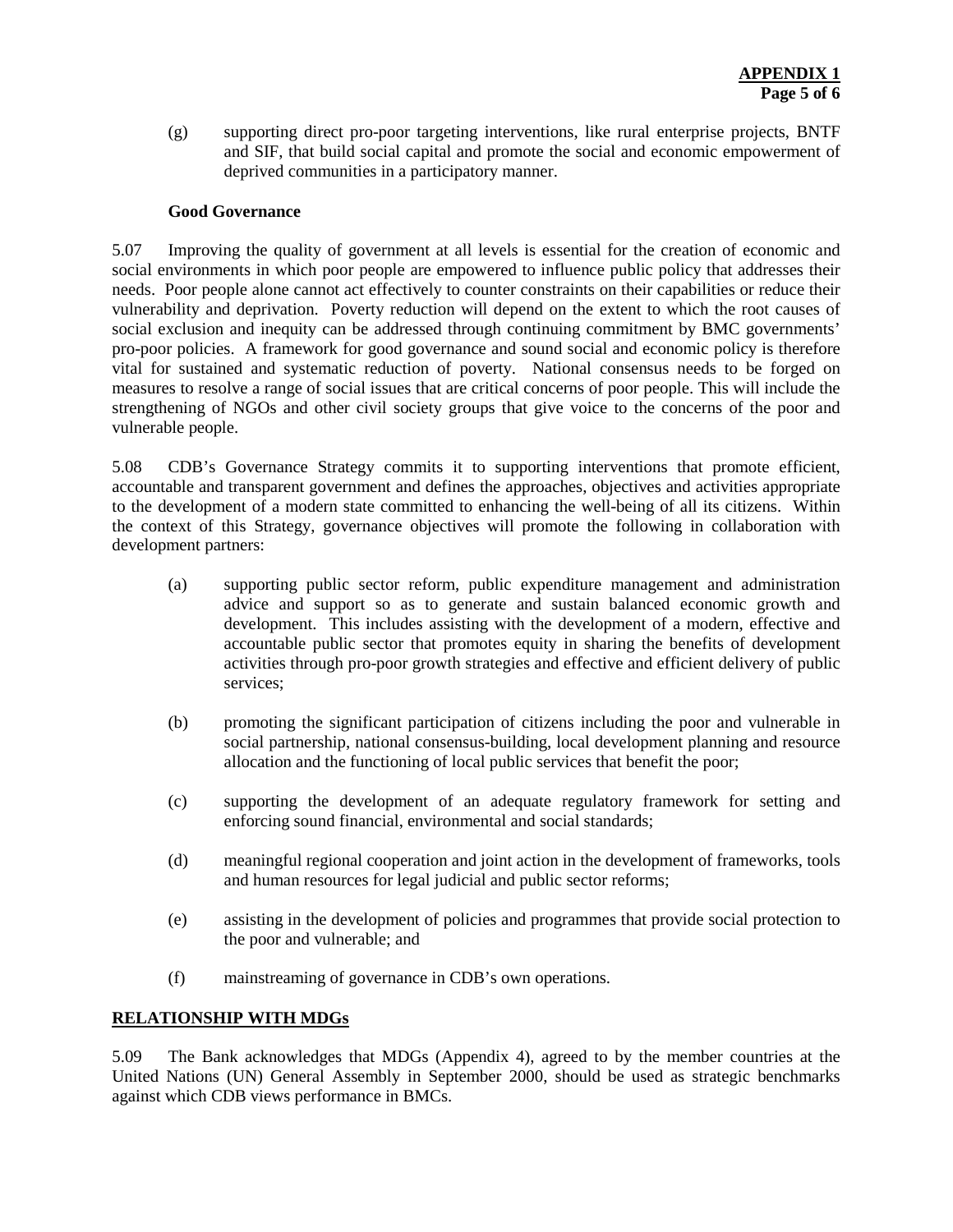5.10 While the Strategy is consistent with MDGs (see Table 5.1), present performance in Goals 2 through 8 varies among BMCs. The identification and tailoring of measurement and indicators that suit local contexts will therefore be critical in the participatory and timely attainment of these goals. As part of the Strategy, the Bank will collaborate with development partners in the provision of technology and manpower for the identification and measurement of these indicators and the monitoring of their attainment.

|                                              | <b>Poverty Prism</b>           |                                          |                    |  |
|----------------------------------------------|--------------------------------|------------------------------------------|--------------------|--|
| <b>MDGs</b>                                  | Capacity<br><b>Enhancement</b> | <b>Vulnerability</b><br><b>Reduction</b> | Good<br>Governance |  |
| Eradicate extreme poverty and hunger         |                                |                                          |                    |  |
| Achieve universal primary education          |                                |                                          |                    |  |
| Promote gender equality and empower women    |                                |                                          |                    |  |
| Reduce child mortality                       |                                |                                          |                    |  |
| Improve maternal health                      |                                |                                          |                    |  |
| Combat HIV/AIDS, malaria and other diseases  |                                |                                          |                    |  |
| Ensure environmental sustainability          |                                |                                          |                    |  |
| Develop a global partnership for development | ח                              |                                          |                    |  |

#### **TABLE 5.1: ARTICULATION OF POVERTY PRISM WITH MDGS**

**Key:**  $P =$  Primary contribution

*S=* Secondary contribution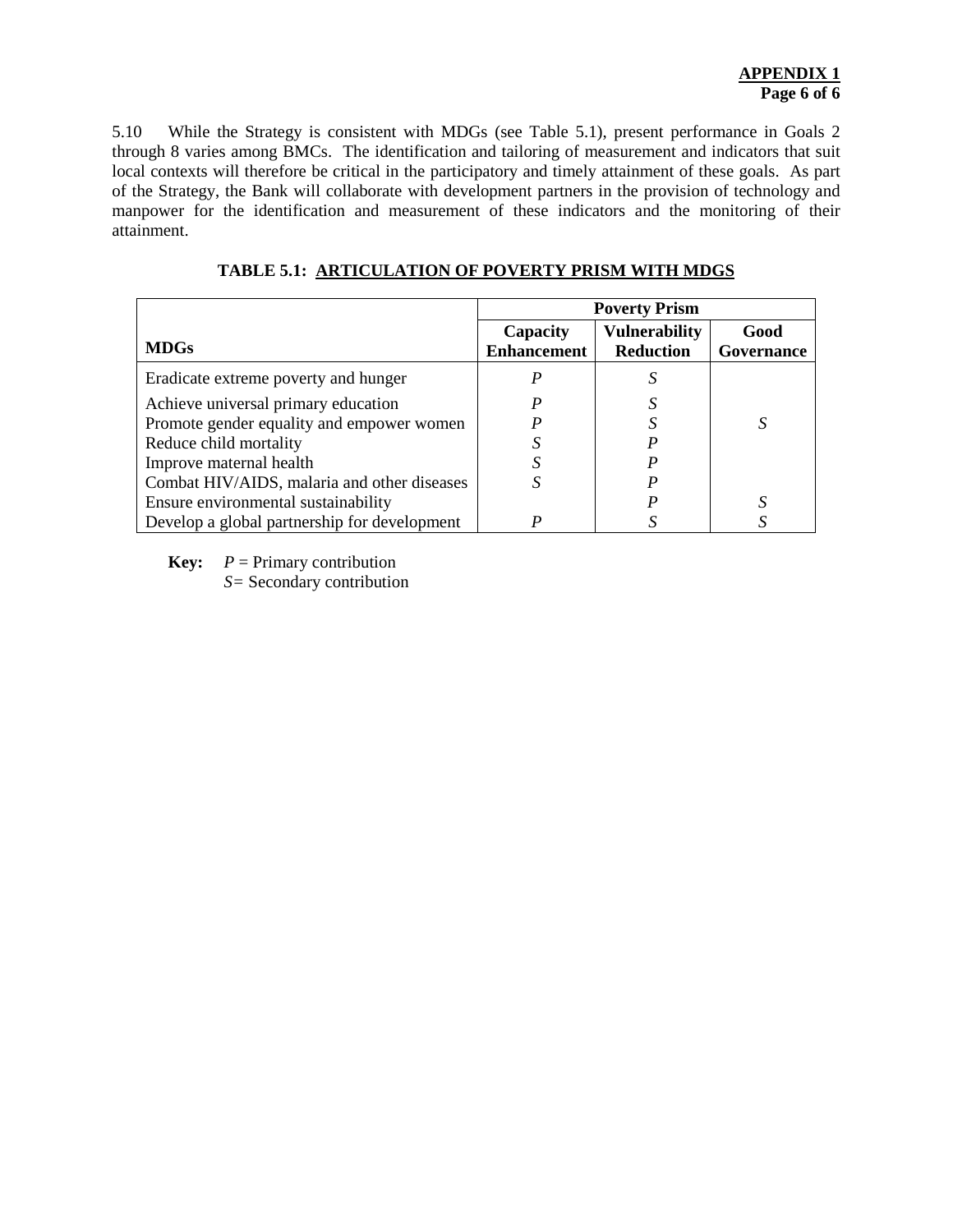#### **APPENDIX 2**

#### **SDF V PROGRAM 2001 - 2004 (Classified by Themes)**

| <b>PROJECT</b>                                                          | <b>DATE</b><br><b>APPROVED</b> | <b>NET</b><br><b>APPROVED</b><br><b>FROM SDFU</b><br>$(\$'000)$ | <b>AMOUNT</b><br><b>DISBURSED</b><br><b>FROM SDFU</b><br>(\$'000)<br>AS at Dec 04 | <b>TOTAL</b><br>CDB<br><b>FINANCING</b><br>(\$'000) |
|-------------------------------------------------------------------------|--------------------------------|-----------------------------------------------------------------|-----------------------------------------------------------------------------------|-----------------------------------------------------|
| <b>CAPABILITY ENHANCEMENT</b>                                           |                                |                                                                 |                                                                                   |                                                     |
| <b>LOANS:</b>                                                           |                                |                                                                 |                                                                                   |                                                     |
|                                                                         |                                |                                                                 |                                                                                   |                                                     |
| <b>Antigua and Barbuda</b>                                              |                                |                                                                 |                                                                                   |                                                     |
| <b>Emergency Tourism Promotion Programme</b>                            |                                |                                                                 |                                                                                   |                                                     |
| To finance a tourism advertising campaign aimed at keeping the          |                                |                                                                 |                                                                                   |                                                     |
| hotels and other tourist facilities in business following the events of |                                |                                                                 |                                                                                   |                                                     |
| Sep 11.                                                                 | $Dec-01$                       | 395                                                             | 395                                                                               | 395                                                 |
|                                                                         |                                |                                                                 |                                                                                   |                                                     |
| <b>BELIZE</b>                                                           |                                |                                                                 |                                                                                   |                                                     |
| <b>Emergency Tourism Promotion Programme</b>                            |                                |                                                                 |                                                                                   |                                                     |
| To finance a tourism advertising campaign aimed at keeping the          |                                |                                                                 |                                                                                   |                                                     |
| hotels and other tourist facilities in business following the events of |                                |                                                                 |                                                                                   |                                                     |
| Sep 11.                                                                 | $Dec-01$                       | 198                                                             | 198                                                                               | 198                                                 |
|                                                                         |                                |                                                                 |                                                                                   |                                                     |
| Dominica                                                                |                                |                                                                 |                                                                                   |                                                     |
| <b>Emergency Tourism Promotion Programme</b>                            |                                |                                                                 |                                                                                   |                                                     |
| To finance a tourism advertising campaign aimed at keeping the          |                                |                                                                 |                                                                                   |                                                     |
| hotels and other tourist facilities in business following the events of |                                |                                                                 |                                                                                   |                                                     |
| Sep 11.                                                                 | $Dec-01$                       | 113                                                             | 113                                                                               | 113                                                 |
| <b>OECS Waste Management (Add Loan)</b>                                 |                                |                                                                 |                                                                                   |                                                     |
| To upgrade or construct sanitary landfills and establish operational    |                                |                                                                 |                                                                                   |                                                     |
| and legal framework for managing solid waste.                           | Oct-01                         | 400                                                             | 27                                                                                | 1,300                                               |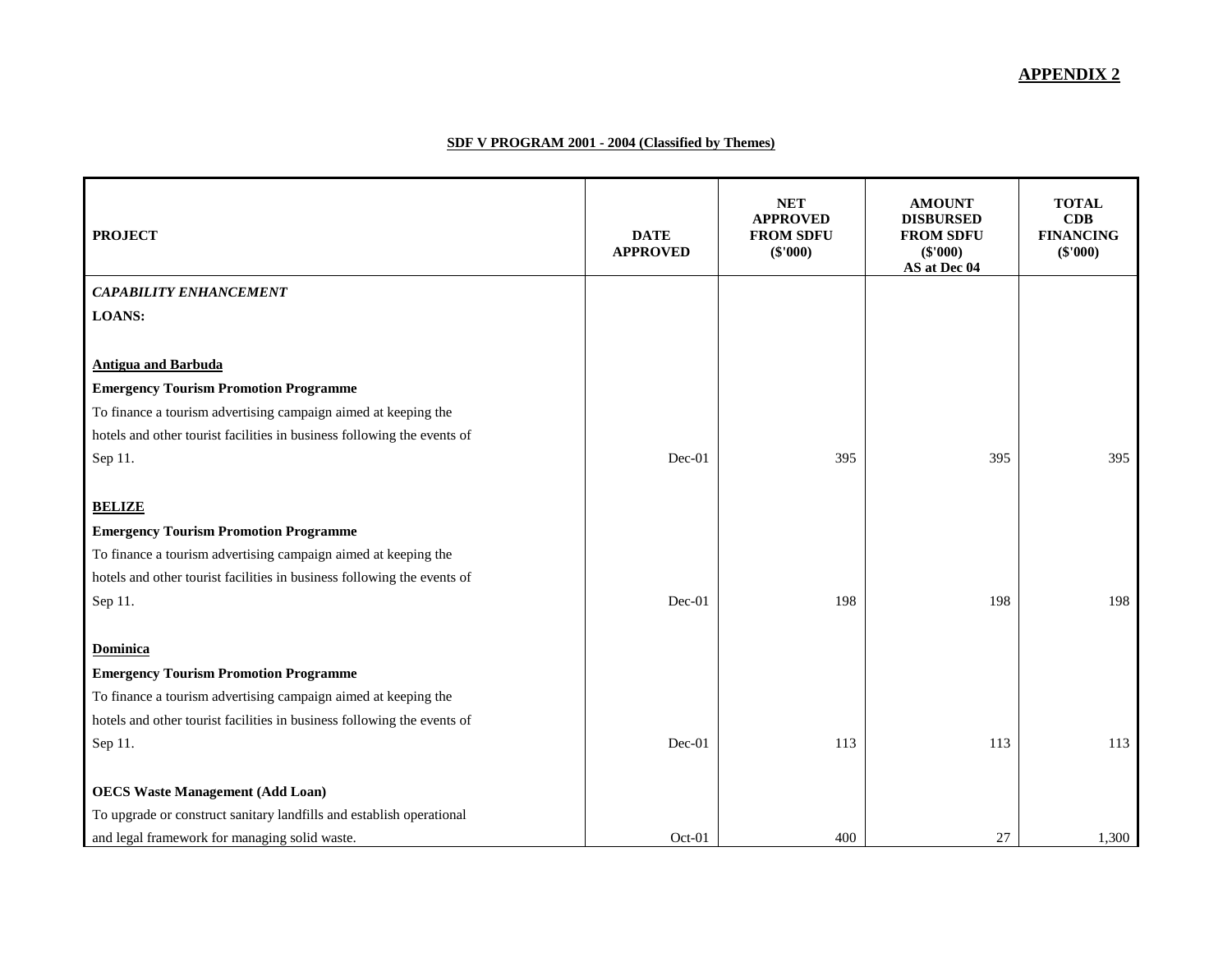| <b>PROJECT</b>                                                                     | <b>DATE</b><br><b>APPROVED</b> | <b>NET</b><br><b>APPROVED</b><br><b>FROM SDFU</b><br>$(\$'000)$ | <b>AMOUNT</b><br><b>DISBURSED</b><br><b>FROM SDFU</b><br>$(\$'000)$<br>AS at Dec 04 | <b>TOTAL</b><br>CDB<br><b>FINANCING</b><br>$(\$'000)$ |
|------------------------------------------------------------------------------------|--------------------------------|-----------------------------------------------------------------|-------------------------------------------------------------------------------------|-------------------------------------------------------|
| <b>Student Loan Program - 7th Loan</b>                                             |                                |                                                                 |                                                                                     |                                                       |
| To finance technical, vocational and professional education.                       | May-02                         | 2,000                                                           | 981                                                                                 | 7,000                                                 |
| <b>Upgrading of Eco-tourism Sites (Add Loan)</b>                                   |                                |                                                                 |                                                                                     |                                                       |
| To finance the outfitting of buildings, interpretational displays, initial         |                                |                                                                 |                                                                                     |                                                       |
| working capital and technical assistance resulting from a revision in              |                                |                                                                 |                                                                                     |                                                       |
| scope of the original project approved in 1994.                                    | $Mar-03$                       | 1,314                                                           | 523                                                                                 | 3.057                                                 |
| Grenada                                                                            |                                |                                                                 |                                                                                     |                                                       |
| <b>Rural Enterprise Development</b>                                                |                                |                                                                 |                                                                                     |                                                       |
| To finance the establishment of a Rural Development Fund and                       |                                |                                                                 |                                                                                     |                                                       |
| activities in community strengthening, agricultural production,                    |                                |                                                                 |                                                                                     |                                                       |
| marketing, processing and rural financial services.                                | May-02                         | 2,339                                                           | 2,089                                                                               | 2,339                                                 |
| <b>Emergency Tourism Promotion Programme</b>                                       |                                |                                                                 |                                                                                     |                                                       |
| To finance a tourism advertising campaign aimed at keeping the                     |                                |                                                                 |                                                                                     |                                                       |
| hotels and other tourist facilities in business following the events of            |                                |                                                                 |                                                                                     |                                                       |
| Sep 11.                                                                            | Dec-01                         | 198                                                             | 198                                                                                 | 198                                                   |
| <b>Bridge and Road Improvement</b>                                                 |                                |                                                                 |                                                                                     |                                                       |
| To restore approximately 20km of principal network of roads linking                |                                |                                                                 |                                                                                     |                                                       |
| the eastern and western main roads through the capital.                            | $Dec-01$                       | 7,095                                                           | 1,547                                                                               | 17,095                                                |
| <b>Student Loan Program - 6th Loan</b>                                             |                                |                                                                 |                                                                                     |                                                       |
| To finance technical, vocational and professional education.                       | $Oct-02$                       | 500                                                             | $\mathbf{0}$                                                                        | 3.500                                                 |
| <b>Guyana</b>                                                                      |                                |                                                                 |                                                                                     |                                                       |
| <b>Emergency Tourism Promotion Programme</b>                                       |                                |                                                                 |                                                                                     |                                                       |
| To finance a tourism advertising campaign aimed at keeping the                     |                                |                                                                 |                                                                                     |                                                       |
| hotels and other tourist facilities in business following the events of<br>Sep 11. | $Dec-01$                       | 113                                                             | 113                                                                                 | 113                                                   |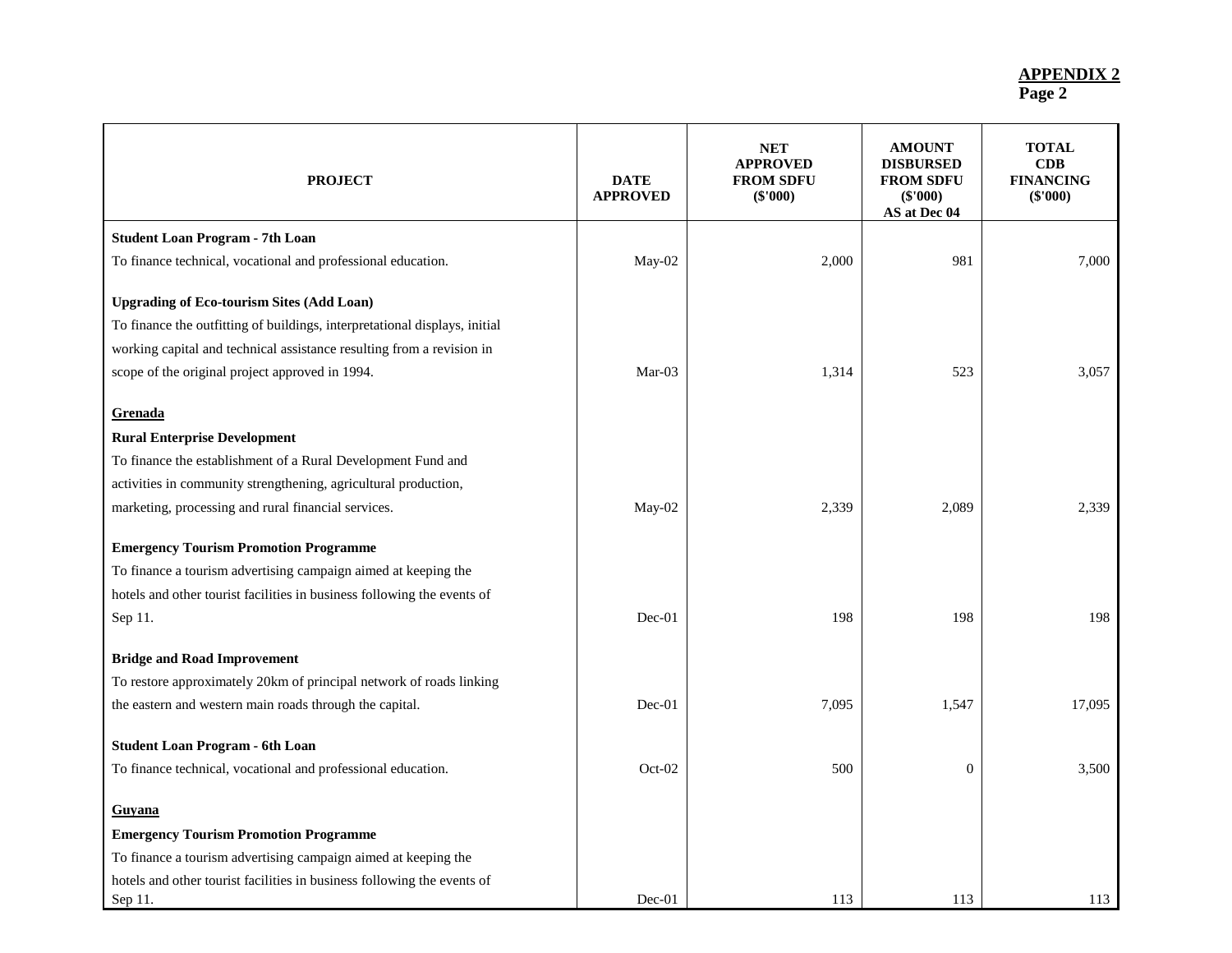| <b>PROJECT</b>                                                           | <b>DATE</b><br><b>APPROVED</b> | <b>NET</b><br><b>APPROVED</b><br><b>FROM SDFU</b><br>$(\$'000)$ | <b>AMOUNT</b><br><b>DISBURSED</b><br><b>FROM SDFU</b><br>$(\$'000)$<br>AS at Dec 04 | <b>TOTAL</b><br>CDB<br><b>FINANCING</b><br>(\$'000) |
|--------------------------------------------------------------------------|--------------------------------|-----------------------------------------------------------------|-------------------------------------------------------------------------------------|-----------------------------------------------------|
| CAPABILITY ENHANCEMENT- GUYANA LOANS Cont'd                              |                                |                                                                 |                                                                                     |                                                     |
| Road Improvement and Maintenance Feasibility Study                       |                                |                                                                 |                                                                                     |                                                     |
| To prepare a feasibility study and any final designs and tender          |                                |                                                                 |                                                                                     |                                                     |
| documents for rehabilitation of roads on the West and East Coasts.       | Oct-01                         | 592                                                             | 592                                                                                 | 592                                                 |
| <b>Third Road Project</b>                                                |                                |                                                                 |                                                                                     |                                                     |
| To upgrade app. 6km of EBD road from a 2 lane 2 way road to a 4 lane     |                                |                                                                 |                                                                                     |                                                     |
| 2 way highway and to rehabilitate app. 5.5 km of another section of      |                                |                                                                 |                                                                                     |                                                     |
| the WCD road.                                                            | May-03                         | 10,000                                                          | 4,677                                                                               | 19,102                                              |
|                                                                          |                                |                                                                 |                                                                                     |                                                     |
| <b>Skeldon Sugar Modernisation Project</b>                               |                                |                                                                 |                                                                                     |                                                     |
| To develop a cost-effective production environment by establishing       |                                |                                                                 |                                                                                     |                                                     |
| new sugar fields, drainage, irrigation, water storage and transportation |                                |                                                                 |                                                                                     |                                                     |
| infrastructure, and construction of a new sugar factory.                 | $Jul-03$                       | 13,978                                                          | 32                                                                                  | 28,200                                              |
| <b>Secondary Towns Development - TA</b>                                  |                                |                                                                 |                                                                                     |                                                     |
| The finance services of consultants to develop an appropriate and        |                                |                                                                 |                                                                                     |                                                     |
| sustainable programme of works to improve infrastructure and basic       |                                |                                                                 |                                                                                     |                                                     |
| services provision in Bartica, Charity, Parica and Supernaam.            | $Jul-03$                       | 683                                                             | 227                                                                                 | 683                                                 |
|                                                                          |                                |                                                                 |                                                                                     |                                                     |
| <b>Reconstruction of Sea Defences (2nd Loan)</b>                         |                                |                                                                 |                                                                                     |                                                     |
| To acquire 40 ha of land and reconstruct 2 km of sea defences and        |                                |                                                                 |                                                                                     |                                                     |
| 2 km of façade drain at Profit-Foulis, West Coast Berbice.               | $Mar-04$                       | 3,558                                                           | 499                                                                                 | 7,350                                               |
| Jamaica                                                                  |                                |                                                                 |                                                                                     |                                                     |
| <b>Emergency Tourism Promotion Programme</b>                             |                                |                                                                 |                                                                                     |                                                     |
| To finance a tourism advertising campaign aimed at keeping the           |                                |                                                                 |                                                                                     |                                                     |
| hotels and other tourist facilities in business following the events of  |                                |                                                                 |                                                                                     |                                                     |
| Sep 11.                                                                  | $Dec-01$                       | 845                                                             | 845                                                                                 | 845                                                 |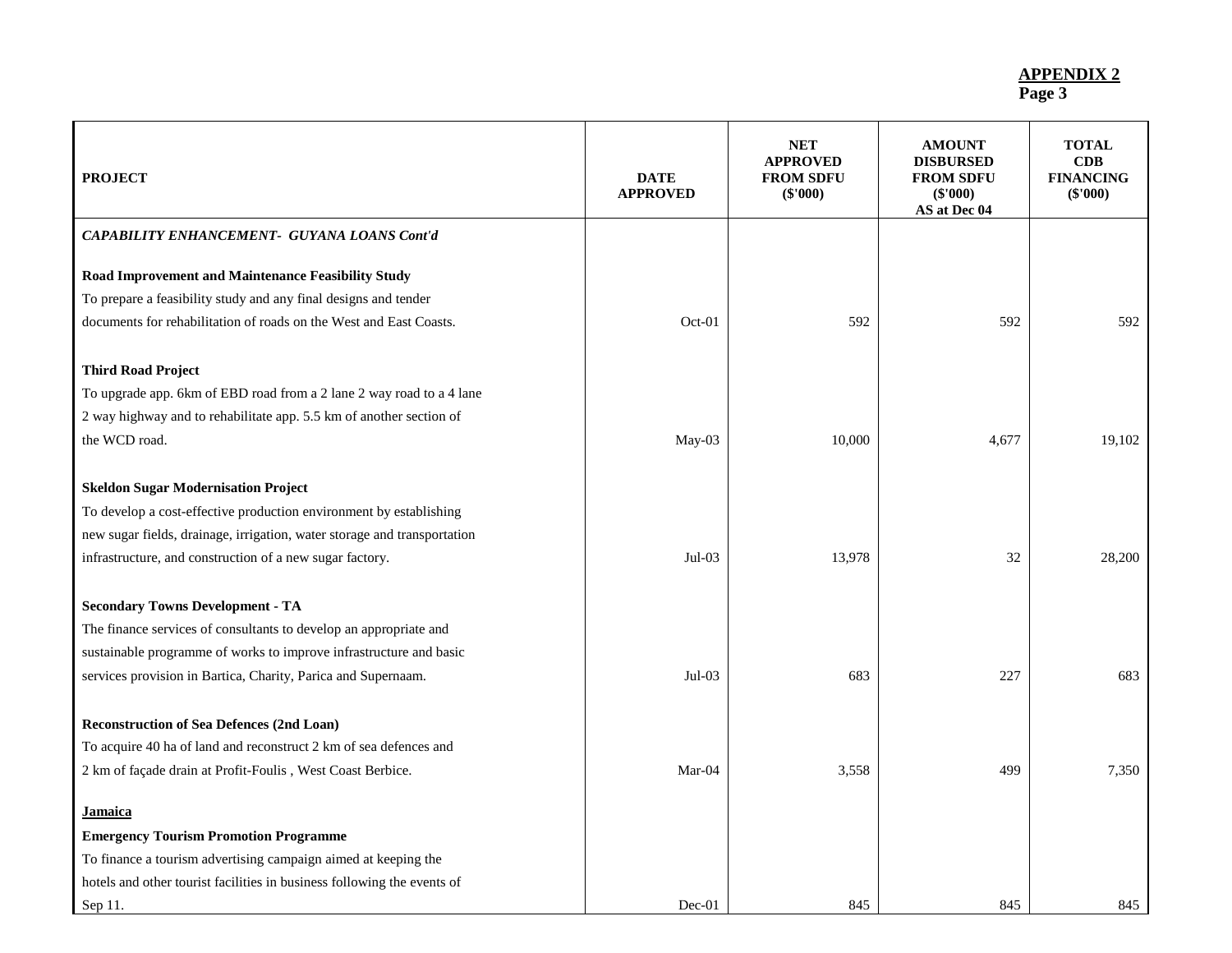| <b>PROJECT</b>                                                          | <b>DATE</b><br><b>APPROVED</b> | <b>NET</b><br><b>APPROVED</b><br><b>FROM SDFU</b><br>(\$'000) | <b>AMOUNT</b><br><b>DISBURSED</b><br><b>FROM SDFU</b><br>(\$'000)<br>AS at Dec 04 | <b>TOTAL</b><br>CDB<br><b>FINANCING</b><br>(\$'000) |
|-------------------------------------------------------------------------|--------------------------------|---------------------------------------------------------------|-----------------------------------------------------------------------------------|-----------------------------------------------------|
| <b>Irrigation Development Project</b>                                   |                                |                                                               |                                                                                   |                                                     |
| To assist in initiating implementation of the first phase of a national |                                |                                                               |                                                                                   |                                                     |
| irrigation development plan.                                            | Mar-02                         | 422                                                           | 88                                                                                | 8,114                                               |
| <b>St. Kitts and Nevis</b>                                              |                                |                                                               |                                                                                   |                                                     |
| Micro and Small Scale Enterprise Program                                |                                |                                                               |                                                                                   |                                                     |
| To finance micro and small-scale enterprises. Forms part of the         |                                |                                                               |                                                                                   |                                                     |
| seventh consolidated line of credit.                                    | Dec-01                         | 400                                                           | 366                                                                               | 400                                                 |
| <b>Emergency Tourism Promotion Programme</b>                            |                                |                                                               |                                                                                   |                                                     |
| To finance a tourism advertising campaign aimed at keeping the          |                                |                                                               |                                                                                   |                                                     |
| hotels and other tourist facilities in business following the events of |                                |                                                               |                                                                                   |                                                     |
| Sep 11.                                                                 | Dec-01                         | 198                                                           | 198                                                                               | 198                                                 |
| <b>OECS Waste Management (Add Loan)</b>                                 |                                |                                                               |                                                                                   |                                                     |
| To upgrade or construct sanitary landfills and establish operational    |                                |                                                               |                                                                                   |                                                     |
| and legal framework for managing solid waste.                           | Oct-01                         | 1,300                                                         | 800                                                                               | 5,100                                               |
|                                                                         |                                |                                                               |                                                                                   |                                                     |
| <b>Student Loan Program</b>                                             |                                |                                                               |                                                                                   |                                                     |
| To finance technical, vocational and professional education.            |                                |                                                               |                                                                                   |                                                     |
| Part of Consolidated Line of Credit 7th Loan                            | Dec-01                         | 4,333                                                         | 2,760                                                                             | 4,333                                               |
| <b>Nevis Power</b>                                                      |                                |                                                               |                                                                                   |                                                     |
| To upgrade the power station and distribution system.                   | May-01                         | 669                                                           | 414                                                                               | 6,047                                               |
| <b>Student Loan - 5th Loan</b>                                          |                                |                                                               |                                                                                   |                                                     |
| To finance the upgrading of skills at the technical, vocational and     |                                |                                                               |                                                                                   |                                                     |
| higher educational levels.                                              | $May-03$                       | 500                                                           | $\overline{0}$                                                                    | 4,500                                               |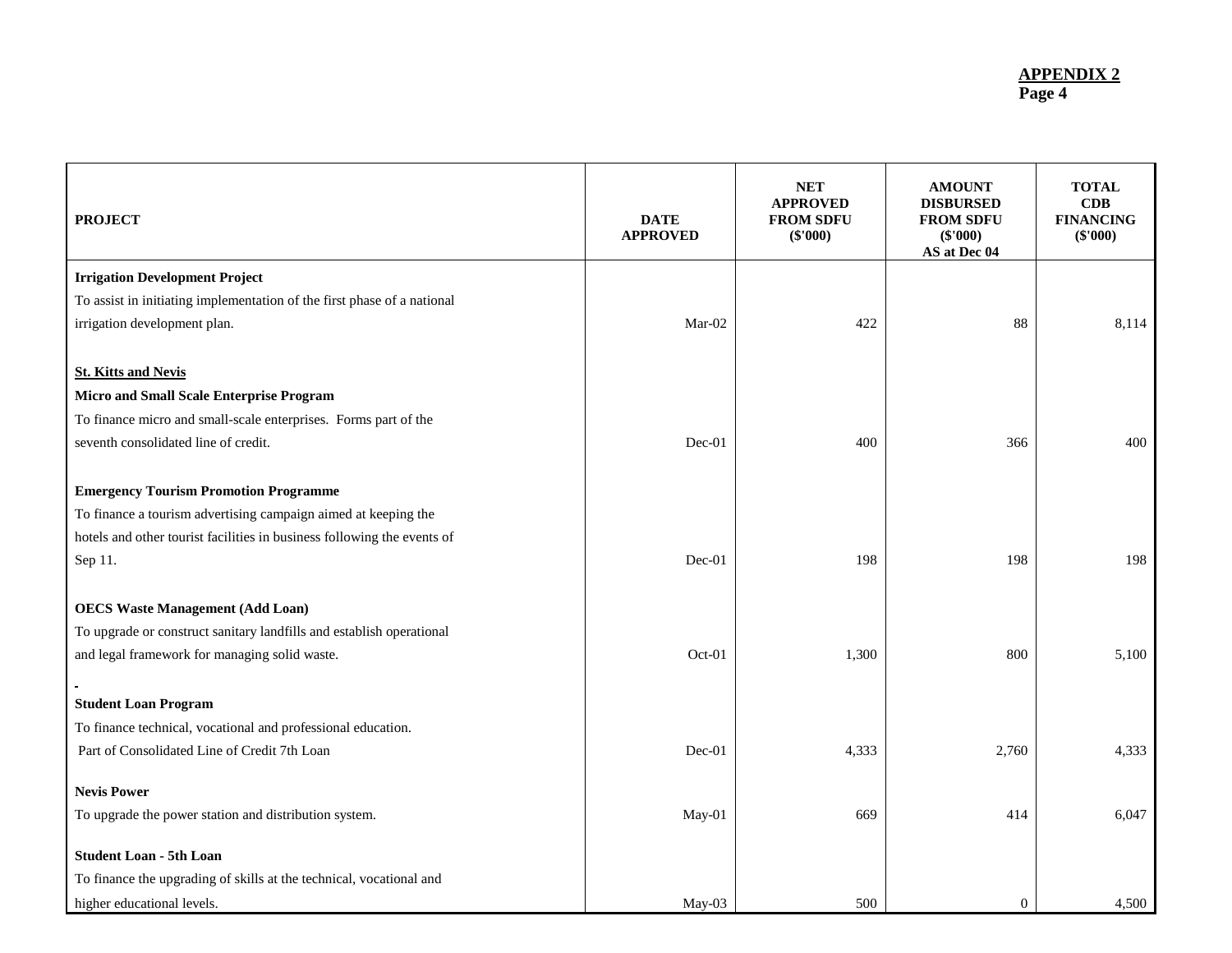| <b>PROJECT</b>                                                          | <b>DATE</b><br><b>APPROVED</b> | NET<br><b>APPROVED</b><br><b>FROM SDFU</b><br>(\$'000) | <b>AMOUNT</b><br><b>DISBURSED</b><br><b>FROM SDFU</b><br>$(\$'000)$<br>AS at Dec 04 | <b>TOTAL</b><br>CDB<br><b>FINANCING</b><br>$(\$'000)$ |
|-------------------------------------------------------------------------|--------------------------------|--------------------------------------------------------|-------------------------------------------------------------------------------------|-------------------------------------------------------|
| CAPABILITY ENHANCEMENT- ST. LUCIA LOANS Cont'd                          |                                |                                                        |                                                                                     |                                                       |
| <b>St. Lucia</b>                                                        |                                |                                                        |                                                                                     |                                                       |
| <b>Emergency Tourism Promotion Programme</b>                            |                                |                                                        |                                                                                     |                                                       |
| To finance a tourism advertising campaign aimed at keeping the          |                                |                                                        |                                                                                     |                                                       |
| hotels and other tourist facilities in business following the events of |                                |                                                        |                                                                                     |                                                       |
| Sep 11.                                                                 | Dec-01                         | 395                                                    | 395                                                                                 | 395                                                   |
| <b>Banana Recovery Programme</b>                                        |                                |                                                        |                                                                                     |                                                       |
| The project consists of a public education programme to ensure that     |                                |                                                        |                                                                                     |                                                       |
| changes in industry requirements are articulated, provide credit to     |                                |                                                        |                                                                                     |                                                       |
| farmers for replanting and establishing on-farm irrigation systems and  |                                |                                                        |                                                                                     |                                                       |
| establishment of a Banana Recovery Unit to provide technical services.  | Oct-02                         | 3,200                                                  | 534                                                                                 | 4,500                                                 |
| <b>Water Supply - 5th Loan</b>                                          |                                |                                                        |                                                                                     |                                                       |
| To develop an appropriate institutional and regulatory framework for    |                                |                                                        |                                                                                     |                                                       |
| the Water and Sewerage sector to ensure delivery of safe, reliable      |                                |                                                        |                                                                                     |                                                       |
| and adequate water and sewerage services.                               | May-01                         | 2,206                                                  | 638                                                                                 | 4,541                                                 |
| TA for the Improvement of Drainage Systems                              |                                |                                                        |                                                                                     |                                                       |
| To provide consultancy services to develop proposals for the            |                                |                                                        |                                                                                     |                                                       |
| improvement of drainage systems.                                        | Jul-02                         | 234                                                    | 196                                                                                 | 234                                                   |
| <b>Student Loan Program</b>                                             |                                |                                                        |                                                                                     |                                                       |
| To finance technical, vocational and professional education.            | $Dec-01$                       | 4,000                                                  | 1,401                                                                               | 12,000                                                |
| <b>St. Vincent and the Grenadines</b>                                   |                                |                                                        |                                                                                     |                                                       |
| <b>Emergency Tourism Promotion Programme</b>                            |                                |                                                        |                                                                                     |                                                       |
| To finance a tourism advertising campaign aimed at keeping the          |                                |                                                        |                                                                                     |                                                       |
| hotels and other tourist facilities in business following the events of |                                |                                                        |                                                                                     |                                                       |
| Sep 11.                                                                 | $Dec-01$                       | 113                                                    | 113                                                                                 | 113                                                   |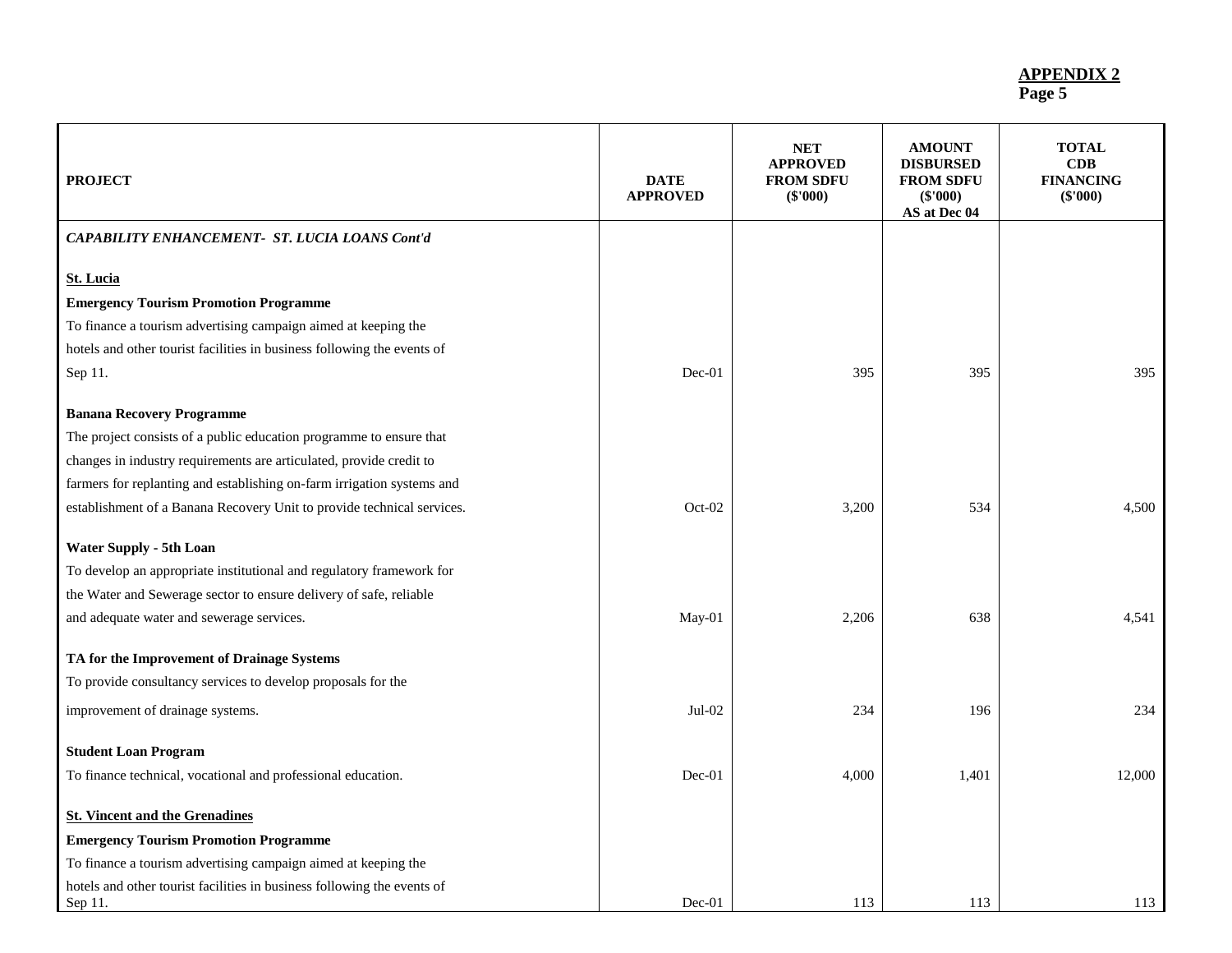| <b>PROJECT</b>                                                       | <b>DATE</b><br><b>APPROVED</b> | <b>NET</b><br><b>APPROVED</b><br><b>FROM SDFU</b><br>(\$'000) | <b>AMOUNT</b><br><b>DISBURSED</b><br><b>FROM SDFU</b><br>(\$'000)<br>AS at Dec 04 | <b>TOTAL</b><br>CDB<br><b>FINANCING</b><br>(\$'000) |
|----------------------------------------------------------------------|--------------------------------|---------------------------------------------------------------|-----------------------------------------------------------------------------------|-----------------------------------------------------|
| <b>OECS Waste Management</b>                                         |                                |                                                               |                                                                                   |                                                     |
| To upgrade or construct sanitary landfills and establish operational |                                |                                                               |                                                                                   |                                                     |
| and legal framework for managing solid waste.                        | $Oct-01$                       | 330                                                           | 250                                                                               | 1,950                                               |
|                                                                      |                                |                                                               |                                                                                   |                                                     |
| <b>Student Loan Program - 6th Loan</b>                               |                                |                                                               |                                                                                   |                                                     |
| To finance technical, vocational and professional education.         | May-02                         | 1,500                                                         | 207                                                                               | 3,500                                               |
|                                                                      |                                |                                                               |                                                                                   |                                                     |
| <b>Trinidad and Tobago</b>                                           |                                |                                                               |                                                                                   |                                                     |
| Development of a Masterplan for the College of Science, Technology   |                                |                                                               |                                                                                   |                                                     |
| and Applied Arts - TA                                                | Dec-02                         | 1,000                                                         | $\Omega$                                                                          | 1,000                                               |
|                                                                      |                                |                                                               |                                                                                   |                                                     |
| <b>Turks and Caicos Islands</b>                                      |                                |                                                               |                                                                                   |                                                     |
| <b>Revised Solid Waste Management Programme</b>                      |                                |                                                               |                                                                                   |                                                     |
| To undertake pre-investment studies for the preparation of a revised |                                |                                                               |                                                                                   |                                                     |
| solid waste management project and to provide detailed cost          |                                |                                                               |                                                                                   |                                                     |
| estimates and designs.                                               | $Jul-04$                       | 372                                                           | $\theta$                                                                          | 372                                                 |
|                                                                      |                                |                                                               |                                                                                   |                                                     |
| <b>SUB-TOTAL - LOANS</b>                                             |                                | 65,493                                                        | 21,416                                                                            | 149,377                                             |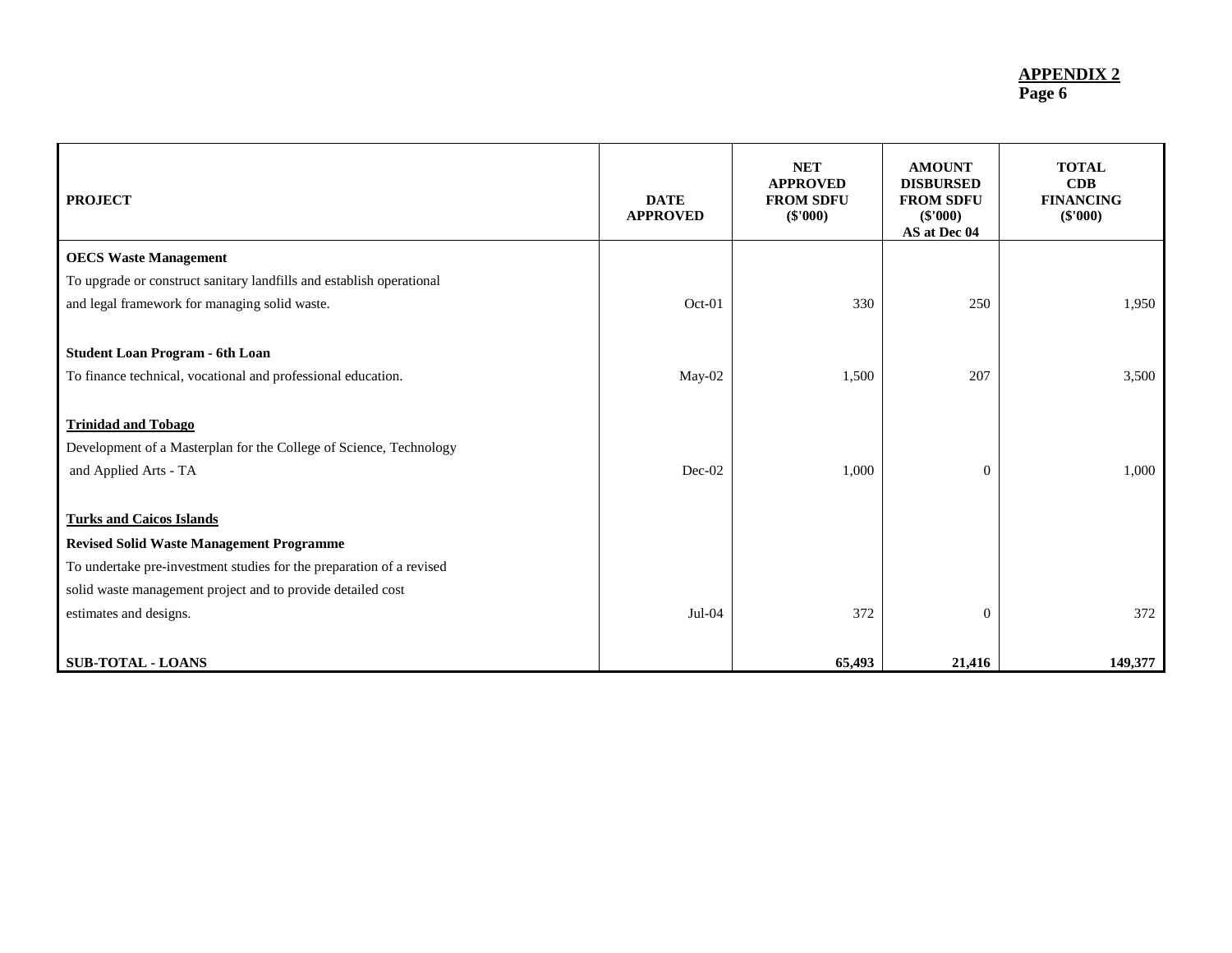| <b>PROJECT</b>                                     | <b>DATE</b><br><b>APPROVED</b> | <b>NET</b><br><b>APPROVED</b><br><b>FROM SDFU</b><br>(\$'000) | <b>AMOUNT</b><br><b>DISBURSED</b><br><b>FROM SDFU</b><br>$(\$'000)$<br>AS at Dec 04 | <b>TOTAL</b><br>CDB<br><b>FINANCING</b><br>$(\$'000)$ |
|----------------------------------------------------|--------------------------------|---------------------------------------------------------------|-------------------------------------------------------------------------------------|-------------------------------------------------------|
| <b>GRANTS:</b>                                     |                                |                                                               |                                                                                     |                                                       |
|                                                    |                                |                                                               |                                                                                     |                                                       |
| <b>Anguilla</b>                                    | $Dec-01$                       | 17                                                            | 17                                                                                  | 17                                                    |
| <b>CTCS</b> Projects                               |                                | 24                                                            | 24                                                                                  |                                                       |
| <b>CTCS</b> Projects                               | $Dec-02$<br>$Dec-03$           | 15                                                            | 15                                                                                  | 24<br>15                                              |
| <b>CTCS</b> Projects                               | $Dec-04$                       | 18                                                            | 18                                                                                  | 18                                                    |
| <b>CTCS</b> Projects                               |                                |                                                               |                                                                                     |                                                       |
|                                                    |                                |                                                               |                                                                                     |                                                       |
| <b>Antigua and Barbuda</b><br><b>CTCS</b> Projects | Dec-01                         | 13                                                            | 13                                                                                  | 13                                                    |
|                                                    | $Dec-02$                       |                                                               | 6                                                                                   |                                                       |
| <b>CTCS</b> Projects<br><b>CTCS</b> Projects       | $Dec-03$                       | $\epsilon$<br>$\overline{4}$                                  | $\overline{4}$                                                                      | $\sqrt{6}$<br>$\overline{4}$                          |
| <b>CTCS</b> Projects                               | Dec-04                         | 8                                                             | 8                                                                                   | 8                                                     |
|                                                    |                                |                                                               |                                                                                     |                                                       |
| <b>Bahamas</b>                                     |                                |                                                               |                                                                                     |                                                       |
| <b>CTCS</b> Projects                               | $Dec-02$                       | 33                                                            | 33                                                                                  | 33                                                    |
| <b>CTCS</b> Projects                               | Dec-03                         | 14                                                            | 14                                                                                  | 14                                                    |
| <b>CTCS</b> Projects                               | Dec-04                         | 49                                                            | 49                                                                                  | 49                                                    |
|                                                    |                                |                                                               |                                                                                     |                                                       |
| <b>Barbados</b>                                    |                                |                                                               |                                                                                     |                                                       |
| <b>CTCS</b> Projects                               | Dec-01                         | 17                                                            | 17                                                                                  | 17                                                    |
| <b>CTCS</b> Projects                               | $Dec-02$                       | 21                                                            | 21                                                                                  | 21                                                    |
| <b>CTCS</b> Projects                               | $Dec-03$                       | 27                                                            | 27                                                                                  | 27                                                    |
| <b>CTCS</b> Projects                               | $Dec-04$                       | 20                                                            | 20                                                                                  | 20                                                    |
|                                                    |                                |                                                               |                                                                                     |                                                       |
| <b>Belize</b>                                      |                                |                                                               |                                                                                     |                                                       |
| <b>CTCS</b> Projects                               | $Dec-04$                       | 13                                                            | 13                                                                                  | 13                                                    |
|                                                    |                                |                                                               |                                                                                     |                                                       |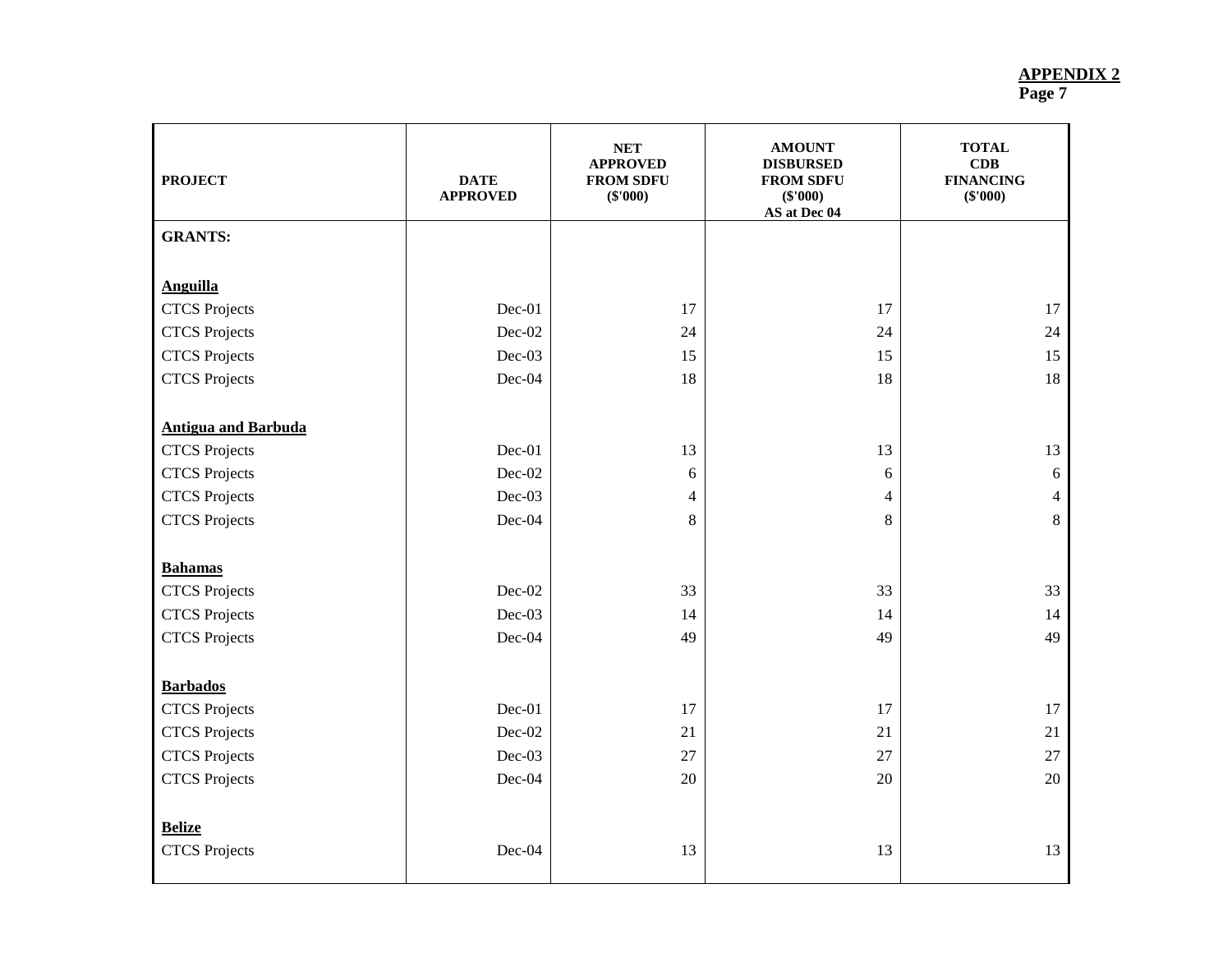| <b>PROJECT</b>                                                                                    | <b>DATE</b><br><b>APPROVED</b> | <b>NET</b><br><b>APPROVED</b><br><b>FROM SDFU</b><br>(\$'000) | <b>AMOUNT</b><br><b>DISBURSED</b><br><b>FROM SDFU</b><br>$(\$'000)$<br>AS at Dec 04 | <b>TOTAL</b><br>CDB<br><b>FINANCING</b><br>$(\$'000)$ |
|---------------------------------------------------------------------------------------------------|--------------------------------|---------------------------------------------------------------|-------------------------------------------------------------------------------------|-------------------------------------------------------|
| <b>Dominica</b>                                                                                   |                                |                                                               |                                                                                     |                                                       |
| <b>CTCS</b> Projects                                                                              | Dec-01                         | 13                                                            | 13                                                                                  | 13                                                    |
| <b>CTCS</b> Projects<br>Assessment of Assistance and Support needs<br>for Economic                | Dec-02                         | 28                                                            | 28                                                                                  | 28                                                    |
| Stabilisation and Adjustment Programme                                                            | $Jul-03$                       | 148                                                           | 74                                                                                  | 148                                                   |
| <b>CTCS</b> Projects                                                                              | Dec-03                         | $\tau$                                                        | 7                                                                                   | 7                                                     |
| <b>CTCS</b> Projects                                                                              | Dec-04                         | 15                                                            | 15                                                                                  | 15                                                    |
| Grenada<br>Supervision Services for Rural Enterprise<br>Development Project                       | May-01                         | 69                                                            |                                                                                     | 208                                                   |
| Rural Enterprise Development Project TA                                                           | May-01                         | 139                                                           |                                                                                     | 139                                                   |
| <b>CTCS</b> Projects                                                                              | Dec-01                         | 10                                                            | 10                                                                                  | 10                                                    |
| <b>CTCS</b> Projects                                                                              | Dec-02                         | 30                                                            | 30                                                                                  | 30                                                    |
| <b>CTCS</b> Projects<br>Feasibility of Manufacturing and Marketing<br><b>Value-Added Products</b> | Dec-03                         | 77                                                            | 77                                                                                  | 77                                                    |
| from Nutmeg<br>Marryshow Community College                                                        | May-04                         | 150                                                           | $\theta$                                                                            | 150                                                   |
| Development, TA                                                                                   | Dec-04                         | 150                                                           | $\theta$                                                                            | 150                                                   |
| <b>CTCS</b> Projects                                                                              | Dec-04                         | 50                                                            | 50                                                                                  | 50                                                    |
| Guyana                                                                                            |                                |                                                               |                                                                                     |                                                       |
| <b>CTCS</b> Projects<br>Institutional Support for the Revenue                                     | Dec-01                         | 22                                                            | 22                                                                                  | 22                                                    |
| Authority                                                                                         | Oct-02                         | 300                                                           | $\theta$                                                                            | 300                                                   |
| Tourism Market Survey and Action Plan                                                             | Dec-02                         | 104                                                           | $\mathbf{0}$                                                                        | 104                                                   |
| <b>CTCS</b> Projects                                                                              | Dec-02                         | 13                                                            | 13                                                                                  | 13                                                    |
| <b>CTCS</b> Projects                                                                              | Dec-03                         | 49                                                            | 49                                                                                  | 49                                                    |
| <b>CTCS</b> Projects                                                                              | Dec-04                         | 38                                                            | 38                                                                                  | 38                                                    |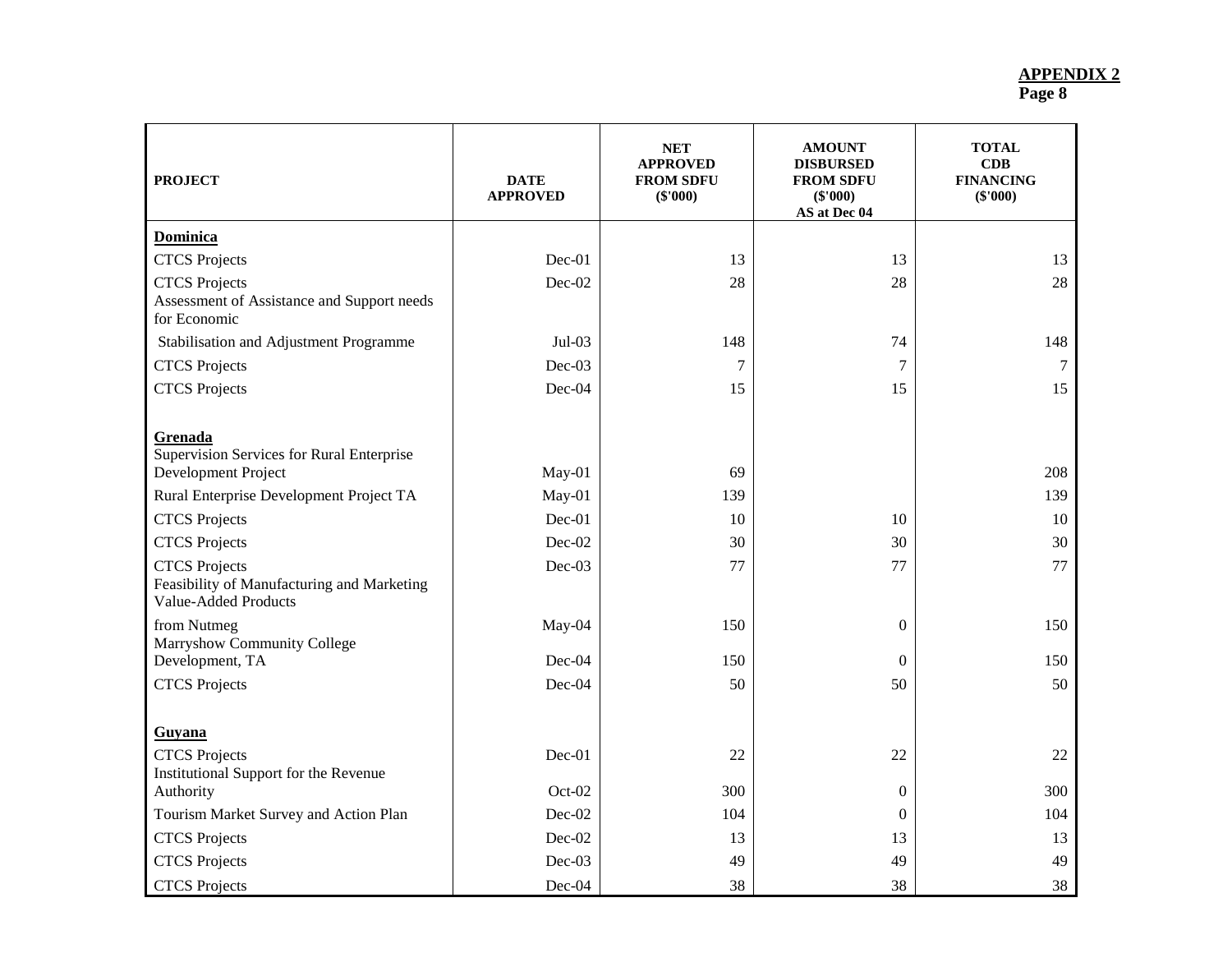| <b>PROJECT</b>                                                                               | <b>DATE</b><br><b>APPROVED</b> | <b>NET</b><br><b>APPROVED</b><br><b>FROM SDFU</b><br>(\$'000) | <b>AMOUNT</b><br><b>DISBURSED</b><br><b>FROM SDFU</b><br>(\$'000)<br>AS at Dec 04 | <b>TOTAL</b><br><b>CDB</b><br><b>FINANCING</b><br>(\$'000) |
|----------------------------------------------------------------------------------------------|--------------------------------|---------------------------------------------------------------|-----------------------------------------------------------------------------------|------------------------------------------------------------|
| <b>CAPABILITY ENHANCEMENT- GRANTS</b>                                                        |                                |                                                               |                                                                                   |                                                            |
| Cont'd                                                                                       |                                |                                                               |                                                                                   |                                                            |
| <u>Jamaica</u>                                                                               |                                |                                                               |                                                                                   |                                                            |
| <b>CTCS</b> Projects                                                                         | $Dec-01$                       | 41                                                            | 41                                                                                | 41                                                         |
| Study of Potentially Hazardous Substances in<br>Jamaican Soils                               | Mar-02                         | 150                                                           | 51                                                                                | 150                                                        |
| <b>CTCS</b> Projects                                                                         | Dec-02                         | 79                                                            | 79                                                                                | 79                                                         |
| Supplementary Supervision and Comprehensive<br><b>Interim Review</b>                         |                                |                                                               |                                                                                   |                                                            |
| of Irrigation Development Project<br>Review of Electricity Legislation and Generation of     | $Mar-02$                       | 120                                                           | $\mathbf{0}$                                                                      | 120                                                        |
| Market Study                                                                                 | Oct-02                         | 240                                                           | 220                                                                               | 240                                                        |
| <b>CTCS</b> Projects                                                                         | $Dec-03$                       | 119                                                           | 119                                                                               | 119                                                        |
| <b>CTCS</b> Projects                                                                         | Dec-04                         | 172                                                           | 172                                                                               | 172                                                        |
|                                                                                              |                                |                                                               |                                                                                   |                                                            |
| Montserrat                                                                                   |                                |                                                               |                                                                                   |                                                            |
| <b>Emergency Tourism Promotion Assistance</b>                                                | $Dec-01$                       | 28                                                            | $\mathbf{0}$                                                                      | 28                                                         |
| <b>CTCS</b> Projects                                                                         | Dec-01                         | $\overline{4}$                                                | $\overline{4}$                                                                    | $\overline{4}$                                             |
| <b>CTCS</b> Projects                                                                         | $Dec-02$                       | 10                                                            | 10                                                                                | 10                                                         |
| <b>CTCS</b> Projects                                                                         | $Dec-03$                       | 22                                                            | 22                                                                                | 22                                                         |
| <b>St. Kitts and Nevis</b><br>Symposium on the Historical Fortifications of the<br>Caribbean | $Mar-01$                       | 15                                                            | 15                                                                                | 15                                                         |
| Detailed Investigations of Soil Contamination at                                             |                                |                                                               |                                                                                   |                                                            |
| <b>Power Station</b>                                                                         | $May-01$                       | $\,8\,$                                                       | $\mathbf{0}$                                                                      | 8                                                          |
| <b>CTCS</b> Projects<br>CDB/FAO Preparation of Agriculture Development                       | $Dec-01$                       | 18                                                            | 18                                                                                | 18                                                         |
| Project                                                                                      | May-02                         | 149                                                           | $\boldsymbol{0}$                                                                  | 149                                                        |
| <b>CTCS</b> Projects                                                                         | $Dec-02$                       | 62                                                            | 62                                                                                | 62                                                         |
| <b>CTCS</b> Projects                                                                         | $Dec-03$                       | 38                                                            | 38                                                                                | 38                                                         |
| <b>CTCS</b> Projects                                                                         | Dec-04                         | 22                                                            | 22                                                                                | 22                                                         |
|                                                                                              |                                |                                                               |                                                                                   |                                                            |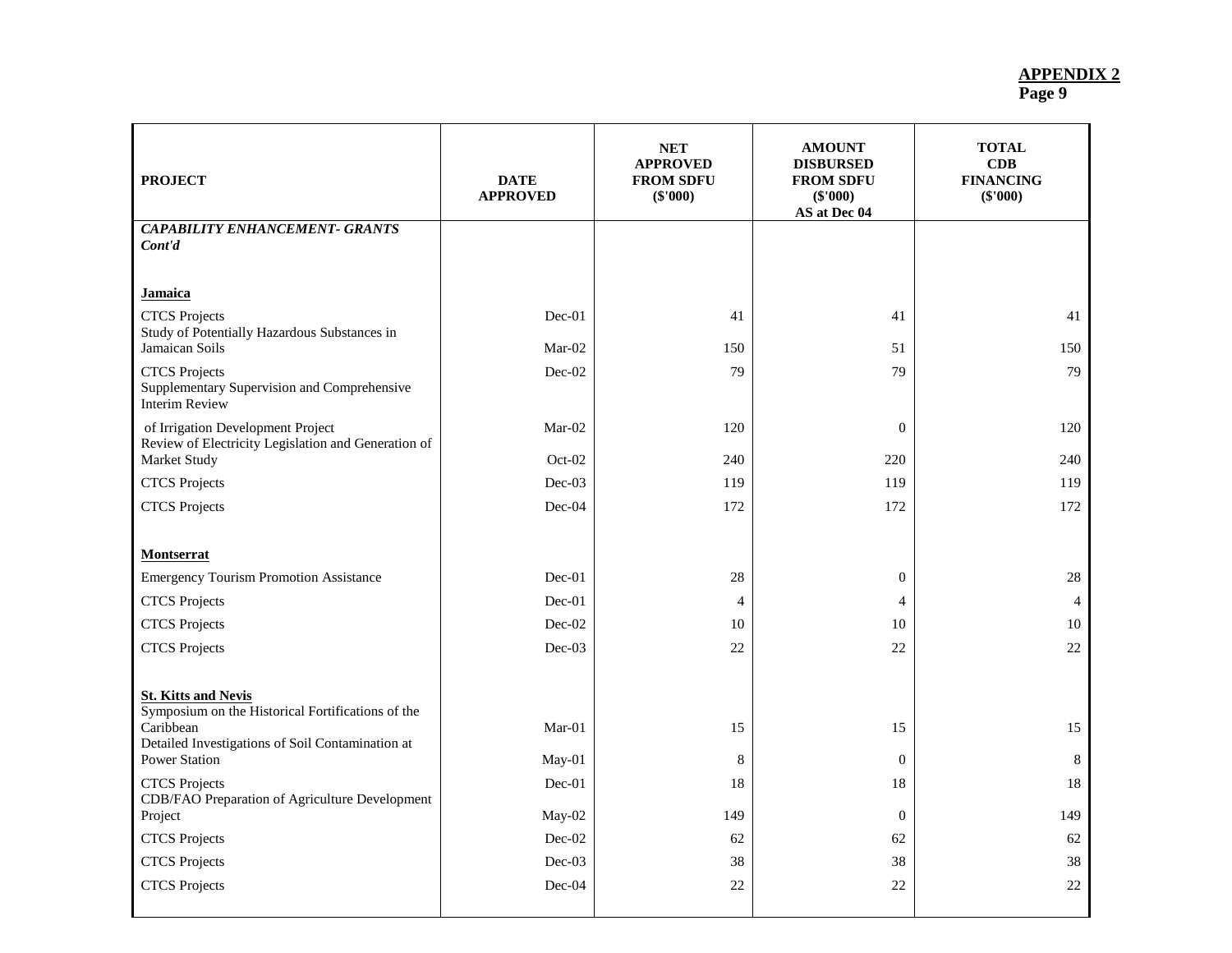| <b>PROJECT</b>                                            | <b>DATE</b><br><b>APPROVED</b> | <b>NET</b><br><b>APPROVED</b><br><b>FROM SDFU</b><br>(\$'000) | <b>AMOUNT</b><br><b>DISBURSED</b><br><b>FROM SDFU</b><br>$(\$'000)$<br>AS at Dec 04 | <b>TOTAL</b><br>CDB<br><b>FINANCING</b><br>$(\$'000)$ |
|-----------------------------------------------------------|--------------------------------|---------------------------------------------------------------|-------------------------------------------------------------------------------------|-------------------------------------------------------|
| <b>St. Lucia</b>                                          |                                |                                                               |                                                                                     |                                                       |
| <b>CTCS</b> Projects                                      | Dec-01                         | 17                                                            | 17                                                                                  | 17                                                    |
| Banana Recovery Programme                                 | $Oct-02$                       | 80                                                            | $\mathbf{0}$                                                                        | 80                                                    |
| <b>CTCS</b> Projects                                      | $Dec-02$                       | 103                                                           | 103                                                                                 | 103                                                   |
| <b>CTCS</b> Projects                                      | $Dec-03$                       | 48                                                            | 48                                                                                  | 48                                                    |
| <b>CTCS</b> Projects                                      | $Dec-04$                       | 11                                                            | 11                                                                                  | 11                                                    |
|                                                           |                                |                                                               |                                                                                     |                                                       |
| <b>St. Vincent and the Grenadines</b>                     |                                |                                                               |                                                                                     |                                                       |
| <b>CTCS</b> Projects                                      | $Dec-01$                       | 67                                                            | 67                                                                                  | 67                                                    |
| <b>CTCS</b> Projects                                      | Dec-02                         | 70                                                            | 70                                                                                  | 70                                                    |
| Establishment of an Agricultural Development<br>Programme | $Dec-02$                       | 19                                                            | $\overline{0}$                                                                      | 19                                                    |
| <b>CTCS</b> Projects                                      | $Dec-03$                       | 47                                                            | 47                                                                                  | 47                                                    |
| <b>CTCS</b> Projects                                      | $Dec-04$                       | 89                                                            | 89                                                                                  | 89                                                    |
|                                                           |                                |                                                               |                                                                                     |                                                       |
| <b>Trinidad and Tobago</b>                                |                                |                                                               |                                                                                     |                                                       |
| <b>CTCS</b> Projects                                      | $Dec-02$                       | 26                                                            | 26                                                                                  | 26                                                    |
| <b>CTCS</b> Projects                                      | $Dec-03$                       | 16                                                            | 16                                                                                  | 16                                                    |
| <b>CTCS</b> Projects                                      | Dec-04                         | 26                                                            | 26                                                                                  | 26                                                    |
|                                                           |                                |                                                               |                                                                                     |                                                       |
| <b>Turks and Caicos Islands</b>                           |                                |                                                               |                                                                                     |                                                       |
| <b>CTCS</b> Projects                                      | $Dec-03$                       | $\overline{c}$                                                | $\overline{c}$                                                                      | 2                                                     |
| <b>CTCS</b> Projects                                      | $Dec-04$                       | 14                                                            | 14                                                                                  | 14                                                    |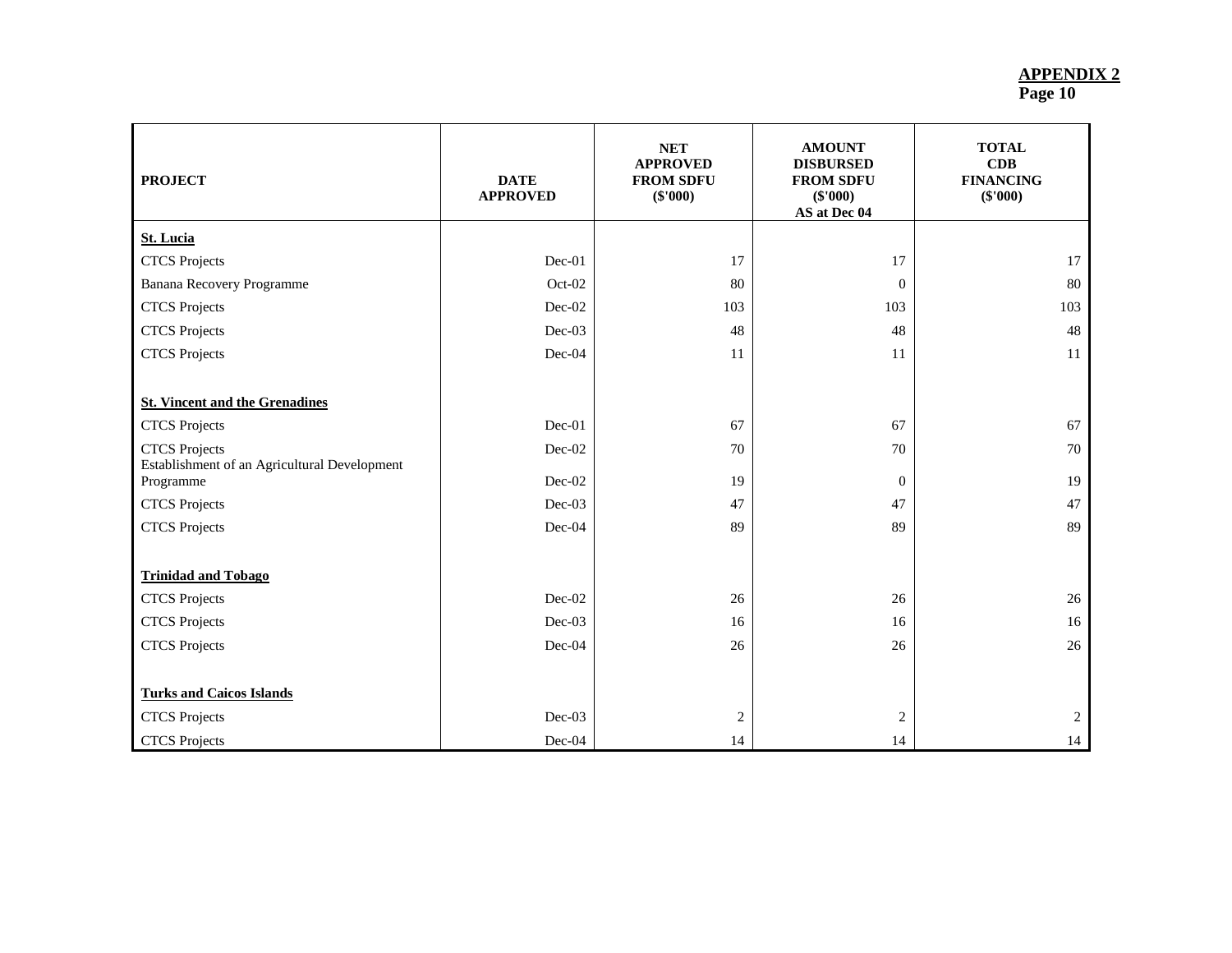| <b>PROJECT</b>                                                                                                                                        | <b>DATE</b><br><b>APPROVED</b> | <b>NET</b><br><b>APPROVED</b><br><b>FROM SDFU</b><br>(\$'000) | <b>AMOUNT</b><br><b>DISBURSED</b><br><b>FROM SDFU</b><br>$(\$'000)$<br>AS at Dec 04 | <b>TOTAL</b><br>CDB<br><b>FINANCING</b><br>$(\$'000)$ |
|-------------------------------------------------------------------------------------------------------------------------------------------------------|--------------------------------|---------------------------------------------------------------|-------------------------------------------------------------------------------------|-------------------------------------------------------|
| <b>CAPABILITY ENHANCEMENT - GRANTS</b><br>Cont'd                                                                                                      |                                |                                                               |                                                                                     |                                                       |
| <b>Regional</b><br>UWI Faculty of Medical Sciences - First Biennial<br>Conference<br>Seminar on the Delivery of Comprehensive National<br>Information | $Mar-01$                       | 17                                                            | 17                                                                                  | 17                                                    |
| <b>Technology Strategies</b><br>IDB/CDB Task Force on Establishment of a<br><b>Caricom Reconstruction</b>                                             | May-01                         | 50                                                            | $\overline{0}$                                                                      | 50                                                    |
| Facility<br>Data Processing Workshop for 2000-Round of<br>Population and                                                                              | $Jul-01$                       | 284                                                           | $\mathbf{0}$                                                                        | 284                                                   |
| <b>Housing Censuses</b><br>Technical Assistance for the Regional Negotiating                                                                          | Oct-01                         | 28                                                            | 28                                                                                  | 28                                                    |
| Machinery<br>Caribbean Education Course on Diabetes<br>PAHO/CDB Collaboration for Health Planning and<br>Programme                                    | Oct-01<br>Oct-01               | 150<br>10                                                     | 84<br>10                                                                            | 150<br>10                                             |
| Development in the Caribbean<br>Project Preparation Assistance to Borrowing                                                                           | $Dec-01$                       | 15                                                            | 14                                                                                  | 15                                                    |
| <b>Member Countries</b>                                                                                                                               | $Dec-01$                       | 589                                                           | $\overline{0}$                                                                      | 589                                                   |
| Study of Venture Capital Experiences in the Region<br>Establishment of a Conference and Workshop                                                      | Dec-01                         | 125                                                           | $\theta$                                                                            | 125                                                   |
| Facility<br>Establishment of Caribbean Regional Technical                                                                                             | $Dec-01$                       | 200                                                           | $\mathbf{0}$                                                                        | 200                                                   |
| <b>Assistance Centre</b>                                                                                                                              | $Dec-01$                       | 300                                                           | 163                                                                                 | 600                                                   |
| Seminar on Doing Business in Canada<br>Private sector Summit 2002, "Competitive Private<br>Sector Development:                                        | Feb-02                         | 13                                                            | $\overline{0}$                                                                      | 13                                                    |
| An Imperative for the Future"<br>Commodity Development, Regional Transformation<br>Programme                                                          | Mar-02                         | 75                                                            | 75                                                                                  | 75                                                    |
| for Agriculture                                                                                                                                       | $Mar-02$                       | 250                                                           | 28                                                                                  | 250                                                   |
| High Level Consultation, Learning and Training<br>Caricom Single Market and Economy - Assessment<br>of Region's                                       | $Mar-02$                       | 25                                                            | $\overline{0}$                                                                      | 25                                                    |
| <b>Support Needs</b>                                                                                                                                  | May-02                         | 81                                                            | 47                                                                                  | 81                                                    |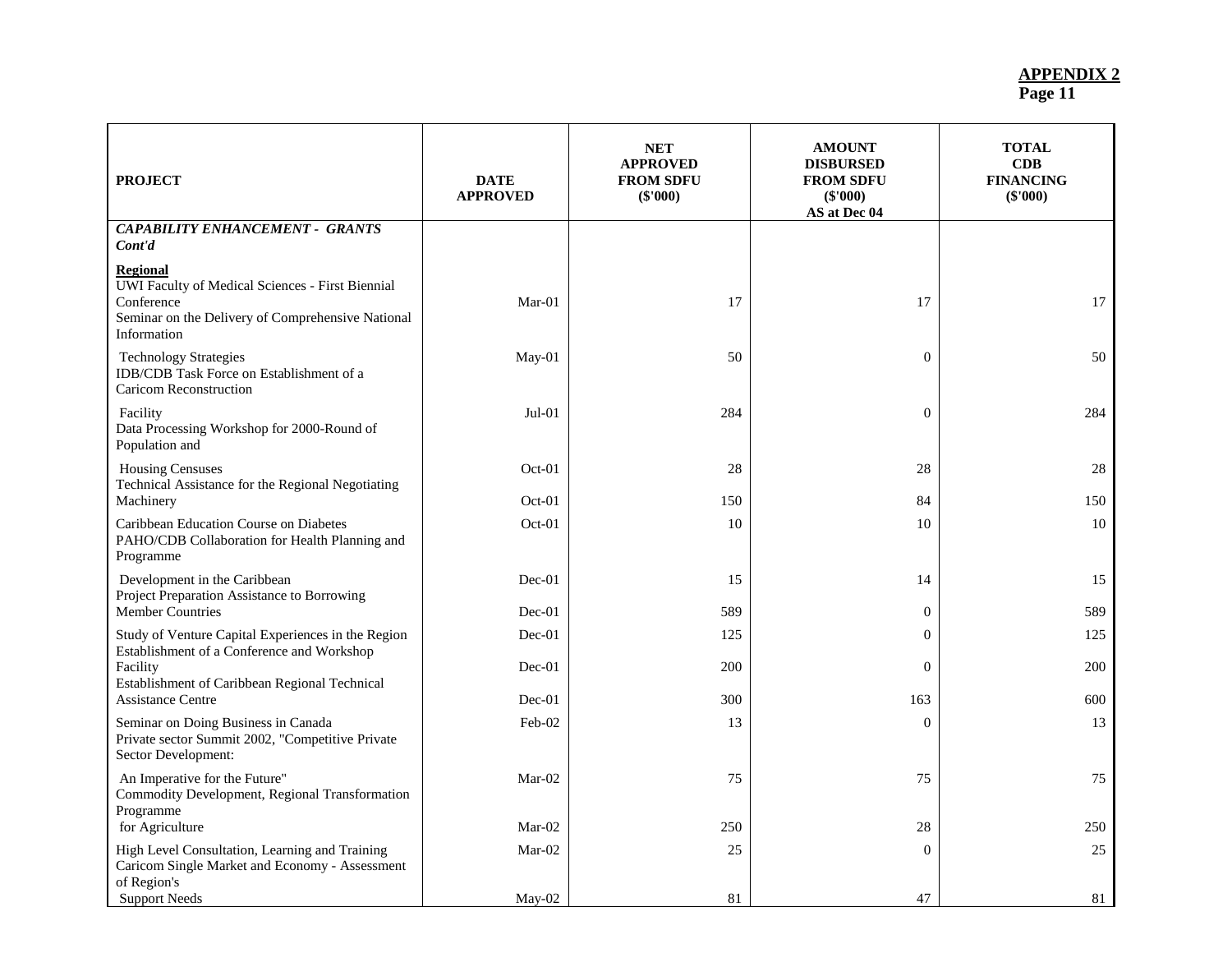| <b>PROJECT</b>                                                                                                                 | <b>DATE</b><br><b>APPROVED</b> | <b>NET</b><br><b>APPROVED</b><br><b>FROM SDFU</b><br>$(\$'000)$ | <b>AMOUNT</b><br><b>DISBURSED</b><br><b>FROM SDFU</b><br>$(\$'000)$<br>AS at Dec 04 | <b>TOTAL</b><br>CDB<br><b>FINANCING</b><br>(\$'000) |
|--------------------------------------------------------------------------------------------------------------------------------|--------------------------------|-----------------------------------------------------------------|-------------------------------------------------------------------------------------|-----------------------------------------------------|
| Meeting on Regional Agriculture                                                                                                | May-02                         | 17                                                              | 17                                                                                  | 17                                                  |
| MA Pampo World Ecotourism Conference                                                                                           | May-02                         | 6                                                               | $\overline{0}$                                                                      | 6                                                   |
| Integrating Information Technology in the<br>Classroom<br>Association of Caribbean States Language Pilot for                   | $Jun-02$                       | 24                                                              | $\overline{0}$                                                                      | 24                                                  |
| <b>OECS</b>                                                                                                                    | $Jul-02$                       | 28                                                              | $\overline{0}$                                                                      | 128                                                 |
| Publication of Caricom Reader                                                                                                  | $Jul-02$                       | 45                                                              | $\overline{0}$                                                                      | 45                                                  |
| Agro Economics Conference 24th<br>Research on Gender Differences in Caribbean                                                  | $Jul-02$                       | 17                                                              | 10                                                                                  | 17                                                  |
| <b>Education System</b>                                                                                                        | $Oct-02$                       | 212                                                             | 75                                                                                  | 212                                                 |
| <b>UWI</b> Research Projects                                                                                                   | Oct-02                         | 97                                                              | 73                                                                                  | 97                                                  |
| High Technology Business Sector                                                                                                | $Oct-02$                       | 8                                                               | $\overline{0}$                                                                      | 8                                                   |
| Association of Caribbean Tertiary Institutions<br>UWI SALISES Conference on Enabling Human                                     | $Nov-02$                       | $\overline{4}$                                                  | $\Omega$                                                                            | $\overline{4}$                                      |
| Development<br>Fourth Annual Sir Arthur Lewis Institute of Social<br>and Economic                                              | $Nov-02$                       | 8                                                               | $\Omega$                                                                            | 8                                                   |
| Research Conference                                                                                                            | $Mar-03$                       | 5                                                               | $\Omega$                                                                            | 5                                                   |
| Establishment of a Facility for Funding Training<br><b>Attachments</b><br>Social Network of Latin America and the Caribbean    | Mar-03                         | 50                                                              | 11                                                                                  | 50                                                  |
| Workshop                                                                                                                       | $Mar-03$                       | 36                                                              | $\overline{0}$                                                                      | 36                                                  |
| OECS Exporters' Mission to Canada                                                                                              | Mar-03                         | 7                                                               | $\Omega$                                                                            | $\tau$                                              |
| Negotiating Skills Training Workshop                                                                                           | $May-03$                       | 10                                                              | $\overline{0}$                                                                      | 10                                                  |
| Rice Industry Development<br>Workshop on Universal Access to                                                                   | $Jul-03$                       | 41                                                              | 25                                                                                  | 86                                                  |
| <b>Telecommunication Services</b><br>Workshop on Facilitating Safer Trade within a Freer<br>Trading                            | Mar-04                         | 20                                                              | $\Omega$                                                                            | 20                                                  |
| <b>Environment - Invasive Species Issues</b><br>Development Fund for Countries, Regions and<br>Sectors Disadvantaged           | May-04                         | 22                                                              | 20                                                                                  | 22                                                  |
| by the CSME<br>Training Course on Creating Enabling Environment<br>for Small and<br>Medium Sized Enterprise Development in the | May-04                         | 78                                                              | $\overline{0}$                                                                      | 78                                                  |
| Caribbean                                                                                                                      | $Jul-04$                       | 102                                                             | 68                                                                                  | 102                                                 |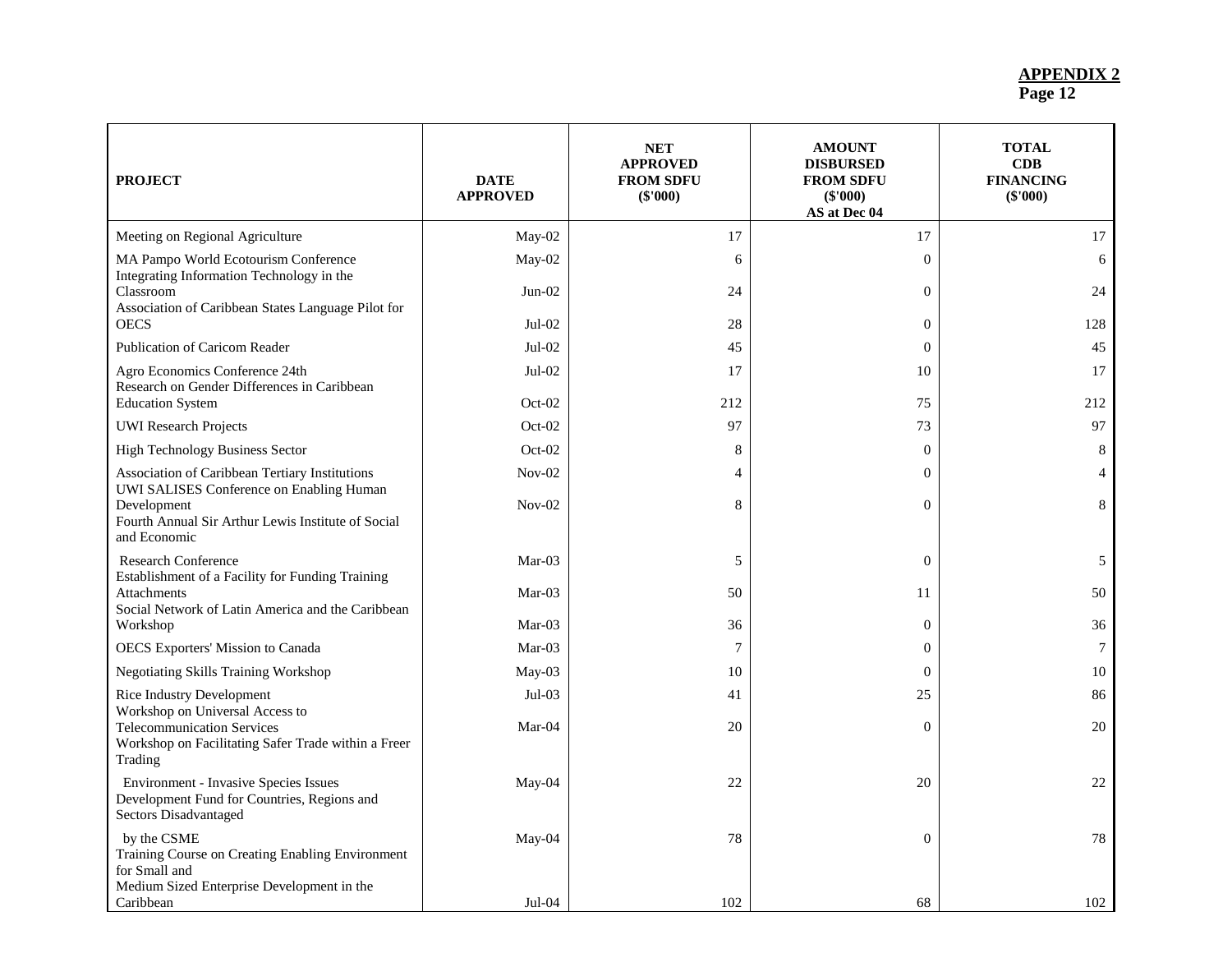| <b>PROJECT</b>                                                                                                  | <b>DATE</b><br><b>APPROVED</b> | <b>NET</b><br><b>APPROVED</b><br><b>FROM SDFU</b><br>$(\$'000)$ | <b>AMOUNT</b><br><b>DISBURSED</b><br><b>FROM SDFU</b><br>$(\$'000)$<br>AS at Dec 04 | <b>TOTAL</b><br><b>CDB</b><br><b>FINANCING</b><br>$(\$'000)$ |
|-----------------------------------------------------------------------------------------------------------------|--------------------------------|-----------------------------------------------------------------|-------------------------------------------------------------------------------------|--------------------------------------------------------------|
| Training Programme for Food Production<br>Association of Caribbean Tertiary Level Institutions<br>Inc. Regional | $Jul-04$                       | 100                                                             | 62                                                                                  | 100                                                          |
| <b>Planning Meetings</b><br>Regional Conference for Small Business                                              | $Jul-04$                       | 30                                                              | 29                                                                                  | 30                                                           |
| Associations<br>Financing the Negotiations for Replenishment of                                                 | $Oct-04$                       | 33                                                              | $\Omega$                                                                            | 33                                                           |
| SDF(U), 6th Cycle<br>Support for Achievement of the Millennium                                                  | $Oct-04$                       | 143                                                             | 62                                                                                  | 143                                                          |
| Development Goals                                                                                               | $Oct-04$                       | 93                                                              | 55                                                                                  | 93                                                           |
| Evaluation of National Energy Plans of the BMCs                                                                 | $Oct-04$                       | 60                                                              | $\Omega$                                                                            | 60                                                           |
| Regional Youth Business Trust's Conference<br>Train-the-Trainers Workshop, Youth Development                    | $Jul-03$                       | 3                                                               | $\Omega$                                                                            | 3                                                            |
| Project                                                                                                         | $Oct-03$                       | 95                                                              | 67                                                                                  | 95                                                           |
| <b>SUB-TOTAL GRANTS</b>                                                                                         |                                | 7,249                                                           | 3,174                                                                               | 7,833                                                        |
| <b>CAPABILITY ENHANCEMENT</b>                                                                                   |                                | 72,742                                                          | 24,590                                                                              | 157,210                                                      |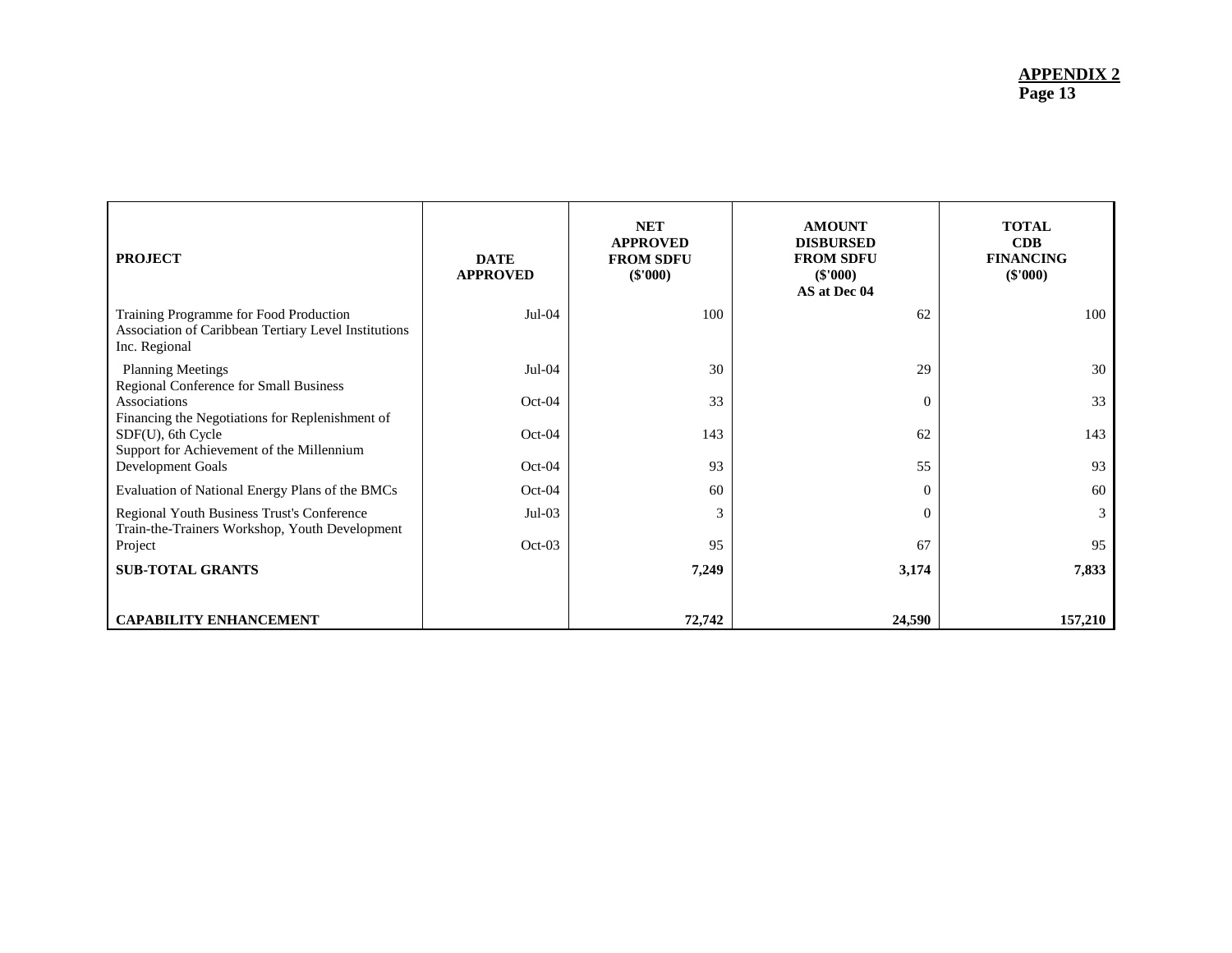| <b>PROJECT</b>                                                                                                                                                                                                                                                                                                                 | <b>DATE</b><br><b>APPROVED</b> | <b>NET</b><br><b>APPROVED</b><br><b>FROM SDFU</b><br>(\$'000) | <b>AMOUNT</b><br><b>DISBURSED</b><br><b>FROM SDFU</b><br>$(\$'000)$<br>AS at Dec 04 | <b>TOTAL</b><br>CDB<br><b>FINANCING</b><br>(\$'000) |
|--------------------------------------------------------------------------------------------------------------------------------------------------------------------------------------------------------------------------------------------------------------------------------------------------------------------------------|--------------------------------|---------------------------------------------------------------|-------------------------------------------------------------------------------------|-----------------------------------------------------|
| <b>VULNERABILITY</b>                                                                                                                                                                                                                                                                                                           |                                |                                                               |                                                                                     |                                                     |
| <b>LOANS:</b>                                                                                                                                                                                                                                                                                                                  |                                |                                                               |                                                                                     |                                                     |
| <b>Belize</b>                                                                                                                                                                                                                                                                                                                  |                                |                                                               |                                                                                     |                                                     |
| <b>Immediate Response Loan</b><br>To finance clearing and cleaning of<br>areas affected by hurricane and<br>the emergency restoration of<br>services.                                                                                                                                                                          | $Dec-01$                       | 500                                                           | 274                                                                                 | 500                                                 |
| <b>Social Investment Fund</b><br>To provide funding for the Social<br>Investment Fund to continue its<br>financing activities. To finance a<br>detailed impact evaluation of BSIF's<br>operations and a pilot programme to<br>explore the use of a more holistic<br>approach to the development of the<br>poorest communities. | $Dec-03$                       | 3,417                                                         | $\mathbf{0}$                                                                        | 7,073                                               |
|                                                                                                                                                                                                                                                                                                                                |                                |                                                               |                                                                                     |                                                     |
| <b>Dominica</b><br><b>Shelter Development Project</b><br>The project consists of the<br>formulation of a shelter policy, the<br>provision of credit to low-income<br>households and training of financial<br>institutions in micro-credit<br>methodologies.                                                                    | Dec-01                         | 2,281                                                         | 189                                                                                 | 2,281                                               |
| Grenada<br><b>Disaster Management, Immediate</b><br><b>Response</b><br>To finance the clearing and cleaning<br>of affected areas and the<br>emergency restoration of essential                                                                                                                                                 |                                |                                                               |                                                                                     |                                                     |
| services.                                                                                                                                                                                                                                                                                                                      | Dec-02                         | 500                                                           | 393                                                                                 | 500                                                 |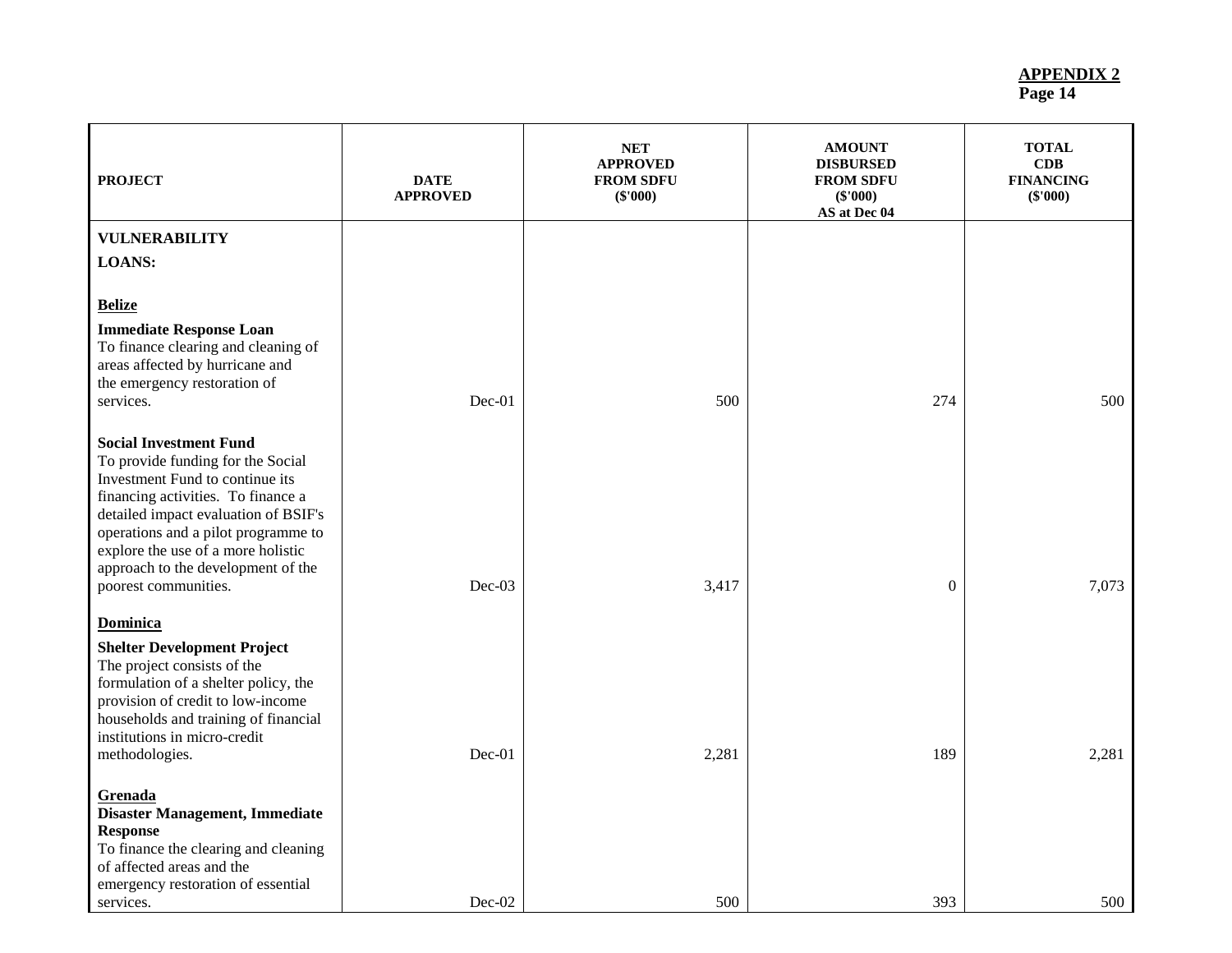| <b>PROJECT</b>                                                                                                                                                                                                                                           | <b>DATE</b><br><b>APPROVED</b> | <b>NET</b><br><b>APPROVED</b><br><b>FROM SDFU</b><br>$(\$'000)$ | <b>AMOUNT</b><br><b>DISBURSED</b><br><b>FROM SDFU</b><br>(\$'000)<br>AS at Dec 04 | <b>TOTAL</b><br>CDB<br><b>FINANCING</b><br>(\$'000) |
|----------------------------------------------------------------------------------------------------------------------------------------------------------------------------------------------------------------------------------------------------------|--------------------------------|-----------------------------------------------------------------|-----------------------------------------------------------------------------------|-----------------------------------------------------|
| <b>Natural Disaster Management,</b><br><b>Immediate Response Loan</b><br>To finance the clearing and cleaning of<br>affected areas and the<br>emergency restoration of essential<br>services.                                                            | Oct-04                         | 500                                                             | $\Omega$                                                                          | 500                                                 |
| <b>Hurricane Reconstruction Support</b><br>Loan<br>To assist the government in meeting its<br>financial obligations, in order<br>to sustain an economic recovery<br>programme, subsequent to the<br>widespread devastation wrought by<br>Hurricane Ivan. | Oct-04                         | 8,100                                                           | $\theta$                                                                          | 8,100                                               |
| <b>Jamaica</b><br><b>Enhancement of Basic Schools</b><br>To finance an early childhood education<br>program for 3 - 5 year olds<br>thereby enhancing the rate and quality of<br>learning and development                                                 |                                |                                                                 |                                                                                   |                                                     |
| of young children.<br><b>Emergency Works and Rehabilitation</b><br>of Flood Damage<br>To rehabilitate and restore the most<br>critical sections of roads which                                                                                           | Dec-01                         | 6,598                                                           | 134                                                                               | 13,383                                              |
| were damaged by heavy rainfall and<br>severe flooding.<br><b>Emergency Works and Rehabilitation</b><br>of Flood Damage (Add)<br>To rehabilitate and restore the most<br>critical sections of roads which                                                 | May-02                         | 3,000                                                           | 1,976                                                                             | 25,000                                              |
| were damaged by heavy rainfall and<br>severe flooding.                                                                                                                                                                                                   | Oct-02                         | 5,000                                                           | $\boldsymbol{0}$                                                                  | 10,000                                              |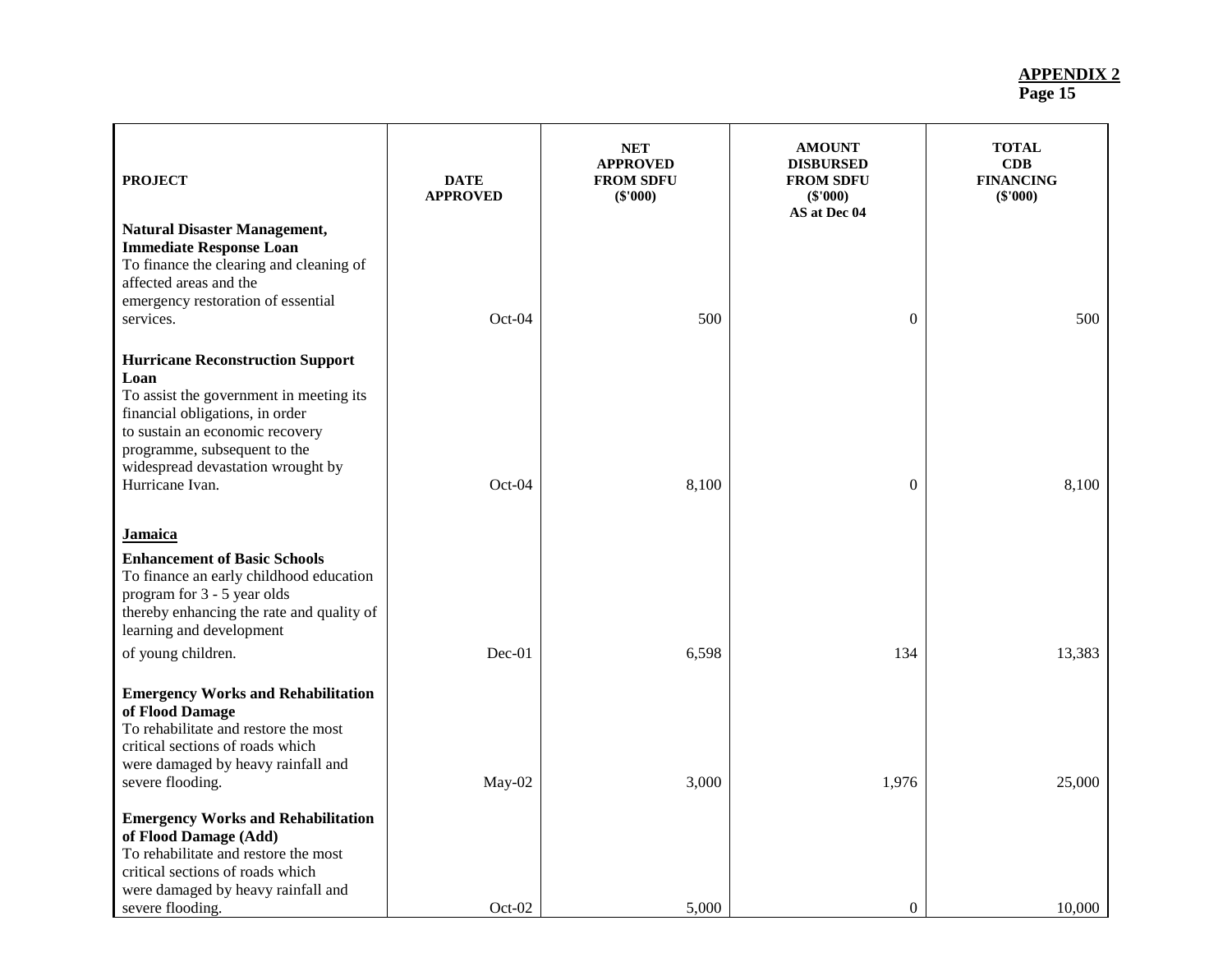| <b>PROJECT</b>                                                                                                                                                                   | <b>DATE</b><br><b>APPROVED</b> | <b>NET</b><br><b>APPROVED</b><br><b>FROM SDFU</b><br>(\$'000) | <b>AMOUNT</b><br><b>DISBURSED</b><br><b>FROM SDFU</b><br>$(\$'000)$<br>AS at Dec 04 | <b>TOTAL</b><br>CDB<br><b>FINANCING</b><br>$(\$'000)$ |
|----------------------------------------------------------------------------------------------------------------------------------------------------------------------------------|--------------------------------|---------------------------------------------------------------|-------------------------------------------------------------------------------------|-------------------------------------------------------|
| <b>Disaster Management, Immediate</b>                                                                                                                                            |                                |                                                               |                                                                                     |                                                       |
| Response<br>To finance the clearing and cleaning of<br>affected areas and the<br>emergency restoration of essential<br>services.                                                 | $Oct-02$                       | 500                                                           | $\Omega$                                                                            | 500                                                   |
| <b>Disaster Management, Immediate</b><br><b>Response</b><br>To finance the clearing and cleaning of<br>affected areas and the<br>emergency restoration of essential<br>services. | $Dec-02$                       | 500                                                           | $\theta$                                                                            | 500                                                   |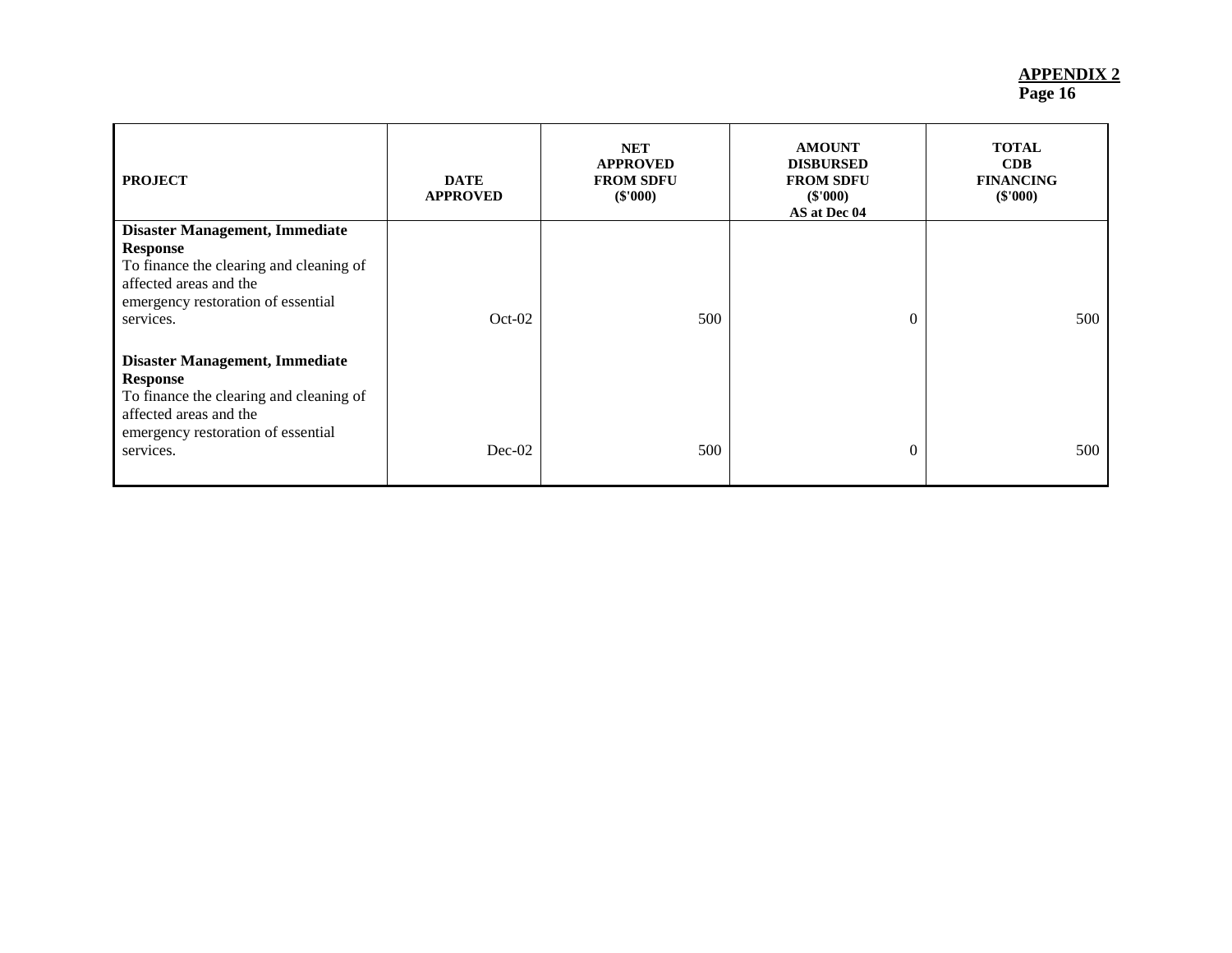| <b>PROJECT</b>                                                                                                                                                                                                                                                         | <b>DATE</b><br><b>APPROVED</b> | <b>NET</b><br><b>APPROVED</b><br><b>FROM SDFU</b><br>$(\$'000)$ | <b>AMOUNT</b><br><b>DISBURSED</b><br><b>FROM SDFU</b><br>(\$'000)<br>AS at Dec 04 | <b>TOTAL</b><br>CDB<br><b>FINANCING</b><br>(\$'000) |
|------------------------------------------------------------------------------------------------------------------------------------------------------------------------------------------------------------------------------------------------------------------------|--------------------------------|-----------------------------------------------------------------|-----------------------------------------------------------------------------------|-----------------------------------------------------|
| <b>VULNERABILITY - LOANS Con't</b>                                                                                                                                                                                                                                     |                                |                                                                 |                                                                                   |                                                     |
| <b>Jamaica</b><br><b>Hurricane Reconstruction Support</b><br>Loan<br>To assist the government in meeting<br>its fiscal obligation, in order to<br>sustain an economic recovery<br>programme, subsequent to the damage<br>and destruction wrought by Hurricane<br>Ivan. | Oct-04                         | 4,600                                                           | $\boldsymbol{0}$                                                                  | 4,600                                               |
| <b>St. Kitts and Nevis</b><br><b>Child Development Project</b><br>To enhance Government's capability<br>to improve the status of<br>children at risk by supporting<br>programmes of early detection and<br>remediation of behavioural and<br>learning difficulties.    | Dec-04                         | 2,642                                                           | $\boldsymbol{0}$                                                                  | 2,642                                               |
| <b>St. Lucia</b><br><b>Natural Disaster Management</b><br>following Landslide<br>To repair damaged infrastructure and<br>install utilities at Carellie.<br><b>Disaster Management, Immediate</b>                                                                       | $Mar-01$                       | 2,550                                                           | 920                                                                               | 4,040                                               |
| <b>Response</b><br>To finance the clearing and cleaning<br>of affected areas and the<br>emergency restoration of essential<br>services.                                                                                                                                | Dec-02                         | 500                                                             | 324                                                                               | 500                                                 |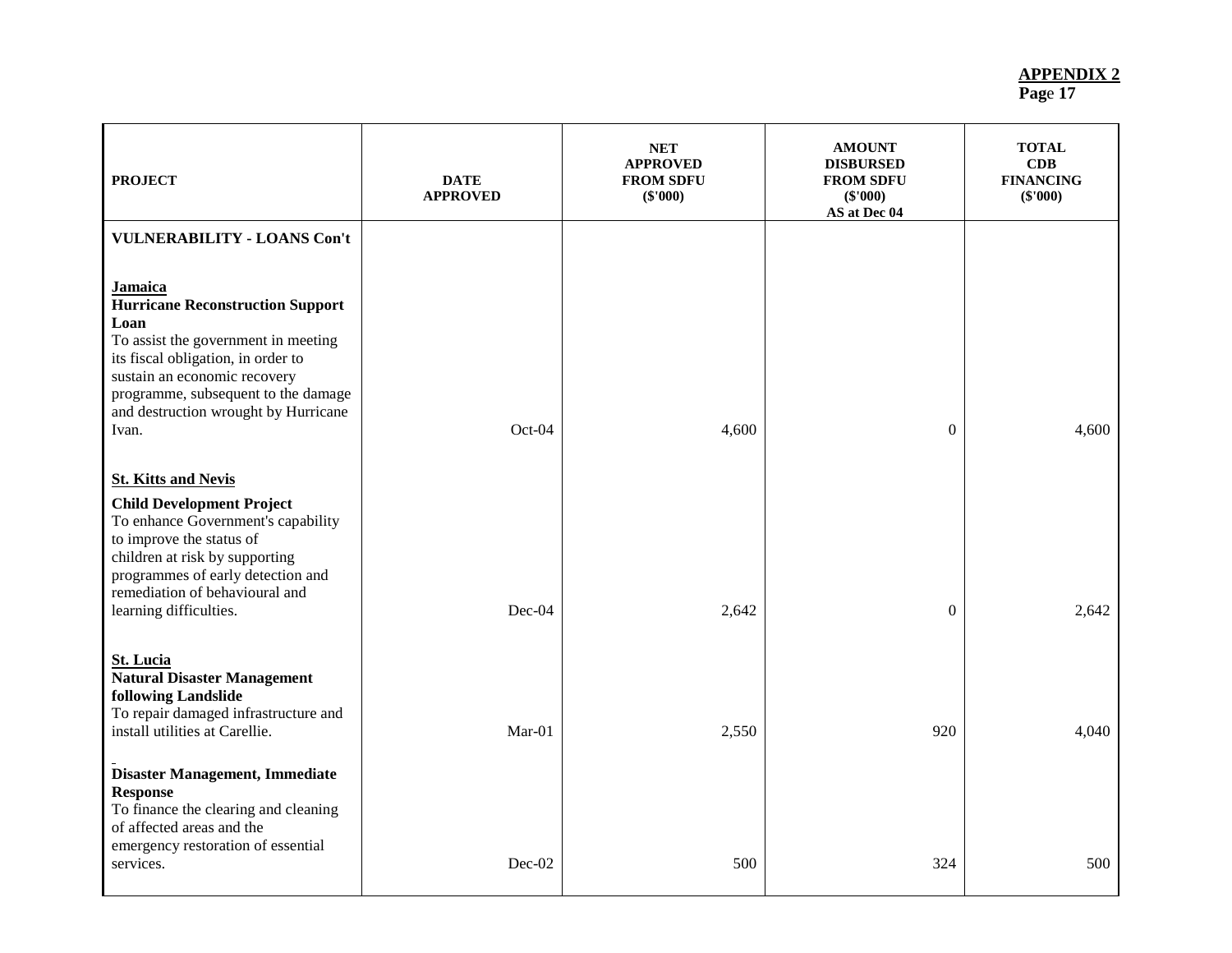| <b>PROJECT</b>                                                                                                                                                                                                     | <b>DATE</b><br><b>APPROVED</b> | <b>NET</b><br><b>APPROVED</b><br><b>FROM SDFU</b><br>(\$'000) | <b>AMOUNT</b><br><b>DISBURSED</b><br><b>FROM SDFU</b><br>(\$'000)<br>AS at Dec 04 | <b>TOTAL</b><br>CDB<br><b>FINANCING</b><br>$(\$'000)$ |
|--------------------------------------------------------------------------------------------------------------------------------------------------------------------------------------------------------------------|--------------------------------|---------------------------------------------------------------|-----------------------------------------------------------------------------------|-------------------------------------------------------|
| <b>Flood Mitigation</b><br>To improve drainage in the centre of<br>the capital city of Castries and in<br>the village of Anse la Raye.                                                                             | $Mar-04$                       | 236                                                           | $\theta$                                                                          | 5,453                                                 |
| <b>St. Vincent and the Grenadines</b><br>Disaster Management, Immediate<br><b>Response</b><br>To finance the clearing and cleaning<br>of affected areas and the<br>emergency restoration of essential<br>services. | Dec-02                         | 500                                                           | 480                                                                               | 500                                                   |
| <b>Basic Education II</b><br>To replace three primary schools and<br>one secondary school, and to<br>provide an Early Childhood<br>Development Unit in two schools.                                                | Dec-04                         | 4,405                                                         | $\boldsymbol{0}$                                                                  | 17,584                                                |
| <b>TOTAL LOANS</b>                                                                                                                                                                                                 |                                | 46,329                                                        | 4,690                                                                             | 103,656                                               |
| <b>GRANTS:</b>                                                                                                                                                                                                     |                                |                                                               |                                                                                   |                                                       |
| <b>Bahamas</b><br>Natural Disaster Emergency Relief<br>following Hurricane Jeanne                                                                                                                                  | Dec-04                         | 100                                                           | $\mathbf{0}$                                                                      | 100                                                   |
| <b>Belize</b><br>Emergency Relief due to Hurricane<br>Iris<br>Emergence Response Loan, Inspection<br>and Certification                                                                                             | Dec-01                         | 20                                                            | $\theta$                                                                          | 20                                                    |
| Basic Needs Trust Fund - 5th<br>Programme                                                                                                                                                                          | Dec-01<br>Dec-01               | 47<br>3,255                                                   | 47<br>$\boldsymbol{0}$                                                            | 47<br>3,255                                           |
| Control and Prevention of HIV/AIDS                                                                                                                                                                                 | $Jul-03$                       | 150                                                           | 50                                                                                | 150                                                   |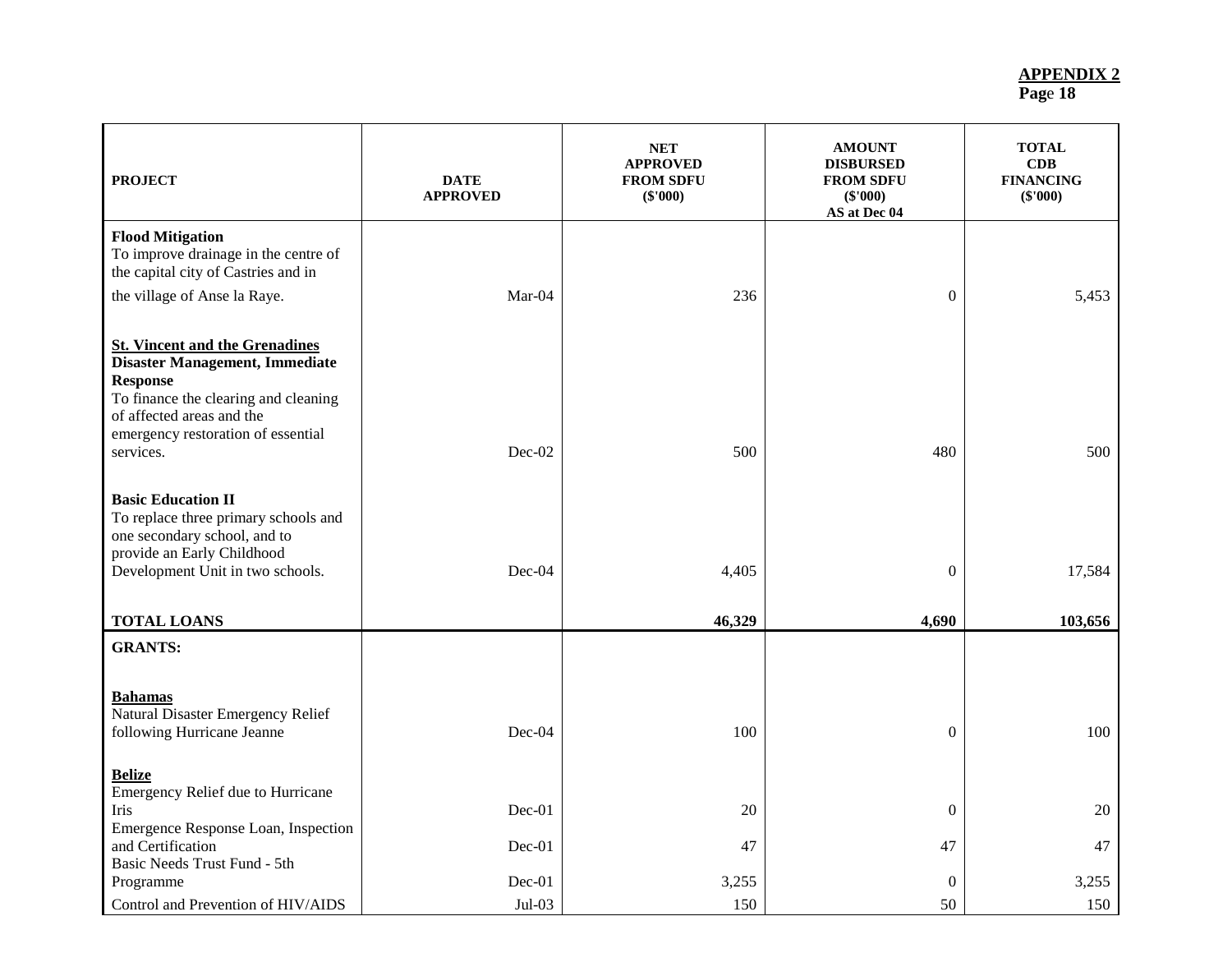| <b>PROJECT</b>                                                                  | <b>DATE</b><br><b>APPROVED</b> | <b>NET</b><br><b>APPROVED</b><br><b>FROM SDFU</b><br>$(\$'000)$ | <b>AMOUNT</b><br><b>DISBURSED</b><br><b>FROM SDFU</b><br>(\$'000)<br>AS at Dec 04 | <b>TOTAL</b><br>CDB<br><b>FINANCING</b><br>$(\$'000)$ |
|---------------------------------------------------------------------------------|--------------------------------|-----------------------------------------------------------------|-----------------------------------------------------------------------------------|-------------------------------------------------------|
| Dominica<br>Shelter Development Consultants to<br>train in Housing Micro-credit |                                |                                                                 |                                                                                   |                                                       |
| Methodologies                                                                   | $Dec-01$                       | 98                                                              | $\mathbf{0}$                                                                      | 98                                                    |
| Basic Needs Trust Fund - 5th Program                                            | $Dec-01$                       | 1,785                                                           | $\Omega$                                                                          | 1,785                                                 |
| Grenada                                                                         |                                |                                                                 |                                                                                   |                                                       |
| Basic Needs Trust Fund - 5th Program                                            | $Dec-01$                       | 1,680                                                           | $\mathbf{0}$                                                                      | 1,680                                                 |
| <b>Disaster Management Consultancy</b>                                          |                                |                                                                 |                                                                                   |                                                       |
| Services, Hurricane Lili                                                        | $Dec-02$                       | 20                                                              | $\overline{0}$                                                                    | 20                                                    |
| Natural Disaster Emergency Relief                                               |                                |                                                                 |                                                                                   |                                                       |
| following Hurricane Ivan<br>Natural Disaster Mgt., Immediate                    | $Oct-04$                       | 100                                                             | 50                                                                                | 100                                                   |
| Response following Hurricane Ivan                                               | $Oct-04$                       | 20                                                              | $\theta$                                                                          | 20                                                    |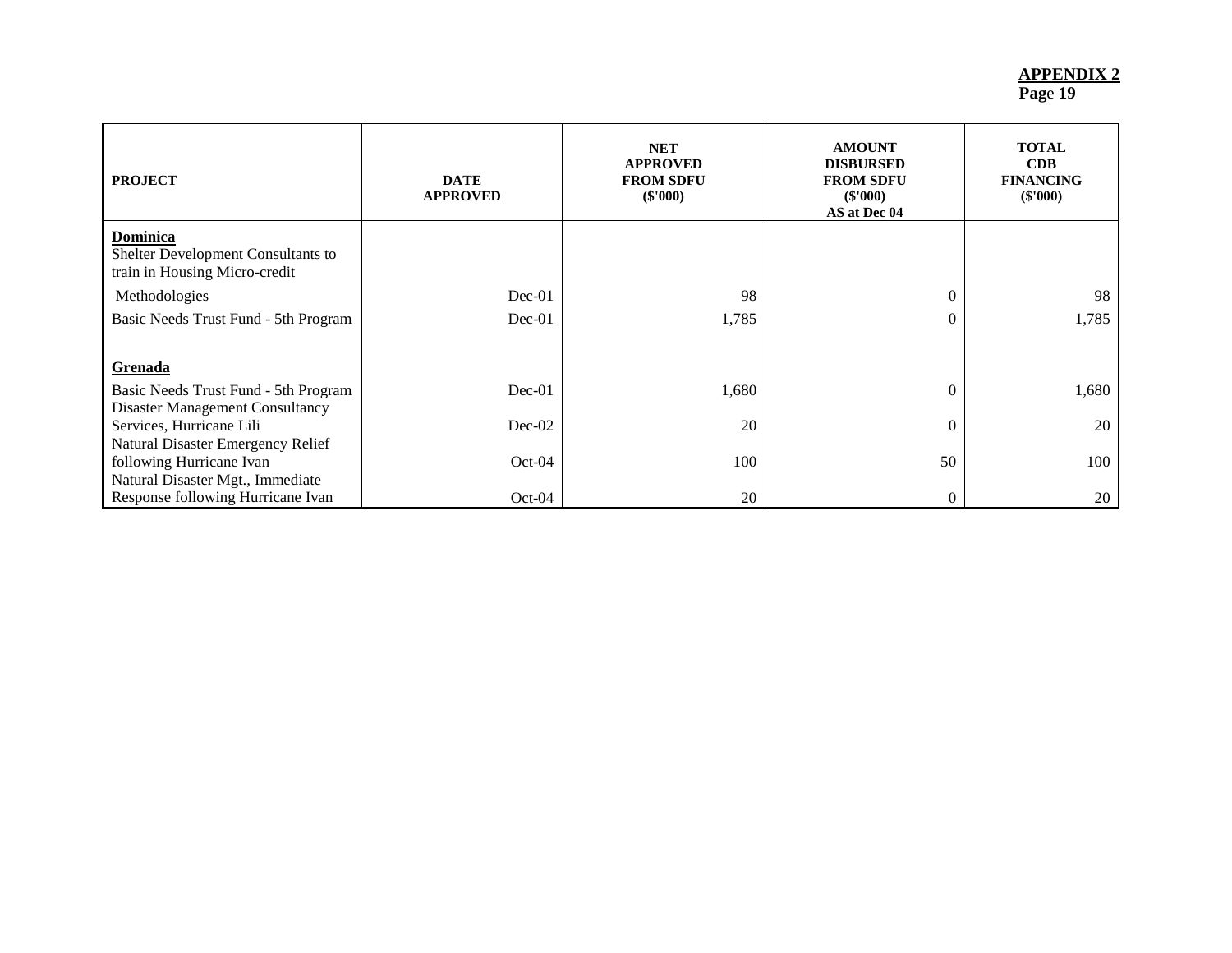| <b>PROJECT</b>                                                                                   | <b>DATE</b><br><b>APPROVED</b> | <b>NET</b><br><b>APPROVED</b><br><b>FROM SDFU</b><br>(\$'000) | <b>AMOUNT</b><br><b>DISBURSED</b><br><b>FROM SDFU</b><br>(\$'000)<br>AS at Dec 04 | <b>TOTAL</b><br>CDB<br><b>FINANCING</b><br>(\$'000) |
|--------------------------------------------------------------------------------------------------|--------------------------------|---------------------------------------------------------------|-----------------------------------------------------------------------------------|-----------------------------------------------------|
| <b>VULNERABILITY - GRANTS Con't</b>                                                              |                                |                                                               |                                                                                   |                                                     |
| <b>Guyana</b><br>Basic Needs Trust Fund - 5th Program<br>Establishment of a Coastal Zone Project | Dec-01                         | 6,468                                                         | $\mathbf{0}$                                                                      | 6,468                                               |
| Management System<br><b>Jamaica</b><br>Consultancy Services for Damage                           | Oct-01                         | 336                                                           | $\mathbf{0}$                                                                      | 336                                                 |
| <b>Assessment of Severe Floods</b>                                                               | May-02                         | 37                                                            | 37                                                                                | 37                                                  |
| <b>Emergency Relief from Severe Floods</b>                                                       | May-02                         | 36                                                            | 36                                                                                | 36                                                  |
| Immediate Response due to Flooding<br>Disaster Relief and Damage Assessment<br>of Severe Floods  | Oct-02<br>$Oct-02$             | 20<br>100                                                     | $\Omega$<br>71                                                                    | 20<br>100                                           |
| Disaster Management, Emergency Relief                                                            | $Dec-02$                       | 50                                                            | $\mathbf{0}$                                                                      | 50                                                  |
| Disaster Management, Consultancy<br>Services<br>Natural Disaster Emergency Relief                | $Dec-02$                       | 20                                                            | $\mathbf{0}$                                                                      | 20                                                  |
| following Hurricane Ivan                                                                         | $Oct-04$                       | 100                                                           | $\mathbf{0}$                                                                      | 100                                                 |
| <b>Montserrat</b><br>Basic Needs Trust Fund - 5th Program                                        | Dec-01                         | 1,050                                                         | $\mathbf{0}$                                                                      | 1,050                                               |
|                                                                                                  |                                |                                                               |                                                                                   |                                                     |
| <b>St. Kitts and Nevis</b><br>Basic Needs Trust Fund - 5th Program                               | $Dec-01$                       | 1,092                                                         | $\mathbf{0}$                                                                      | 1,092                                               |
| St. Lucia                                                                                        |                                |                                                               |                                                                                   |                                                     |
| Basic Needs Trust Fund - 5th Program<br>Disaster Management, Consultancy                         | $Dec-01$                       | 2,751                                                         | $\mathbf{0}$                                                                      | 2,751                                               |
| Services                                                                                         | $Dec-02$                       | 20                                                            | $\mathbf{0}$                                                                      | 20                                                  |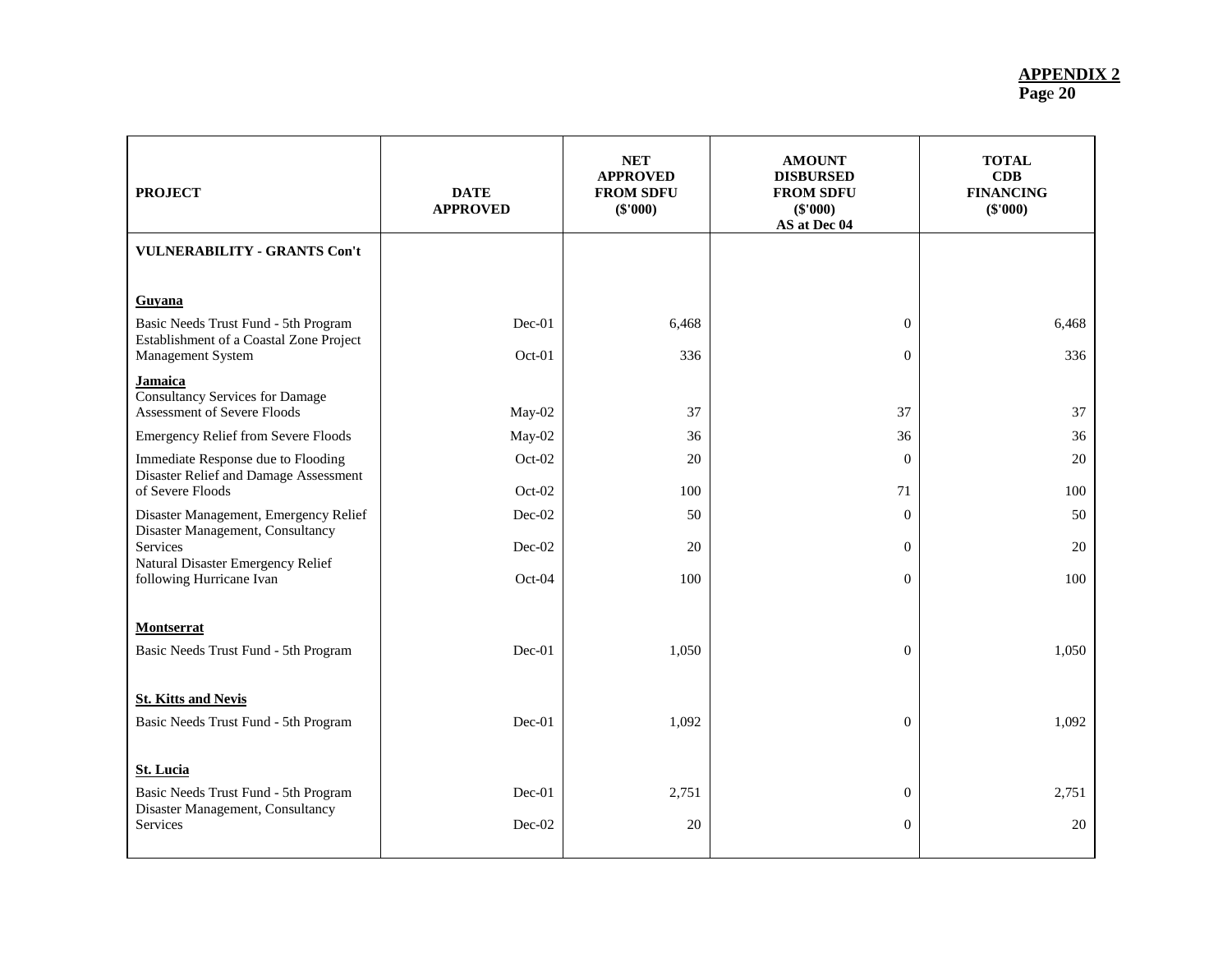| <b>PROJECT</b>                                                                                 | <b>DATE</b><br><b>APPROVED</b> | <b>NET</b><br><b>APPROVED</b><br><b>FROM SDFU</b><br>$(\$'000)$ | <b>AMOUNT</b><br><b>DISBURSED</b><br><b>FROM SDFU</b><br>(\$'000)<br>AS at Dec 04 | <b>TOTAL</b><br>CDB<br><b>FINANCING</b><br>$(\$'000)$ |
|------------------------------------------------------------------------------------------------|--------------------------------|-----------------------------------------------------------------|-----------------------------------------------------------------------------------|-------------------------------------------------------|
| <b>St. Vincent and the Grenadines</b>                                                          |                                |                                                                 |                                                                                   |                                                       |
| Basic Needs Trust Fund - 5th Program                                                           | $Dec-01$                       | 2,184                                                           | $\mathbf{0}$                                                                      | 2,184                                                 |
| Disaster Management, Consultancy Services                                                      | Dec-02                         | 20                                                              | $\Omega$                                                                          | 20                                                    |
| North Windward Development                                                                     | $Mar-03$                       | 143                                                             | 55                                                                                | 143                                                   |
| <b>Turks and Caicos Islands</b>                                                                |                                |                                                                 |                                                                                   |                                                       |
| Basic Needs Trust Fund - 5th Program                                                           | Dec-01                         | 735                                                             | $\mathbf{0}$                                                                      | 735                                                   |
| <b>Regional</b><br>Early Childhood Education, Care and<br>Development                          | $Dec-01$                       | 25                                                              | 15                                                                                | 25                                                    |
| Basic Needs Trust Fund - 5th Program                                                           | $Dec-01$                       | 11,000                                                          | $\theta$                                                                          | 11,000                                                |
| Early Childhood Conference 4th<br>Capacity Building in the Assessment of<br>Socio-economic and | Jul-02                         | 36                                                              | 30                                                                                | 36                                                    |
| <b>Environmental Impacts of Disasters</b><br>First CDB Vulnerability Assessment Forum          | $Mar-03$                       | 20                                                              | $\Omega$                                                                          | 20                                                    |
| and Training Workshop<br>Early Childhood Development Workshops,                                | Mar-03                         | 22                                                              | $\theta$                                                                          | 52                                                    |
| Child Focus II                                                                                 | May-03                         | 40                                                              | 40                                                                                | 40                                                    |
| <b>SUB-TOTAL - GRANTS</b>                                                                      |                                | 33,580                                                          | 431                                                                               | 33,610                                                |
| <b>TOTAL - VULNERABILITY</b>                                                                   |                                | 79,909                                                          | 5,121                                                                             | 137,266                                               |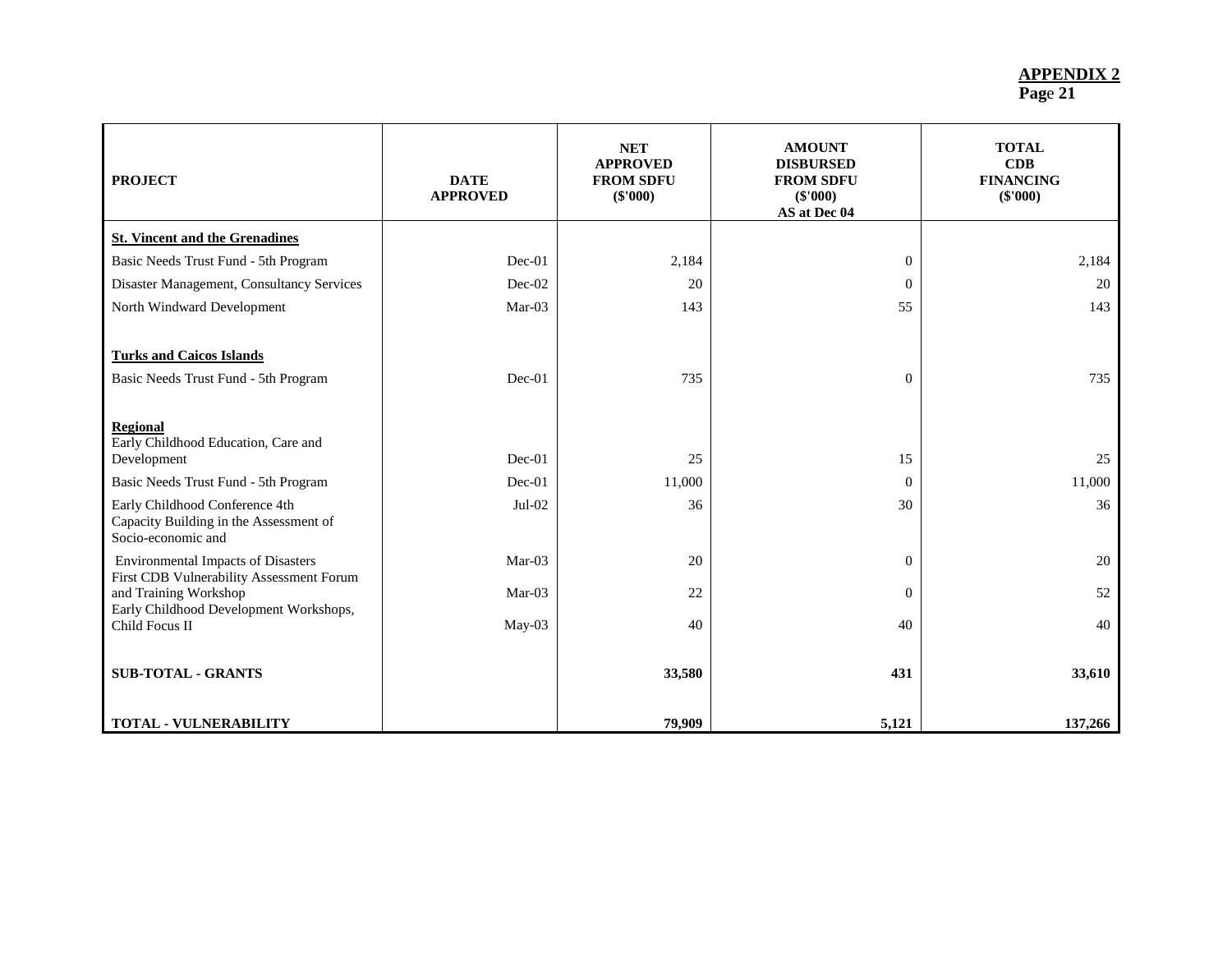#### **APPENDIX 2**

| Page 22 |
|---------|
|         |

| <b>PROJECT</b>                                                                                                                      | <b>DATE</b><br><b>APPROVED</b> | <b>NET</b><br><b>APPROVED</b><br><b>FROM SDFU</b><br>(\$'000) | <b>AMOUNT</b><br><b>DISBURSED</b><br><b>FROM SDFU</b><br>(\$'000)<br>AS at Dec 04 | <b>TOTAL</b><br>CDB<br><b>FINANCING</b><br>(\$'000) |
|-------------------------------------------------------------------------------------------------------------------------------------|--------------------------------|---------------------------------------------------------------|-----------------------------------------------------------------------------------|-----------------------------------------------------|
| <b>GOOD GOVERNANCE</b>                                                                                                              |                                |                                                               |                                                                                   |                                                     |
| <b>LOANS:</b>                                                                                                                       |                                |                                                               |                                                                                   |                                                     |
| Grenada<br><b>Institutional Support for the</b><br><b>Development Bank</b><br>To facilitate the preparation of a strategic<br>plan. | Oct-02                         | 48                                                            | $\mathbf{0}$                                                                      | 48                                                  |
| <b>SUB-TOTAL - LOANS</b>                                                                                                            |                                | 48                                                            | $\bf{0}$                                                                          | 48                                                  |
| <b>GRANTS:</b>                                                                                                                      |                                |                                                               |                                                                                   |                                                     |
| <b>Belize</b><br>Institutional Strengthening of the Toledo<br>Development Corporation                                               | $Jul-03$                       | 150                                                           | $\overline{0}$                                                                    | 150                                                 |
| <b>Dominica</b>                                                                                                                     |                                |                                                               |                                                                                   |                                                     |
| Public Sector Development Programme<br><b>Institutional Support for Princess</b>                                                    | $Mar-01$                       | 42                                                            | 42                                                                                | 42                                                  |
| Margaret Hospital<br>Institutional Support for the Ministry of                                                                      | May-01                         | 93                                                            | 41                                                                                | 193                                                 |
| Finance, Industry and Planning                                                                                                      | May-03                         | 146                                                           | 65                                                                                | 146                                                 |
| Grenada<br>Review of the Pay and Grade Structure<br>and Conduct of a Public and                                                     |                                |                                                               |                                                                                   |                                                     |
| Private Sector Salary Survey<br>Development of a National Strategic Plan<br>for Health                                              | $Jul-03$<br>Dec-03             | 149<br>59                                                     | $\boldsymbol{0}$<br>$\overline{0}$                                                | 149<br>59                                           |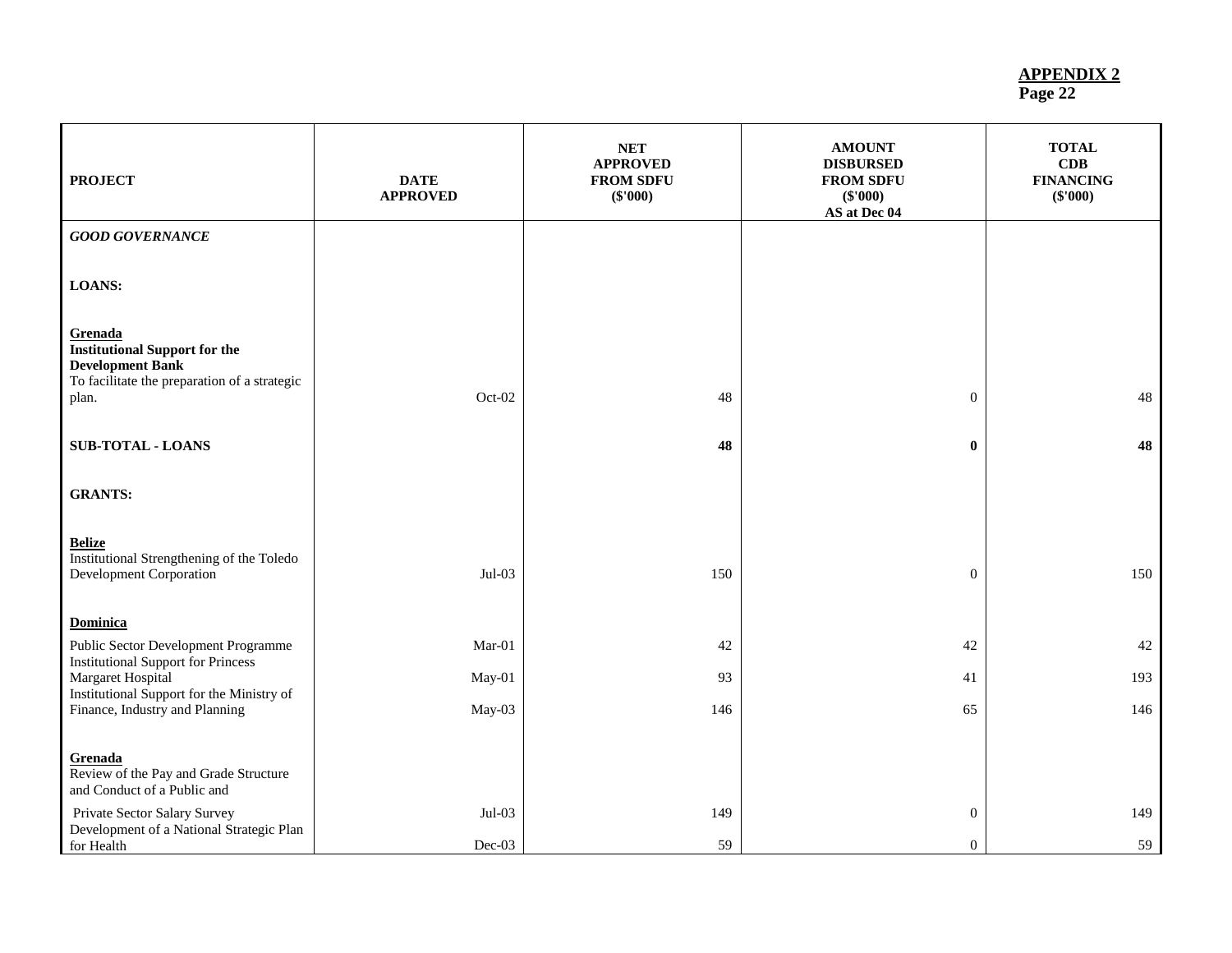| <b>PROJECT</b>                                                                                                        | <b>DATE</b><br><b>APPROVED</b> | <b>NET</b><br><b>APPROVED</b><br><b>FROM SDFU</b><br>(\$'000) | <b>AMOUNT</b><br><b>DISBURSED</b><br><b>FROM SDFU</b><br>$(\$'000)$<br>AS at Dec 04 | <b>TOTAL</b><br>CDB<br><b>FINANCING</b><br>(\$'000) |
|-----------------------------------------------------------------------------------------------------------------------|--------------------------------|---------------------------------------------------------------|-------------------------------------------------------------------------------------|-----------------------------------------------------|
| Guyana<br>Governance Conflict Analysis and Resolution                                                                 | Dec-03                         | 46                                                            | 40                                                                                  | 46                                                  |
| Jamaica<br>Study of the Informal Sector                                                                               | Oct-02                         | 148                                                           | 50                                                                                  | 148                                                 |
| Montserrat<br>Strengthening of Radio Montserrat and<br>Government Information Unit                                    | Dec-04                         | 81                                                            | $\mathbf{0}$                                                                        | 81                                                  |
| <b>St. Kitts and Nevis</b><br>Preparation of a National Strategic Plan for<br>Health and Development                  | $Jul-04$                       | 59                                                            | $\mathbf{0}$                                                                        | 59                                                  |
| <b>St. Lucia</b><br>Simplification and Computerisation of Customs<br>Procedures and Data                              | $Jul-03$                       | 218                                                           | $\mathbf{0}$                                                                        | 458                                                 |
| <b>St. Vincent and the Grenadines</b><br>Diagnostic Study for the Establishment of an<br><b>Integrated Management</b> |                                |                                                               |                                                                                     |                                                     |
| System<br>Institutional Support for the Inland Revenue<br>Department                                                  | May-01<br>Oct-01               | 82<br>278                                                     | 72<br>$\overline{0}$                                                                | 82<br>278                                           |
| Introduction of Value Added Tax                                                                                       | Oct-01                         | 145                                                           | $\mathbf{0}$                                                                        | 145                                                 |
| Institutional Support for the Ministry of Finance                                                                     | Oct-02                         | 150                                                           | $\overline{0}$                                                                      | 150                                                 |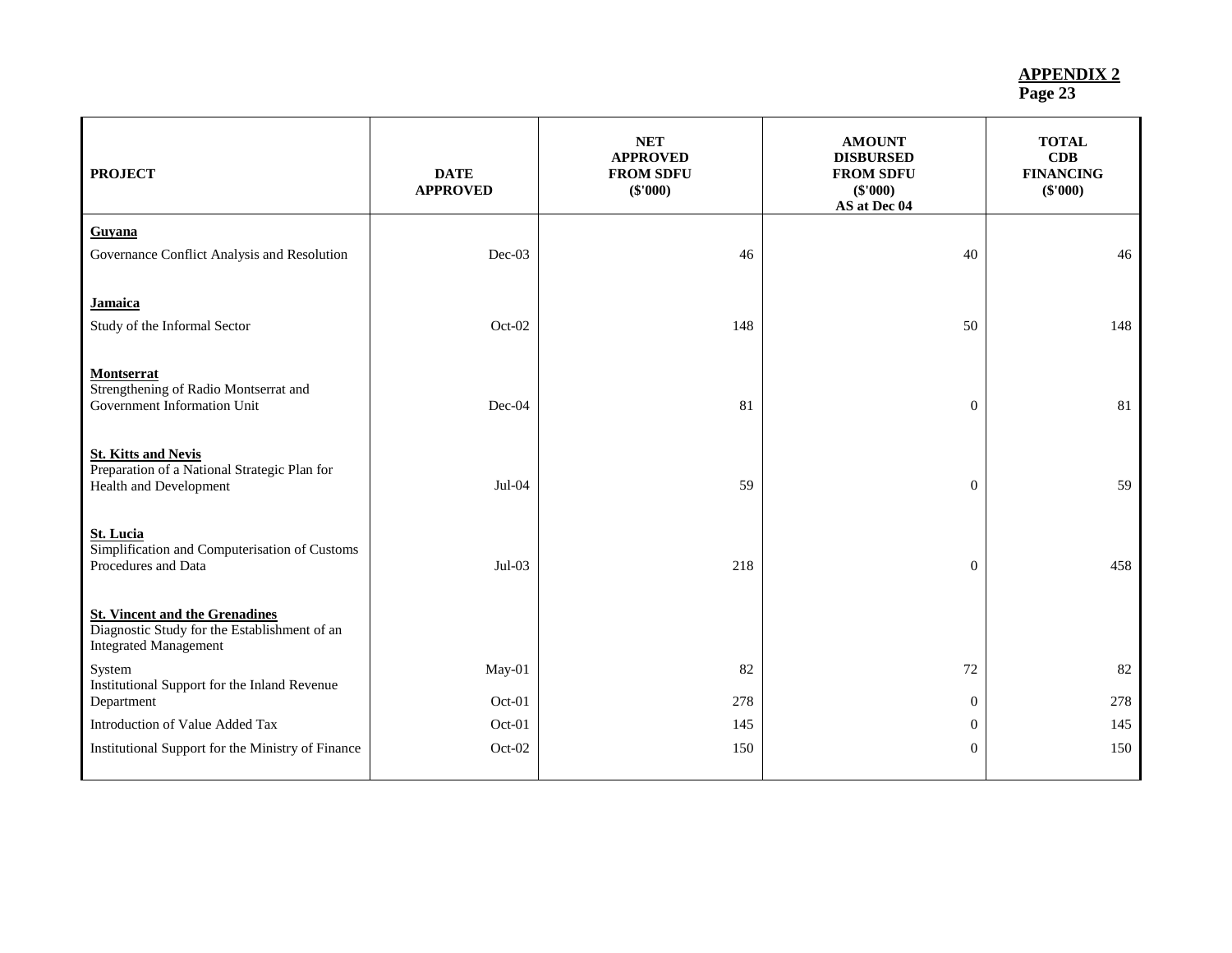| <b>PROJECT</b>                                                                                                                                                         | <b>DATE</b><br><b>APPROVED</b> | <b>NET</b><br><b>APPROVED</b><br><b>FROM SDFU</b><br>$(\$'000)$ | <b>AMOUNT</b><br><b>DISBURSED</b><br><b>FROM SDFU</b><br>$(\$'000)$<br>AS at Dec 04 | <b>TOTAL</b><br>CDB<br><b>FINANCING</b><br>$(\$'000)$ |
|------------------------------------------------------------------------------------------------------------------------------------------------------------------------|--------------------------------|-----------------------------------------------------------------|-------------------------------------------------------------------------------------|-------------------------------------------------------|
| <b>Regional</b><br>Study for the Establishment of a Financial<br>Intelligence Unit in                                                                                  |                                |                                                                 |                                                                                     |                                                       |
| the Eastern Caribbean<br>Conference on Governance in the                                                                                                               | $Mar-01$                       | 31                                                              | 31                                                                                  | 31                                                    |
| Contemporary Caribbean                                                                                                                                                 | May-01                         | 14                                                              | 14                                                                                  | 14                                                    |
| Institutional Support for the Offices of Research<br>at UWI<br>Seminar for Building Participatory Governance<br>for Poverty<br><b>Elimination and Local Government</b> | $Oct-01$                       | 138                                                             | 67                                                                                  | 138                                                   |
| Development<br>Telecommunication Regulation for Small Island                                                                                                           | $Dec-01$                       | 15                                                              | 8                                                                                   | 15                                                    |
| <b>States</b>                                                                                                                                                          | Feb-02                         |                                                                 | $\overline{0}$                                                                      |                                                       |
| Review of Regional Health Institutions<br>Economic Reconstruction Programme -                                                                                          | Mar-02                         | 300                                                             | $\overline{0}$                                                                      | 300                                                   |
| Preparation Assistance<br>Development of a Plan for Promoting the<br>Financial Independence and                                                                        | $Jul-02$                       | $\Omega$                                                        | $\overline{0}$                                                                      | $\Omega$                                              |
| Sustainability of the Caribbean Court of Justice                                                                                                                       | $Jul-02$                       | 16                                                              | 16                                                                                  | 16                                                    |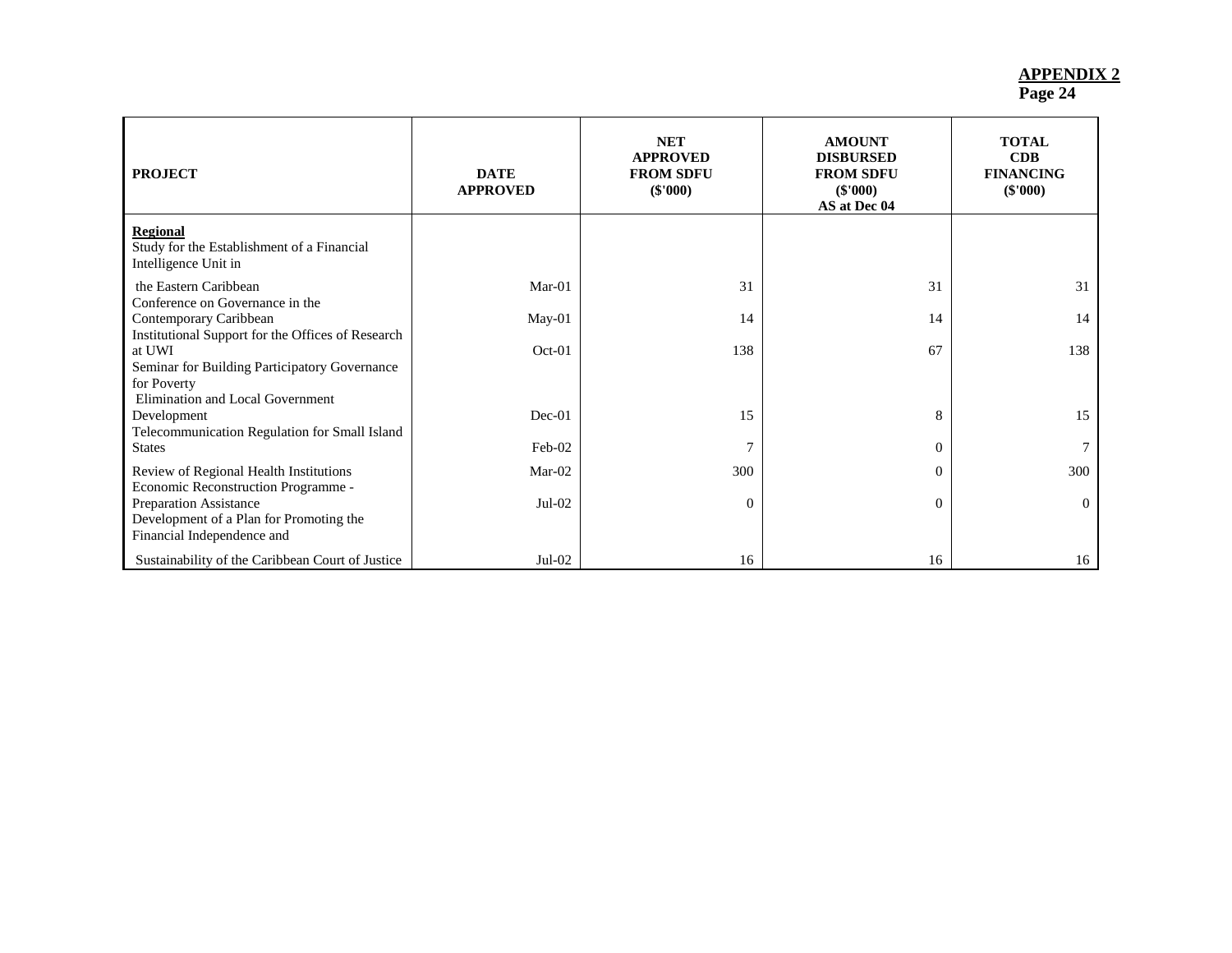| <b>PROJECT</b>                                                                                                                     | <b>DATE</b><br><b>APPROVED</b> | <b>NET</b><br><b>APPROVED</b><br><b>FROM SDFU</b><br>(\$'000) | <b>AMOUNT</b><br><b>DISBURSED</b><br><b>FROM SDFU</b><br>(\$'000)<br>AS at Dec 04 | <b>TOTAL</b><br>CDB<br><b>FINANCING</b><br>$(\$'000)$ |
|------------------------------------------------------------------------------------------------------------------------------------|--------------------------------|---------------------------------------------------------------|-----------------------------------------------------------------------------------|-------------------------------------------------------|
| <b>GOOD GOVERNANCE - G RANTS Cont'd</b>                                                                                            |                                |                                                               |                                                                                   |                                                       |
| Pension Reform in English Speaking Eastern Caribbean Countries<br>Establishment of a Services Trade Unit in the Caribbean Regional | Oct-02                         | 147                                                           | 124                                                                               | 147                                                   |
| <b>Negotiating Machinery</b>                                                                                                       | Dec-02                         | 300                                                           | 66                                                                                | 600                                                   |
| Mid-term Evaluation of the Fifth Cycle of SDF                                                                                      | Mar-03                         | 73                                                            | $\overline{0}$                                                                    | 73                                                    |
| Support for Institutional Development of a Regional Micro-Finance                                                                  |                                |                                                               |                                                                                   |                                                       |
| Institution for the Eastern Caribbean and Guyana                                                                                   | Mar-03                         | 140                                                           | 42                                                                                | 140                                                   |
| Consultancy Services to Undertake a Study on Drug Control Policy                                                                   |                                |                                                               |                                                                                   |                                                       |
| for the Caribbean and Policy Relating to Criminal Deportees                                                                        | Mar-03                         | 35                                                            | 34                                                                                | 35                                                    |
| Review of Draft Revised Human Resource Development Policy                                                                          | Dec-03                         | 50                                                            | $\overline{0}$                                                                    | 50                                                    |
| Association of Caribbean Social Work Educators                                                                                     | Dec-03                         | 10                                                            | $\mathbf{0}$                                                                      | 10                                                    |
| <b>IDB</b> - Civil Society Consultation                                                                                            | Mar-04                         | 14                                                            | $\Omega$                                                                          | 14                                                    |
| Regional Workshop on Deposit of Treaty Actions with the UN                                                                         |                                |                                                               |                                                                                   |                                                       |
| Secretary General and Registration of Treaties                                                                                     | Jul-04                         | 22                                                            | 21                                                                                | 22                                                    |
| Development of an Air Transportation Policy for OECS Countries                                                                     | $Jul-04$                       | 33                                                            | 25                                                                                | 33                                                    |
| Performance Review of SDF 5 and Negotiations for SDF 6                                                                             | Jul-04                         | 107                                                           | $\theta$                                                                          | 107                                                   |
| Regional Workshop on the Intellectual Property Debate in the                                                                       |                                |                                                               |                                                                                   |                                                       |
| Digital Environment                                                                                                                | Oct-04                         | 22                                                            | 20                                                                                | 22                                                    |
| Forward Together Civil Society Conference                                                                                          | May-02                         | 24                                                            | 24                                                                                | 24                                                    |
| <b>SUB-TOTAL - GRANTS</b>                                                                                                          |                                | 3,344                                                         | 802                                                                               | 3,984                                                 |
|                                                                                                                                    |                                |                                                               |                                                                                   |                                                       |
| <b>TOTAL - GOOD GOVERNANCE</b>                                                                                                     |                                | 3,392                                                         | 802                                                                               | 4,032                                                 |
|                                                                                                                                    |                                |                                                               |                                                                                   |                                                       |
|                                                                                                                                    |                                |                                                               |                                                                                   |                                                       |
| <b>GRAND TOTAL</b>                                                                                                                 |                                | 156,043                                                       | 30,513                                                                            | 298,508                                               |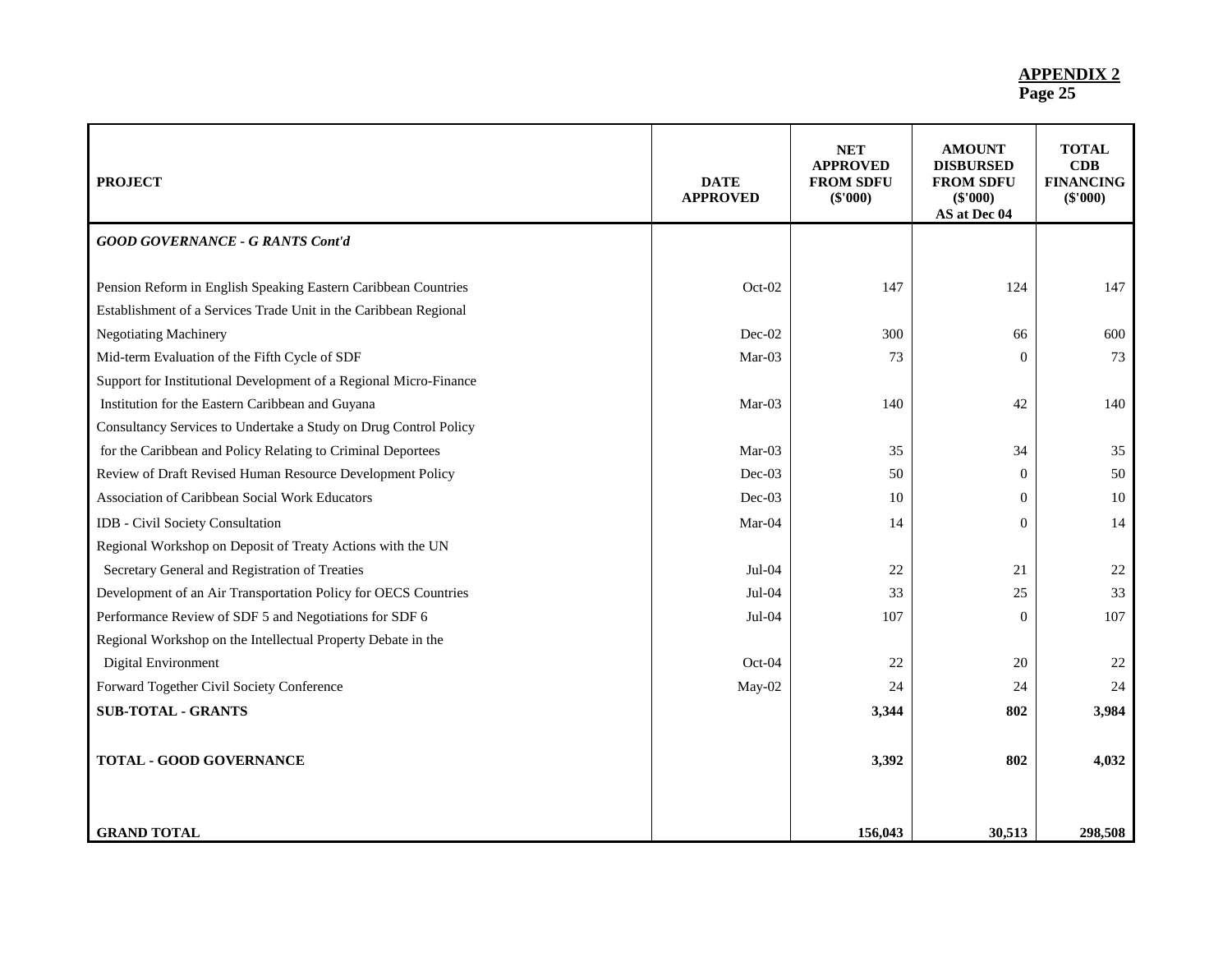#### **APPENDIX 3**

**SDF 6 PROGRAM - 2005 - 2007 (Classified by Themes)**

| <b>PROJECT</b>                                                                                                                  | <b>DATE</b><br><b>APPROVED</b> | NET<br><b>APPROVED</b><br><b>FROM SDFU</b><br>(\$'000) | <b>AMOUNT</b><br><b>DISBURSED</b><br><b>FROM SDFU</b><br>(\$'000)<br>AS at Dec 05 | <b>TOTAL</b><br>CDB<br><b>FINANCING</b><br>(\$'000) |
|---------------------------------------------------------------------------------------------------------------------------------|--------------------------------|--------------------------------------------------------|-----------------------------------------------------------------------------------|-----------------------------------------------------|
| <b>CAPABILITY ENHANCEMENT</b>                                                                                                   |                                |                                                        |                                                                                   |                                                     |
| <b>LOANS:</b>                                                                                                                   |                                |                                                        |                                                                                   |                                                     |
| <b>ANGUILLA</b>                                                                                                                 |                                |                                                        |                                                                                   |                                                     |
| <b>Student Loan Program</b>                                                                                                     |                                |                                                        |                                                                                   |                                                     |
| To finance technical, vocational and professional education.                                                                    | Dec-05                         | 300                                                    | $\boldsymbol{0}$                                                                  | 1,300                                               |
| <b>Belize</b>                                                                                                                   |                                |                                                        |                                                                                   |                                                     |
| <b>Feasibility Study, Expansion of Water and Sewerage Facilities</b>                                                            |                                |                                                        |                                                                                   |                                                     |
| To finance the services of consultants tom study the feasibility of<br>expanding the Ambergris Caye water and sewerage systems. |                                |                                                        |                                                                                   |                                                     |
| (Contingent loan)                                                                                                               | Dec-07                         | 250                                                    | $\boldsymbol{0}$                                                                  | 250                                                 |
|                                                                                                                                 |                                |                                                        |                                                                                   |                                                     |
| <b>British Virgin Islands</b>                                                                                                   |                                |                                                        |                                                                                   |                                                     |
| <b>Student Loans 6th Loan</b>                                                                                                   |                                |                                                        |                                                                                   |                                                     |
| To provide funding to the Scholarship Fund Board for financing sub-                                                             |                                |                                                        |                                                                                   |                                                     |
| loans to eligible persons for vocational, technical and professional                                                            |                                |                                                        |                                                                                   |                                                     |
| education.                                                                                                                      | Oct-07                         | 300                                                    | $\overline{0}$                                                                    | 5,000                                               |
| <b>Dominica</b><br><b>Road Improvement and Manitenance (Valley Roads)</b>                                                       |                                |                                                        |                                                                                   |                                                     |
| To finance road works, institutional Strengthening, engineering                                                                 |                                |                                                        |                                                                                   |                                                     |
| services and physical and price contingencies.                                                                                  | $Oct-05$                       | 550                                                    | $\boldsymbol{0}$                                                                  | 5,550                                               |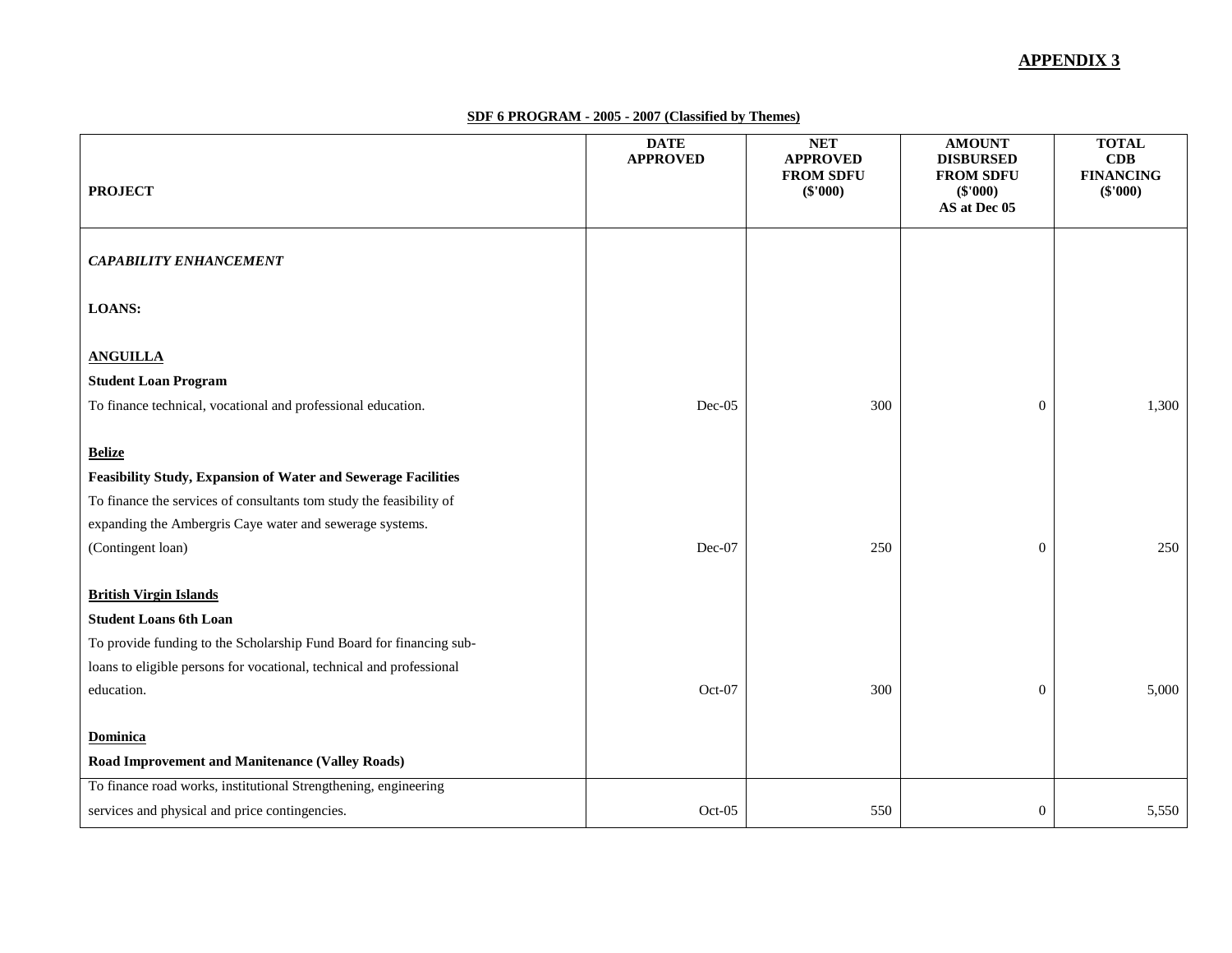| <b>PROJECT</b>                                                          | <b>DATE</b><br><b>APPROVED</b> | <b>NET</b><br><b>APPROVED</b><br><b>FROM SDFU</b><br>$(\$'000)$ | <b>AMOUNT</b><br><b>DISBURSED</b><br><b>FROM SDFU</b><br>$(\$'000)$ | <b>TOTAL</b><br>CDB<br><b>FINANCING</b><br>$(\$'000)$ |
|-------------------------------------------------------------------------|--------------------------------|-----------------------------------------------------------------|---------------------------------------------------------------------|-------------------------------------------------------|
| Grenada                                                                 |                                |                                                                 | AS at Dec 05                                                        |                                                       |
| <b>Second Bridge and Road Improvement</b>                               |                                |                                                                 |                                                                     |                                                       |
| To restore approximately 2.1km of main urban roads and the              |                                |                                                                 |                                                                     |                                                       |
| replacement of bridges on the Western Main Road.                        | $Dec-05$                       | 5,939                                                           | $\overline{0}$                                                      | 11,939                                                |
|                                                                         |                                |                                                                 |                                                                     |                                                       |
| <b>Grenville Market Square Development Project</b>                      |                                |                                                                 |                                                                     |                                                       |
| To redevelop Grenville Town as the regional urban centre servicing      |                                |                                                                 |                                                                     |                                                       |
| the northern and eastern coasts of Grenada.                             | Dec-06                         | 7,501                                                           | $\overline{0}$                                                      | 11,031                                                |
|                                                                         |                                |                                                                 |                                                                     |                                                       |
| <b>Schools Rehabilitation and Reconstruction Project</b>                |                                |                                                                 |                                                                     |                                                       |
| To rehabilitate and reconstruct one primary school and three            |                                |                                                                 |                                                                     |                                                       |
| secondary schools and expansion of technical/vocational and             |                                |                                                                 |                                                                     |                                                       |
| science laboratories in some of the schools.                            | May-07                         | 2,000                                                           | $\overline{0}$                                                      | 7,476                                                 |
|                                                                         |                                |                                                                 |                                                                     |                                                       |
| Guyana                                                                  |                                |                                                                 |                                                                     |                                                       |
| <b>Community Services Enhancement Project</b>                           |                                |                                                                 |                                                                     |                                                       |
| To provide social and economic infrastructure and TA in policy reform   |                                |                                                                 |                                                                     |                                                       |
| and institutional strengthening to allow the communities of Bartica,    |                                |                                                                 |                                                                     |                                                       |
| Charity, Parika and Supernaam to improve and sustain themselves.        | $Jul-05$                       | 10,000                                                          | $\overline{0}$                                                      | 13,580                                                |
| <b>Jamaica</b>                                                          |                                |                                                                 |                                                                     |                                                       |
| <b>Development Planning Framework (TA Loan)</b>                         |                                |                                                                 |                                                                     |                                                       |
| To prepare a comprehensive national development plan to 2030 and to     |                                |                                                                 |                                                                     |                                                       |
| to facilitate the development of a planning model which will be used as |                                |                                                                 |                                                                     |                                                       |
| a quantitative tool for the preparation of the plan.                    | May-06                         | 1,160                                                           | $\theta$                                                            | 1.160                                                 |
|                                                                         |                                |                                                                 |                                                                     |                                                       |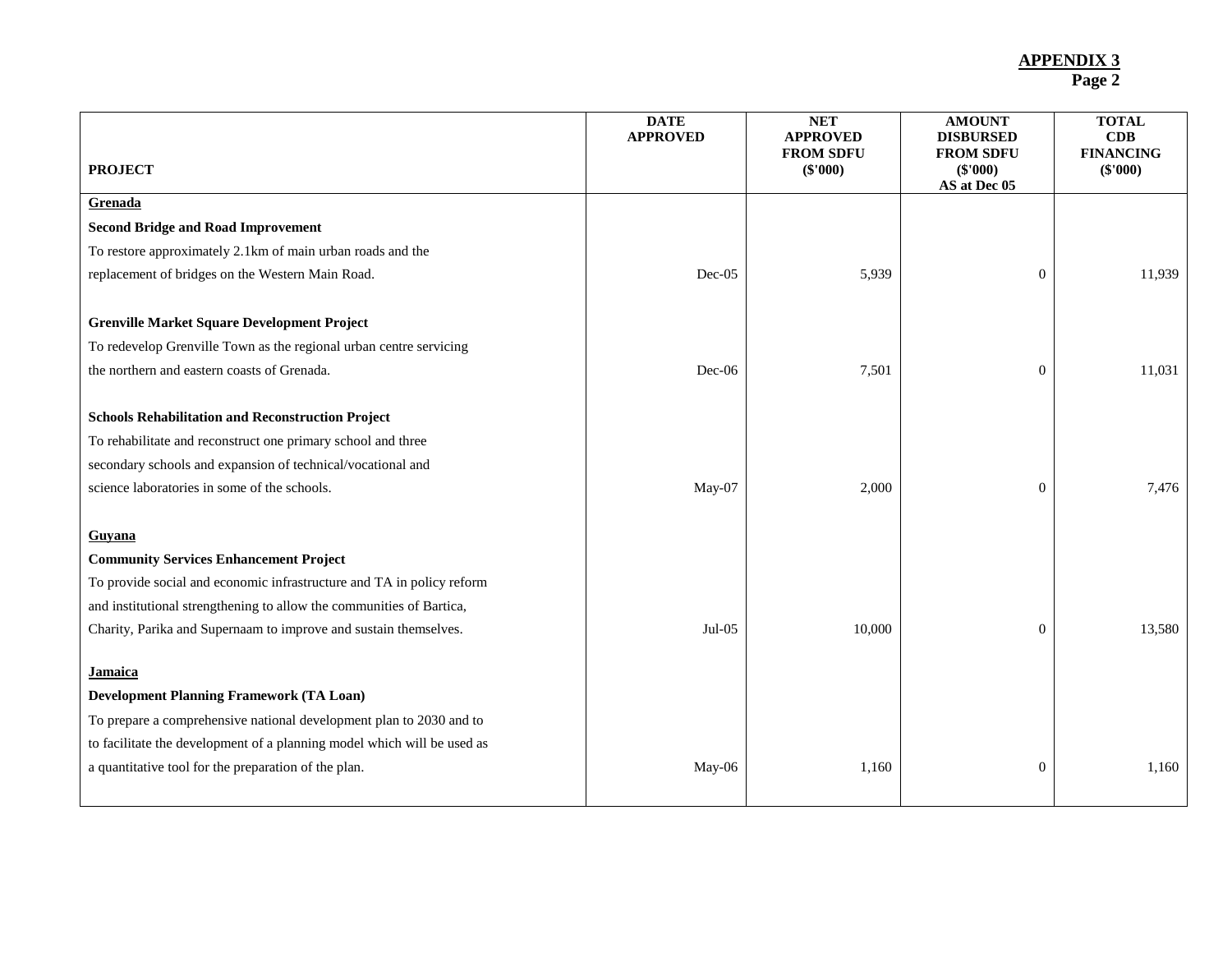| <b>PROJECT</b>                                                                                                                                                                                                                                           | <b>DATE</b><br><b>APPROVED</b> | <b>NET</b><br><b>APPROVED</b><br><b>FROM SDFU</b><br>$(\$'000)$ | <b>AMOUNT</b><br><b>DISBURSED</b><br><b>FROM SDFU</b><br>$(\$'000)$<br>AS at Dec 05 | <b>TOTAL</b><br>CDB<br><b>FINANCING</b><br>$(\$'000)$ |
|----------------------------------------------------------------------------------------------------------------------------------------------------------------------------------------------------------------------------------------------------------|--------------------------------|-----------------------------------------------------------------|-------------------------------------------------------------------------------------|-------------------------------------------------------|
| Road Project 5th (Washington Boulevard Improvement)                                                                                                                                                                                                      |                                |                                                                 |                                                                                     |                                                       |
| To finance the reconstruction and widening of approximately 2.75 km                                                                                                                                                                                      |                                |                                                                 |                                                                                     |                                                       |
| of Washington Boulevard and Dunrobin Avenue.                                                                                                                                                                                                             | May-07                         | 237                                                             | $\theta$                                                                            | 14,777                                                |
| <b>University of Technology Enhancement Project</b><br>To provide for the construction of classrooms, lecture theatres, labs,<br>staff training and the development of an institutional framework to<br>allow for the diversification of Utech's income. | May-07                         | 5,000                                                           | $\Omega$                                                                            | 25,868                                                |
| <b>Student Loan Scheme (Fifth Consolidated Line of Credit)</b>                                                                                                                                                                                           |                                |                                                                 |                                                                                     |                                                       |
| To assist students who are unable to provide the required collateral                                                                                                                                                                                     |                                |                                                                 |                                                                                     |                                                       |
| to pursue courses of study at TCICC.                                                                                                                                                                                                                     | May-06                         | 500                                                             | 400                                                                                 | 1,500                                                 |
| <b>SUB-TOTAL - LOANS</b>                                                                                                                                                                                                                                 |                                | 33,737                                                          | 400                                                                                 | 99,431                                                |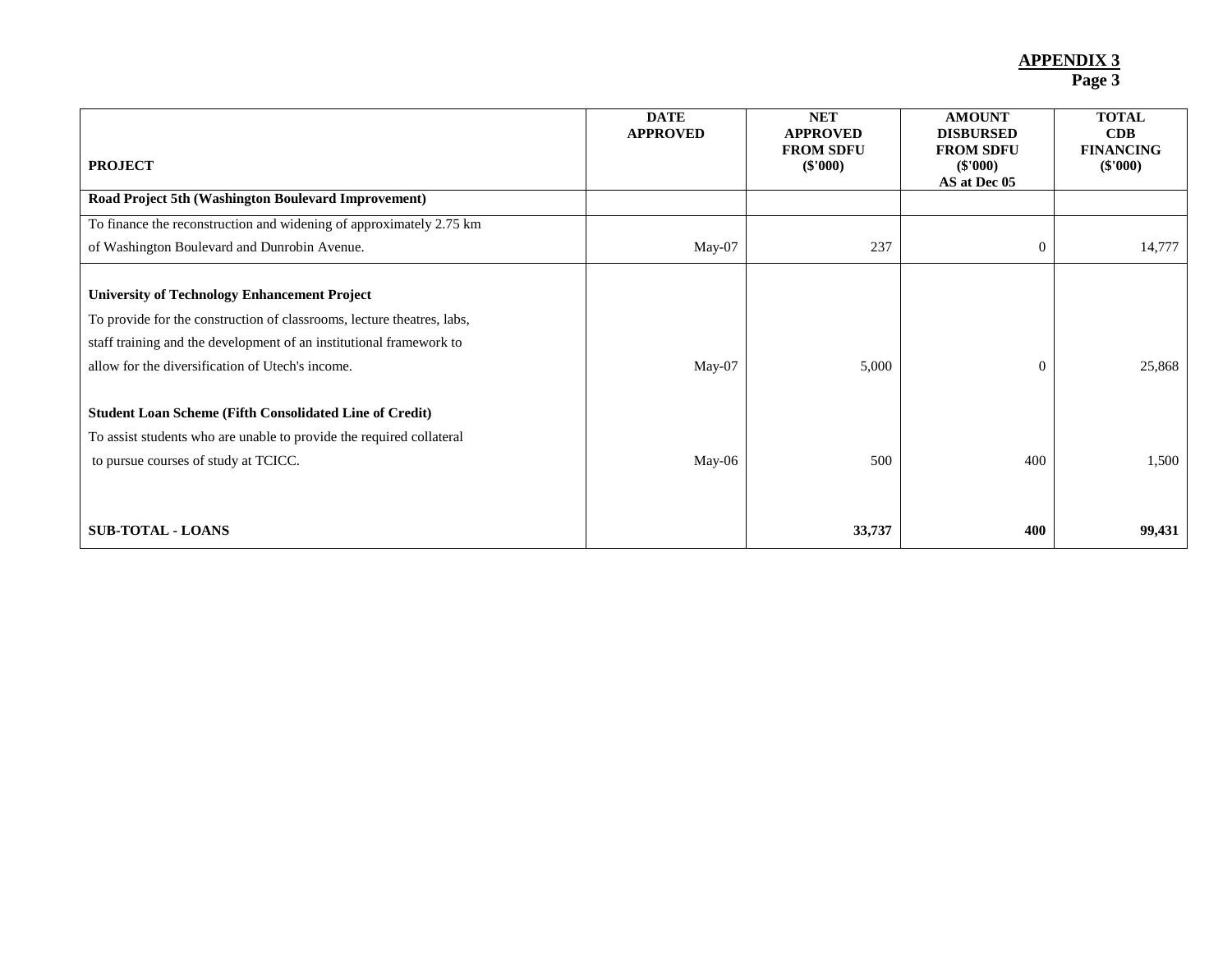| <b>PROJECT</b>                                                                    | <b>DATE</b><br><b>APPROVED</b> | <b>NET</b><br><b>APPROVED</b><br><b>FROM SDFU</b><br>$(\$'000)$ | <b>AMOUNT</b><br><b>DISBURSED</b><br><b>FROM SDFU</b><br>(\$'000)<br>AS at Dec 05 | <b>TOTAL</b><br>CDB<br><b>FINANCING</b><br>(\$'000) |
|-----------------------------------------------------------------------------------|--------------------------------|-----------------------------------------------------------------|-----------------------------------------------------------------------------------|-----------------------------------------------------|
| <b>GRANTS:</b>                                                                    |                                |                                                                 |                                                                                   |                                                     |
|                                                                                   |                                |                                                                 |                                                                                   |                                                     |
| <b>Anguilla</b>                                                                   |                                |                                                                 |                                                                                   |                                                     |
| <b>CTCS</b> Projects                                                              | $Dec-05$                       | 41                                                              | 41                                                                                | 41                                                  |
| <b>CTCS</b> Projects                                                              | $Dec-06$                       | 57                                                              | 57                                                                                | 57                                                  |
| <b>CTCS</b> Projects                                                              | $Dec-07$                       | 56                                                              | 56                                                                                | 56                                                  |
|                                                                                   |                                |                                                                 |                                                                                   |                                                     |
| <b>Antigua and Barbuda</b>                                                        |                                |                                                                 |                                                                                   |                                                     |
| <b>CTCS</b> Projects                                                              | $Dec-05$                       | 21                                                              | 21                                                                                | 21                                                  |
| <b>CTCS</b> Projects                                                              | $Dec-06$                       | 44                                                              | 44                                                                                | 44                                                  |
| <b>CTCS</b> Projects                                                              | Dec-07                         | 1                                                               | 1                                                                                 | 1                                                   |
|                                                                                   |                                |                                                                 |                                                                                   |                                                     |
| <b>Bahamas</b>                                                                    |                                |                                                                 |                                                                                   |                                                     |
| <b>CTCS</b> Projects                                                              | $Dec-05$                       | $27\,$                                                          | $27\,$                                                                            | $27\,$                                              |
| <b>CTCS</b> Projects                                                              | $Dec-06$                       | $22\,$                                                          | 22                                                                                | $22\,$                                              |
| <b>CTCS</b> Projects                                                              | Dec-07                         | $22\,$                                                          | $22\,$                                                                            | $22\,$                                              |
|                                                                                   |                                |                                                                 |                                                                                   |                                                     |
| <b>Barbados</b>                                                                   |                                |                                                                 |                                                                                   |                                                     |
| <b>CTCS</b> Projects                                                              | $Dec-05$                       | 38                                                              | $38\,$                                                                            | $38\,$                                              |
| <b>CTCS</b> Projects                                                              | Dec-06                         | 55                                                              | 55                                                                                | 55                                                  |
| <b>CTCS</b> Projects                                                              | Dec-07                         | 37                                                              | 37                                                                                | 37                                                  |
|                                                                                   |                                |                                                                 |                                                                                   |                                                     |
| <b>Belize</b><br>Feasibility Study and Detailed Designs for River<br>Valley Water |                                |                                                                 |                                                                                   |                                                     |
| <b>Supply Systems</b>                                                             | Oct-07                         | 149                                                             |                                                                                   | 149                                                 |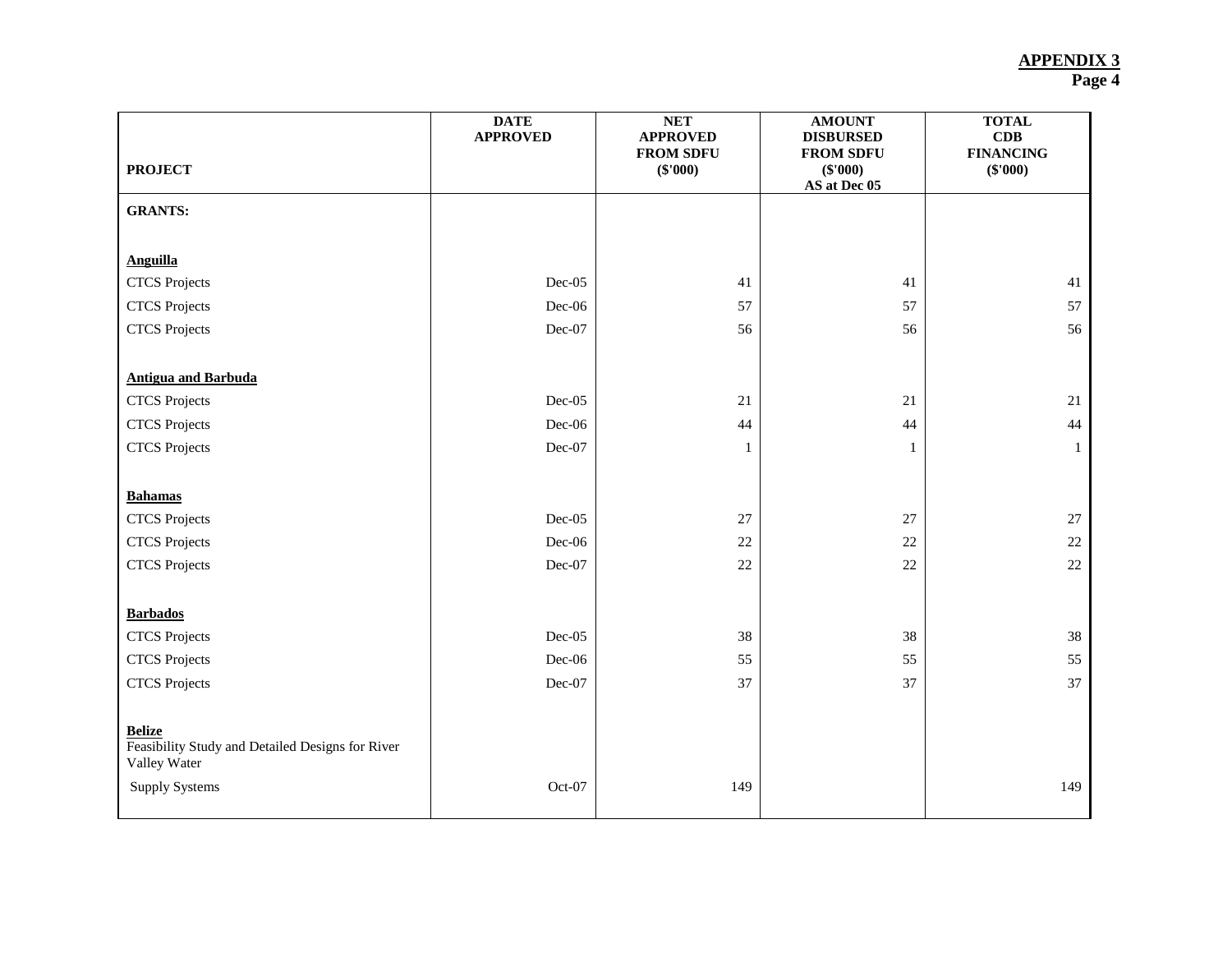|                                                                              | <b>DATE</b><br><b>APPROVED</b> | NET<br><b>APPROVED</b>         | <b>AMOUNT</b><br><b>DISBURSED</b>            | <b>TOTAL</b><br>CDB          |
|------------------------------------------------------------------------------|--------------------------------|--------------------------------|----------------------------------------------|------------------------------|
| <b>PROJECT</b>                                                               |                                | <b>FROM SDFU</b><br>$(\$'000)$ | <b>FROM SDFU</b><br>(\$'000)<br>AS at Dec 05 | <b>FINANCING</b><br>(\$'000) |
| <b>Cayman Islands</b>                                                        |                                |                                |                                              |                              |
| <b>CTCS</b> Projects                                                         | Dec-07                         | 12                             | 12                                           | 12                           |
| <b>Dominica</b>                                                              |                                |                                |                                              |                              |
| <b>CTCS</b> Projects<br>Social Impact Analysis of the Introduction of Value- | Dec-05                         | 44                             | 44                                           | 44                           |
| Added Tax                                                                    | Oct-05                         | 31                             |                                              | 31                           |
| <b>CTCS</b> Projects                                                         | Dec-06                         | 54                             | 54                                           | 54                           |
| <b>CTCS</b> Projects                                                         | Dec-07                         | 32                             | 32                                           | 32                           |
| Grenada                                                                      |                                |                                |                                              |                              |
| <b>CTCS</b> Projects                                                         | Dec-05                         | 49                             | 49                                           | 49                           |
| <b>CTCS</b> Projects                                                         | Dec-06                         | 76                             | 76                                           | 76                           |
| <b>CTCS</b> Projects                                                         | Dec-07                         | 56                             | 56                                           | 56                           |
| Guyana                                                                       |                                |                                |                                              |                              |
| <b>CTCS</b> Projects                                                         | Dec-05                         | 35                             | 35                                           | 35                           |
| Community Services Enhancement Project,                                      |                                |                                |                                              |                              |
| <b>Institutional Strengthening</b>                                           | $Jul-05$                       | 200                            | $\theta$                                     | 200                          |
| <b>CTCS</b> Projects                                                         | Dec-06                         | 76                             | 76                                           | 76                           |
| <b>CTCS</b> Projects                                                         | Dec-07                         | 28                             | 28                                           | 28                           |
| Haiti                                                                        |                                |                                |                                              |                              |
| <b>Education for All Project</b>                                             | May-07                         | 10,000                         | $\boldsymbol{0}$                             | 10,000                       |
| <b>Jamaica</b>                                                               |                                |                                |                                              |                              |
| <b>CTCS</b> Projects                                                         | Dec-05                         | 124                            | 124                                          | 124                          |
| <b>CTCS</b> Projects                                                         | Dec-06                         | 139                            | 139                                          | 139                          |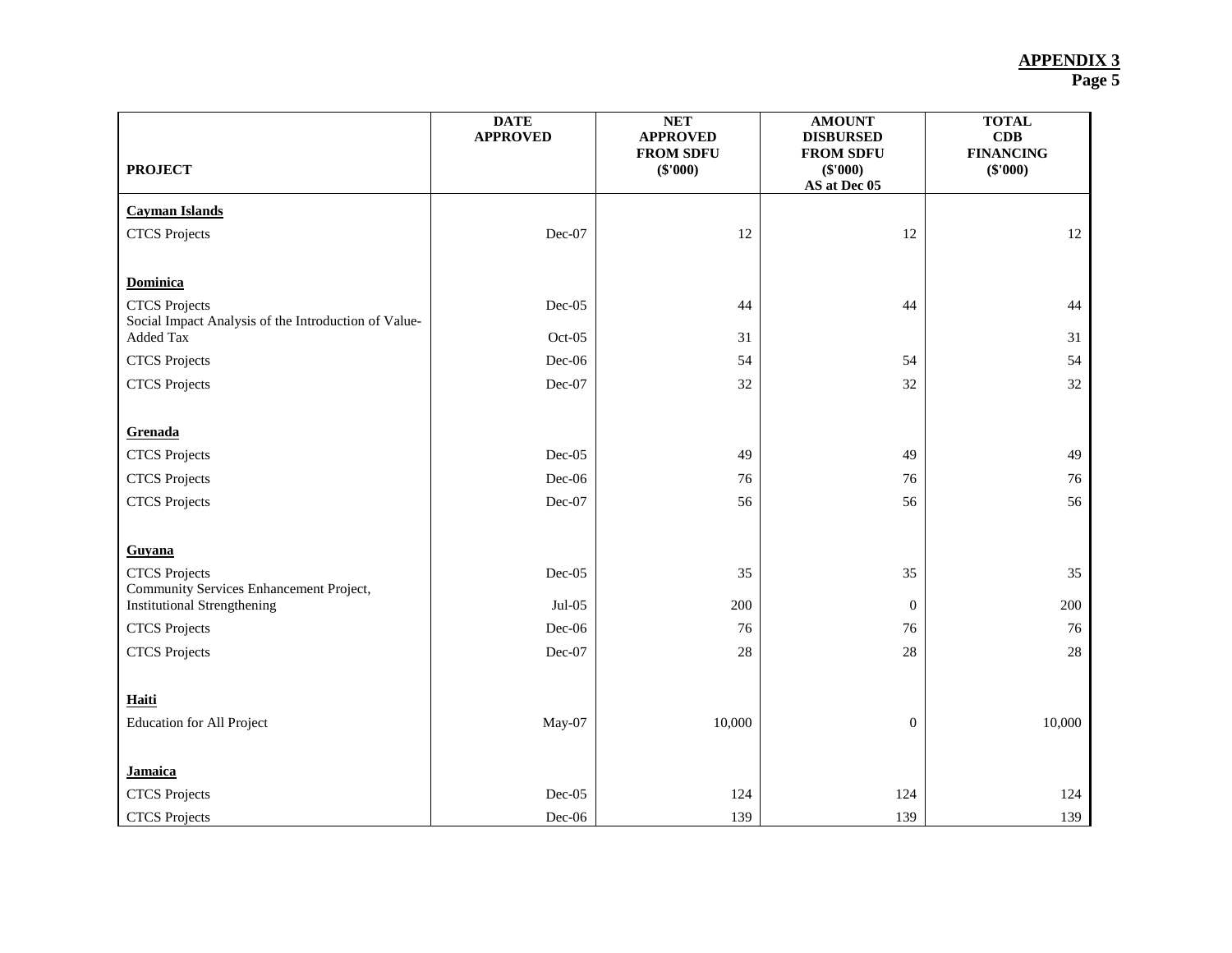| <b>PROJECT</b>                               | <b>DATE</b><br><b>APPROVED</b> | <b>NET</b><br><b>APPROVED</b><br><b>FROM SDFU</b><br>$(\$'000)$ | <b>AMOUNT</b><br><b>DISBURSED</b><br><b>FROM SDFU</b><br>$(\$'000)$<br>AS at Dec 05 | <b>TOTAL</b><br>CDB<br><b>FINANCING</b><br>$(\$'000)$ |
|----------------------------------------------|--------------------------------|-----------------------------------------------------------------|-------------------------------------------------------------------------------------|-------------------------------------------------------|
| <b>CTCS</b> Projects                         | Dec-07                         | 93                                                              | 93                                                                                  | 93                                                    |
|                                              |                                |                                                                 |                                                                                     |                                                       |
| <b>Montserrat</b>                            |                                |                                                                 |                                                                                     |                                                       |
| <b>CTCS</b> Projects                         | $Dec-05$                       | 9                                                               | 9                                                                                   | 9                                                     |
| <b>CTCS</b> Projects                         | $Dec-06$                       | $\tau$                                                          |                                                                                     |                                                       |
| <b>CTCS</b> Projects                         | Dec-07                         | 55                                                              | 55                                                                                  | 55                                                    |
|                                              |                                |                                                                 |                                                                                     |                                                       |
| <b>St. Kitts and Nevis</b>                   |                                |                                                                 |                                                                                     |                                                       |
| <b>CTCS</b> Projects                         | $Dec-05$                       | 40                                                              | 40                                                                                  | 40                                                    |
| TA for Nevis Water Resource Management Study | $Jul-05$                       | 42                                                              | 27                                                                                  | 42                                                    |
| <b>CTCS</b> Projects                         | $Dec-06$                       | 118                                                             | 118                                                                                 | 118                                                   |
| <b>CTCS</b> Projects                         | Dec-07                         | $22\,$                                                          | 22                                                                                  | 22                                                    |
|                                              |                                |                                                                 |                                                                                     |                                                       |
| <b>St. Lucia</b>                             |                                |                                                                 |                                                                                     |                                                       |
| <b>CTCS</b> Projects                         | $Dec-05$                       | 12                                                              | 12                                                                                  | 12                                                    |
| <b>CTCS</b> Projects                         | $Dec-06$                       | 32                                                              | 32                                                                                  | 32                                                    |
| <b>CTCS</b> Projects                         | $Dec-07$                       | 8                                                               | 8                                                                                   | 8                                                     |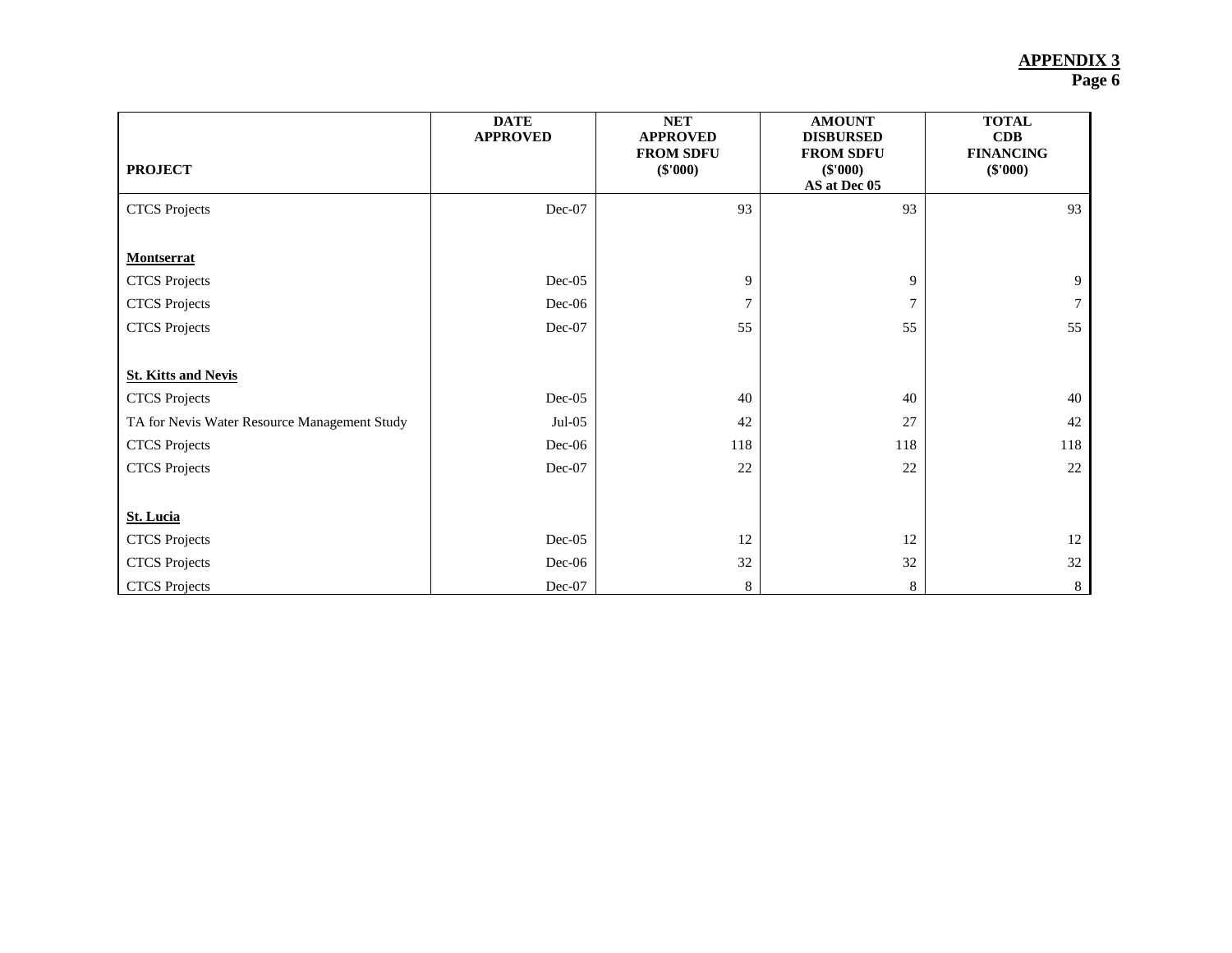| <b>DATE</b><br><b>APPROVED</b> | <b>NET</b><br><b>APPROVED</b><br><b>FROM SDFU</b><br>$(\$'000)$ | <b>AMOUNT</b><br><b>DISBURSED</b><br><b>FROM SDFU</b><br>$(\$'000)$ | <b>TOTAL</b><br>CDB<br><b>FINANCING</b><br>$(\$'000)$ |
|--------------------------------|-----------------------------------------------------------------|---------------------------------------------------------------------|-------------------------------------------------------|
|                                |                                                                 |                                                                     |                                                       |
| Dec-05                         | 28                                                              | 28                                                                  | 28                                                    |
| Dec-07                         | 12                                                              | 12                                                                  | 12                                                    |
|                                |                                                                 |                                                                     |                                                       |
| Dec-05                         | $\overline{7}$                                                  | 7                                                                   | $\tau$                                                |
| Dec-06                         | 46                                                              | 46                                                                  | 46                                                    |
| Dec-07                         | 26                                                              | 26                                                                  | 26                                                    |
| $Dec-05$                       | 8                                                               | 8                                                                   | 8                                                     |
|                                |                                                                 |                                                                     |                                                       |
| $Mar-05$                       | 15                                                              | 15                                                                  | 44                                                    |
| $Mar-05$                       | 37                                                              | 10                                                                  | 37                                                    |
| May-05                         | 124                                                             | 95                                                                  | 124                                                   |
| Oct-05                         | 40                                                              | 24                                                                  | 40                                                    |
| $Oct-05$                       | 150                                                             | $\Omega$                                                            | 150                                                   |
| $Oct-05$                       | 3,150                                                           | $\boldsymbol{0}$                                                    | 3,150                                                 |
| $Dec-05$                       | 375                                                             | $\mathbf{0}$                                                        | 375                                                   |
| Dec-05                         | 15                                                              | 10                                                                  | 15                                                    |
| Dec-05                         | 12                                                              | 12                                                                  | 12<br>47                                              |
|                                | Mar-06                                                          | 47                                                                  | AS at Dec 05<br>47                                    |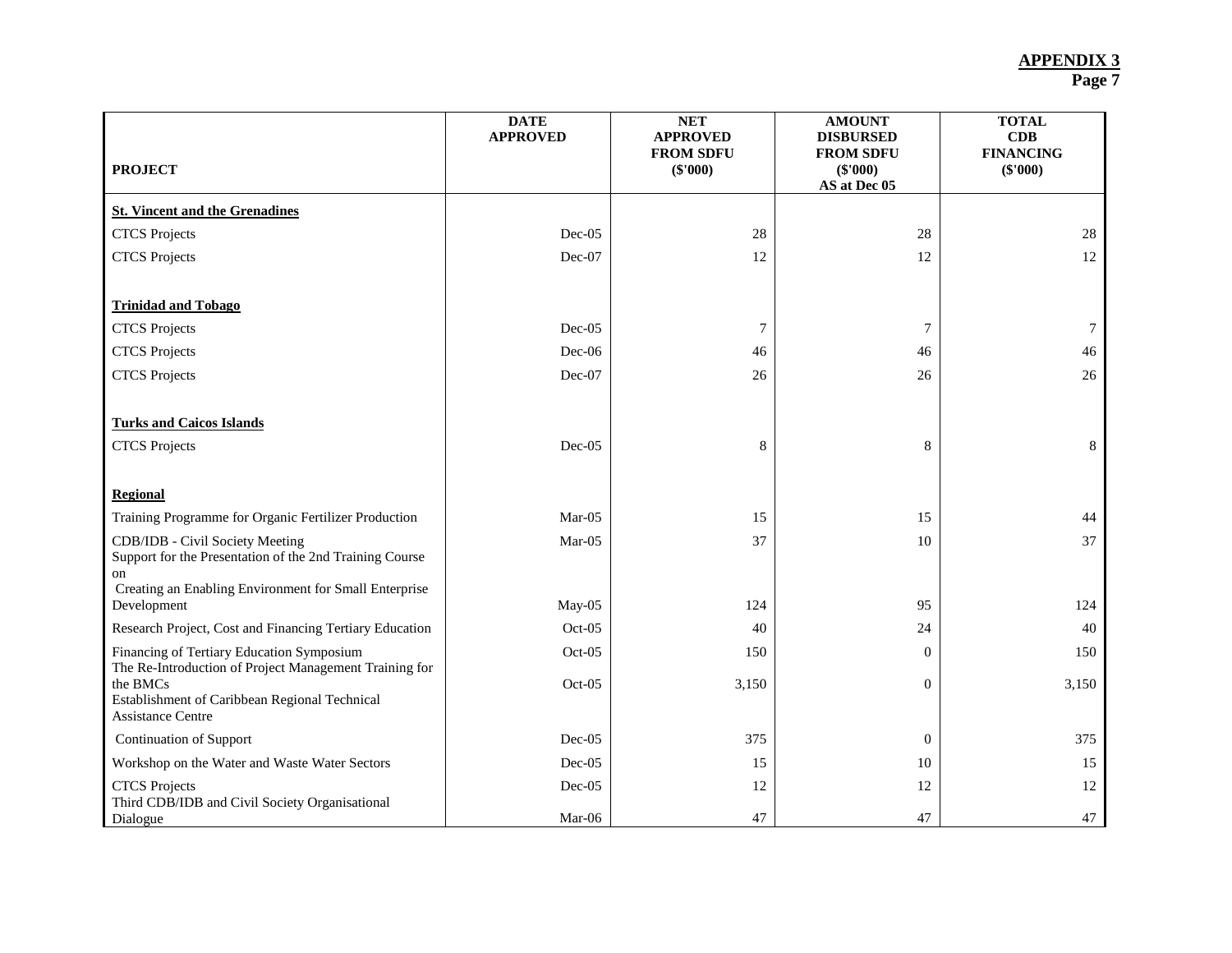| <b>PROJECT</b>                                                                                                                                                                       | <b>DATE</b><br><b>APPROVED</b> | <b>NET</b><br><b>APPROVED</b><br><b>FROM SDFU</b><br>$(\$'000)$ | <b>AMOUNT</b><br><b>DISBURSED</b><br><b>FROM SDFU</b><br>(\$'000) | <b>TOTAL</b><br>CDB<br><b>FINANCING</b><br>(\$'000) |
|--------------------------------------------------------------------------------------------------------------------------------------------------------------------------------------|--------------------------------|-----------------------------------------------------------------|-------------------------------------------------------------------|-----------------------------------------------------|
| Financing Meetings of Regional Experts in the Health                                                                                                                                 |                                |                                                                 | AS at Dec 05                                                      |                                                     |
| Sector                                                                                                                                                                               | $Mar-06$                       | 36                                                              | 7                                                                 | 36                                                  |
| Seventh Annual SALISES Meeting.                                                                                                                                                      | May-06                         | 10                                                              | 10                                                                | 10                                                  |
| Establishment of a UWI Consultancy Firm                                                                                                                                              | Jul-06                         | 150                                                             | 104                                                               | 150                                                 |
| Fifth Microfinance Roundtable                                                                                                                                                        | $Jul-06$                       | 8                                                               | 6                                                                 | 8                                                   |
| Caribbean Trade and Investment Report 2005<br>Study Attachments to Selected International Trade                                                                                      | $Jul-06$                       | 25                                                              | 23                                                                | 25                                                  |
| Agencies                                                                                                                                                                             | $Jul-06$                       | 12                                                              | $\Omega$                                                          | 12                                                  |
| Participants of BMCs at CHA Industry Conference 2006<br>Feasibility Study on the Establishment of a Regional<br>Health Insurance                                                     | Jul-06                         | 32                                                              | 25                                                                | 32                                                  |
| Mechanism.                                                                                                                                                                           | Dec-06                         | 270                                                             | $\theta$                                                          | 270                                                 |
| Workshop Entitled "Works Tender and Contract<br>Management"                                                                                                                          | $Dec-06$                       | 28                                                              | $\theta$                                                          | 28                                                  |
| Caribbean Studies Association 31st Annual Conference                                                                                                                                 | $Dec-06$                       | 8                                                               |                                                                   | 8                                                   |
| Caribbean Anthurium Industry Development Workshop<br>Fourth CDB/IDB and Civil Society Organisational                                                                                 | Dec-06                         | 17                                                              | 13                                                                | 17                                                  |
| Dialogue                                                                                                                                                                             | Feb-07                         | 41                                                              | 30                                                                | 41                                                  |
| Conference on Development Banking in the Caribbean<br>Support for the Presentation of a Training Course on<br><b>Improving Small</b><br>and Medium Sized Enterprise Financing in the | Feb-07                         | 92                                                              | 69                                                                | 92                                                  |
| Caribbean<br>Participation of BMCs in the Development of a<br>Caribbean Agricultural                                                                                                 | May-07                         | 69                                                              | 64                                                                | 69                                                  |
| Monitoring and Evaluation Information System - IICA.<br>Support for the Transformation Process - LIAT (1974)                                                                         | May-07                         | 50                                                              | $\overline{0}$                                                    | 50                                                  |
| Limited                                                                                                                                                                              | $Jul-07$                       | 500                                                             | $\Omega$                                                          | 500                                                 |
| Evaluation of Greenhouse Technology in Crop<br>Production                                                                                                                            | Jul-07                         | 50                                                              | 19                                                                | 50                                                  |
| Literacy and Numeracy in the Caribbean                                                                                                                                               | Oct-07                         | 16                                                              | $\Omega$                                                          | 16                                                  |
| Operationalisation of the Caricom Development Fund<br>Workshop Entitled " II Sub-Regional Workshop in the                                                                            | Oct-07                         | 44                                                              | 39                                                                | 44                                                  |
| Caribbean"                                                                                                                                                                           | Oct-07                         | 20                                                              | 10                                                                | 20                                                  |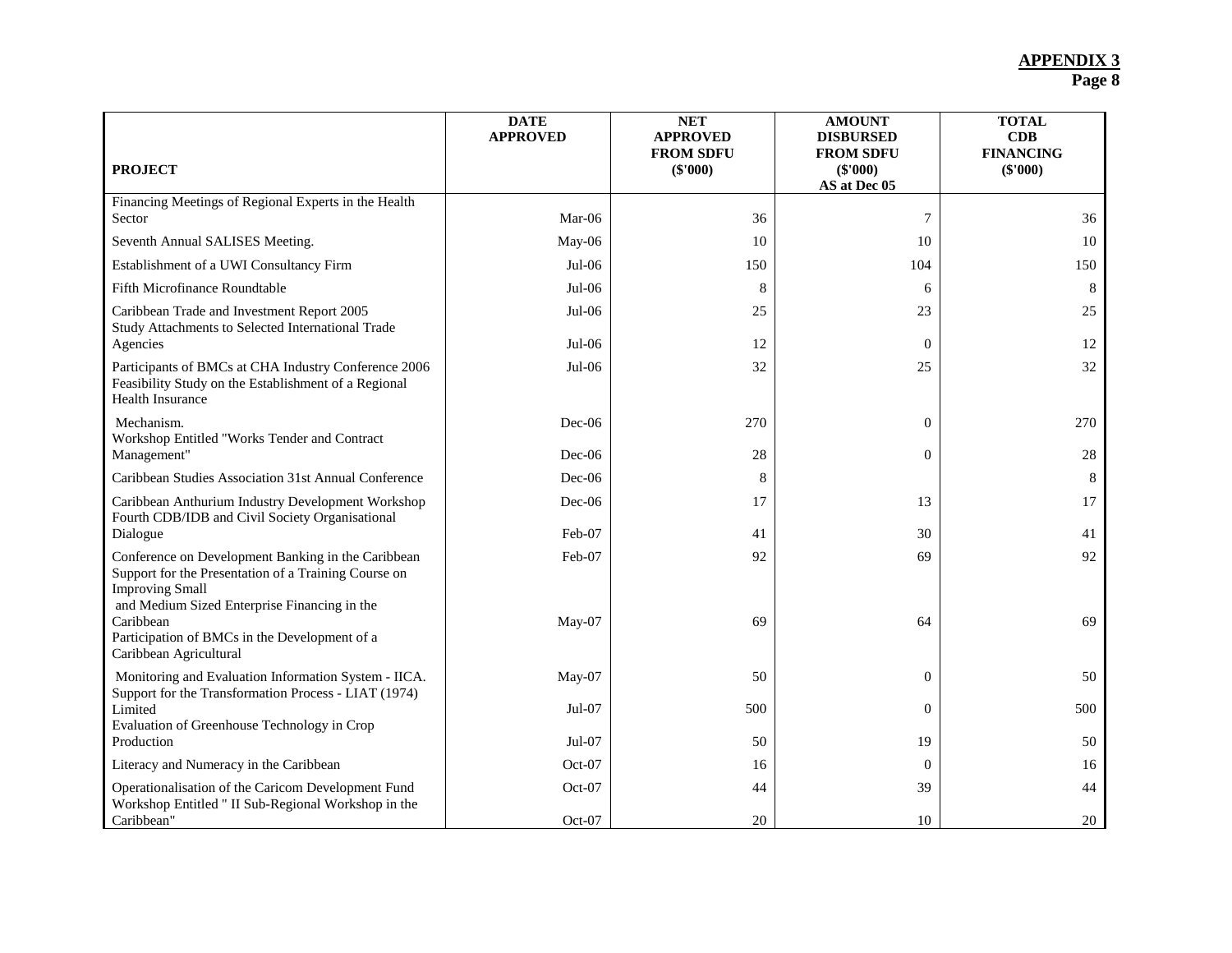| <b>PROJECT</b>                                                                              | <b>DATE</b><br><b>APPROVED</b> | <b>NET</b><br><b>APPROVED</b><br><b>FROM SDFU</b><br>$(\$'000)$ | <b>AMOUNT</b><br><b>DISBURSED</b><br><b>FROM SDFU</b><br>$(\$'000)$ | <b>TOTAL</b><br>CDB<br><b>FINANCING</b><br>(S'000) |
|---------------------------------------------------------------------------------------------|--------------------------------|-----------------------------------------------------------------|---------------------------------------------------------------------|----------------------------------------------------|
|                                                                                             |                                |                                                                 | AS at Dec 05                                                        |                                                    |
| Consultancy for Promoting the Use of Sovereign Ratings                                      | $Oct-07$                       | 149                                                             | 82                                                                  | 149                                                |
| Development of Distance Learning Course in Tourism                                          | $Oct-07$                       | 100                                                             |                                                                     | 100                                                |
| Caribbean Microfinance Capacity Building Programme<br><b>CARIB-CAP</b>                      | $Dec-07$                       | 276                                                             |                                                                     | 276                                                |
| IDB/CDB Housing Conference 2007                                                             | Dec-07                         | 20                                                              | 17                                                                  | 20                                                 |
| Standing Committee of Caribbean Statisticians<br>Training Course on SME Cluster and Network | $Dec-07$                       | 22                                                              | 0                                                                   | 22                                                 |
| Development                                                                                 | $Dec-07$                       | 49                                                              | 3                                                                   | 49                                                 |
| <b>CTCS</b> Projects                                                                        | Dec-07                         | 155                                                             | 155                                                                 | 155                                                |
| Country Poverty Assessments and Poverty Reduction<br>Strategies                             | $May-06$                       | 3,126                                                           | 330                                                                 | 3,715                                              |
| Conference on Youth, Crime and Violence: Prevention<br>and Intervention in the OECS.        | $Dec-06$                       | 16                                                              | 10                                                                  | 16                                                 |
| Youth Business Trusts - Strategic Planning Workshop                                         | Dec-07                         | 26                                                              | 17                                                                  | 26                                                 |
| Development of a Gender Policy                                                              | $Dec-07$                       | 146                                                             |                                                                     | 146                                                |
|                                                                                             |                                |                                                                 |                                                                     |                                                    |
| <b>SUB-TOTAL GRANTS</b>                                                                     |                                | 21,619                                                          | 2,942                                                               | 22,237                                             |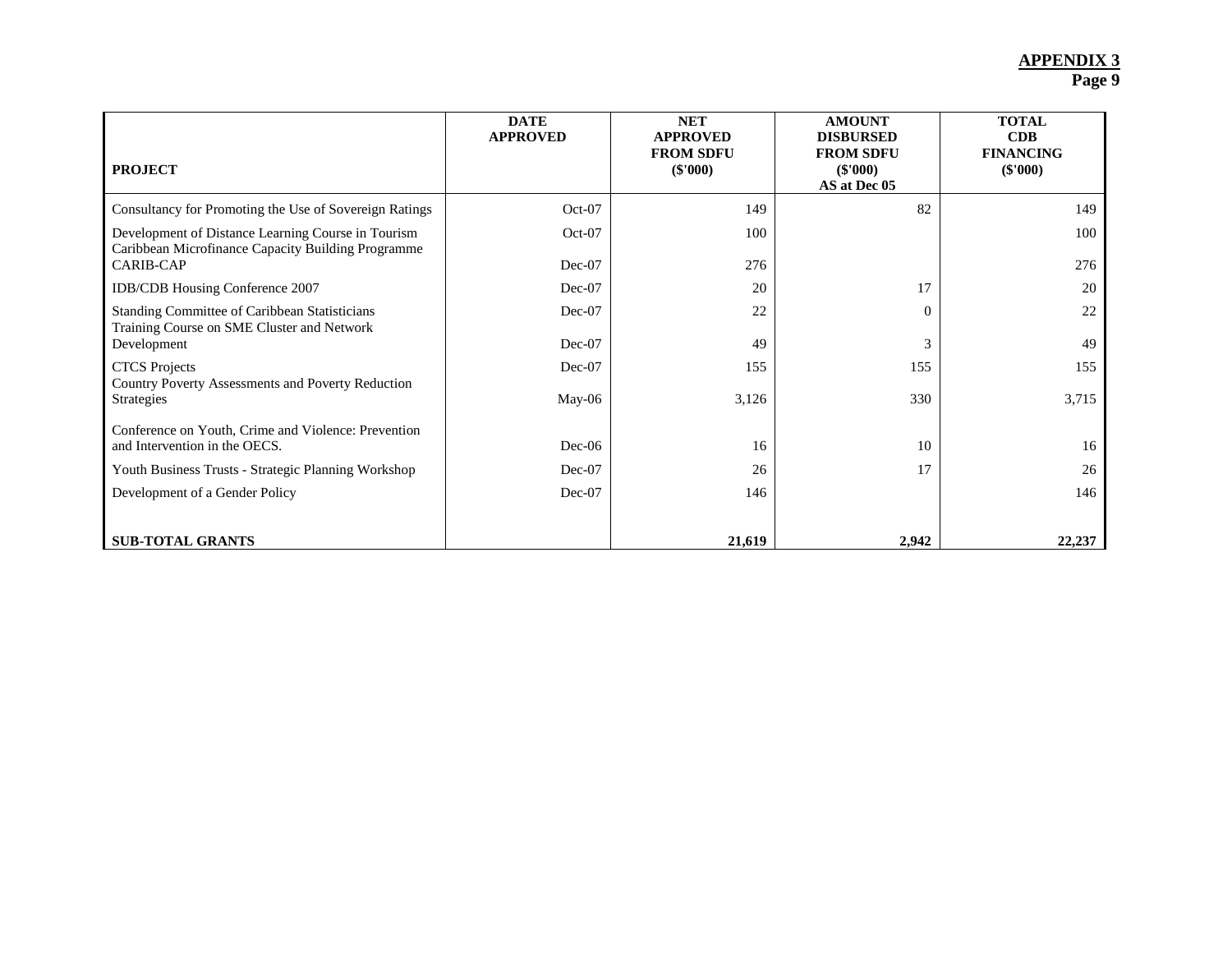| <b>PROJECT</b>                                                                                                                                                                                                                 | <b>DATE</b><br><b>APPROVED</b> | <b>NET</b><br><b>APPROVED</b><br><b>FROM SDFU</b><br>$(\$'000)$ | <b>AMOUNT</b><br><b>DISBURSED</b><br><b>FROM SDFU</b><br>(\$'000)<br>AS at Dec 05 | <b>TOTAL</b><br>CDB<br><b>FINANCING</b><br>(\$'000) |
|--------------------------------------------------------------------------------------------------------------------------------------------------------------------------------------------------------------------------------|--------------------------------|-----------------------------------------------------------------|-----------------------------------------------------------------------------------|-----------------------------------------------------|
| <b>CAPABILITY ENHANCEMENT - LOANS AND</b><br><b>GRANTS</b>                                                                                                                                                                     |                                | 55,356                                                          | 3,342                                                                             | 121,668                                             |
| <b>VULNERABILITY</b>                                                                                                                                                                                                           |                                |                                                                 |                                                                                   |                                                     |
| <b>LOANS:</b>                                                                                                                                                                                                                  |                                |                                                                 |                                                                                   |                                                     |
| <b>Barbados</b><br>Natural Disaster Management - Immediate Response<br>Loan<br>To finance cleaning of debris, shoring-up of damaged<br>structures, and<br>construction of near-shore protective structures<br>(Worthing Beach) | $Dec-06$                       | 500                                                             | $\mathbf{0}$                                                                      | 500                                                 |
| Dominica<br><b>Carib Territory Community Capacity Building</b><br>Project<br>To finance roads, community resource centres, training in<br>house<br>retrofit, institutional strengthening and an Enterprise and<br>Cultural     |                                |                                                                 |                                                                                   |                                                     |
| Development facility in the Territory.                                                                                                                                                                                         | $Dec-07$                       | 2,486                                                           | $\mathbf{0}$                                                                      | 2,486                                               |
| <b>Grenada</b><br>Natural Disaster Management, Immediate Response<br>Loan<br>To finance the clearing and cleaning of affected areas and<br>the                                                                                 |                                |                                                                 |                                                                                   |                                                     |
| emergency restoration of essential services.                                                                                                                                                                                   | Oct-05                         | 500                                                             | 250                                                                               | 675                                                 |
| <b>Hurricane Reconstruction Support Loan</b><br>To assist the government in meeting its financial<br>obligations, in order<br>to sustain an economic recovery programme - 2nd Loan.                                            | Dec-05                         | 5,413                                                           | $\mathbf{0}$                                                                      | 5,413                                               |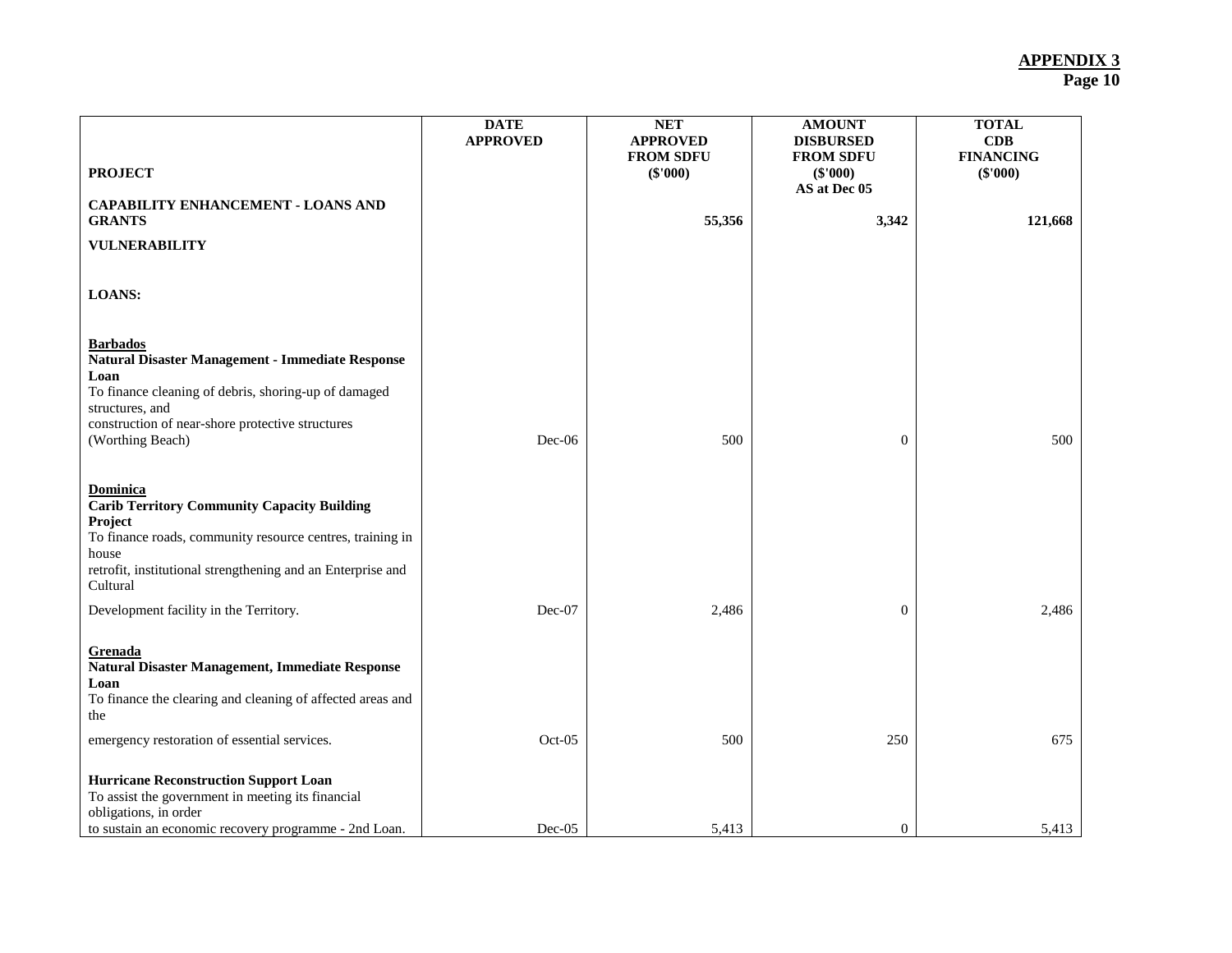| <b>DATE</b><br><b>APPROVED</b> | <b>NET</b><br><b>APPROVED</b><br><b>FROM SDFU</b><br>$(\$'000)$ | <b>AMOUNT</b><br><b>DISBURSED</b><br><b>FROM SDFU</b><br>(\$'000) | <b>TOTAL</b><br>CDB<br><b>FINANCING</b><br>$(\$'000)$ |
|--------------------------------|-----------------------------------------------------------------|-------------------------------------------------------------------|-------------------------------------------------------|
|                                |                                                                 |                                                                   |                                                       |
| $Dec-05$                       | 2,500                                                           | $\mathbf{0}$                                                      | 5,200                                                 |
|                                |                                                                 |                                                                   |                                                       |
|                                |                                                                 |                                                                   |                                                       |
| $Mar-05$                       | 500                                                             | 311                                                               | 500                                                   |
|                                |                                                                 |                                                                   |                                                       |
| Dec-07                         | 12,500                                                          | $\mathbf{0}$                                                      | 20,500                                                |
|                                |                                                                 |                                                                   |                                                       |
| May-06                         | 2,000                                                           | 552                                                               | 2,000                                                 |
|                                | 26,399                                                          | 1,113                                                             | 37,274                                                |
|                                |                                                                 |                                                                   | AS at Dec 05                                          |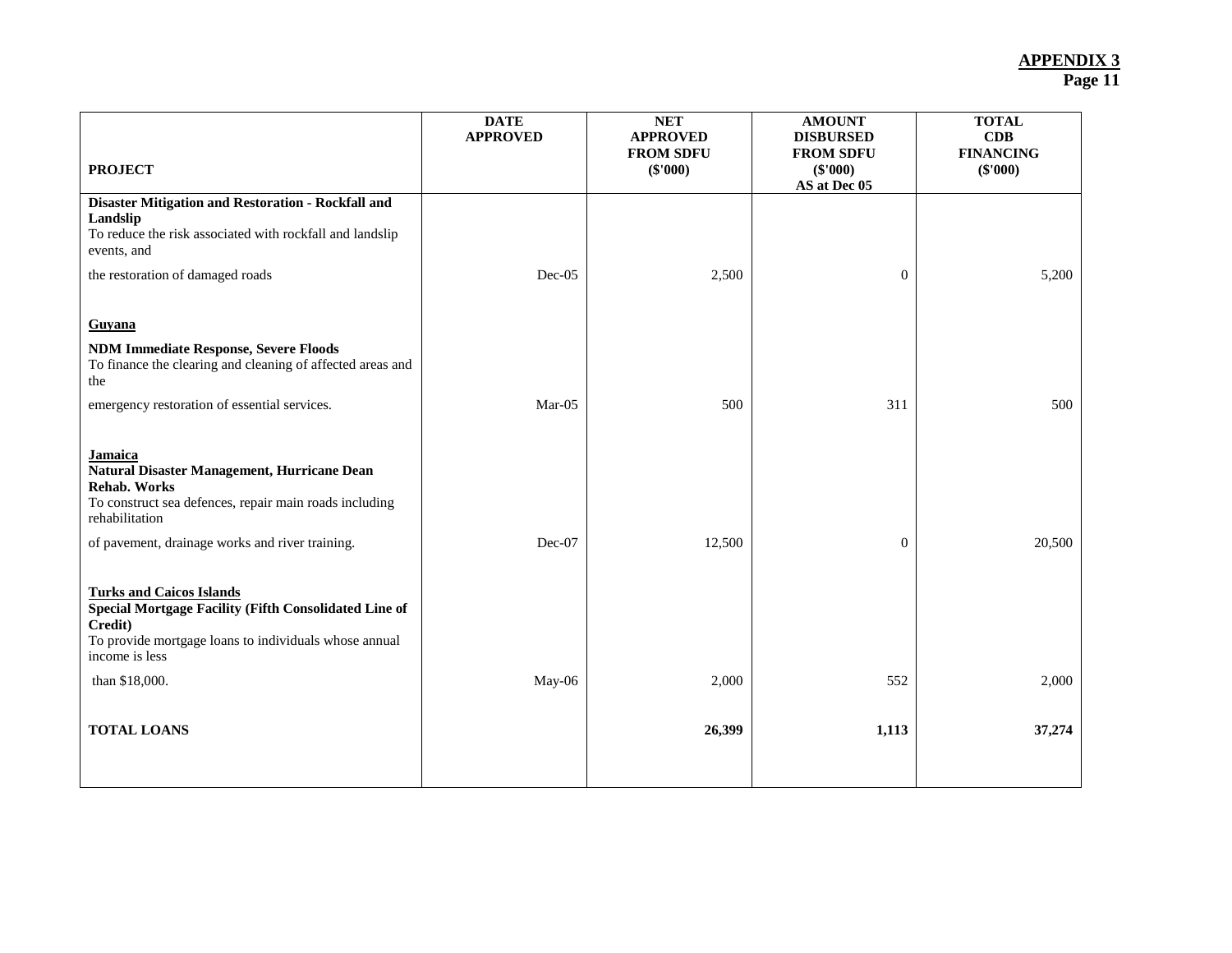|                                                       | <b>DATE</b><br><b>APPROVED</b> | <b>NET</b><br><b>APPROVED</b><br><b>FROM SDFU</b> | <b>AMOUNT</b><br><b>DISBURSED</b><br><b>FROM SDFU</b> | <b>TOTAL</b><br>CDB<br><b>FINANCING</b> |
|-------------------------------------------------------|--------------------------------|---------------------------------------------------|-------------------------------------------------------|-----------------------------------------|
| <b>PROJECT</b>                                        |                                | $(\$'000)$                                        | $(\$'000)$<br>AS at Dec 05                            | (\$'000)                                |
| <b>GRANTS:</b>                                        |                                |                                                   |                                                       |                                         |
| <b>Barbados</b>                                       |                                |                                                   |                                                       |                                         |
| Natural Disaster Management - Immediate Response      | Dec-06                         | 20                                                | $20\,$                                                | $20\,$                                  |
|                                                       |                                |                                                   |                                                       |                                         |
| <b>Belize</b>                                         |                                |                                                   |                                                       |                                         |
| Natural Disaster Management - Emergency Relief        | Dec-07                         | 100                                               | 50                                                    | 100                                     |
|                                                       |                                |                                                   |                                                       |                                         |
| <b>Dominica</b>                                       |                                |                                                   |                                                       |                                         |
| Natural Disaster Management - Emergency Relief        | Dec-07                         | 100                                               | 50                                                    | 100                                     |
| Carib Territory Community Capacity Building Project - |                                |                                                   |                                                       |                                         |
| Institutional                                         |                                |                                                   |                                                       |                                         |
| Strengthening.                                        | Dec-07                         | 259                                               |                                                       | 259                                     |
| Carib Territory Community Capacity Building Project - |                                |                                                   |                                                       |                                         |
| Supervision                                           |                                |                                                   |                                                       |                                         |
| Services and Mid-term Review.                         | Dec-07                         | 54                                                |                                                       | 54                                      |
|                                                       |                                |                                                   |                                                       |                                         |
| Grenada                                               |                                |                                                   |                                                       |                                         |
| Consultancy Services NDM - Hurricane Emily            | Oct-05                         | 20                                                | $\mathbf{0}$                                          | 20                                      |
|                                                       |                                |                                                   |                                                       |                                         |
| Guyana                                                |                                |                                                   |                                                       |                                         |
| Natural Disaster Emergency Relief - Severe Floods     | $Mar-05$                       | 100                                               | 50                                                    | 100                                     |
| <b>Consultancy Services - Severe Floods</b>           | $Mar-05$                       | 20                                                | 20                                                    | 20                                      |
|                                                       |                                |                                                   |                                                       |                                         |
| <b>Jamaica</b>                                        |                                |                                                   |                                                       |                                         |
| Natural Hazard Impact Assessment Training Programme   | Dec-06                         | 7                                                 | 7                                                     | $\tau$                                  |
| Natural Disaster Management - Emergency Relief        | Dec-07                         | 100                                               | 50                                                    | 100                                     |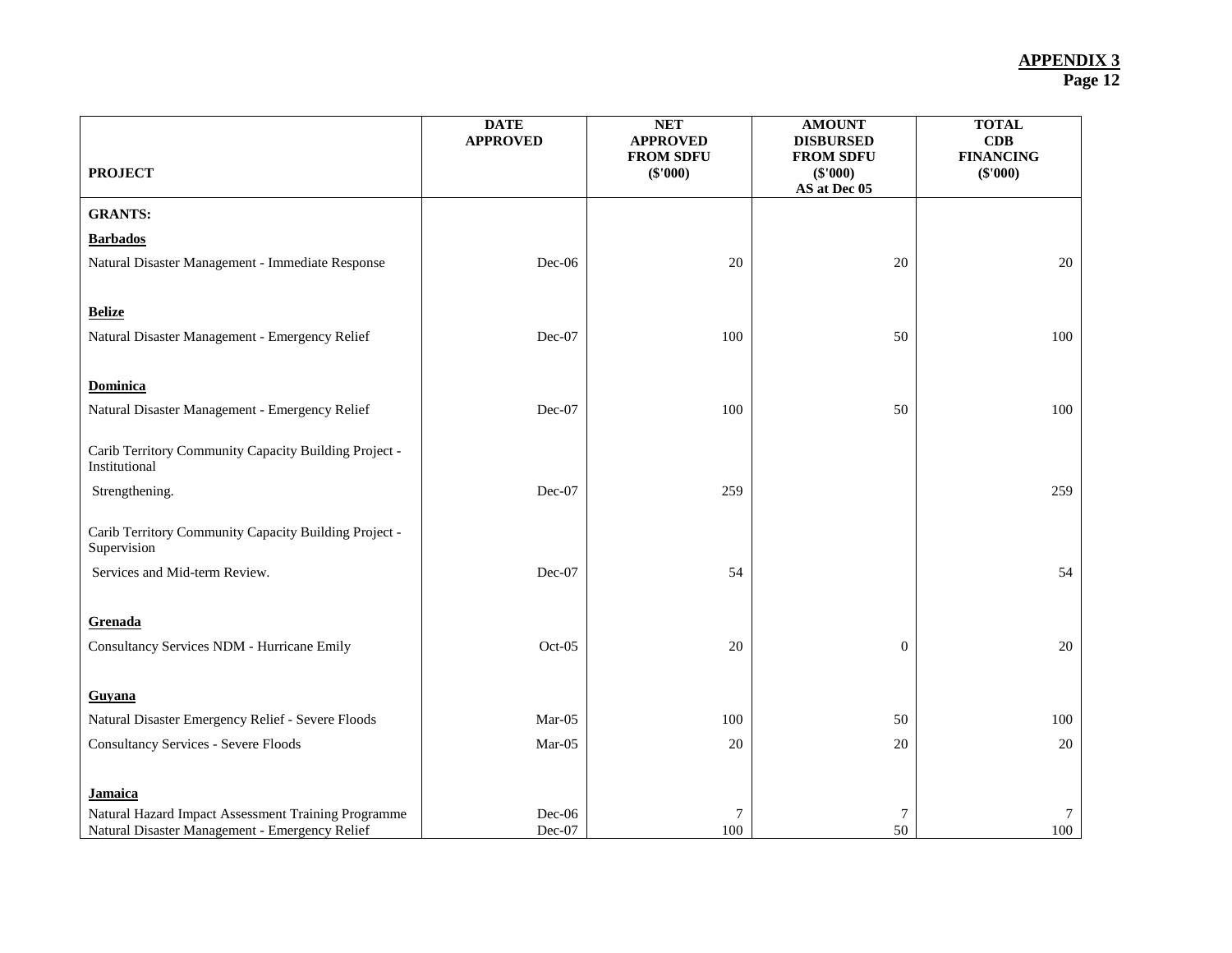| <b>PROJECT</b>                                                                                                                                              | <b>DATE</b><br><b>APPROVED</b> | <b>NET</b><br><b>APPROVED</b><br><b>FROM SDFU</b><br>$(\$'000)$ | <b>AMOUNT</b><br><b>DISBURSED</b><br><b>FROM SDFU</b><br>(\$'000)<br>AS at Dec 05 | <b>TOTAL</b><br>CDB<br><b>FINANCING</b><br>$(\$'000)$ |
|-------------------------------------------------------------------------------------------------------------------------------------------------------------|--------------------------------|-----------------------------------------------------------------|-----------------------------------------------------------------------------------|-------------------------------------------------------|
| <b>St. Kitts and Nevis</b>                                                                                                                                  |                                |                                                                 |                                                                                   |                                                       |
| Short-Term Advisor, Transition Management Team -<br><b>Sugar Industry</b>                                                                                   | $Jul-05$                       | 70                                                              | $\mathbf{0}$                                                                      | 70                                                    |
| Counselling for Employees of Sugar Manufacturing<br>Corporation                                                                                             | Dec-05                         | 30                                                              | 12                                                                                | 30                                                    |
|                                                                                                                                                             |                                |                                                                 |                                                                                   |                                                       |
| <b>Regional</b><br>Child Focus III: Strengthening Early Childhood<br>Education<br>Seventh Biennial Conference of Association of C'Bean<br>Social            | Mar-05                         | 150                                                             | $\overline{0}$                                                                    | 150                                                   |
| <b>Work Educators</b>                                                                                                                                       | $Oct-05$                       | 10                                                              | $\overline{0}$                                                                    | 10                                                    |
| Caribbean Community Early Childhood Policy Forum                                                                                                            | May-06                         | 14                                                              | $\overline{0}$                                                                    | 14                                                    |
| Caribbean Catastrophic Risk Insurance Facility:<br>Contribution to IDA<br><b>Consultancy Services for Natural Disaster Risk</b><br><b>Management Assess</b> | May-07                         | 5,000                                                           |                                                                                   | 5,000                                                 |
| Assessment.                                                                                                                                                 | Oct-07                         | 250                                                             |                                                                                   | 250                                                   |
| Strengthening the Disaster Mitigation Efforts of<br>Microfinance<br>Institutions in the Caribbean.                                                          | Dec-07                         | 250                                                             |                                                                                   | 250                                                   |
|                                                                                                                                                             |                                |                                                                 |                                                                                   |                                                       |
| <b>SUB-TOTAL - GRANTS</b>                                                                                                                                   |                                | 6,554                                                           | 259                                                                               | 6,554                                                 |
| <b>VULNERABILITY - LOANS AND GRANTS</b>                                                                                                                     |                                | 32,953                                                          | 1,372                                                                             | 43,828                                                |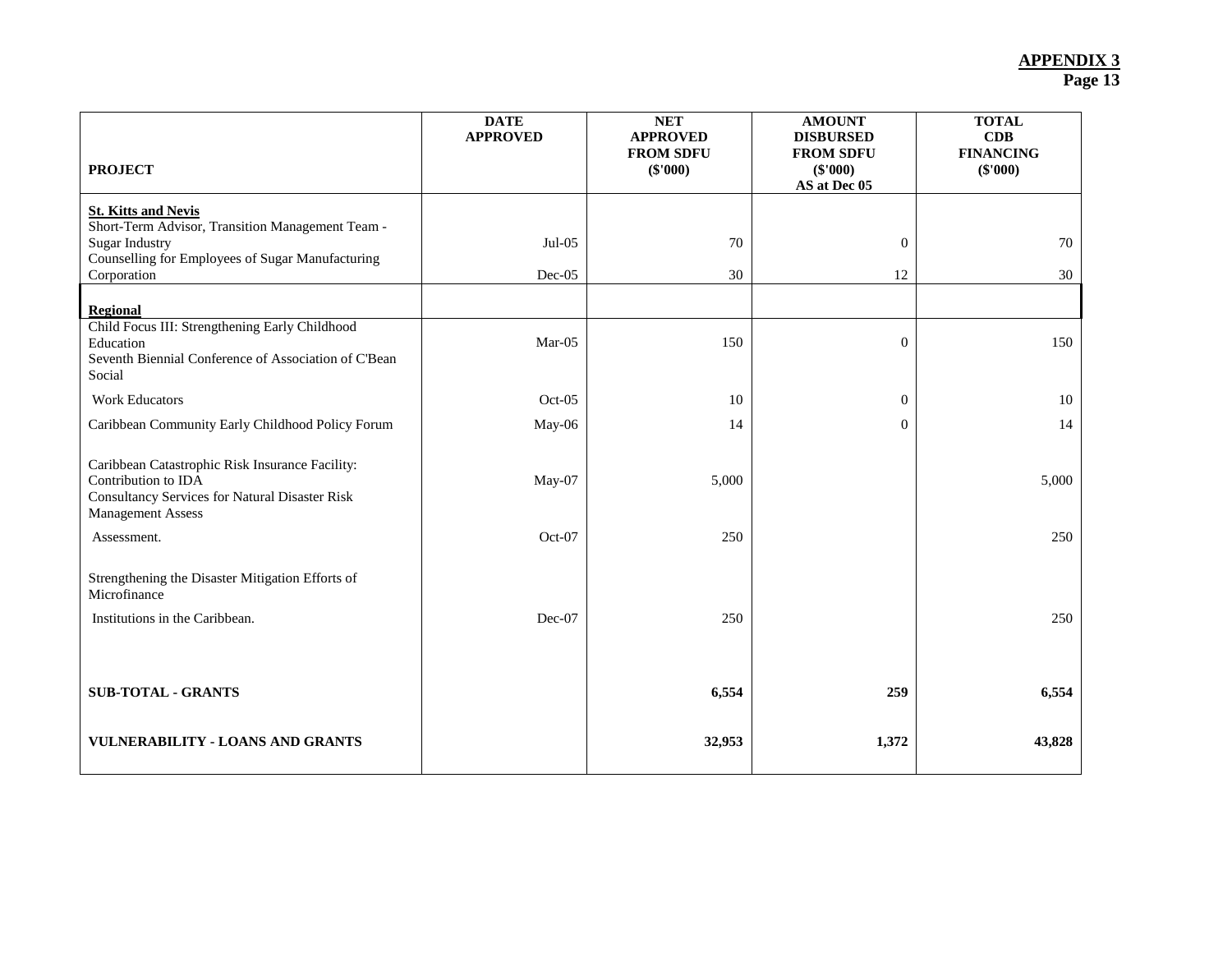|                                                                                                                                                                                                                  | <b>DATE</b><br><b>APPROVED</b> | <b>NET</b><br><b>APPROVED</b><br><b>FROM SDFU</b> | <b>AMOUNT</b><br><b>DISBURSED</b><br><b>FROM SDFU</b> | <b>TOTAL</b><br>CDB<br><b>FINANCING</b> |
|------------------------------------------------------------------------------------------------------------------------------------------------------------------------------------------------------------------|--------------------------------|---------------------------------------------------|-------------------------------------------------------|-----------------------------------------|
| <b>PROJECT</b>                                                                                                                                                                                                   |                                | (\$'000)                                          | (\$'000)<br>AS at Dec 05                              | $(\$'000)$                              |
| <b>GOOD GOVERNANCE</b>                                                                                                                                                                                           |                                |                                                   |                                                       |                                         |
| <b>LOANS:</b>                                                                                                                                                                                                    |                                |                                                   |                                                       |                                         |
| <b>Belize</b>                                                                                                                                                                                                    |                                |                                                   |                                                       |                                         |
| <b>Policy-based Loan</b><br>To support policy and institutional reforms while helping the<br>govern-<br>ment to improve its debt dynamics by using the proceeds of<br>the loan to                                |                                |                                                   |                                                       |                                         |
| replace some of its high-cost debt.                                                                                                                                                                              | Dec-06                         | 10,000                                            | $\boldsymbol{0}$                                      | 25,000                                  |
| Modernisation of the Customs and Excise Department<br>To automate customs data systems, procure information<br>technology<br>conduct a post-implementation audit of the new system in 12<br>months.              | May-07                         | 2,516                                             | $\overline{0}$                                        | 2,516                                   |
| <b>St. Kitts and Nevis</b>                                                                                                                                                                                       |                                |                                                   |                                                       |                                         |
| <b>Corporatisation of the Electricity Department - TA</b><br>To reform the power sector by facilitating the corporatisation<br>of the<br>electricity department and providing scope for liberalisation<br>of the |                                |                                                   |                                                       |                                         |
| power generation market.                                                                                                                                                                                         | Dec-05                         | 600                                               | $\overline{0}$                                        | 600                                     |
| <b>Policy-based Loan</b><br>To support policy and institutional reforms while helping the<br>govern-<br>ment to improve its debt dynamics by using the proceeds of<br>the loan to                                |                                |                                                   |                                                       |                                         |
| replace some of its high-cost debt.                                                                                                                                                                              | $Dec-06$                       | 8,000                                             | $\overline{0}$                                        | 20,000                                  |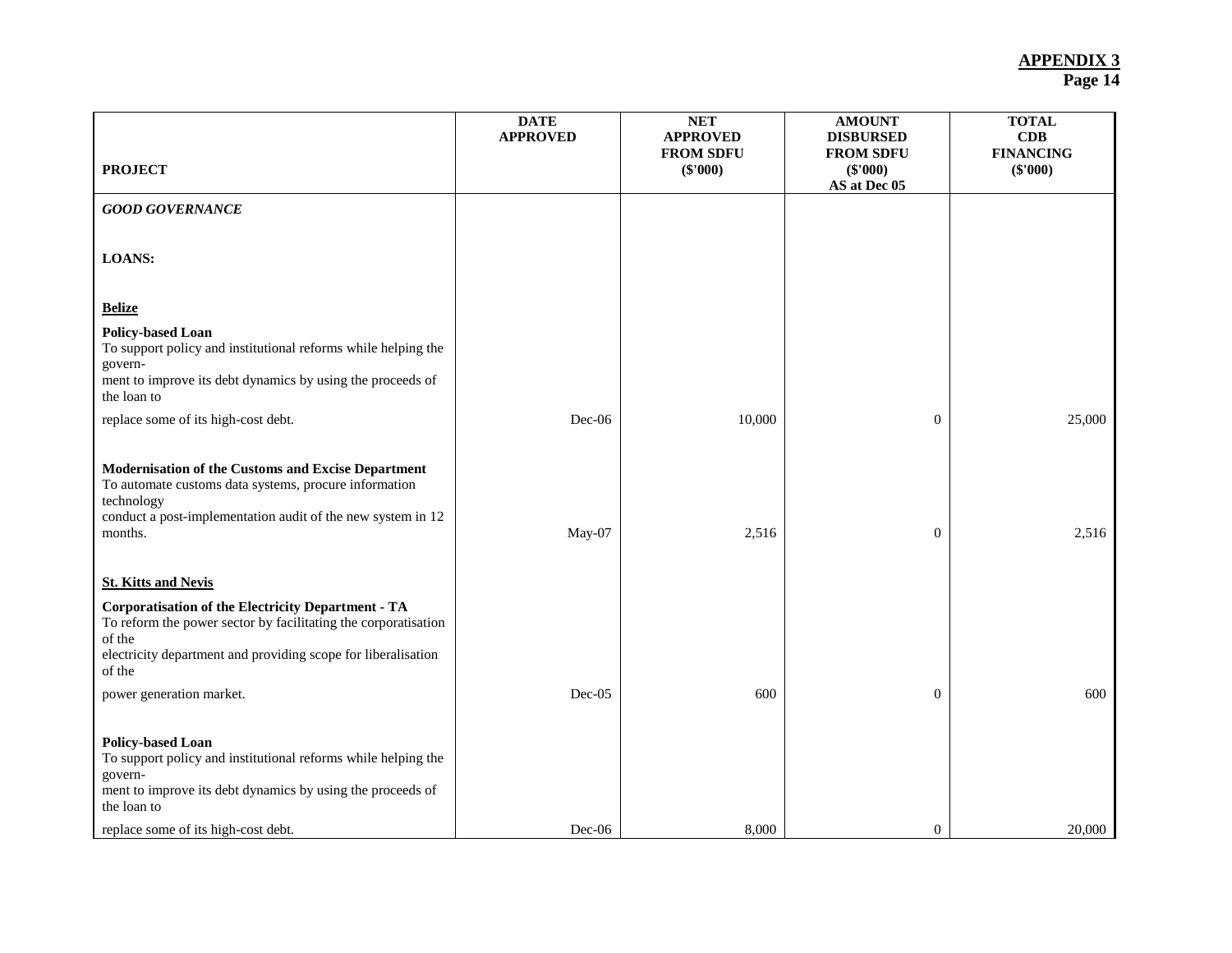|                                                                                                                                      | <b>DATE</b><br><b>APPROVED</b> | <b>NET</b><br><b>APPROVED</b><br><b>FROM SDFU</b> | <b>AMOUNT</b><br><b>DISBURSED</b><br><b>FROM SDFU</b> | <b>TOTAL</b><br>CDB<br><b>FINANCING</b> |
|--------------------------------------------------------------------------------------------------------------------------------------|--------------------------------|---------------------------------------------------|-------------------------------------------------------|-----------------------------------------|
| <b>PROJECT</b>                                                                                                                       |                                | (\$'000)                                          | (\$'000)<br>AS at Dec 05                              | (\$'000)                                |
| <b>SUB-TOTAL - LOANS</b>                                                                                                             |                                | 21,116                                            | $\bf{0}$                                              | 48,116                                  |
| <b>GRANTS:</b>                                                                                                                       |                                |                                                   |                                                       |                                         |
| <b>Antigua and Barbuda</b>                                                                                                           |                                |                                                   |                                                       |                                         |
| Undertaking Strategic Business Planning and Organisational                                                                           |                                |                                                   |                                                       |                                         |
| Strengthening for Public Utilities Authority<br>Institutional Strengthening Programme of the Statistics                              | $Oct-07$                       | 119                                               | $\overline{0}$                                        | 119                                     |
| Division                                                                                                                             | $Dec-07$                       | 263                                               | $\overline{0}$                                        | 263                                     |
| <b>Belize</b><br>Institutional Framework for Conducting Macro-Economic<br>Management                                                 | Oct-07                         | 101                                               | $\mathbf{0}$                                          | 101                                     |
| Modernisation and Revision of Financial Regulations                                                                                  | Oct-07                         | 101                                               | $\overline{0}$                                        | 101                                     |
| <b>Dominica</b><br>Local Govt Reform, National Policy on Local Government<br>Institutional Strengthening of the Ministry of Finance, | Dec-05                         | 148                                               |                                                       | 148                                     |
| Industry and                                                                                                                         |                                |                                                   |                                                       |                                         |
| Planning.                                                                                                                            | Oct-07                         | 14                                                | $\overline{0}$                                        | 49                                      |
| Jamaica                                                                                                                              |                                |                                                   |                                                       |                                         |
| Development Planning Framework<br>Institutional Strengthening of National Environmental                                              | May-06                         | 506                                               | $\overline{0}$                                        | 606                                     |
| Planning Agency                                                                                                                      | $Jul-06$                       | 60                                                | 27                                                    | 60                                      |
| <b>St. Kitts and Nevis</b><br>Corporatisation of the Electricity Department                                                          | $Dec-05$                       | 60                                                | $\mathbf{0}$                                          | 60                                      |
|                                                                                                                                      |                                |                                                   |                                                       |                                         |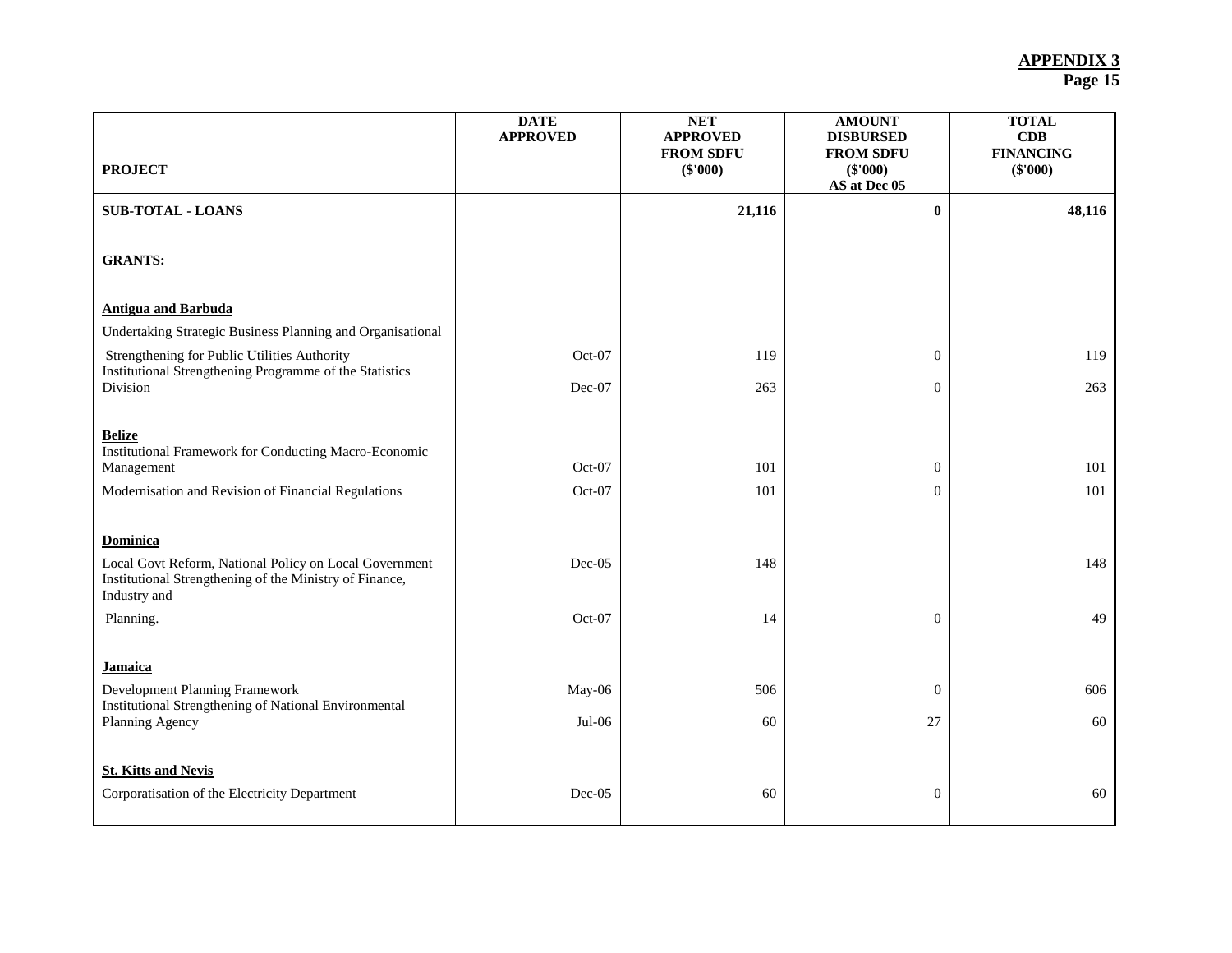|                                                                                                                                   | <b>DATE</b><br><b>APPROVED</b> | <b>NET</b><br><b>APPROVED</b><br><b>FROM SDFU</b> | <b>AMOUNT</b><br><b>DISBURSED</b><br><b>FROM SDFU</b> | <b>TOTAL</b><br>CDB<br><b>FINANCING</b> |
|-----------------------------------------------------------------------------------------------------------------------------------|--------------------------------|---------------------------------------------------|-------------------------------------------------------|-----------------------------------------|
| <b>PROJECT</b>                                                                                                                    |                                | (\$'000)                                          | (\$'000)<br>AS at Dec 05                              | $(\$'000)$                              |
| <b>Regional</b><br>Preparation of a Strategy and Plan for CDB's Operations in<br>Haiti                                            | $Jul-05$                       | 30                                                | 16                                                    | 30                                      |
| Strategic Planning Workshop for the National Development                                                                          |                                |                                                   |                                                       |                                         |
| Foundations in the Eastern Caribbean                                                                                              | $Oct-05$                       | 13                                                | $\theta$                                              | 13                                      |
| Evaluation of the Technical Assistance Programmes of CDB<br>Creating a Sustainable Framework for Monitoring the<br>Achievement of | $Oct-05$                       | 191                                               | $\Omega$                                              | 191                                     |
| the Millennium Development Goals in the Caribbean                                                                                 | $Dec-05$                       | 60                                                | $\overline{0}$                                        | 60                                      |
| Launching of Guidelines for Procurement January 2006<br>Institutional Strengthening, C'bean Community Climate                     | May-06                         | 96                                                | 39                                                    | 96                                      |
| <b>Change Centre</b>                                                                                                              | May-06                         | 35                                                | $\theta$                                              | 35                                      |
| Preparation of Caribbean Building Standards<br>Review of CDB's Unified Special Development Fund -<br>Resource                     | $Oct-06$                       | 1,393                                             | $\Omega$                                              | 1,393                                   |
| Allocation System.<br>Update of CDB's Environmental Policy and Environmental<br>Review                                            | $Dec-06$                       | 40                                                | 35                                                    | 40                                      |
| Guidelines.                                                                                                                       | $Dec-06$                       | 148                                               | $\overline{0}$                                        | 148                                     |
| Strengthening Capacity in Demographic Analysis in Caricom<br>Caribbean Knowledge and Learning Network Project -<br>Improvement of | Feb-07                         | 921                                               | 210                                                   | 921                                     |
| <b>Student Records Management Systems</b>                                                                                         | May-07                         | 431                                               | $\overline{0}$                                        | 431                                     |
| Mid-Term review of the Sixth Cycle of the Unified SDF<br>Support Presentation of a Workshop for Credit Union                      | $Jul-07$                       | 106                                               | 85                                                    | 106                                     |
| Regulators                                                                                                                        | Dec-07                         | 25                                                | $\theta$                                              | 25                                      |
| SDF 4 and 5 Multicycle Evaluation                                                                                                 | Dec-07                         | 142                                               |                                                       | 142                                     |
| <b>SUB-TOTAL - GRANTS</b>                                                                                                         |                                | 5,003                                             | 412                                                   | 5,138                                   |
| <b>GOOD GOVERNANCE - LOANS AND GRANTS</b>                                                                                         |                                | 26,119                                            | 412                                                   | 53,254                                  |
| <b>GRAND TOTAL</b>                                                                                                                |                                | 114,428                                           | 5,126                                                 | 218,750                                 |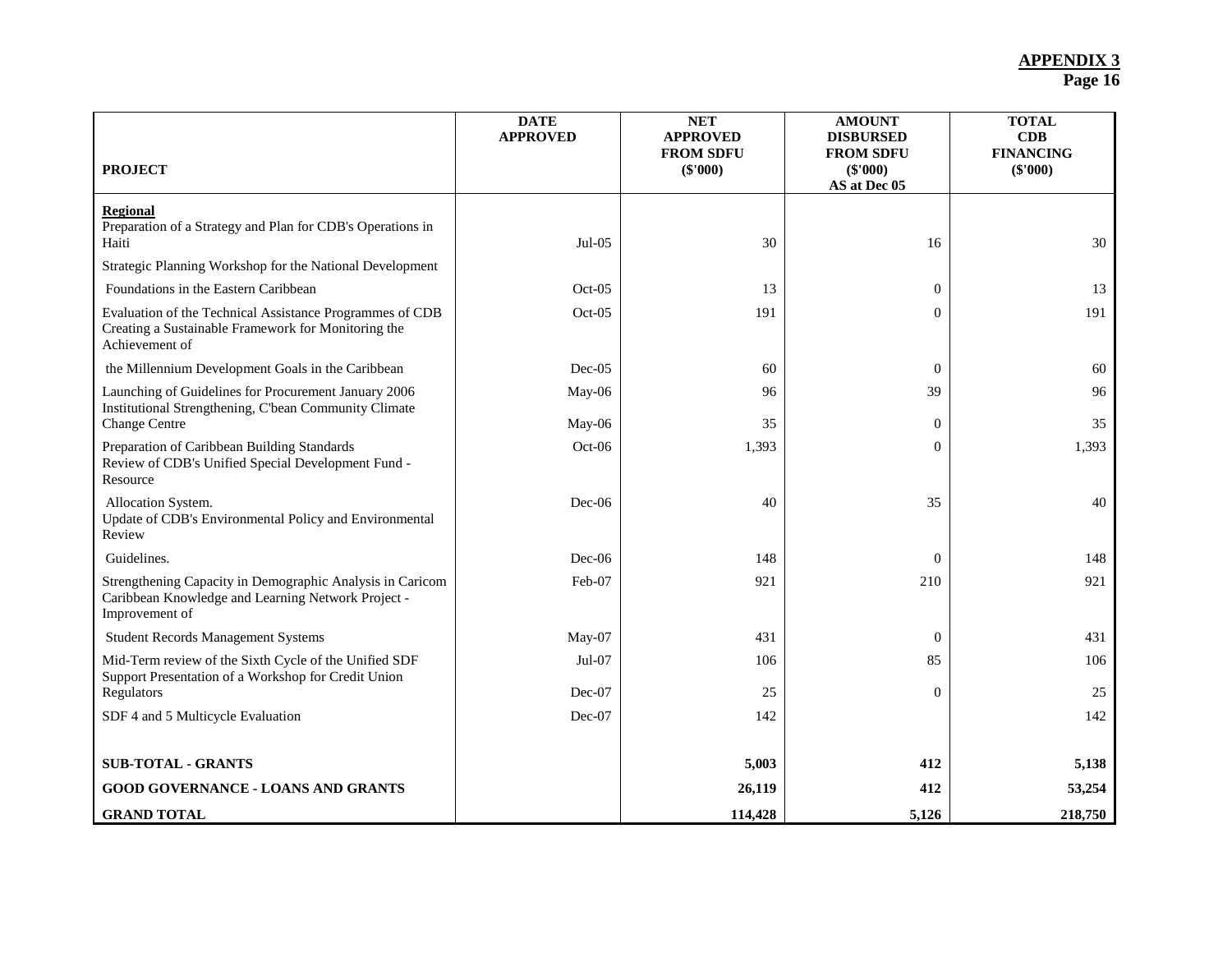#### **MILLENNIUM DEVELOPMENT GOALS CARIBBEAN-SPECIFIC TARGETS AND INDICATORS**

| Goal 1. Eradicate extreme poverty and hunger   |                                                                                                                                                                 |  |  |  |
|------------------------------------------------|-----------------------------------------------------------------------------------------------------------------------------------------------------------------|--|--|--|
| <b>Target 1</b>                                | <b>Indicators</b>                                                                                                                                               |  |  |  |
| Halve, between 1990 and 2015, the              | Proportion of households living below the poverty line<br>1.                                                                                                    |  |  |  |
| proportion of people who fall below            | 2.<br>Poverty gap ratio                                                                                                                                         |  |  |  |
| the poverty line                               | 3.<br>Share of poorest quintile in national consumption                                                                                                         |  |  |  |
|                                                | Proportion of employed living in households that are below the poverty line, by sex (of<br>4.<br>household head)                                                |  |  |  |
| <b>Target 2</b>                                | <b>Indicators</b>                                                                                                                                               |  |  |  |
| Halve, between 1990 and 2015, the              | 5.<br>Prevalence of under weight children by sex                                                                                                                |  |  |  |
| proportion of people who suffer from<br>hunger | Proportion of population below minimum level of dietary energy consumption by sex<br>6.                                                                         |  |  |  |
| <b>Target 3</b>                                | <b>Indicators</b>                                                                                                                                               |  |  |  |
| Halve, between 1990 and 2015, the              | 7.<br>Proportion of population with access to electricity by sex of head of households                                                                          |  |  |  |
| proportion of persons without access to        | 8.<br>Proportion of households using pit latrines by sex of head of household                                                                                   |  |  |  |
| basic services                                 |                                                                                                                                                                 |  |  |  |
|                                                |                                                                                                                                                                 |  |  |  |
| <b>Target 4</b>                                | <b>Indicators</b>                                                                                                                                               |  |  |  |
| Halve, between 1990 and 2015, the              | 9.<br>Proportion of population in inadequate housing by sex of head of household                                                                                |  |  |  |
| proportion of persons living in                |                                                                                                                                                                 |  |  |  |
| inadequate housing                             |                                                                                                                                                                 |  |  |  |
| Goal 2. Achieve universal primary education    |                                                                                                                                                                 |  |  |  |
| <b>Target 5</b>                                | <b>Indicators</b>                                                                                                                                               |  |  |  |
| Ensure that, by 2015, children                 | 10. Net enrolment ratio in primary education by sex                                                                                                             |  |  |  |
| everywhere (boys and girls alike) will         | 11. School attendance among primary school children by sex                                                                                                      |  |  |  |
| be able to complete a full course of           | 12. Proportion of pupils starting Grade 1 who reach Grade 5 by sex                                                                                              |  |  |  |
| primary and secondary schooling, up            | 13. Net enrolment ratio in secondary education by sex                                                                                                           |  |  |  |
| to Grade 12                                    | 14. Proportion of pupils who reach Grade 12 (fifth form) in secondary school by sex                                                                             |  |  |  |
|                                                | 15. Proportion of students who matriculate at Grade 12 with passes in at least two subjects<br>English (or official language of country) and Mathematics by sex |  |  |  |
|                                                | 16. Literacy rate of 15-24 year-olds by sex                                                                                                                     |  |  |  |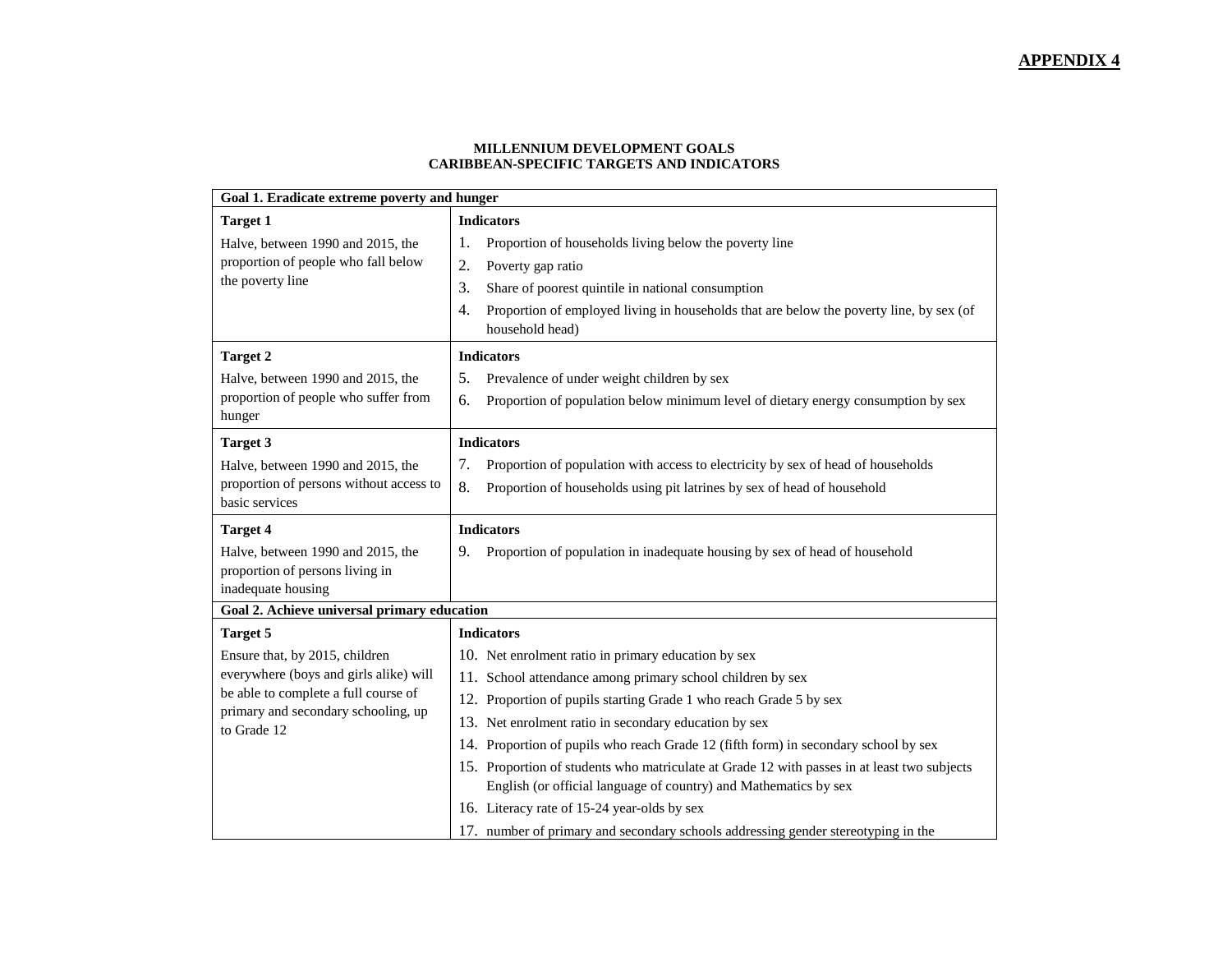|                                                            | curriculum                                                                                                                   |
|------------------------------------------------------------|------------------------------------------------------------------------------------------------------------------------------|
|                                                            | 18. Percentage of schools with age appropriate curricula                                                                     |
|                                                            | 19. Percentage of trained teachers in primary and secondary schools                                                          |
|                                                            | 20. Average number of children in class by grade by school                                                                   |
| Goal 3. Promote gender equality and empower women          |                                                                                                                              |
| <b>Target 6</b>                                            | <b>Indicators</b>                                                                                                            |
| Eliminate gender disparity in primary                      | 21. Ratio of girls to boys in primary, secondary and tertiary education                                                      |
| and secondary education, preferably by                     | 22. Ratio of literate women to men of 12-24 years                                                                            |
| 2005, and in all levels of education no<br>later than 2015 | 23. Proportion of students who take Maths and Science examinations at Grade 12 by sex                                        |
| <b>Target 7</b>                                            | <b>Indicators</b>                                                                                                            |
| Eliminate gender disparity in income                       | 24. Share of women in wage employment in the non-agricultural sector                                                         |
| and occupational opportunities at all                      | 25. Average national income of men and women by sector of employment                                                         |
| levels and in all sectors, no later than                   | 26. Employed persons by occupational status by sex                                                                           |
| 2015                                                       | 27. Proportion of seats held by women in national parliament                                                                 |
|                                                            | 28. Proportion of women holding office in local government                                                                   |
|                                                            |                                                                                                                              |
| <b>Target 8</b>                                            | <b>Indicators</b>                                                                                                            |
| Reduce by 60% by 2015, all forms of                        | 29. Incidence of reported physical abuse by sex of the abused                                                                |
| gender based violence                                      | 30. Existence of integrated national action plans to eliminate gender based violence by 2010                                 |
|                                                            | 31. Type of crime by age and sex of offender and age and sex of victim                                                       |
|                                                            | 32. Age and sex of persons who report experiencing physical violence in the past year at the<br>hands of an intimate partner |
|                                                            | 33. Percentage of sexual assault cases completed through the court process in a 12-month<br>period of the date of charge     |
| <b>Goal 4. Reduce Child Mortality</b>                      |                                                                                                                              |
| <b>Target 9</b>                                            | <b>Indicators</b>                                                                                                            |
| Reduce by two thirds, between 1990                         | 34. Under-five mortality rate by sex                                                                                         |
| and 2015, the under-five mortality rate                    | 35. Infant mortality rate by sex                                                                                             |
|                                                            | 36. Proportion of children 1-5 years of age who have received complete immunization                                          |
|                                                            | coverage (BCG, three doses of DPT and oral polio, measles)                                                                   |
|                                                            | 37. Number of children injured through, violence by sex and age                                                              |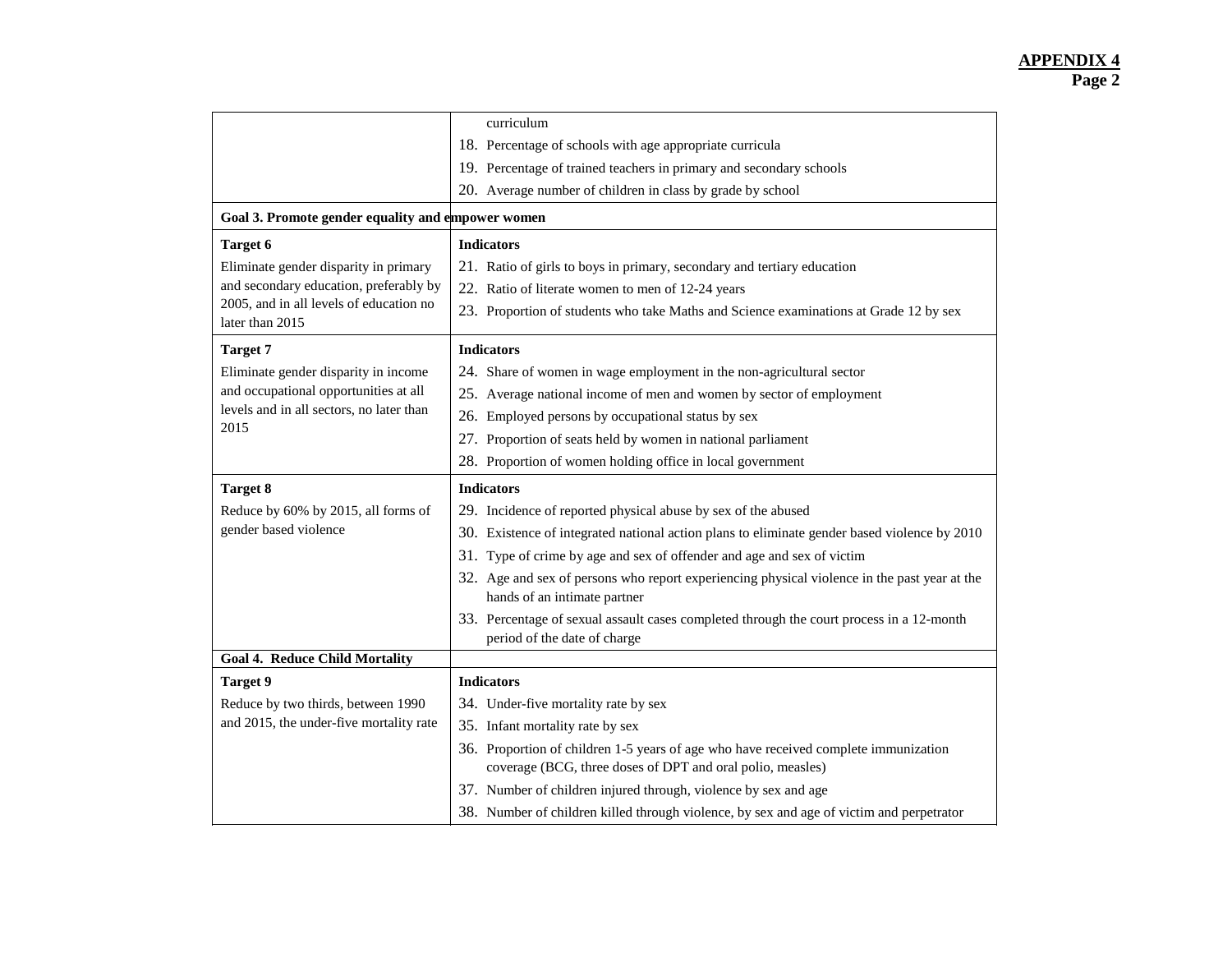| <b>Goal 5. Improve Maternal Health</b>                       |                                                                                                                          |
|--------------------------------------------------------------|--------------------------------------------------------------------------------------------------------------------------|
|                                                              | <b>Indicators</b>                                                                                                        |
| <b>Target 10</b>                                             | 39. Maternal mortality ratio per 1,000 population                                                                        |
| Reduce by three quarters, between                            | 40. Proportion of births attended by skilled health personnel                                                            |
| 1990 and 2015, the maternal mortality                        |                                                                                                                          |
| ratio                                                        |                                                                                                                          |
|                                                              | <b>Indicators</b>                                                                                                        |
| <b>Target 11</b>                                             | 41. Proportion of contraceptive demand satisfied                                                                         |
| Universal access to reproductive and                         | 42. Adolescent fertility rate                                                                                            |
| sexual health services through the                           |                                                                                                                          |
| primary healthcare system by 2015                            |                                                                                                                          |
| <b>Target 12</b>                                             | <b>Indicators</b>                                                                                                        |
| Have halted by 2015 and begun to                             | 43. HIV prevalence among pregnant women aged 15-24 years                                                                 |
| reverse the spread of HIV/AIDS                               | 44. Condom use, rate of contraceptive prevalence                                                                         |
|                                                              | Condom use at last high risks sex by sex<br>a.                                                                           |
|                                                              | Percentage of population aged 15-24 years with comprehensive correct<br>b.                                               |
|                                                              | knowledge of HIV/AIDS by sex                                                                                             |
|                                                              | Contraceptive prevalence rate<br>c.                                                                                      |
|                                                              | 45. Condom use as a proportion of overall contraceptive use y persons, ages 15-24, in<br>consensual unions by union type |
|                                                              | 46. Ratio of school attendance of orphans to school attendance to non-orphans (10-14)                                    |
|                                                              | 47. Proportion of children orphaned by HIV/AIDS by age group                                                             |
| <b>Target 13</b>                                             | <b>Indicators</b>                                                                                                        |
| Have halted by 2015 and begun to                             | 48. Prevalence and death rates associated with malaria                                                                   |
| reverse the incidence of malaria and<br>other major diseases | 49. Proportion of population in malaria risks areas using effective malaria preventive and<br>treatment measures         |
|                                                              | 50. Prevalence and death rates associated with tuberculosis                                                              |
|                                                              | 51. Proportion of tuberculosis cases detected and cured under DOTS                                                       |
|                                                              | 52. Existence of programmes that take into account the gender dimensions of power in the                                 |
|                                                              | transmission and treatment of HIV/AIDS                                                                                   |
|                                                              | 53. Prevalence of chronic diseases by sex and age                                                                        |
|                                                              | 54. Provision of support services for primary caregivers                                                                 |
| <b>Goal 7. Ensure Environmental Sustainability</b>           |                                                                                                                          |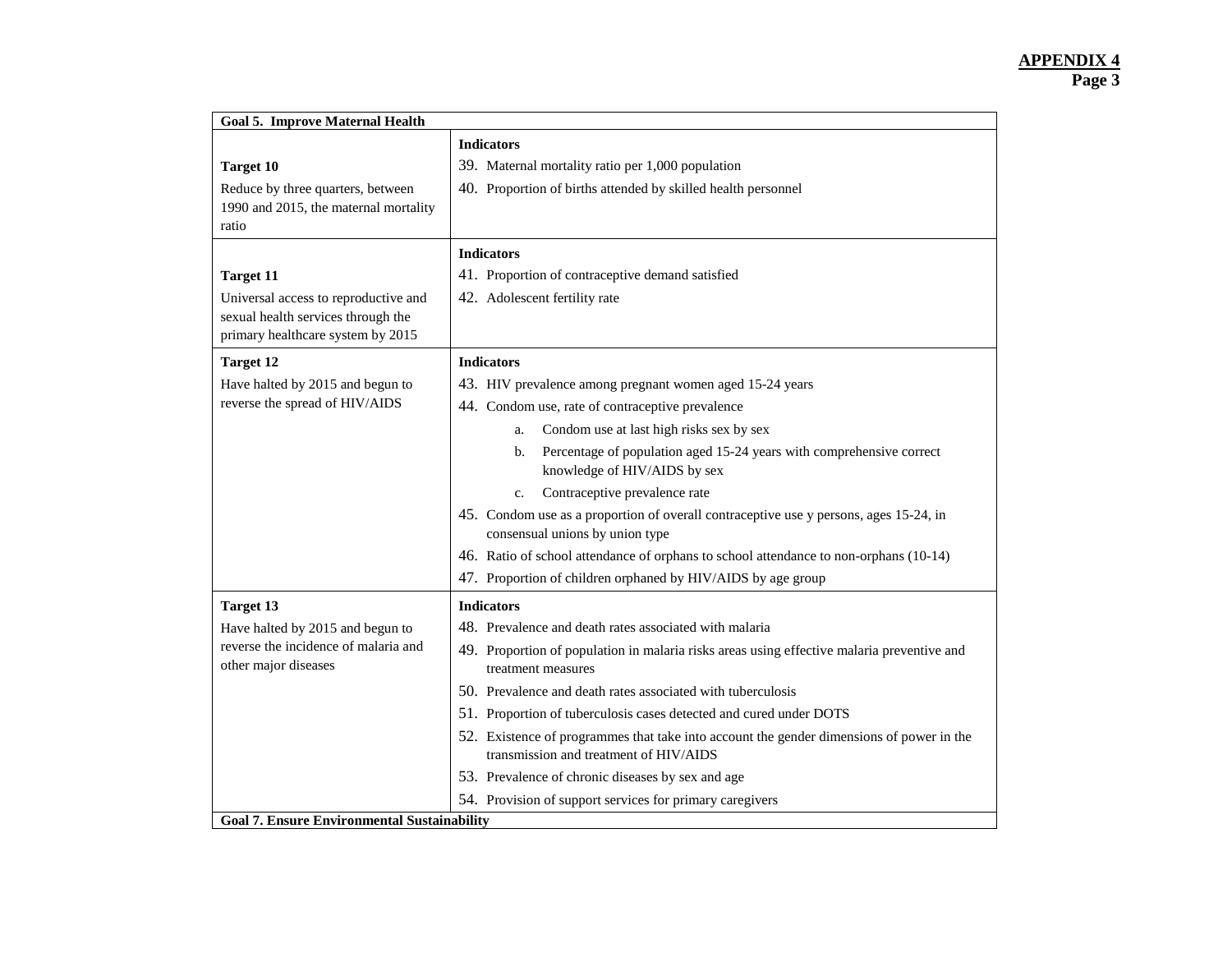| <b>Target 14</b><br>Integrate the principles of sustainable<br>development into country policies and<br>programmes and reverse the loss of<br>environmental resources<br><b>Target 15</b>                                                                                    | <b>Indicators</b><br>55. Proportion of land area covered by forest<br>56. Ratio of area protected to maintain biological diversity to surface area<br>57. Energy use (kg oil equivalent) per GDP (PPP)<br>58. Carbon dioxide emissions per capita<br>59. Proportion of population using solid fuels (with access to secure tenure)<br><b>Indicators</b>                                                                                                                                                                                                                                                              |
|------------------------------------------------------------------------------------------------------------------------------------------------------------------------------------------------------------------------------------------------------------------------------|----------------------------------------------------------------------------------------------------------------------------------------------------------------------------------------------------------------------------------------------------------------------------------------------------------------------------------------------------------------------------------------------------------------------------------------------------------------------------------------------------------------------------------------------------------------------------------------------------------------------|
| Halve, by 2015, the proportion of<br>people without sustainable access to<br>safe drinking water and improved<br>sanitation                                                                                                                                                  | 60. Proportion of population with sustainable access to an improved water source<br>61. Proportion of urban population with access to an improved sanitation                                                                                                                                                                                                                                                                                                                                                                                                                                                         |
| <b>Target 16</b><br>Have achieved by 2020, significant<br>improvement in the lives of at least<br>70% of persons living in poor<br>communities                                                                                                                               | <b>Indicators</b><br>62. Proportion of households with access to secure tenure                                                                                                                                                                                                                                                                                                                                                                                                                                                                                                                                       |
| <b>Target 17</b><br>Construct and Implement a<br>vulnerability index for the Caribbean<br>within the next five years, which is<br>sensitive to economic, social and<br>environmental threats                                                                                 | 63. Percentage of coral reefs destroyed by human activity<br>64. Percentage of coral reefs destroyed by natural disasters<br>65. Incidence of natural disasters<br>66. Economic losses resulting from natural disasters<br>67. Social dislocation resulting form natural disasters<br>68. Existence of a sustainable framework for the collection, processing and analysis of data<br>relevant to the construction of a Vulnerability Index                                                                                                                                                                          |
| <b>Goal 8. Develop a Global Partnership for Development</b>                                                                                                                                                                                                                  |                                                                                                                                                                                                                                                                                                                                                                                                                                                                                                                                                                                                                      |
| <b>Target 18</b><br>Develop further an open, ruled-based<br>predictable, non-discriminating trading<br>and financial systems<br><b>Target 19</b><br>Address the special needs of the Least<br>Developed Countries, LDCs (includes<br>tariffs and quota free access for LDCs' | <b>Indicators</b><br>69. Net ODA as a percentage of OECD/DAC donors' gross national product (targets of<br>0.7% in total and 0.15% for LDCs<br>70. Proportion of ODA to basic social services (basic education, primary health care,<br>nutrition, safe water and sanitation)<br>71. Proportion of ODA that is untied<br>72. Proportion of ODA for environment in Small Island Developing States<br>73. Proportion of ODA for transportation in land locked countries<br>74. Proportion of exports (by value and excluding arms) admitted free of duties and quotas<br>75. Services as a proportion of total exports |